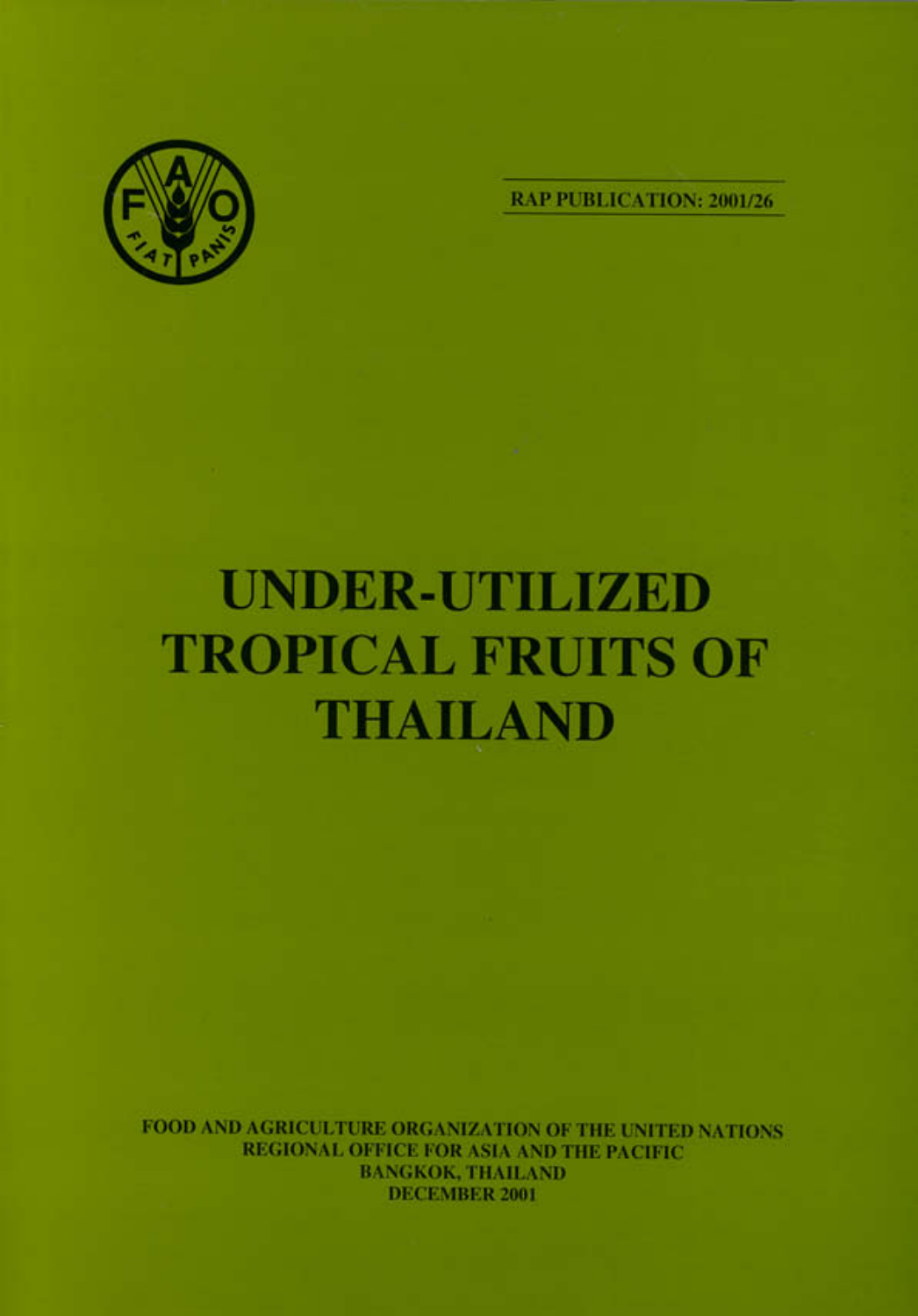

**RAP PUBLICATION: 2001/26**

# **UNDER-UTILIZED TROPICAL FRUITS OF THAILAND**

**FOOD AND AGRICULTURE ORGANIZATION OF THE UNITED NATIONS REGIONAL OFFICE FOR ASIA AND THE PACIFIC BANGKOK, THAILAND DECEMBER 2001**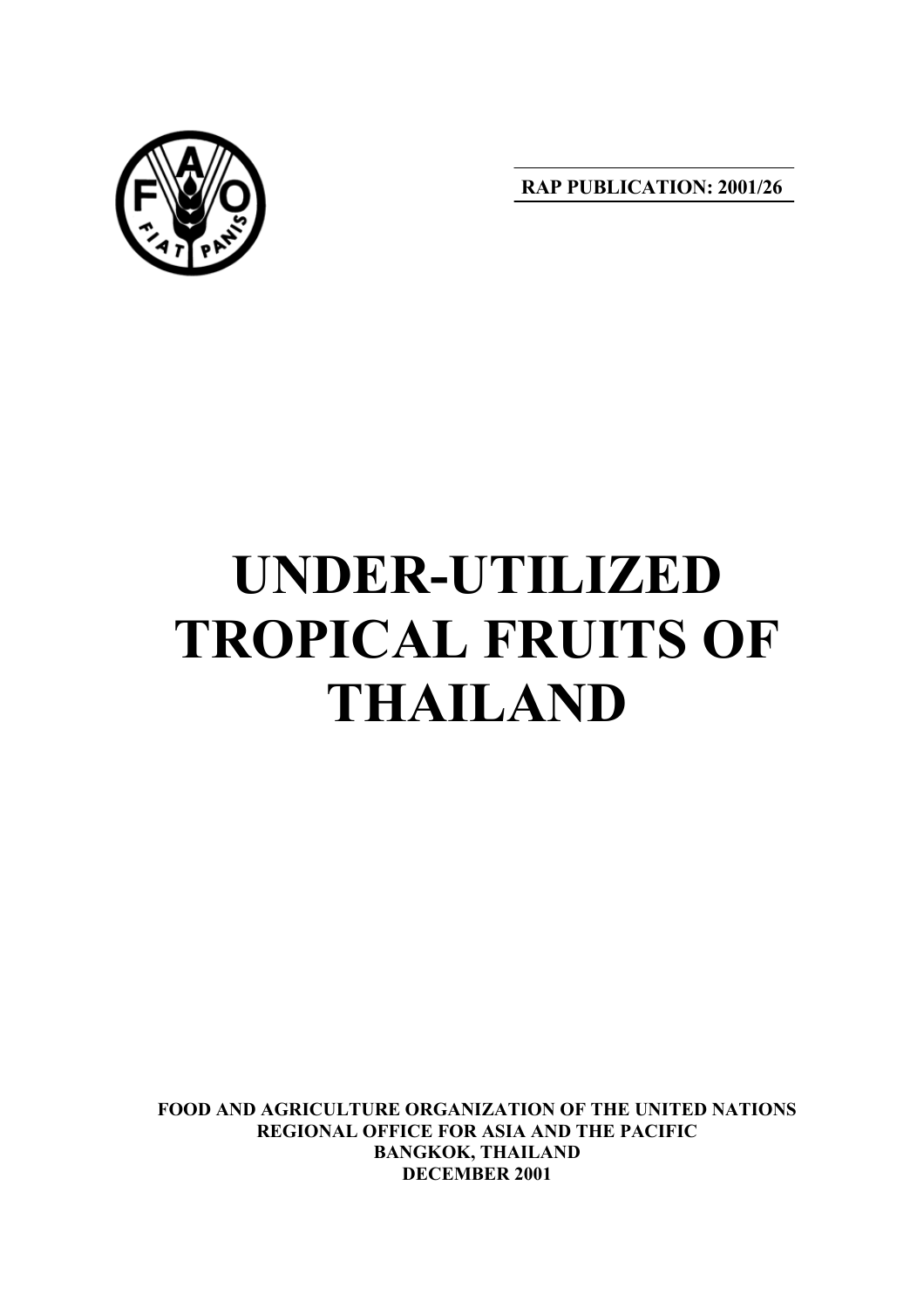## **UNDER-UTILIZED TROPICAL FRUITS OF THAILAND**

**by**

## **Suranant Subhadrabandhu**

**Department of Horticulture Faculty of Agriculture Kasetsart University Bangkok, Thailand**

**FOOD AND AGRICULTURE ORGANIZATION OF THE UNITED NATIONS REGIONAL OFFICE FOR ASIA AND THE PACIFIC BANGKOK, THAILAND DECEMBER 2001**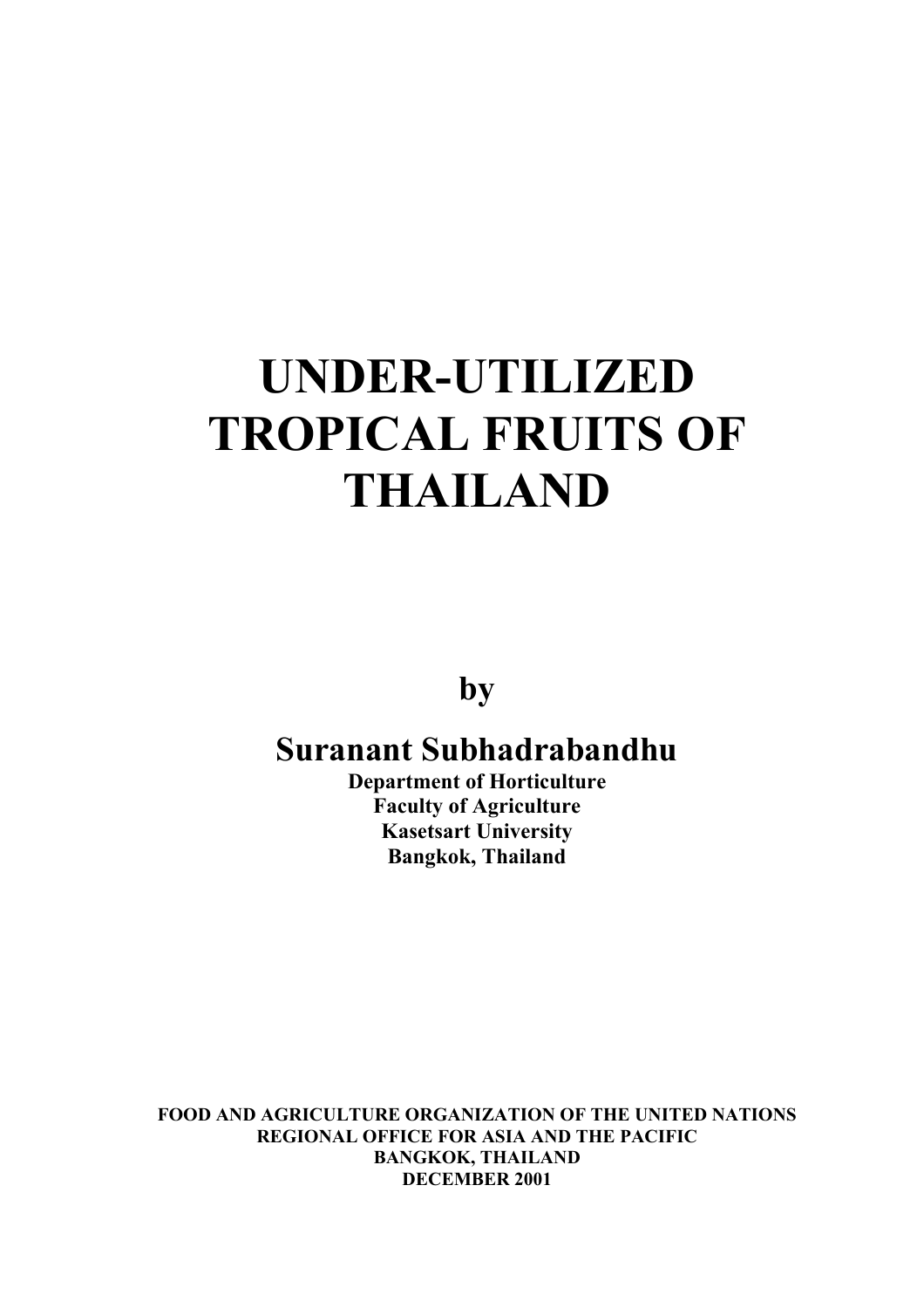The designations employed and the presentation of the material in this publication do not imply the expression of any opinion whatsoever on the part of the Food and Agriculture Organization of the United Nations concerning the legal status of any country, territory, city or area or of its authorities, or concerning the delimitation of its frontiers or boundaries.

Reproduction and dissemination of material in this information product for educational or other non-commercial purposes are authorized without any prior written permission from the copyright holders provided the source is fully acknowledged. All rights reserved. Reproduction of material in this information product for resale or other commercial purposes is prohibited without written permission of the copyright holders. Applications for such permission should be addressed to Food and Agriculture Organization of the United Nations, Regional Office for Asia and the Pacific, Maliwan Mansion, 39 Phra Atit Road, Bangkok 10200, Thailand.

## **FOR COPIES WRITE TO: Meetings and Publications Officer, FAO Regional Office for Asia and the Pacific, Maliwan Mansion, 39 Phra Atit Road, Banglamphu, Bangkok 10200 THAILAND Tel.: (66-2) 6974000 Fax: (66-2) 6974445**

**© FAO, December 2001**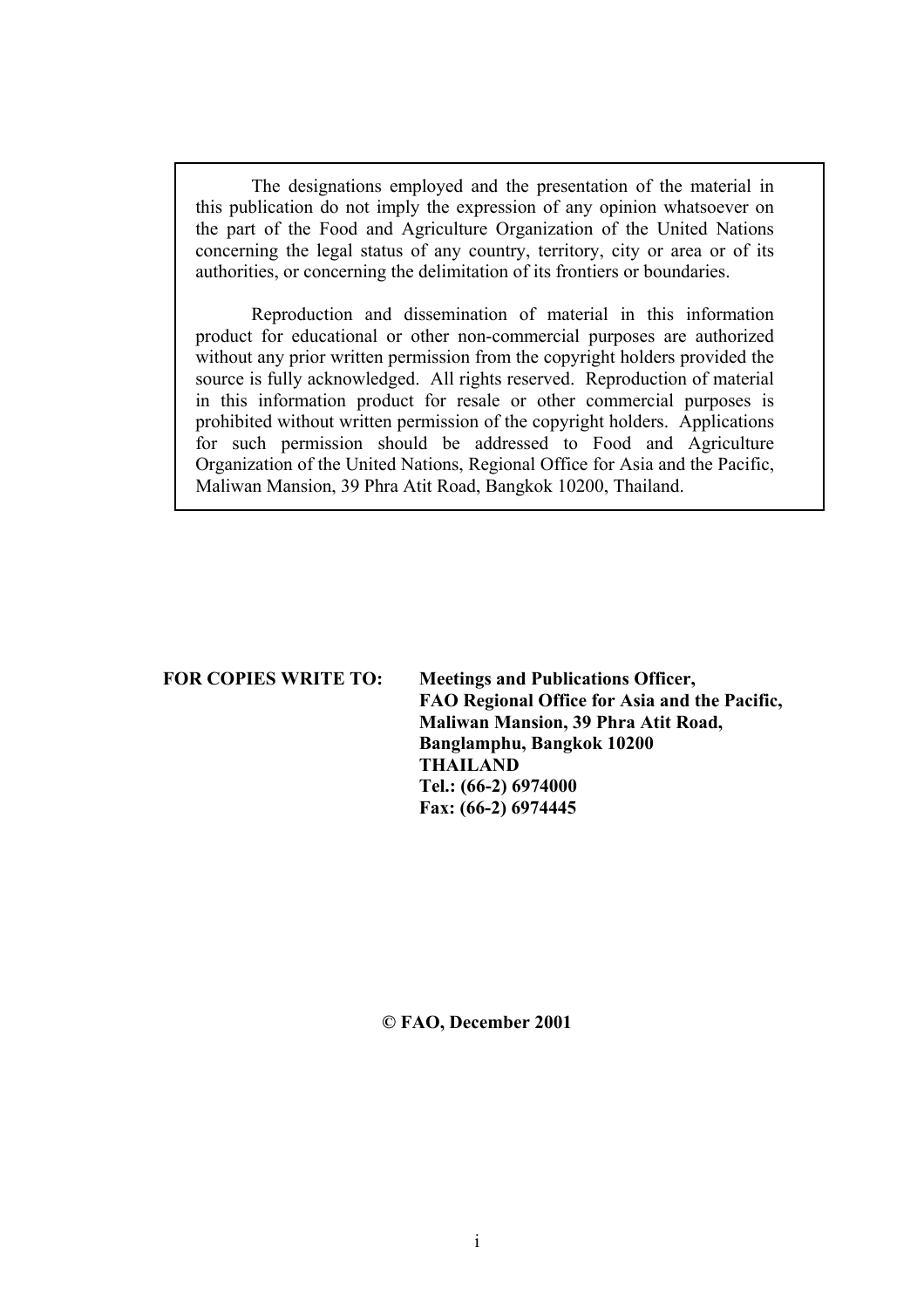## **TABLE OF CONTENTS**

|                               |                                                                                     | Page                    |  |  |
|-------------------------------|-------------------------------------------------------------------------------------|-------------------------|--|--|
| <b>FOREWORD</b>               |                                                                                     |                         |  |  |
| <b>ACKNOWLEDGEMENTS</b><br>iv |                                                                                     |                         |  |  |
| <b>INTRODUCTION</b><br>1      |                                                                                     |                         |  |  |
| PART <sub>1</sub> .           | SPECIES WITH POTENTIAL FOR COMMERCIAL DEVELOPMENT                                   | 3                       |  |  |
| $\mathbf{1}$ .                | Chomphu mamieow (Syzygium malaccense (L.) Merr. & Perry)                            | $\mathbf{3}$            |  |  |
| 2.                            | Luk Yee (Dialium indum linn.)                                                       | $\overline{\mathbf{4}}$ |  |  |
| 3.                            | Ma-praang (Bouea macrophylla Griff)                                                 | 6                       |  |  |
| 4.                            | Mafai (Baccaurea ramiflora Lour.)                                                   | 8                       |  |  |
| 5.                            | Phut-saa (Zizyphus mauritiana Lamk.)                                                | 9                       |  |  |
| 6.                            | Sa-ke (Artocarpus altilis Fosberg)                                                  | 11                      |  |  |
| 7.                            | Sator (Parkia speciosa Hassk.)                                                      | 12                      |  |  |
| 8.                            | Thurian-thet (Annona muricata L.)                                                   | 14                      |  |  |
| PART 2.                       | SPECIES WITH POSSIBLE DEVELOPMENT POTENTIAL FOR<br><b>HOMEGARDEN USE</b>            | 16                      |  |  |
|                               |                                                                                     |                         |  |  |
| 1.                            | Champada (Artocarpus integer Merr.)                                                 | 16                      |  |  |
| 2.                            | Chomphu-nam dok mai (Syzygium jambos (L.) Alston)                                   | 18                      |  |  |
| 3.                            | Lang-khae (Baccaurea macrophylla Muell. Arg.)                                       | 19                      |  |  |
| 4.<br>5.                      | Luk-nieng (Archidendron jiringa Nielson)<br>Madan (Garcinia schomburgkiana Pierre.) | 20<br>22                |  |  |
| 6.                            | Mafai-farang (Baccaurea motleyana Muell. Arg.)                                      | 23                      |  |  |
| 7.                            | Mafai-jean (Clausena lansium Skeels)                                                | 24                      |  |  |
| 8.                            | Ma-khaam pom (Phyllanthus emblica Linn.)                                            | 26                      |  |  |
| 9.                            | Ma-kiang (Cleistocalyx operculatus var. paniala)                                    | 30                      |  |  |
| 10.                           | Makok farang (Spondias cytherea Sonn.)                                              | 31                      |  |  |
| 11.                           | Ma-kruut (Citrus hystrix DC.)                                                       | 33                      |  |  |
| 12.                           | Maphuut (Garcinia dulcis Kurz.)                                                     | 34                      |  |  |
| 13.                           | Matoom (Aegle marmelos (L.) Correa)                                                 | 35                      |  |  |
| 14.                           | Mayom (Phyllanthus acidus (L.) Skeels)                                              | 37                      |  |  |
| 15.                           | Ngoh khon san (Nephelium mutabile Blume)                                            | 38                      |  |  |
| 16.                           | Noi nong (Annona reticulata L.)                                                     | 39                      |  |  |
| 17.<br>18.                    | Som-khaek (Garcinia atrovirdis Griff.)                                              | 40                      |  |  |
| 19.                           | Som-saa (Citrus medica L. var limetta)<br>Taling pling (Averrhoe bilimbi L.)        | 41<br>42                |  |  |
|                               |                                                                                     |                         |  |  |
| PART 3.                       | SPECIES WITHOUT CURRENT DEVELOPMENT POTENTIAL FOR<br><b>ECONOMIC USES</b>           | 45                      |  |  |
| 1.                            | Chammaliang (Lepisanthes fruticosa Leenh)                                           | 45                      |  |  |
| 2.                            | Khanun sampalor (Artocarpus odoratissimus Blanco)                                   | 46                      |  |  |
| 3.                            | Lamut khamen (Pouteria campechiana (Kunth) Baehni)                                  | 47                      |  |  |
| 4.                            | Ma-kham-thet (Pithecellobium dulce (Roxb.) Benth)                                   | 48                      |  |  |
| 5.                            | Naam daeng (Carissa carandas L.)                                                    | 50                      |  |  |
| 6.                            | Star apple (Chrysophyllum cainito L.)                                               | 51                      |  |  |
| 7.                            | Takhop farang (Muntingia calabura L.)                                               | 53                      |  |  |
| 8.                            | Takhop-thai (Flacourtia rukam Zoll & Moritzi)                                       | 55                      |  |  |
| <b>REFERENCES</b>             |                                                                                     |                         |  |  |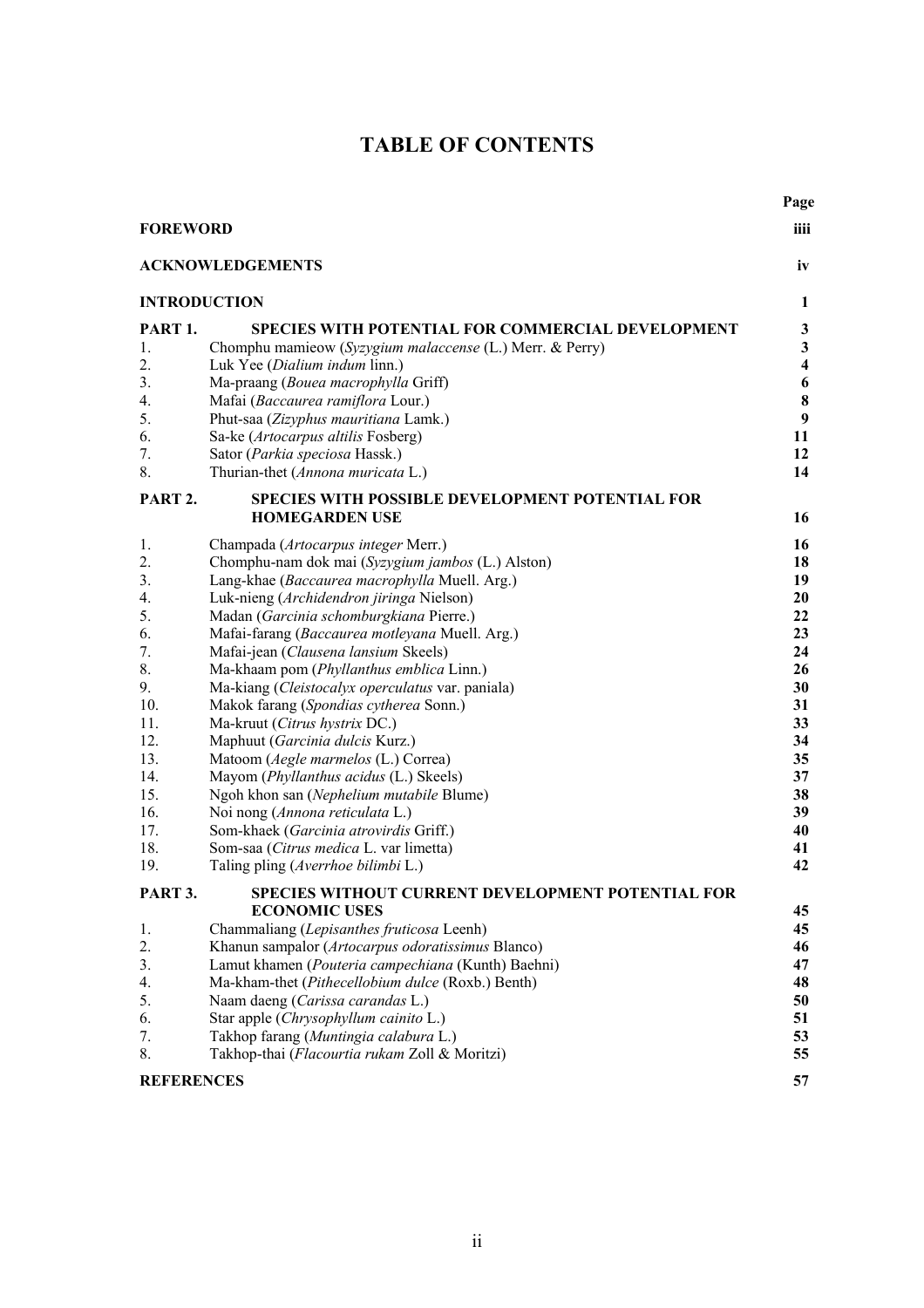|                |                        | Page |
|----------------|------------------------|------|
| <b>FIGURES</b> | 60                     |      |
| Figure 1.      | Mafai                  | 61   |
| Figure 2.      | <b>Sator</b>           | 62   |
| Figure 3.      | Luk-nieng              | 62   |
| Figure 4.      | Mafai-farang or Rambai | 63   |
| Figure 5.      | Ma-khaam Pom           | 64   |
| Figure 6.      | Ma-kiang               | 65   |
| Figure 7.      | <b>Makok Farang</b>    | 66   |
| Figure 8.      | Ma-kruut               | 67   |
| Figure 9.      | <b>Maphuut</b>         | 68   |
| Figure 10.     | <b>Mayom</b>           | 69   |
| Figure 11.     | <b>Ngoh Khon San</b>   | 70   |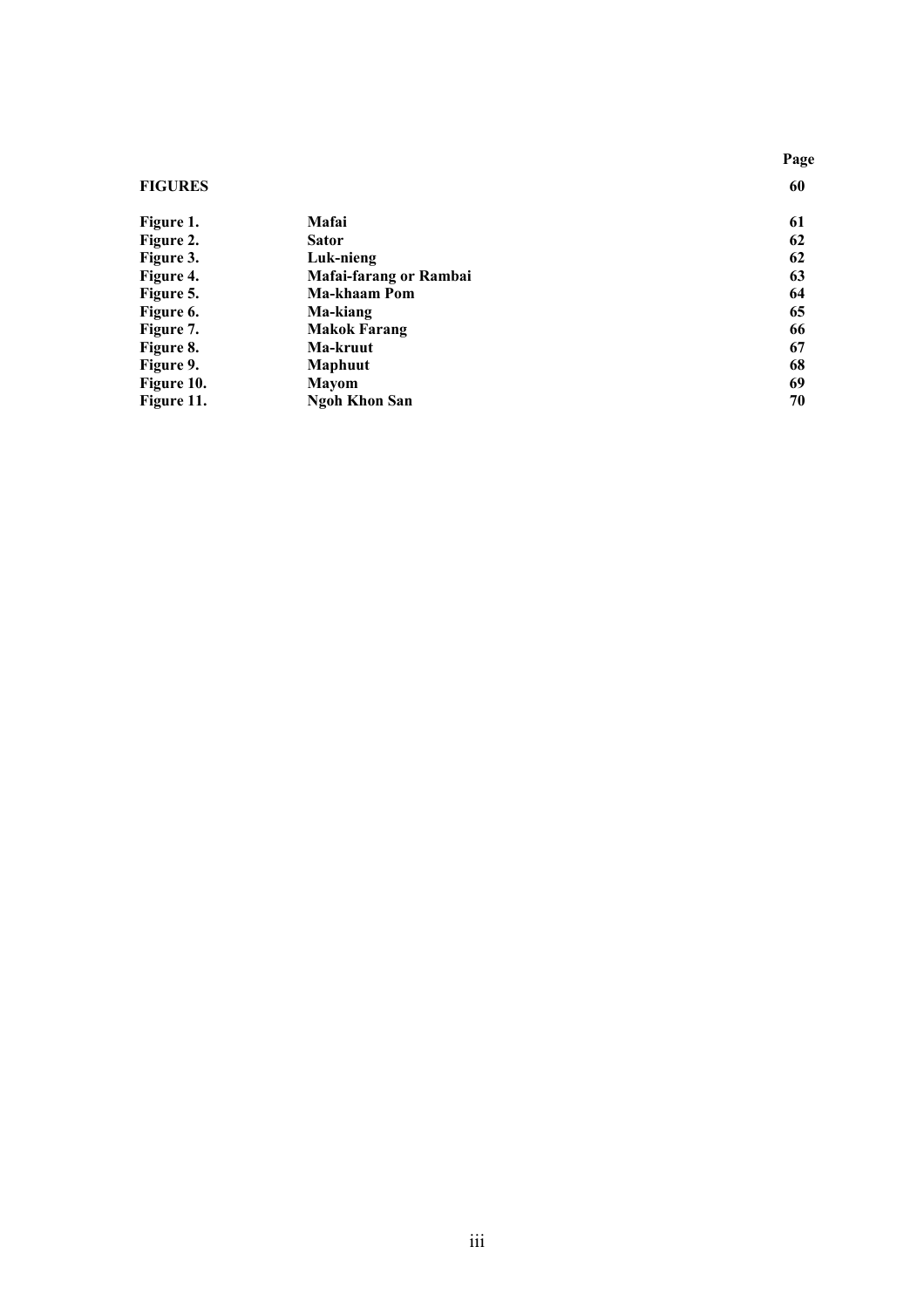## **FOREWORD**

An estimated 1000 varieties of wild and cultivated tropical and sub-tropical fruits are found growing in Thailand. Of these, more than 100 varieties are grown primarily for local, non-commercial uses. Some are known and grown in several tropical and subtropical regions of the world, but for many their growth and utilization is confined to Thailand and the Southeast Asian region. Only a limited amount of scattered literature exists for these species, some of which are on the verge of extinction.

The objective of this publication is to put on record current knowledge on the common names, centers or origin, botany, agronomy, uses, and development prospects of 35 species of under-utilized tropical fruits of Thailand. Eight species are seen to have some potential for future commercial development; nineteen species are thought to have development potential primarily for home garden use, while the remaining eight species do not appear to have any current development potential for economic uses.

Realistically, it is unlikely that any of the edible fruits described in this publication will find their way to the world's supermarket shelves. Fresh, and even locally processed fruits of these species tend, at present, to cater for localized markets and taste preferences, even though several are highly nutritious. Many are primarily utilized in cooking to flavour local dishes. Nearly all have claimed ethnomedical properties for the treatment or relief of complaints ranging from diabetes to the common cold. One, 'Luk nieng', is downright dangerous if the seed is consumed in excess as it causes djenkolism. In addition, several of these species are hardy and may well have value as rootstock for related commercial species.

All the species described herein have Thai names and are known by the majority of ordinary Thai citizens and as such are part of Thailand's heritage. Despite this, little if any research has been carried out to assess their potential value as food, medicinal and genetic resources.

I hope, therefore, that this publication will be useful in raising interest in these under-utilized tropical fruits of Thailand among researchers, conservationists, students, extension officers, growers and entrepreneurs. Finally, I recommend this publication to all those in the public and private sectors concerned not only with commercial development, but also with the conservation of national and regional bio-diversity.

> R.B. Singh Assistant Director-General and FAO Regional Representative for Asia and the Pacific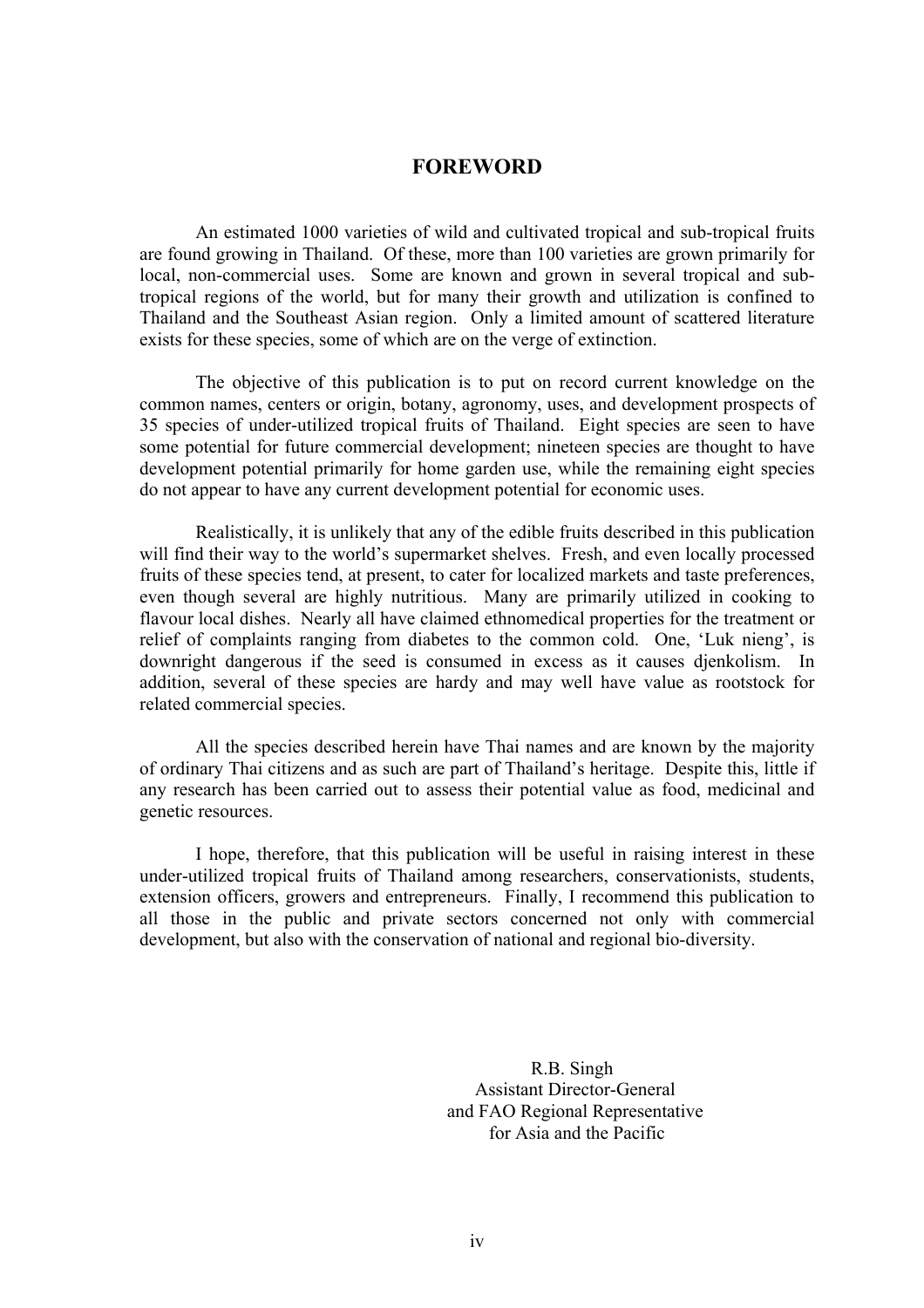## **ACKNOWLEDGEMENTS**

This report was prepared by Suranant Subhadrabandhu, Professor of Horticulture, Department of Horticulture, Faculty of Agriculture, Kasetsart University, Bangkok, Thailand, under the valuable guidance and encouragement of M.K. Papademetriou, Senior Plant Production and Protection Officer, FAO Regional Office for Asia and the Pacific (FAO/RAP). Appreciation is expressed to F.J. Dent for editing this valuable document. Also, the unfailing support of Mrs Valai Visuthi, who provided assistance in formatting the manuscript, is greatly appreciated.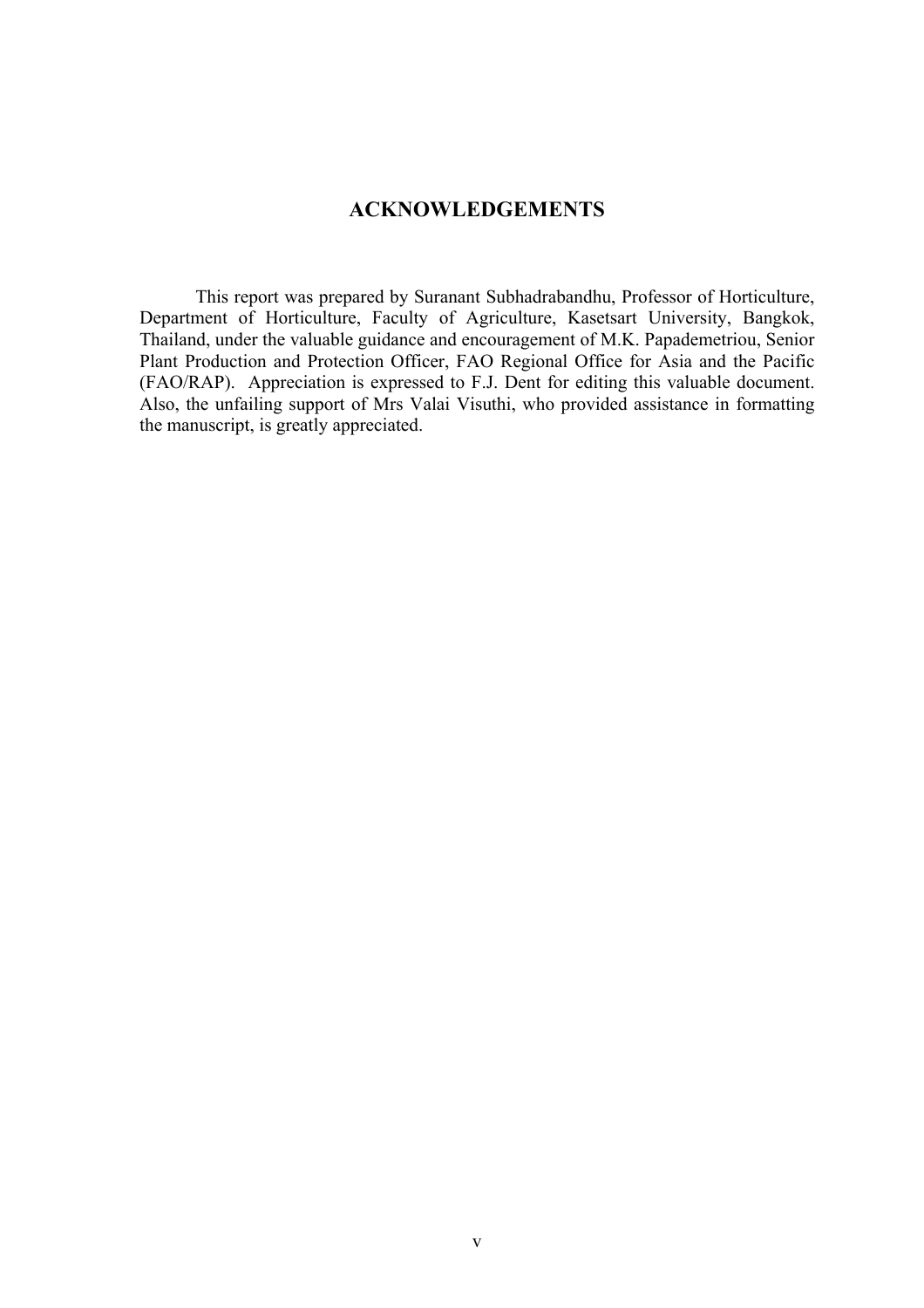## **UNDER-UTILIZED TROPICAL FRUITS OF THAILAND**

## **INTRODUCTION**

Thailand has ideal growing conditions throughout the year for fruit crops. An estimated 1000 varieties of wild and cultivated tropical and sub-tropical fruits are found growing locally under various systems, including natural growth in the forests, unattended growth in the villages, and cultivated growth in home gardens and commercial plantations. Of these more than 100 varieties are grown for local uses.

Unfortunately, only a limited amount of literature exists on many fruit species that are either being neglected or are under-utilized. Although the useful PROSEA publication "Plant Resources of South-East Asia No. 2" on edible fruits and nuts has compiled many species that are found growing in Thailand on a non-commercial scale, a number of species worthy of mention were not included. Some of these species are on the brink of becoming extinct, and if they are not to be lost forever they should be recorded in the hope that they may catch the attention of those persons in the public and private sectors concerned not only with commercial development, but also with the conservation of national and regional bio-diversity.

It is with this aim in mind that this report on under-utilized tropical fruits of Thailand has been compiled from various sources. Some 35 species of under-utilized tropical fruits have been identified, described and grouped under three major headings as follows:

## **Species with potential for commercial development**

This group comprises species of tropical and sub-tropical fruits that are not presently grown on a real commercial scale, but may have good potential for commercial development if subjected to more research on marketing and postharvest storage. Almost all of the fruit species in this group are currently cultivated in small-scale mixed orchards and are usually grown together with other economic crops. They are also commonly found growing in home gardens and the fruits from some species are sold at local markets when in season.

## **Species with possible development potential for home garden use**

This group includes species that may have some potential of being developed for home garden use. The prospects for bringing fruits from this category into Thailand's markets may be faced with difficulties. However, they may prove to be valuable genetic resources for future research. In this respect, research on utilization and nutritional value of these fruits should be undertaken in order to select suitable species for cultivation.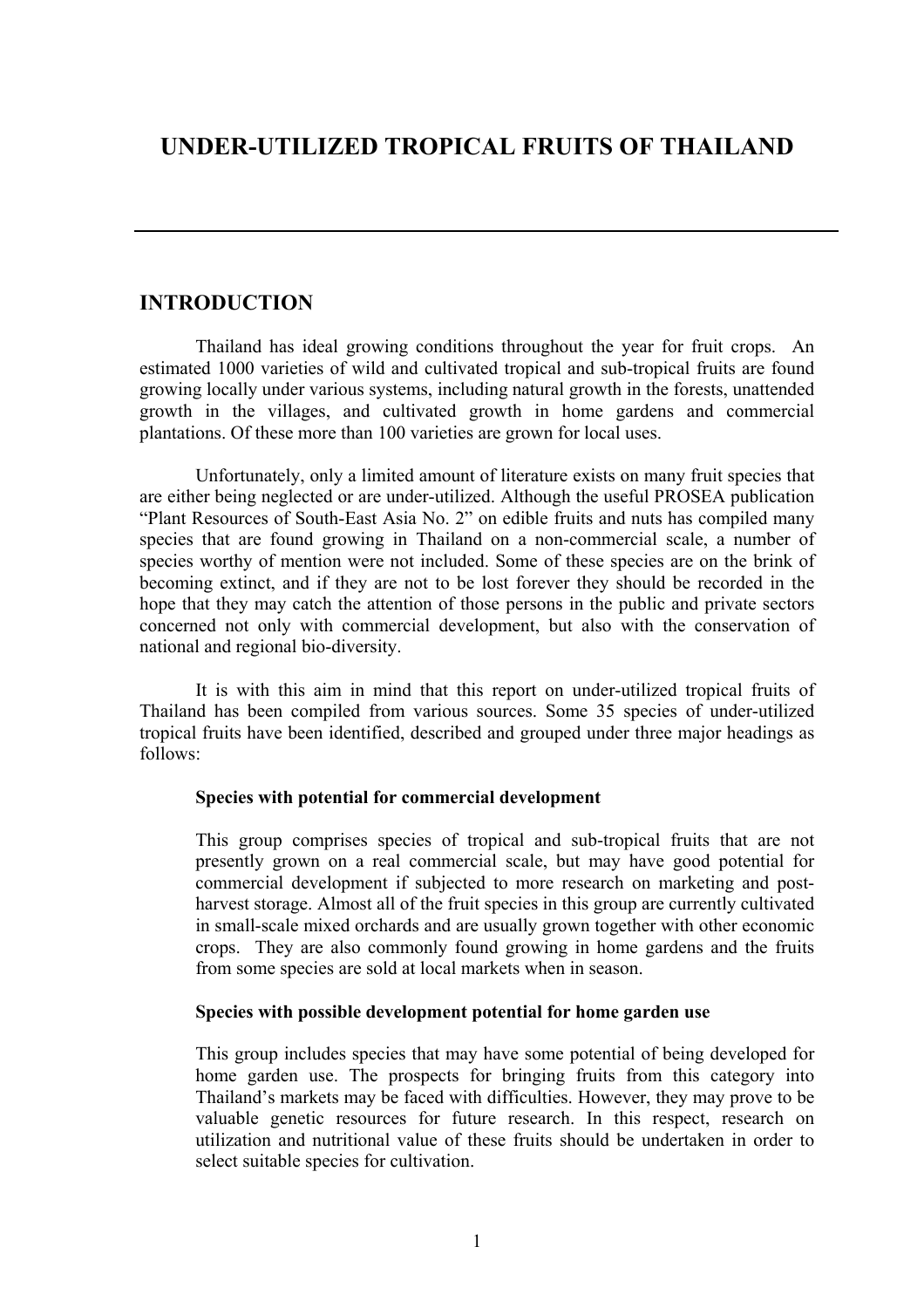#### **Species without current development potential for economic uses**

This group includes species that, at the present time, do not have any potential for being developed commercially. Most of these species are found growing naturally in the forests or growing unattended in wasteland. Some are found growing along roadsides. Currently, the only value of the fruit species in this group is due to their use by local villagers as traditional medicine, or for other necessities. This in itself indicates that they may have value as genetic resources for further scientific investigation.

Many of the under-utilized tropical fruit species mentioned here are not indigenous to Thailand. Some of them were introduced many centuries ago and have acclimatized to Thai conditions. All of them have Thai names and are known by most ordinary Thai citizens and as such are part of Thailand's heritage. It is hoped, therefore, that the information contained in this report will at least prove useful to conservationists and others dedicated to preserving bio-diversity, for without their help some of the species mentioned here may soon be extinct.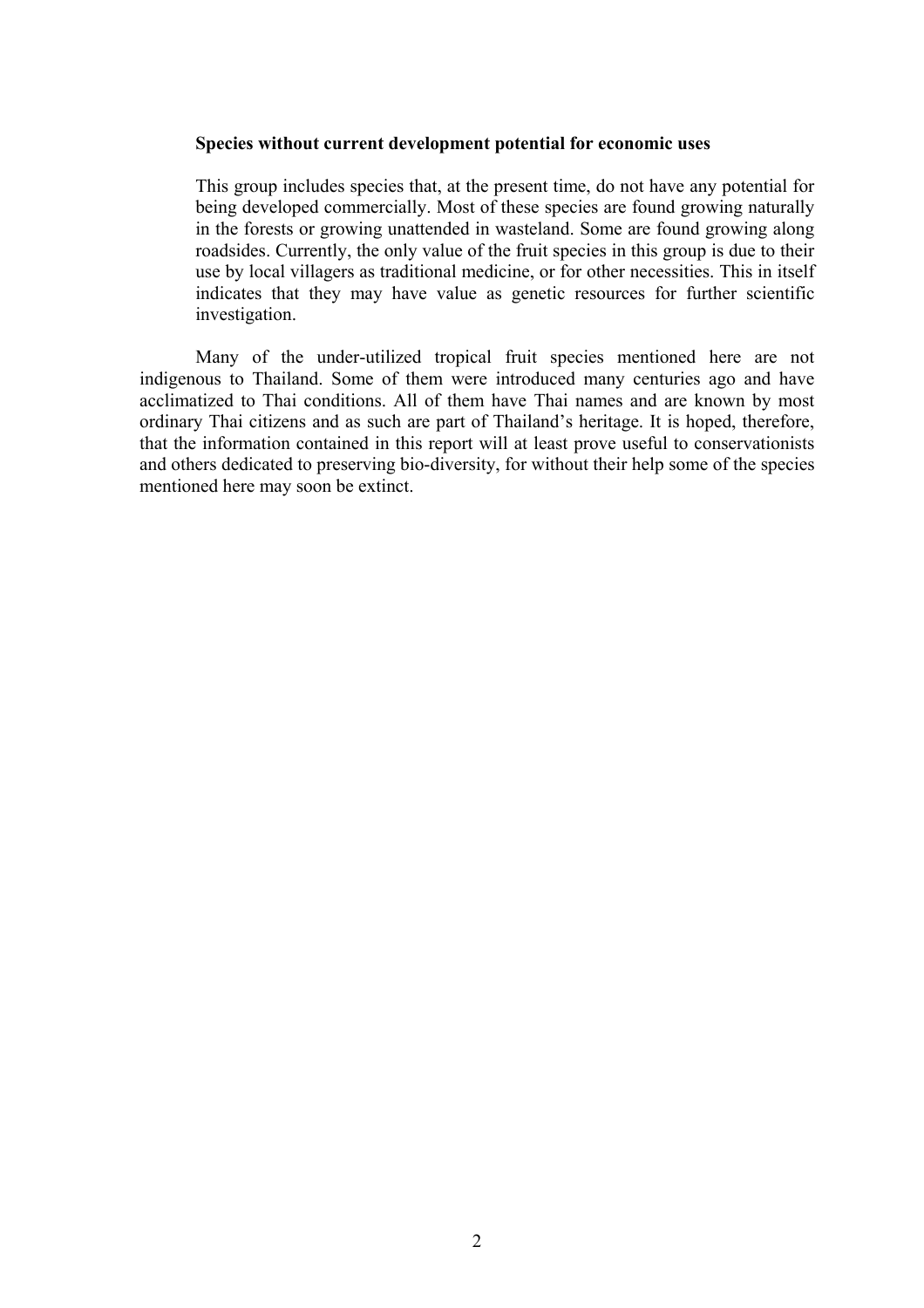## **PART 1. SPECIES WITH POTENTIAL FOR COMMERCIAL DEVELOPMENT**

This group comprises eight species of tropical and sub-tropical fruits that are not presently grown on a real commercial scale, but may have good potential for commercial development if subjected to more research on marketing and post-harvest storage. Almost all of the fruit species in this group are currently cultivated in small-scale mixed orchards and are usually grown together with other economic crops. They are also commonly found growing in home gardens and the fruits from some species are sold at local markets when in season.

## **1. Chomphu-mamieow (***Syzygium malaccense* **(L.) Merr. & Perry)**

Chomphu-mamieow (*Syzygium malaccense* (L.) Merr. & Perry) belongs to the Myrtaceae family. Like other species in the genus Syzygium, it is indigenous to the Southeast Asia Region. Malaysia was perhaps the first country to cultivate this plant and hence Malay apple is the common name for this species. The tree is naturally found in the rainforests of the lower mountain region of Java, Sumatra and Peninsular Malaysia including southern Thailand. Chomphu-mamieow trees are found cultivated in home gardens throughout Thailand.

## **1.1 Vernacular names**

**Malay apple**, **pomerac** (English); j**ambu bol** (Indonesia); **jambu merah**, **jambu bol** (Malaysia); **yanbu**, **tersana**, **makopang-kalabaw** (Philippines); **thabyo-thabyay** (Myanmar); **chomphu-mamieow**, **chomphu-saraek** (Thailand); **cay dao**, **cay roi** (Viet Nam).

## **1.2 General description**

Chomphu-mamieow tree reaches a height of 15 m, with a straight trunk of 20-45 cm diameter. It is often branched near the base and has a broadly ovoid canopy. The leaves are opposite, with glossy green colour, and elliptic to lanceolate shape 20-35 cm long. The petiole is 0.5-1.5 cm long, thick, and with red colour when young. The branches bear dense clusters of conspicuous, four-petalled, bright red flowers, with 1-12 flowers in a cluster. The red flowers are 5-7 cm in diameter. The calyx tube is 1.5-2.0 cm long, ventricose towards the apex, and with broad lobes 4-8 mm long. There are four dark red petals, which are oblong-ovate or orcibular-ovate, and 2 cm long. The stamens with red filaments are numerous, up to 3.5 cm long (in the case of filaments) with 3-4.5 cm long red style (Panggabean, 1991). The two-celled ovary develops into a one-seeded red fruit as large as an apple and smelling like a rose. It is eaten raw or made into preserves.

## **1.3 Propagation and planting**

Chomphu-mamieow is easily propagated from seed. However, the seeds lose their viability quickly and should be sown fresh from the fruit. Polyembryony has often been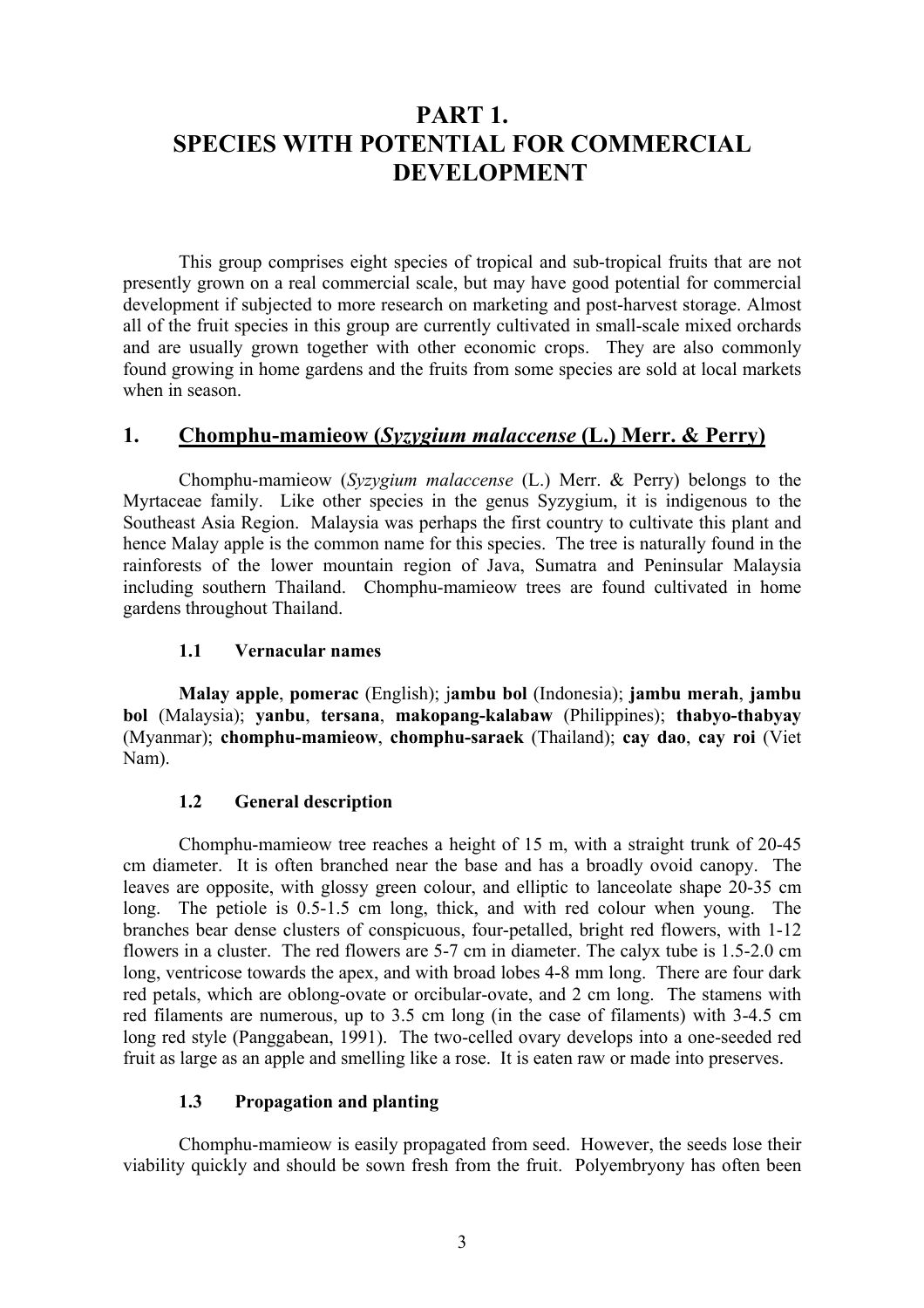recorded (Yaacob and Subhadrabandhu, 1995). Vegetative multiplication, especially marcotting, can be adopted.

It is essential to ensure adequate shade and to avoid drying out by the sun during the early stages of growth. Irrigation is often necessary for the young plants during the dry season. Spacing of  $5 \times 6$  or  $6 \times 8$  metres is commonly seen for cultivated chomphumamieow in the central parts of Thailand.

## **1.4 Growth and yield**

In Thailand, the chomphu-mamieow is found to take 4-5 years to flower after planting. The maximum yield is recorded from the tenth year with the figure of 60-80 kg/tree. There are two or sometimes three flowering times in a year, but the timing varies from year to year. There seems to be no regular growth rhythm for chomphu-mamieow. Apparently the trees are triggered into bloom by wet weather following a dry period. Among the *Syzygium* species, the Chomphu-mamieow seems to have the most crops per year, and the fruits take about 60 days after bloom to ripen.

In Thailand, Chomphu-mamieow trees produce many flushes of flowers almost continuously all year. Therefore, if properly managed, harvesting time can be extended and last almost year round. The main harvesting time is in November, a time when most tropical fruits are scarce in the market.

## **1.5 Prospects**

Fruit scientists have paid little attention to chomphu-mamieow; hence very little or no scientific research has been done on this crop. This may be due to the reputation of chomphu-mamieow as a home garden plant. They are not planted in orchards on a commercial scale. Also the short shelf-life of the fruit limits its possibilities for commercialization. At present, the fruit possesses value in local markets and there is a trend for increasing consumer demand for high quality fruits. It is suggested that pomologists should pay more attention to the growth and development of the trees to obtain a better insight into the growth rhythm including the timing and intensity of bloom, and quantitative aspects of yield as well as selection of superior clones.

## **2. Luk Yee (***Dialium indum* **Linn.)**

A synonym of this species is *Dialium cochinchinense* Pierre.

This fruit tree belongs to the Leguminosae family. The tree occurs wild in southern Thailand as well as in Malaysia. In Thailand, it is known as **'yee'** and **'keranji'** in Malaysia. The fruit has a typical flavour that is somewhat similar to tamarind. Thus, it has the English name as **'velvet tamarind'**.

## **2.1 General description**

Luk Yee is a medium to very tall tree. The wood is very hard and compact and is highly valued. The leaves are pinnate with 3-9 coriaceous leaflets arranged alternately. Small white flowers are in large terminal panicles, with short calyx-tubes and lanceolated lobe. There are no petals, 2 stamen, and anthers are attached near the base. The ovary is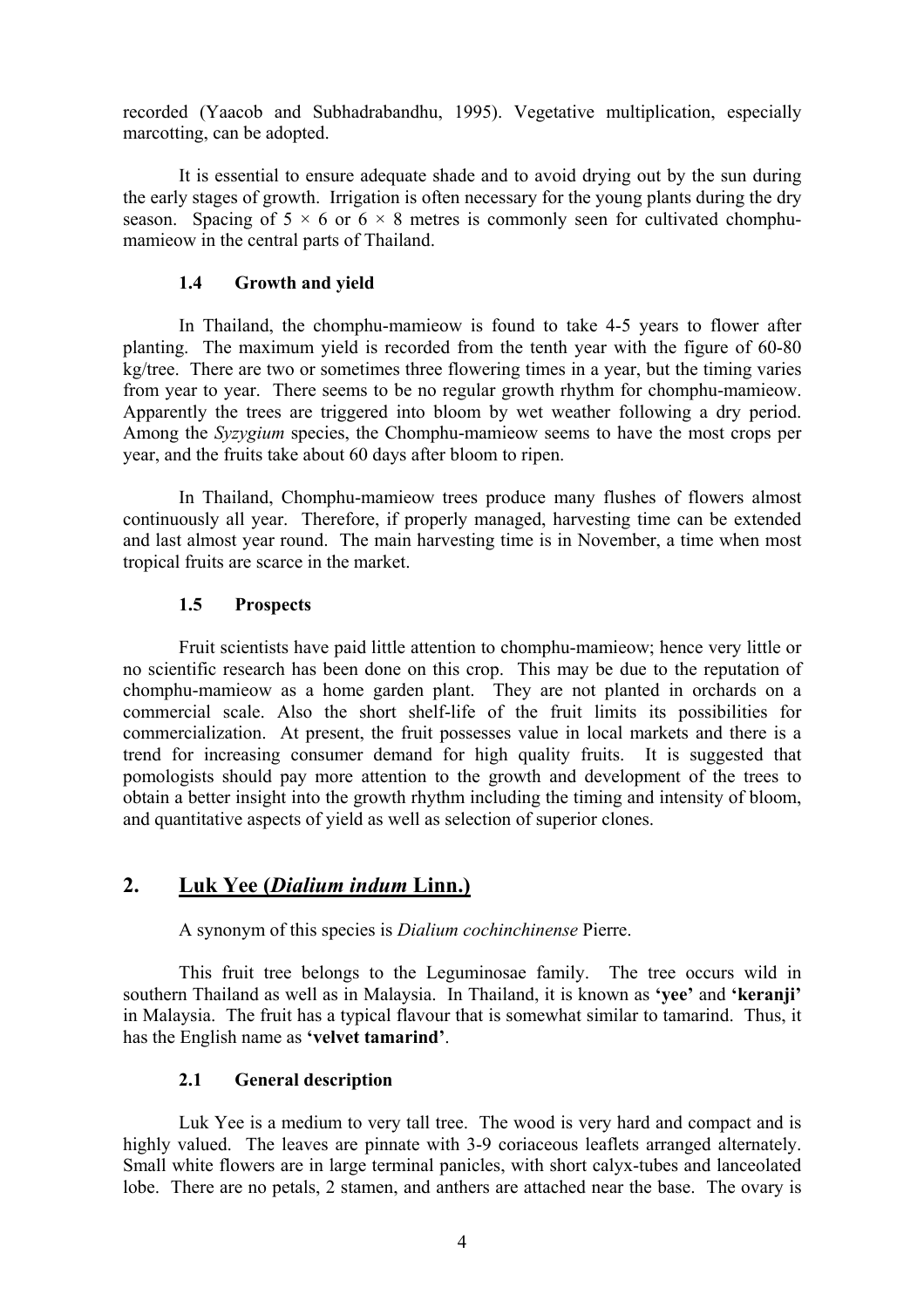sessile, two-ovuled. The pod is oblong or ovoid and globose with a black pericarp. The endocarp is pithy and sweet with one seed inside.

According to Bamroongrugsa and Yaacob (1990), the luk yee tree is well adapted to tropical regions, especially in monsoon areas where the soil is well drained. The tree seems to tolerate good as well as poor soil. From observations, the tree tends to be shade tolerant as it is found that the young tree grows well under rubber stands and rises above them at the later stage. This confirms that the luk yee is a tall and large tree.

In Thailand, the flowering time of luk yee is from April to June, and about 3-4 months elapse before harvesting, that is about August to September. The main problem for expanding the plantation of this fruit tree is its long juvenile period. Many local farmers say that it takes 15-17 years; others say that it begins to flower when the stem diameter is more than one foot. A big tree in Pattani province was planted in 1944 but flowered in 1986 when it was 42 years old. It is also interesting that two trees grown nearby the toilet in the house compound began to flower within 5 years (Bamroongrugsa and Yaacob, 1990). This probably implies that if the tree receives good care, adequate fertilizer and moisture, the juvenile period can be shortened. Rain before flowering has been observed to accelerate fruiting. Inadequate soil moisture can cause fruit drop.

## **2.2 Propagation**

Since the velvet tamarind tree has never been cultivated there is almost no available information relating to propagation. It is believed that under wild habitat, the tree grows from seed.

## **2.3 Uses**

Luk yee or velvet tamarind is seen growing only in southern Thailand. The fruit is used for a desert. Generally, ripened fruits are mixed with sugar and chilli peppers, wrapped in thin plastic sheet and are sold in markets, railway stations, and bus stations, as well as at many tourist centres in southern Thailand.

After harvesting, fruits are dried in the sun for few days until the separation of the shell and the brown pulp occurs. The fruit must be completely dried, or else it will be damaged by pests arising from eggs laid during the flowering within the fruit itself. To break the dried fruits, cloth bags are filled with the fruits and hit on the ground. Separation of broken shell and pulp is done by a shaking technique. Brown pulp with the seed inside is sold at about 30-40 baht per litre.

In Thailand two types of products from the fruits are worth mentioning.

- i. Luk yee paste. This is prepared from the brown pulp of fruits and mixed with sugar, chilli and salt. The pulp is then wrapped in thin plastic sheets for sale.
- ii. Coated luk yee. This is prepared from fruits which are free from the outer shells. The fruits are either coated with sugar or a mixture of sugar, chilli and other ingredients, depending on individual techniques. Coated luk yee may be called either "sweet" or "hot" luk yee, depending on the ingredients used.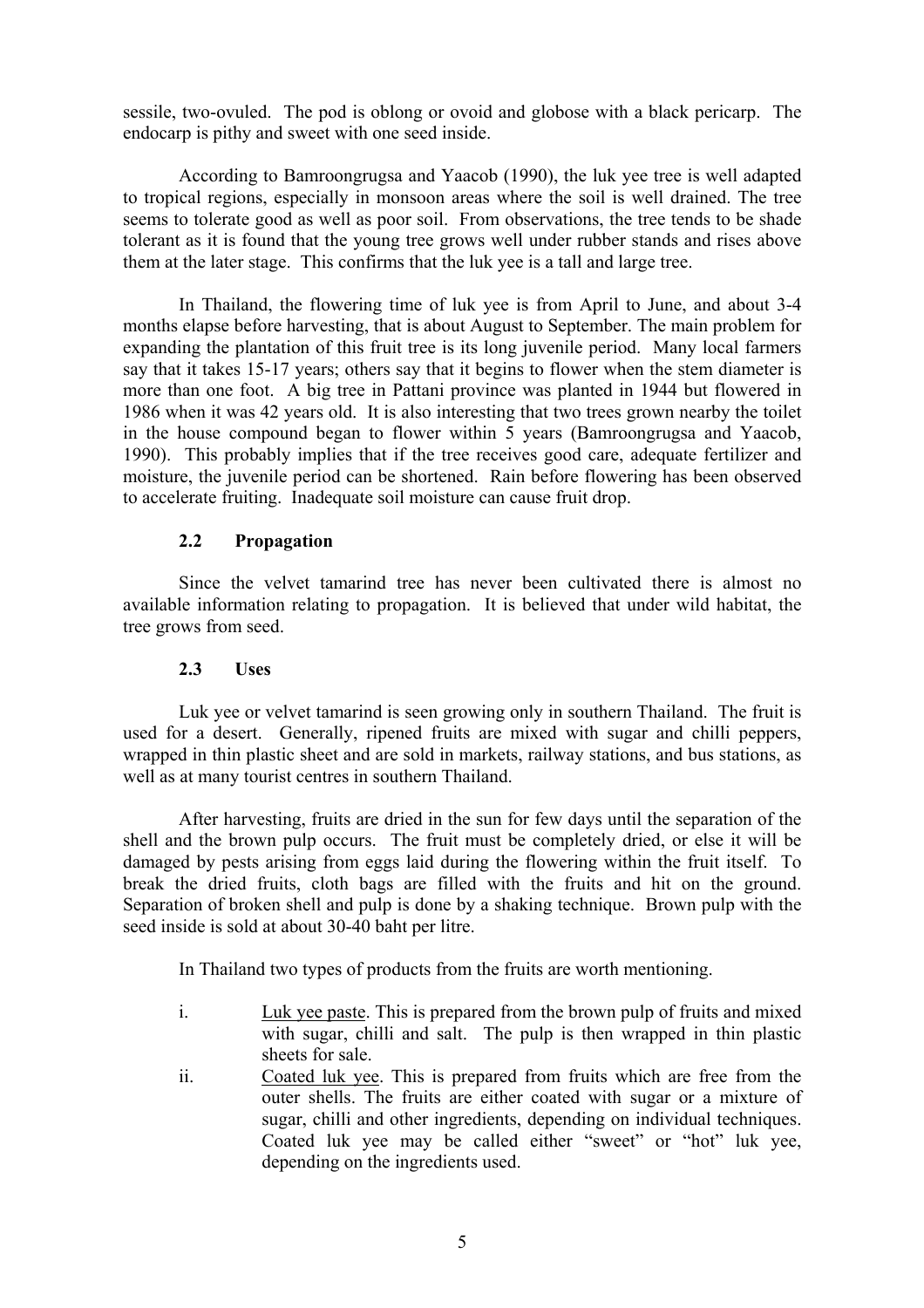## **2.4 Prospects**

Luk yee fruit has value in processing, but at present the demand for the fruit is not big enough. It is generally restricted to people in southern Thailand and is bought as gifts by tourists. The long juvenile period of the tree renders its development as an economic fruit tree quite difficult. As luk yee trees have almost never been cultivated and wild trees are being cut for timber, promotion and research should be carried out to preserve them. There is urgent need to study the characteristics of the tree, particularly its propagation, growth, husbandry and harvesting.

## **3. Ma-praang (***Bouea macrophylla* **Griff.)**

## **3.1 General description**

The ma-praang, or gandaria, or, marian plum is native to North Sumatra, Peninsular Malaysia and West Java (Rifai, 1991). It is cultivated widely as a fruit tree in Thailand and Sumatra.

Ma-praang (*Bouea macrophylla*) belongs to the same family as the mango (Anacardiaceae). It is becoming a popular fruit tree in Thailand. The tree is evergreen and can grow up to 27 m tall, with light brown, fissured bark. Branchets are often smooth, hanging and angular or flattened. Leaves are ovate-oblong to lance shaped or elliptic, simple, entire, papery and shining. The leaf can be up to 45 cm long and 13 cm wide, but is usually smaller. Leaf base is acute to cuneate with 1-2.5 cm long leafstalk. The leaves form quite dense foliage. Inflorescences are 4-12 cm long panicles with mostly 4-merous, yellowish flowers turning brown. In Thailand, marian plum flowers in November-December and fruits from April-May, whereas in Indonesia it flowers from June-November and fruits from March-June.

The immature fruit is pale green when the fruit is small and becomes dark green as the fruit develops. The ripe fruit is yellow-orange, mango-like in character, roundish, and 2.5-5.0 cm in diameter. The fruit is juicy with a sour to sweet taste according to the variety, and has a faint turpentine smell. There is one seed in a fruit; the seed is similar to that of the mango but smaller in size. The endosperm is white and pinkish purple, and has a bitter and astringent taste.

## **3.2 Vernacular names**

**Marian plum** and **gandaria** (English); **ma-praang** (Thailand); **ma-yong** (Thailand); **ramania** (Indonesia-Malay); **gandaria** (Indonesia-Java, Sunda); **kundang**, **rembunia**, **setar** (Malaysia).

In this *Bouea* genus, there is also *Bouea oppositifolia* (Roxb.) Meisner (synonyms B. *microphylla* Griffith; *B. burmanica* Griffith). The tree of this species also produces edible fruits, which are smaller and more acid than the ma-praang. In Thailand, the marian plum is divided into 3 groups according to the taste of fruits.

i. Ma-praang prew or sour ma-praang. This refers to any tree that produces very sour fruits even when ripe. It is so sour that many birds turn away after the first taste of the fruit. Usually trees in this group are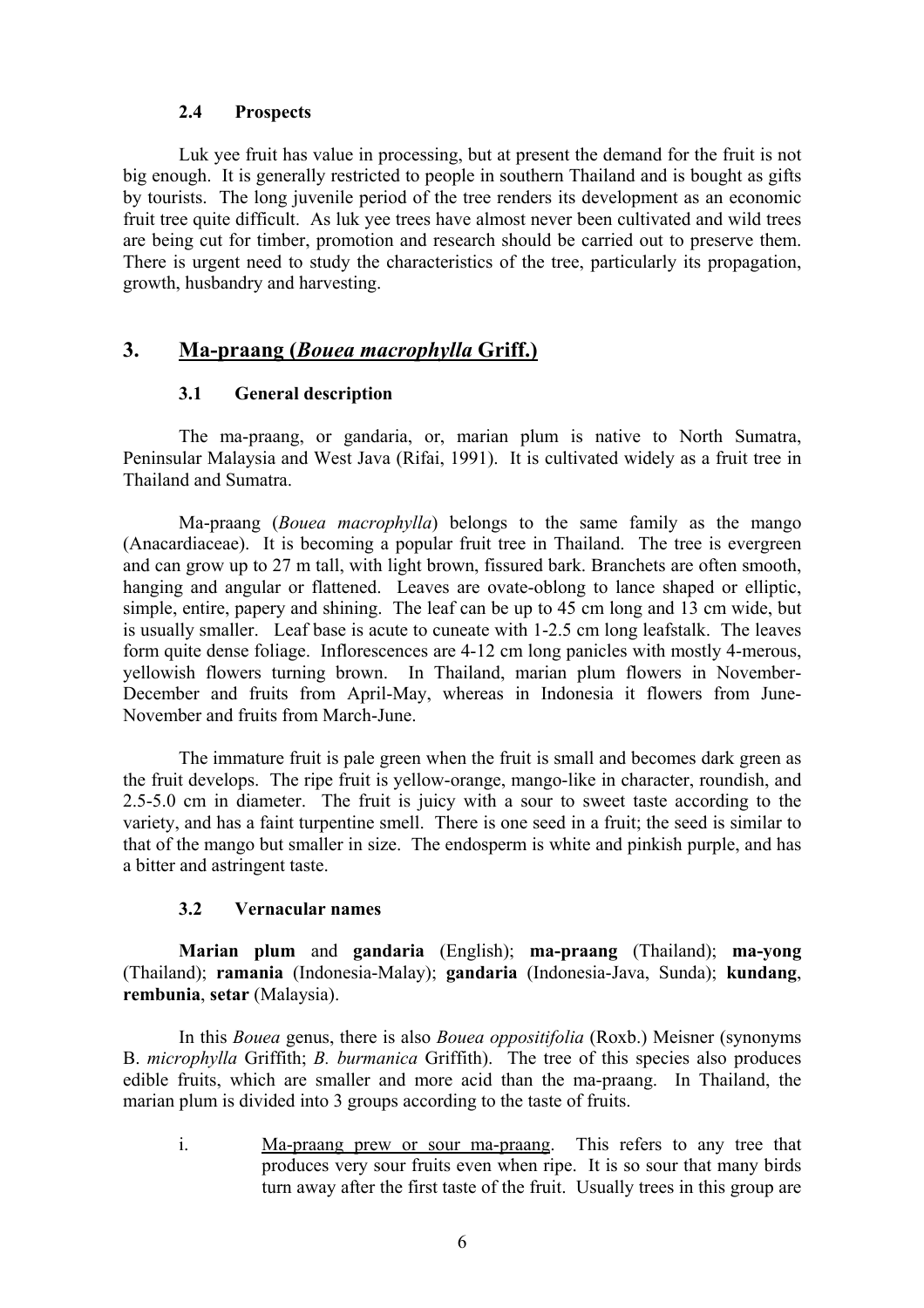not cultivated and they are found growing wild in the forests and unattended gardens. However, fruits in this group can be used to make prickle with salt or sugar added.

- ii. Ma-praang waan or sweet ma-praang. This refers to the common cultivated marian plum locally known as "ma-praang" in Thailand. This is the cultivated type and many clones have been selected according to fruit size and taste. The well known clone is "ma-praang Ta It" which was selected from an orchard in Ta It district, Nonthaburi province of Thailand over 100 years ago, and it is still popular even now.
- iii. Ma-yong. This group is similar to sweet ma-praang; the only difference is in the taste of the ripe fruit. A fully ripe "ma-yong" fruit contains some sourness in the taste. The well known "ma-yong chid" is a clone that produces a sweet tasting fruit with some acid flavour. In Thailand, some growers prefer to plant this "ma-yong chid" rather than "mapraang".

## **3.3 Agronomic characteristics**

Ma-praang was normally grown from seed, thus there are quite a few selected clones known in Thailand. However, the plant can also be easily propagated by marcotting, inarching, grafting and stem cutting in the same was as the mango. At present, vegetatively propagated plants are commonly cultivated.

Seedlings or vegetatively propagated plants are planted in rows at a spacing of 10  $\times$  12 m. Shading in the early stage for several months is favourable for early growth. Boosting the growth rate in the early years with manure, urea and other fertilizers is recommended to shorten the juvenile period. Normally the first harvest from seedlings can be obtained 6-8 years after planting or about 4-5 years for vegetatively propagated plants.

In Thailand, ma-praang is gaining popularity among local consumers in recent years. One of the reasons for this is the selection of clones with high quality fruits. Growers in the central and lower northern regions cultivate these high quality ma-praang clones in their orchards. In 1993, approximately 1,170 hectares of marian plum was recorded in the country. The three leading provinces that cultivated this fruit tree were Ang Thong, Nakhon Ratchasima and Nakhon Sawan, which contributed 21.4, 12.6 and 11.8 percent of the total planting area, respectively. Data in 1993 indicated that the total production was 5,652 metric tonnes. The three top producing provinces were Ang Thong, Uttaradit and Nakhon Sawan, which contributed 18.5, 18.4 and 10.4 percent of the total production of Thailand, respectively. The average productivity of marian plum in Thailand was 7 metric tonnes per hectare, while the average farm gate price was 13.65 baht (exchange rate in 1993 was 25 baht = 1 US dollar).

## **3.4 Uses**

Ma-praang is becoming popular in Thailand. Although it is treated as a diminutive mango-like fruit, some of the selected cultivars are quite big (up to 50-100 g per fruit).

Fruits of the old varieties are rather acid even when fully ripe. However, many new clones with sweet flesh have been selected and cultivated commercially. The fruits are mainly consumed fresh, but sometimes they are cooked in syrup or made into an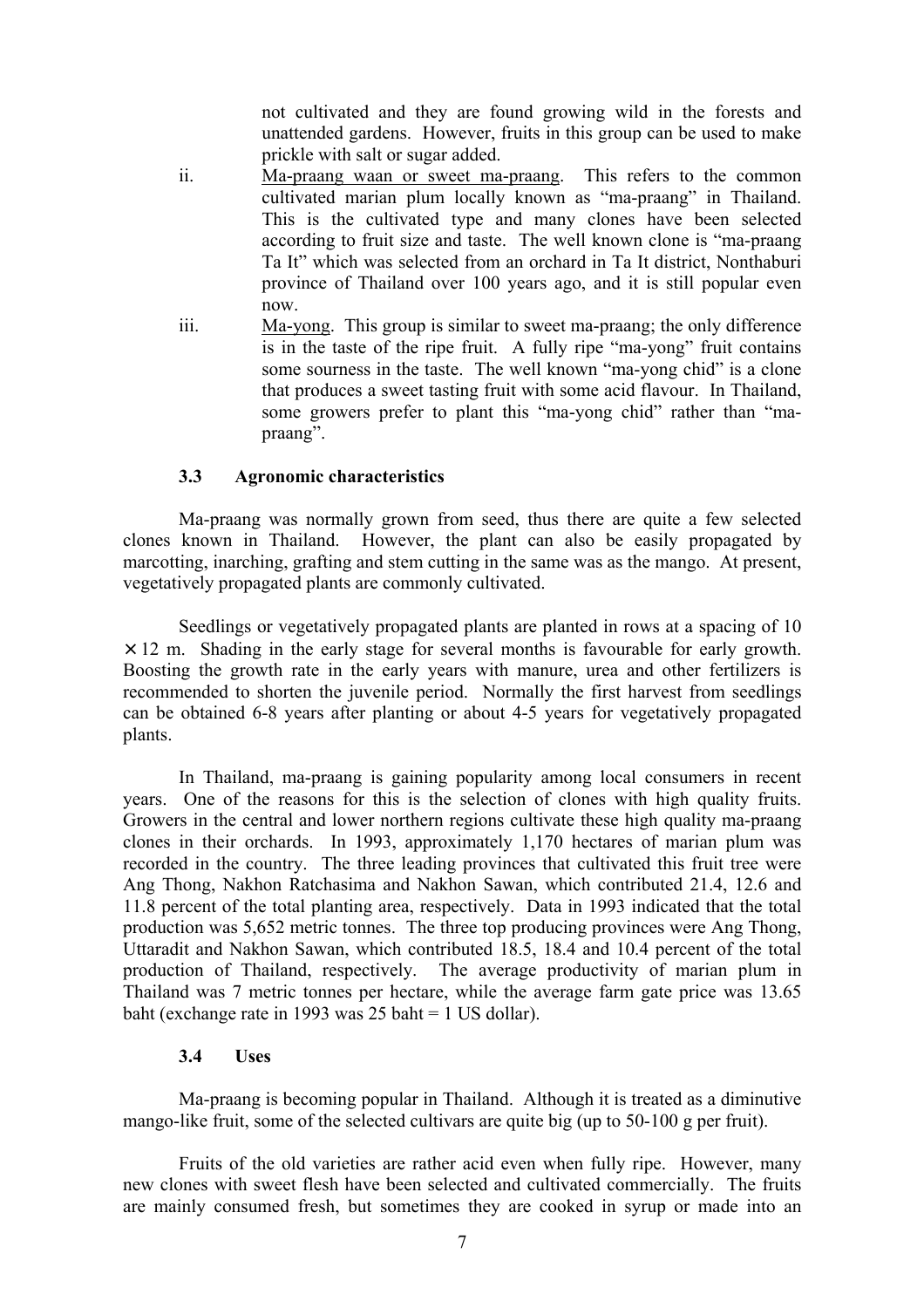excellent compote. Young fruits are used as an ingredient of a special kind of dish, a chilli-based condiment, and in pickles. Local people use the young leaves as vegetables and consume them with chilli and shrimp pastes.

The Nutrition Division of the Thai Department of Health has analysed the composition of a fruit sample per 100 g edible portion as: water 86.6 g, protein 40 mg, fat 20 mg, carbohydrates 11.3 g, dietary fibre 150 mg, ash 20 mg, calcium 9 mg, phosphorous 4 mg, iron 0.3 mg, β-carotene 23 mg, thiamine 0.11 mg, riboflavin 0.05 mg, niacin 0.5 mg and vitamin C 100 mg.

## **3.5 Prospects**

With the introduction of sweet-flesh clones, ma-praang has received more attention in recent years. It is commonly grown as home garden trees and the cultivation is expanding to small orchards. The Thai Government is trying to help in exporting this fruit as some Thai firms have started to advertise ma-praang fruit for export. This suggests that ma-praang has good prospects for wider commercialization.

## **4. Mafai (***Baccaurea ramiflora* **Lour.)**

The synonyms of this species are *Baccaurea sapida* (Roxb.) Muell. Arg., and *Baccaurea wrayi* King ex Hook. f.

This fruit tree belongs to the Euphorbiaceae family, the same as rambai and langkhae. It is native to the Southeast Asian region and found growing wild as well as under cultivation in Nepal, India, Myanmar, South China, Indo-China, Thailand, the Andaman Islands, and Peninsular Malaysia.

## **4.1 Vernacular names**

**Burmese grape** (English); **mafai setambun**, **tajam molek** (Indonesia); **pupor**, **tampoi** and **tempui** (Malaysia); **kanazo** (Myanmar); **phnhiew** (Cambodia); **f'ai** (Laos); **mafai** (Thailand in general) **somfai** (southern Peninsular), **hamkang** (Phetchabun), **phayiu** (Surin), and **sae-khruea-sae** (Mae Hong Son); **giâu gia dât**, **giâu tiên,** and **dzâu miên dzu' ó'i** (Viet Nam).

## **4.2 General description**

The tree can grow up to 25 m tall. The leaf is simple, alternately arranged, with petiole. It is ovate to ovate-lanceolate in shape and  $10-20 \times 4-9$  cm in size. The petiole is 1-8 cm long with lanceolated and fimbriated stipules. Tomentose inflorescences appear on branches and on the trunk. The male racemes are 3-8 cm long; flowers are fascicled on very short rachises with 4-5 sepals, and 4-8 stamens. The female racemes are 14 cm long and are borne lower on the trunk. Female flowers are solitary, with 4-5 sepals, 3-locular ovary and 2-lobed stigmas. The fruits are glabrous and 2.5-3.0 cm in diameter. The fruits can be of various colours from yellowish, pinkish to bright red (Figure 1). In Thailand the fruits are harvested in June-July.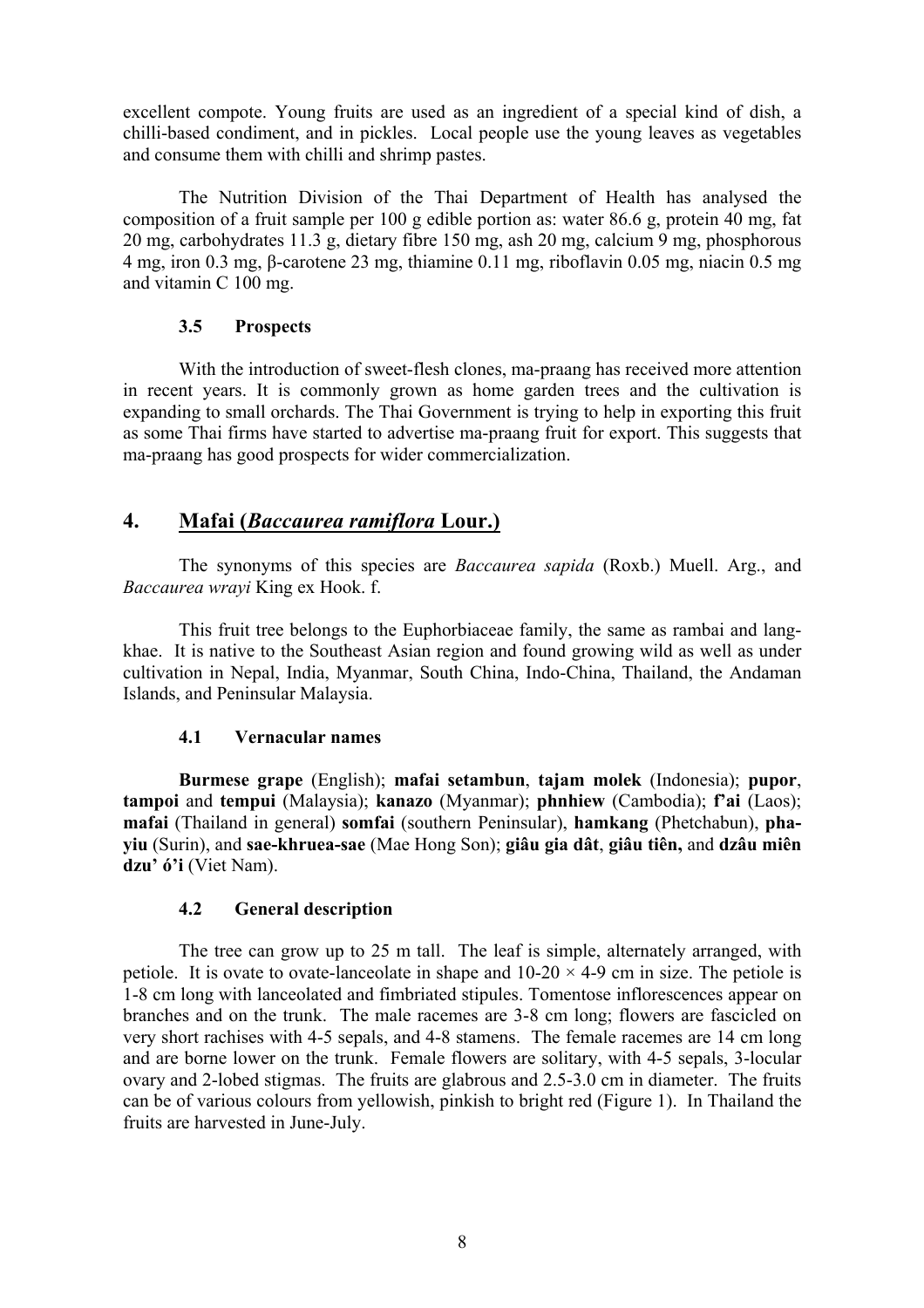## **4.3 Propagation**

Mafai seeds are easily germinated. Fresh seed germinates in a matter of days. Therefore, seed germination is the common method of propagation. Air layering can also be made as well as budding and grafting to obtain the required type of plant.

## **4.4 Uses**

Mafai fruits are used as a refreshing nibble or as table fruit. As with other related fruits in this genus, to consume the fruit one is advised to break the fruit open with the fingers and/or peel the skin. The pulp is then eaten directly and usually the seeds are also swallowed.

## **4.5 Prospects**

Mafai is regarded as a minor fruit in Thailand. It has little chance of being developed to the commercial level. At present, it is cultivated in the home garden and intercropped with other tropical fruits like durian, rambutan, and mango. Unless there is more market demand for this fruit, little attention on research and development in production technology of mafai will be seen.

## **5. Phut-saa (***Zizyphus mauritiana* **Lamk.)**

The phut-saa is thought to be a native of India, and was introduced to Thailand many centuries ago. It is cultivated widely as fruit tree in Thailand and other tropical countries in Asia.

## **5.1 Vernacular names**

**Indian jujube**, **common jujube** (English); **jujubier** (French); **widara**, **dara**, **bidara** (Indonesia); **bidara**, **jujub**, **epal siam** (Malaysia); **manzanitas** (Tagalog-Philippines); **zee-pen** (Myanmar); **putrea** (Cambodia); **than** (Laos); **phut-saa** (Thailand central), **ma-tan** (Thailand-northern); **tao**, **tao nhuc** (Viet Nam).

## **5.2 General description**

Phut-saa (*Zizyphus mauritiana*) belongs to the family Rhamnaceae. It is a common fruit tree in Thailand and found growing wild especially in sandy soils of arid regions. It is a small thorny tree, which can grow to a height of 10 metres. The thorns arise from the leaf bases. The scented, greenish flowers appear in clusters at the base of the leaf stalks. Fruits are roundish to oblong in shape, each measuring 1.8-5.0 cm long and about 2.5 cm wide. The fruits are green and firm when young, and at maturity they turn yellow-orange to brown. They are eaten raw or prickled as preserved fruits. The flesh is whitish and tastes sourish to sweet depending on the variety. It is like a plum with a stony seed embedded in the flesh.

## **5.3 Ecology**

Phut-saa is one of the hardy trees in the tropics. The tree can cope with extreme temperatures and thrive under rather dry conditions. Fruit quality is best under hot, sunny and dry conditions, but there should be a rainy season to support extension growth and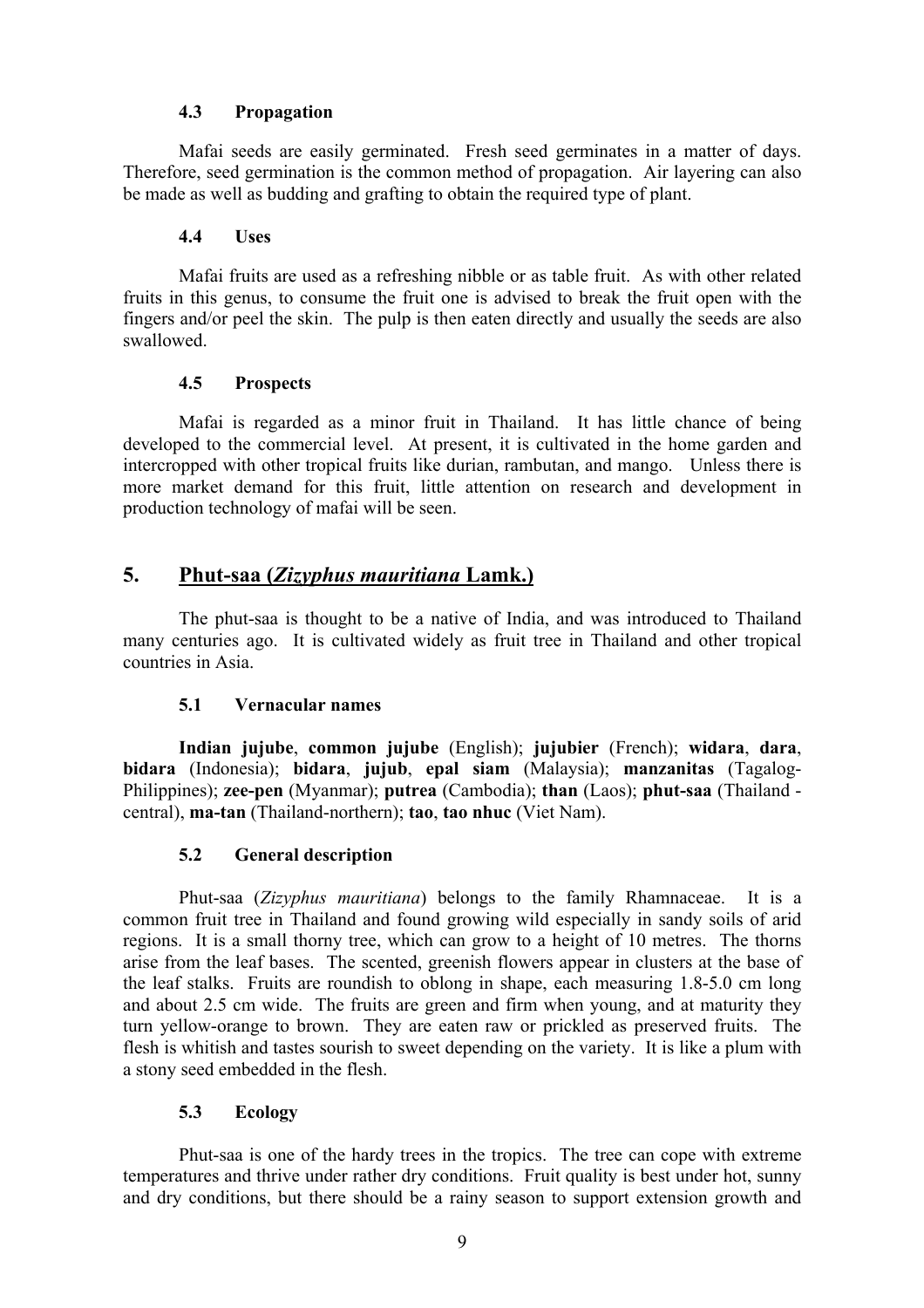flowering, ideally having enough residual soil moisture to carry the fruit to maturity. If harsh weather persists, the tree stops growing and stays dormant. In its natural habitat the annual rainfall ranges from 125 mm to over 2,000 mm. The maximum temperature is about 37-48°C and the minimum temperature is about 7-13°C. The tree can be found growing from sea level to about 1,000 m elevation. The tree prefers fairly light, deep soils, but it can be grown on marginal land, alkaline, saline or slightly acid, light or heavy, drought-susceptible or occasionally waterlogged soils.

## **5.4 Propagation**

Under wild areas the existing trees are raised from seeds. In the home garden and commercial orchards, high quality clones of the common jujube are vegetatively propagated. Trees can be propagated on their own roots through stem cuttings or marcotting. Budding and approach grafting are commonly practiced in Thailand. Root suckers or seedlings from wild species are used to raise the rootstocks for budding or grafting of the selected clones.

## **5.5 Uses**

The fruit of good cultivars is either eaten fresh, crushed to make a refreshing drink, or it can be preserved by drying or candying. In Thailand, unripe fruit is eaten with a mixture of chilli, salt and sugar. The fruits, seeds, leaves, bark and roots are reported to possess medicinal qualities, in particular to aid digestion and to poultice wounds. 100 g. of edible jujube fruit was reported to contain 41 k cal of energy, 1.0 g protein, 0.1 g fat, 9.1 g carbohydrate, 0.5 g crude fibre, 2.2 g dietary fibre and 0.6 g of ash. The nutritional value includes 14 mg calcium, 6 mg phosphorous, 0.4 mg iron, 31 µg β-carotene, 32 mg vitamin C, 1.1 mg niacin, 0.21 mg riboflavin and 0.01 mg thiamine (Anon, 1992).

## **5.6 Production**

Phut-saa is probably most common in Thailand as compared to other Southeast Asian countries. In season, several cultivars are found in local markets. Data in 1993 showed the total acreage of common jujube in Thailand to be about 2,345 hectares. The two leading cultivars were Rien-thong and Bombay, which comprised 42.1 and 39.5 percent of the total growing areas. The two leading growing provinces were Samut Sakhon and Ratchaburi, which occupied 52.3 and 24.1 percent of the total production area. The total production in 1993 was 36,701 metric ones. The three top provinces in production were Samut Sakhon, Ratchaburi and Nakhon Pathom, which produced 65.1, 24.1 and 11.4 percent, respectively. The average productivity of all cultivars was 16.8 mt/ha, and the farm gate price was 8.92 baht per kg (35 US cents per kg).

## **5.7 Prospects**

Phut-saa could be developed into an economic fruit crop of Thailand if there is more market for the fruits. Research on cultivar improvement and control of insect pests, especially fruit fly, are needed for quality fruit production. The development of various processing techniques in utilizing jujube fruit is one of the keys to success for future commercial plantation.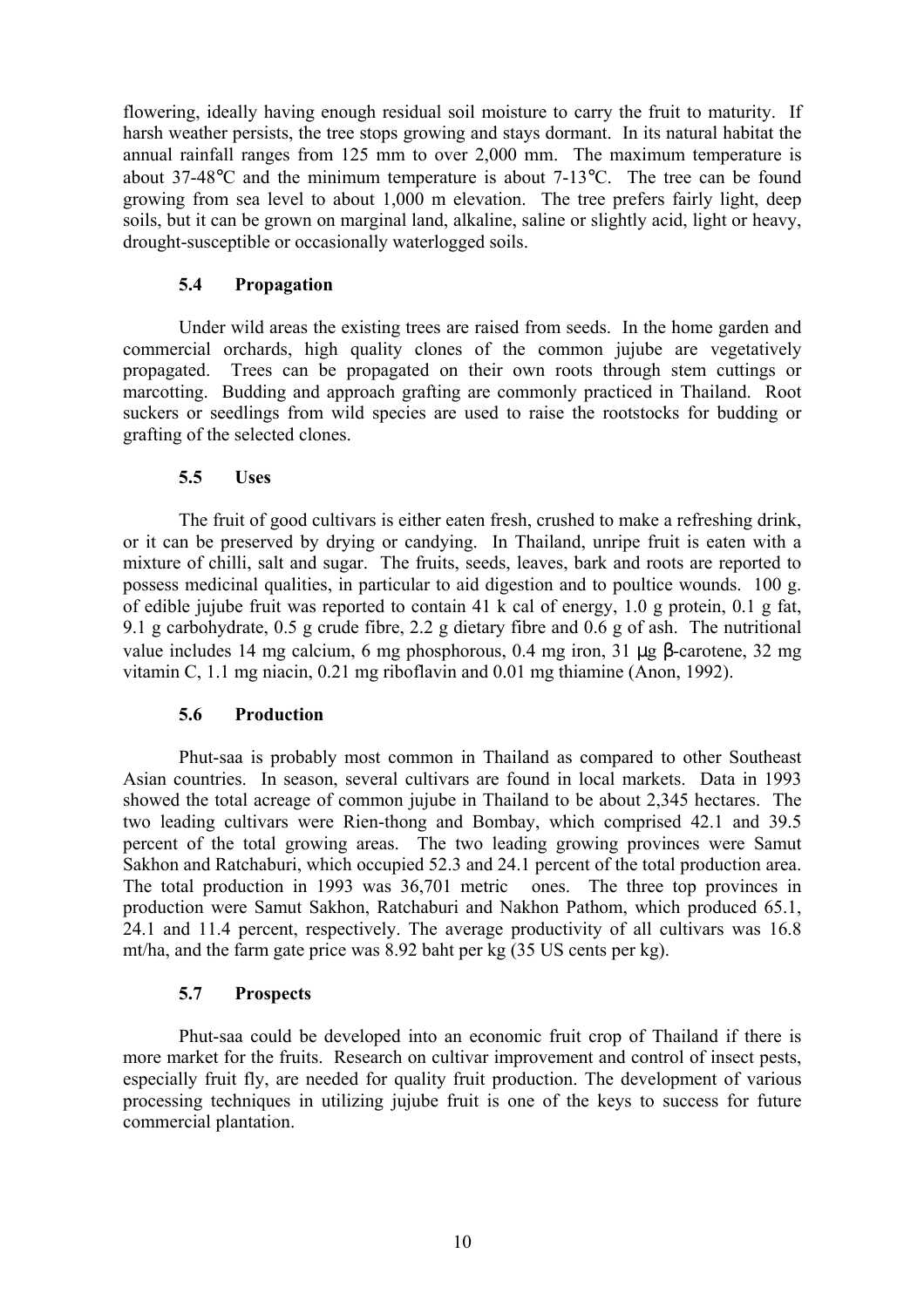## **6. Sa-ke (***Artocarpus altilis* **Fosberg)**

## **6.1 General description**

The sa-ke is a common plant of Polynesia where it is an important staple food. It is a native of the Pacific and tropical Asia and is found widely distributed throughout the humid tropics.

Belonging to the Moraceae family, sa-ke is a monoecious tree and can grow up to 30 m tall. The tree is evergreen in the humid tropics and occasionally behaves like a semideciduous in monsoon climates. It has a straight trunk 5-8 m tall, often buttressed with very thick, spreading twigs. The leaves are alternate, ovate to elliptical in outline, and undivided when young, but older ones are entire or deeply pinnately cut into 5-11 pointed lobes. Inflorescences are axillary with 4-8 cm long peduncles. The male inflorescences are drooping, club-shaped, containing minute yellow flowers with single stamen. The female inflorescences are stiffly upright, and globose or cylindrical in shape. Numerous green flowers are found embedded in the receptacle.

Like jackfruit and cempedak, the sa-ke is formed from the whole inflorescence. The fruit is more or less round, measuring 10-30 cm in diameter. Two forms of fruits seedless and seeded - are commonly found.

## **6.2 Vernacular names**

**Breadfruit** (English); a**rbre à pain** (French); **sukun** (seedless), **kelur**, **timbul** (seeded) (Indonesia); **sukun** (seedless), **kelor** (seeded) (Malaysia); **rimas** (seedless), **kamansi** (seeded) (Philippines); **sakéé**, **khnaôr sâmloo** (Cambodia); **sa-ke** (seedless), **khanun-sampalor** (seeded) (Thailand); **sakê** (Viet Nam); **kapiak** (Papua New Guinea).

## **6.3 Uses**

Immature as well as ripe fruits and seeds are eaten after boiling, baking, roasting or frying. The fruit may be cooked whole or after cutting it. Thin slices are also fried. The slices may be ground up and made into biscuits. In Thailand and the Philippines the mature seedless fruit is boiled and coated with sugar and dehydrated. Immature seeded fruit is cooked as a vegetable with coconut milk. The edible portion, which constitutes about 70 percent of the fruit, contains per 100 g: water 65-85 g, protein 1.2-2.4 g, fat 0.2- 0.5 g, carbohydrates 21.5-31.7 g, calcium 18-32 mg, phosphorous 52-88 mg, iron 0.4-1.5 mg, vitamin A 26-40 IU, thiamine 0.10-0.14 mg, riboflavin 0.05-0.08 mg, niacin 0.7-1.5 mg and vitamin C 17-35 mg. The energy value is 470-670 kJ/100 g.

## **6.4 Prospects**

Although sa-ke is an important staple food of people in the Pacific Islands and Southeast Asia, remarkably little is known about yield levels, harvest seasons and other factors which determine whether sa-ke can replace other staple food and fruits. Selection of the proper cultivars for commercial plantation has yet to be done, as it is seen that cultivars not only differ greatly in tree and fruit characteristics, but also in their adaptation to specific environmental conditions.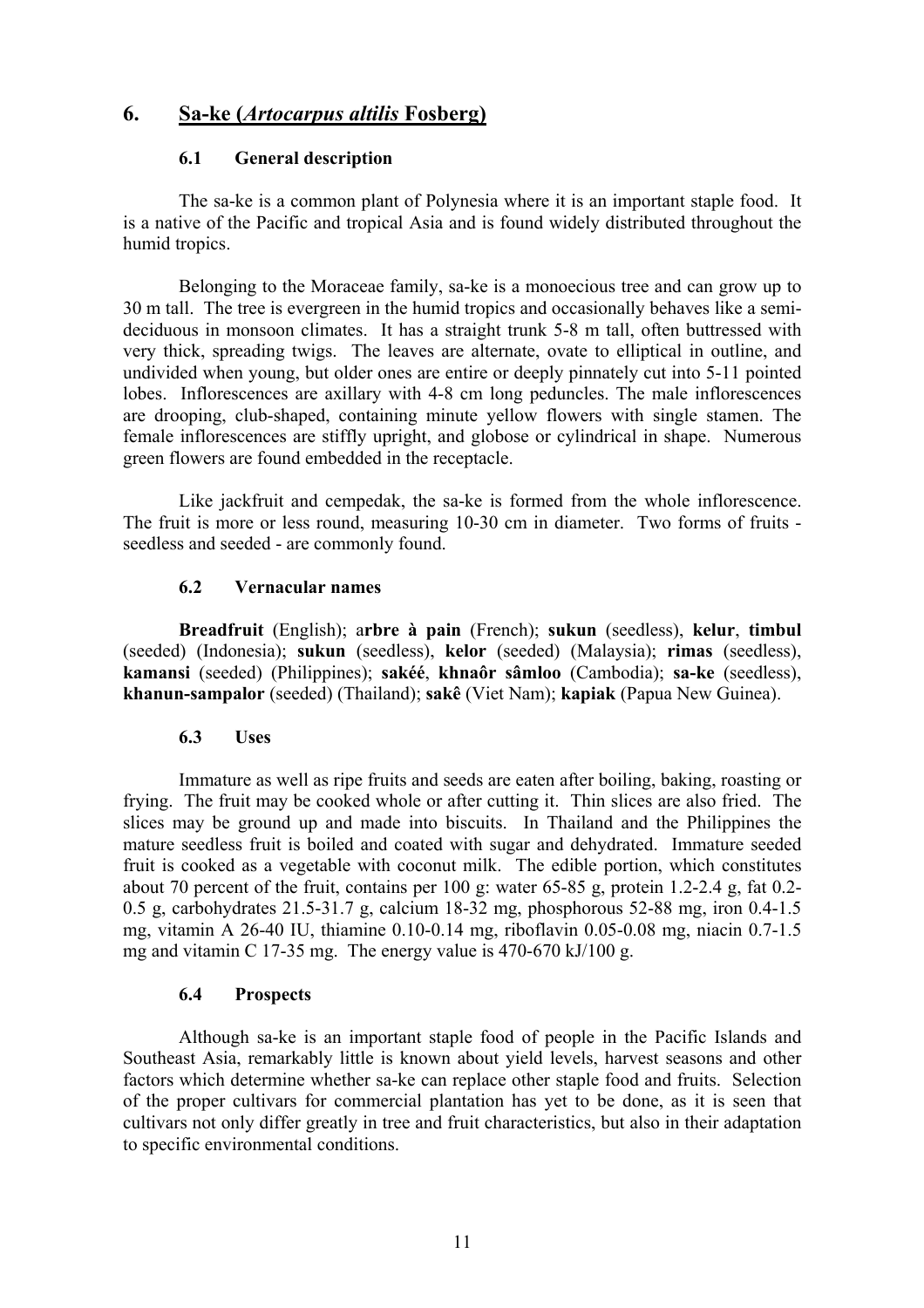## **7. Sator (***Parkia speciosa* **Hassk)**

Sator is regarded as a southern region crop in Thailand. It belongs to the family Leguminoceae, sub-family Mimosaceae. It is found growing naturally in the rainforests of southern Thailand, Malaysia and Java. In Malaysia, it is known as **'petai'**. It is commonly found as village trees in many rural areas of southern Thailand, and is even being cultivated in some orchards.

## **7.1 General description**

Sator is grown for its edible seeds. It is a large, evergreen tree that can grow up to 15-35 m in height. The crown is variable in shape but is usually rather flat-topped or umbrella-shaped. In a well-grown tree the shape can be oblong. The long, stalked leaves are bipinnate with 10-20 pairs of side branches bearing very small, dark green leaflets. Each leaflet is oblong with a blunt end and an asymmetric base. The inflorescence resembles a drumstick as it has a long stalk carrying a large globular head of close-packed, cream-coloured flowers at the end. The flowers produce a great deal of nectar and have a strong, somewhat sickly smell. They are pollinated by bats and only the apical flowers develop fruits. Six to ten fruits develop in each inflorescence. The pods are green at first, becoming dark brown or blackish brown when ripe. When the tree is fruiting, the groups of young, light green pods give it a distinctive appearance easily visible from a great distance. Pods are up to 50 cm long and 6 cm wide. They are usually collected when still green and are sold in the market (Figure 2).

## **7.2 Variety**

There are many known varieties of sator, but only three varieties are common in southern Thailand (Limpaladisai, 1971). Many other varieties are cultivated elsewhere, but they are poorly documented at present. The three varieties of southern Thailand are described by Bamroongrugsa and Yaacob (1990) as:

- i. Kow-sator (or rice sator). This is the most popular variety of sator in the local markets. It has many small seeds in the pod. The seeds have a strong odour and are quite sweet. This variety is suitable for consumption. It can produce fruits at 4-5 years after planting and is also classified as an early maturing variety.
- ii. Darn-sator. This variety has larger pods and seeds than those of the kow-sator, but it produces fewer pods per tree. In addition, its stem canopy is larger and taller than that of the kow-sator. In this variety the first flowering can be seen at 6-7 years after planting. As the darn-sator had harder seeds, a stronger odour, and better taste than kow-sator, it is more popular.
- iii. Tae-sator. This variety has very hard pods and seeds, so it is not suitable for consumption.

## **7.3 Propagation and husbandry**

In the old days sator was primarily propagated by seeds. This resulted in great genetic diversity with many named cultivars (Yaacob and Subhadrabandhu, 1995). At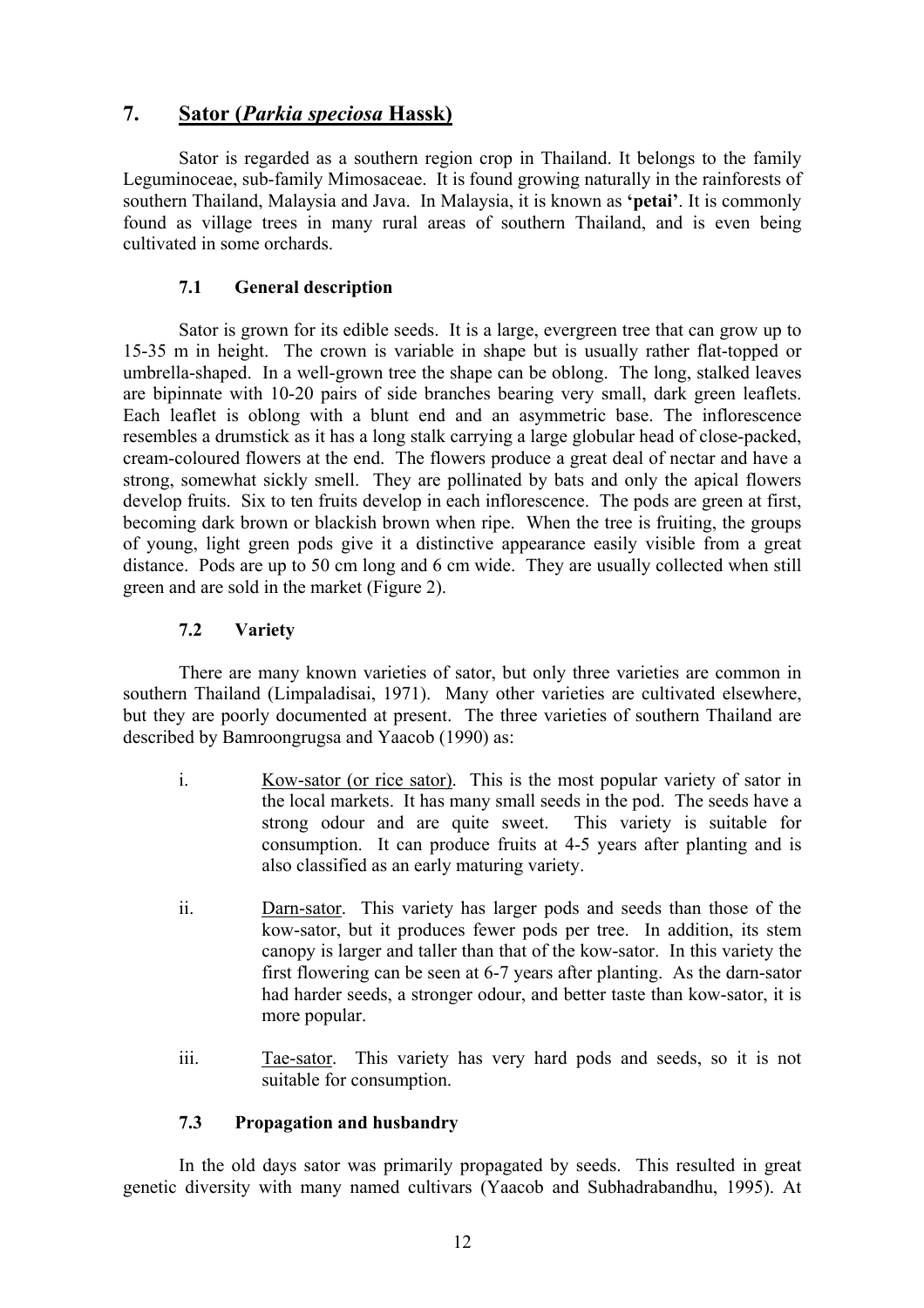present, vegetative propagation such as stem cuttings, budding and grafting have been reported successful, and seed is only used to produce rootstock. However, farmers in the remote villages still go out and collect young seedlings from wild trees and grow them in their holdings. The seedling plants should be larger than 1 cm in diameter at planting. For ease of harvesting, it is advisable to propagate shorter trees from stem cuttings. These trees will also flowers earlier (4-6 years). Air layering and budding are also recommended. All of the vegetative techniques mentioned might not be suitable for sator trees that are grown in the area prone to strong wind as they do not produce tap roots and hence they are sensitive to wind damage. Because sator is a tall tree, the budding of a good variety sator onto stock of seedling sator or riang (*Parkia timoriana* Merr.) to produce trees with better root systems is reported to be successful.

Not much information is known about the cultivation practices of sator. General recommendations include irrigation during pod development and in areas where the dry spell is long. However, in most growing areas of southern Thailand well-distributed rainfall is experienced so irrigation may not be necessary. Fertilizers can be applied at two growth stages. For the period from planting until bearing N:P:K fertilizer at 20:10:10 is recommended at the rate (amount) in proportion to the age (year) of the tree. For example with a 2 year old tree, one kilogram of the fertilizer per year can be used as splitapplication, i.e. half a kilogram is applied at the beginning of the rainy season and the other half at the end of the rainy season. Application of animal manure, where it is available, is strongly recommended together with chemical fertilizers. For the bearing tree, application of a combination of organic manure and chemical fertilizer (12:24:12 N:P:K) is recommended at the rate of half the amount (kilogram) in proportion to the age of the tree (year). The application time is the same as that applied in the juvenile tree.

Weeding is recommended especially during the early stage, i.e. the first few years after planting. Mechanical weeding such as hoeing or herbicides can be used.

In Thailand some growers prune sator trees to obtain a reasonable sized tree and they claim to get higher pod yield.

#### **7.4 Uses**

Sator is grown for its edible seeds. The seeds contain high nutritional value and are served as a local vegetable in many dishes of southern Thailand. The composition per 100 g edible seed is carbohydrates 11.4 g, protein 8.0 g, fat 8.1 g, fibre 0.5 g, ash 1.3 g, calcium 76 mg, phosphorous 83 mg, iron 0.7 mg, vitamin A 73.4 IU, vitamin  $B_1$ , 0.11 mg, vitamin  $B_2$  0.01 mg, and niacin 1.0 mg. This rather high nutritional value makes sator seed to one of the most nutritious local vegetables of southern Thailand.

#### **7.5 Prospects**

Sator is well known in Thailand but the popularity is still mainly confined to the southerners. If people from other regions start to consume sator seeds, then the cultivation will be increased and the tree will become more economically important. Research on using sator seeds in various dishes as well as processing are needed to increase the number of consumers in the future.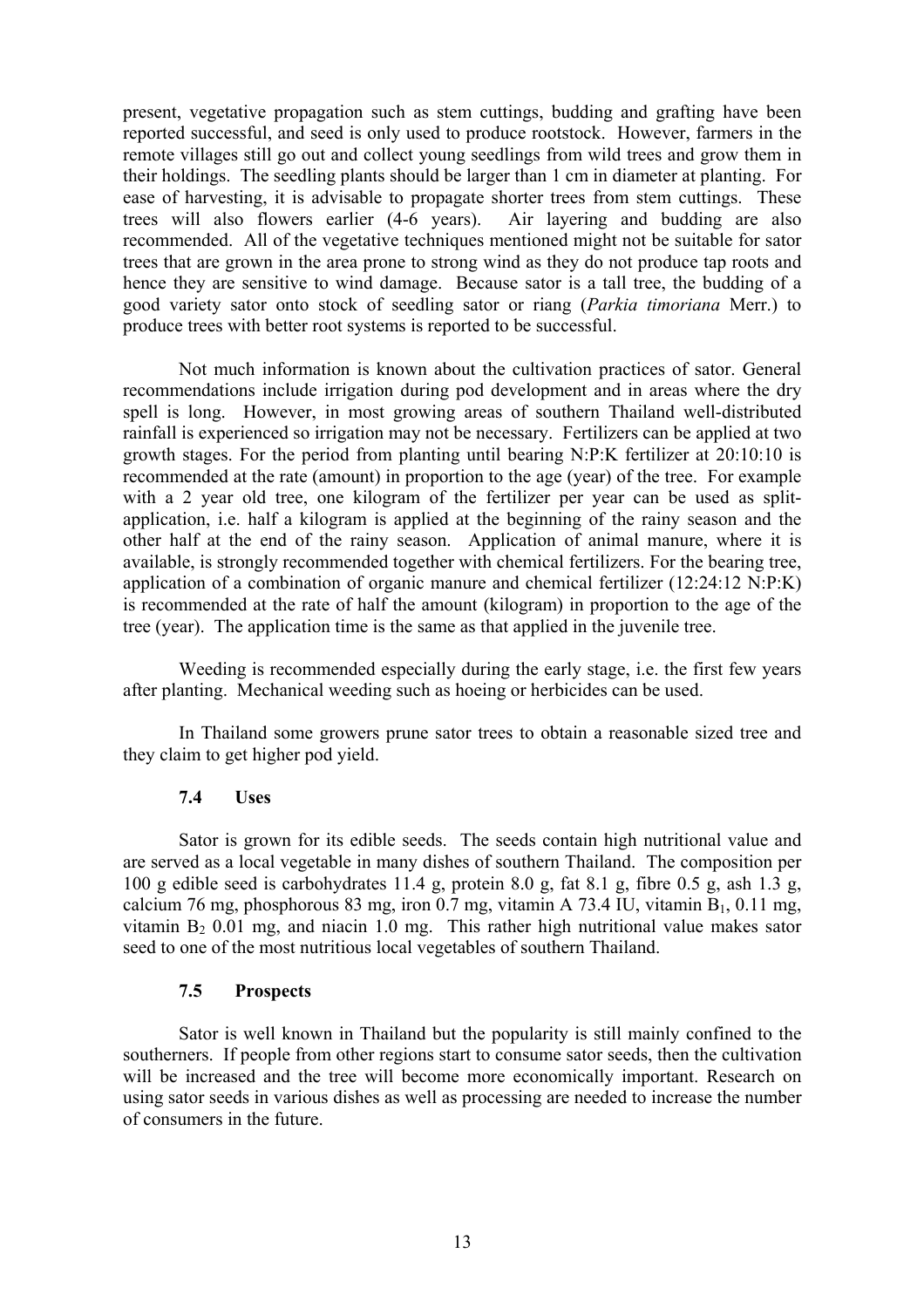## **8. Thurian-thet (***Annona muricata* **L.)**

## **8.1 General description**

The thurian-thet is a small slender evergreen tree of the Annonaceae family. It can grow up to a height of about 7 m. The tree thrives best in the tropical lowlands on rich deep loam. Among the cultivated *Annona* species thurian-thet, having few cultural requirements, is the easiest grow and has prolific fruiting capacities. However, it is the least hardy of the *Annona* species, requiring a warm and humid tropical climate. It grows at elevations up to 1,000 m and as far as 20°N and 25°S in sheltered sites. Growth and fruiting are severely set back by cold spells and light frosts kill the tree (Nakasone, 1972). A dry season enhances leaf fall and synchronizes extension growth and flowering to some extent. Yields may be higher under these conditions, provided that high humidity prevails during the period of fruit set. Where humidity tends to be low, a sheltered site is recommended to reduce transpiration, as the tree is also shallow-rooted. This is why thurian-thet is commonly found growing in the southern and eastern parts of Thailand where humidity is rather high throughout the year due to frequent rainfall. Thurian-thet can be grown in most soils with good drainage, as the tree does not tolerate waterlogging.

## **8.2 Vernacular names**

**Soursop** (English); **guanábana** (Spanish), **corossol** (French), **sirsak**, **nangka belanda**, **nangka seberang** (Indonesian); **durian blanda**, **durian benggala**, **durian makkah** (Malaysia); **saua sap** (Papua New Guinea); **guayabano** (Philippines); **tiep banla**, **tiep barang** (Cambodia); **khan thalot** (Laos); **thurian-thet**, **thurian-khaek** (Thailand); **mang câù-xiêm** (Viet Nam).

## **8.3 Botanical characters**

The leaves are oblong-obovate,  $8-16 \times 3-7$  cm in size, short acuminate at the apex, with 3-7 mm long petiole. Flowers are regular, greenish-yellow, pedicel up to 2.5 cm long with 3 sepals, 6 petals, and numerous stamens with densely pubescent filaments and numerous ovaries. The ripe fruit is a pseudocarp, long and heart shaped, grows up to 10-  $20 \times 15$ -35 cm, with dark green skin covered with 6 mm long soft spines. The thurian-thet fruit is the largest among the *Annona* species, weighing around 1 kg or more. The flesh or pulp is white, soft, juicy and fragrant. In-between the pulp, numerous brown to blackish seeds are embedded.

## **8.4 Uses**

The fruit of thurian-thet can be consumed fresh as a dessert fruit when fully ripe or mixed with ice cream or milk to make a delicious drink. However, more often the puree is consumed after squeezing the pulp through a sieve. It can be made into a fruit jelly, juice (with the addition of sugar), nectar or syrup. It is also used in the preparation of ice cream. In Indonesia a sweet cake (dodol sirsak) is made by boiling thurian-thet pulp in water and adding sugar until the mixture hardens. In the Philippines young thurian-thet fruits with seeds that are still soft are used as a vegetable. Mature but firm fruit may be made into candies of delicate flavour and aroma.

In Thailand and Malaysia where the trees are cultivated mainly in the home garden the thurian-thet fruits are used as a good flavoured nutritional drink. The fruit consists of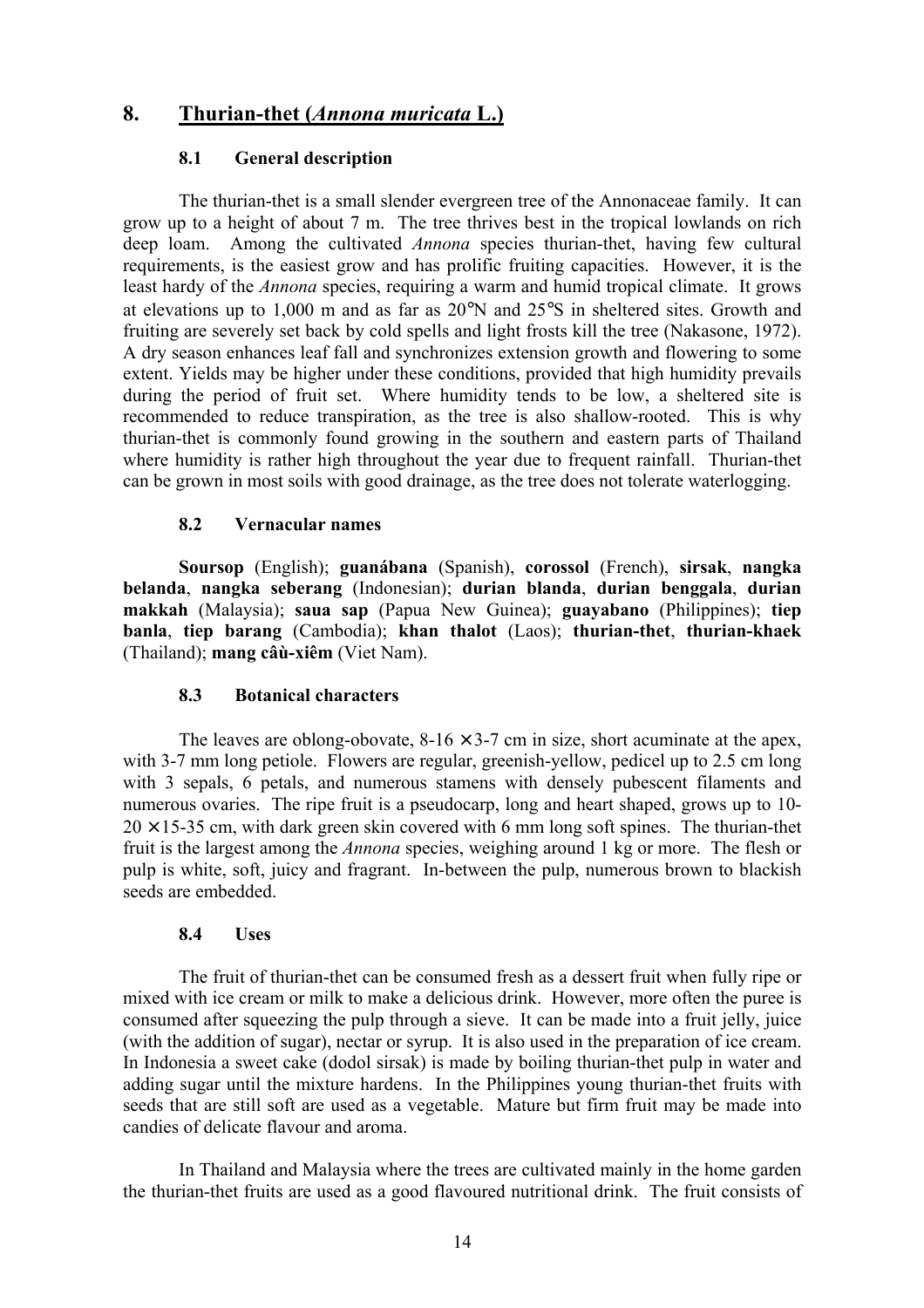about 67.5 percent edible pulp, 20 percent peel, 8 percent seeds and 4 percent core by weight. It is a good source of vitamin B (0.07 mg/100 g pulp) and vitamin C (20 mg/100 g pulp) and a poor to fair source of calcium and phosphorous (Koesriharti, 1991).

## **8.5 Prospects**

At present, this species is confined to home gardens, and because of erratic yield and short shelf-life, there is little expansion of cultivation. More research on higher yield through improving pollination is needed before the processing industry requirements can be met. A breakthrough towards production in orchards can be possible if there is enough demand in the processing industry. The tree is easily propagated and due to its small tree size, which facilitates orchard management, and the short period from planting until first crop, this can greatly reduce the risk involved in commercial production.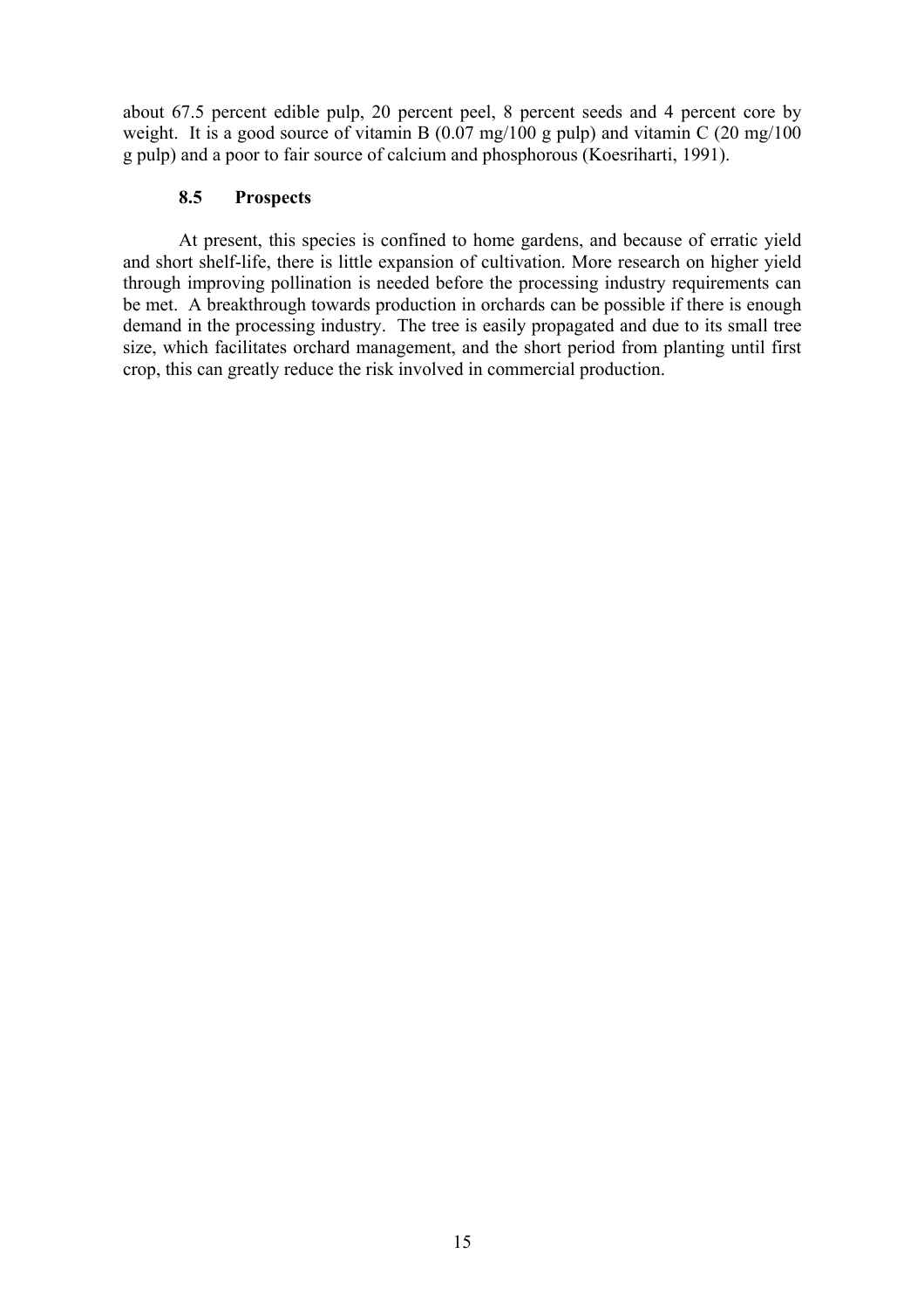## **PART 2. SPECIES WITH POSSIBLE DEVELOPMENT POTENTIAL FOR HOMEGARDEN USE**

This group includes nineteen species that may have some potential of being developed for home garden use. The prospects for bringing fruits from this category into Thailand's markets may be faced with difficulties. However, they may prove to be valuable genetic resources for future research. In this respect, research on utilization and nutritional value of these fruits should be undertaken in order to select suitable species for cultivation.

## **1. Champada (***Artocarpus integer* **Merr.)**

The synonyms are *Artocarpus integrifolia* L.f., *Artocarpus polyphema* Persoon, and *Artocarpus champeden* (Lour.) Stokes.

Champada belongs to the Moraceae family, the same family as the jackfruit and breadfruit. It is very popular in southern Thailand, particularly at Yor Island (Koh-yor) on Songkhla lake. The appearance is very similar to the jackfruit, but it can be distinguished by the long brown hairs on the leaves and twigs, and the fruits are somewhat smaller.

The champada is widely distributed in southern Thailand and Peninsular Malaysia. It is also cultivated in Indonesia, especially in the Lingga Archipelago, Sumatra, Borneo, Sulawesi, the Moluccas and Irian Jaya as well as in West Java (Jansen, 1991).

## **1.1 Vernacular names**

**Chempedak** (English); **chempedak**, **campedak** (Malay), **baroh** (Lingga) (Indonesia); **chempedak** (cultivated), **bankong** (wild), **baroh** (Johor) (Malaysia); **sonekadat** (Myanmar); and **champada** (Thailand) (Jansen, 1991).

## **1.2 General description**

Champada is an evergreen monoecious tree. It can grow up to 20 m tall, and is seldom buttressed. The bark is greyish brown with bumps on the trunk and main limbs where leafy twigs are produced, which bear the fruits. Brown wiry hairs 3 mm long cover twigs, stipules and leaves. Twigs are 2.5-4.0 mm thick with annulate stipular scars. The stipules are ovate up to 9 cm long. Leaves are obovate to elliptic,  $5-25 \times 2.5-12$  cm in size, and the base is cuneate to rounded, with entire margin, and acuminated apex. The lateral veins are in 6-10 pairs, curving forward, with 1-3 cm long petiole. The inflorescences are solitary and borne on the axillary position of short leafy shoots. Male heads are cylindrical, 3-5.5  $\times$  1 cm in size, and are whitish-vellow in colour with 3-6 cm long peduncle. The female heads occur with simple filiform styles exserted to 1.5 mm. The fruit is a syncarp, cylindrical to almost globose, and  $20-35 \times 10-15$  cm in size. It is yellowish, brownish, or orange-green, and smells strongly at maturity. Pericarps, including the seeds, are ellipsoid to oblong about  $3 \times 2$  cm in size. Cotyledons are unequal, thick and fleshy. Germination is epigeal.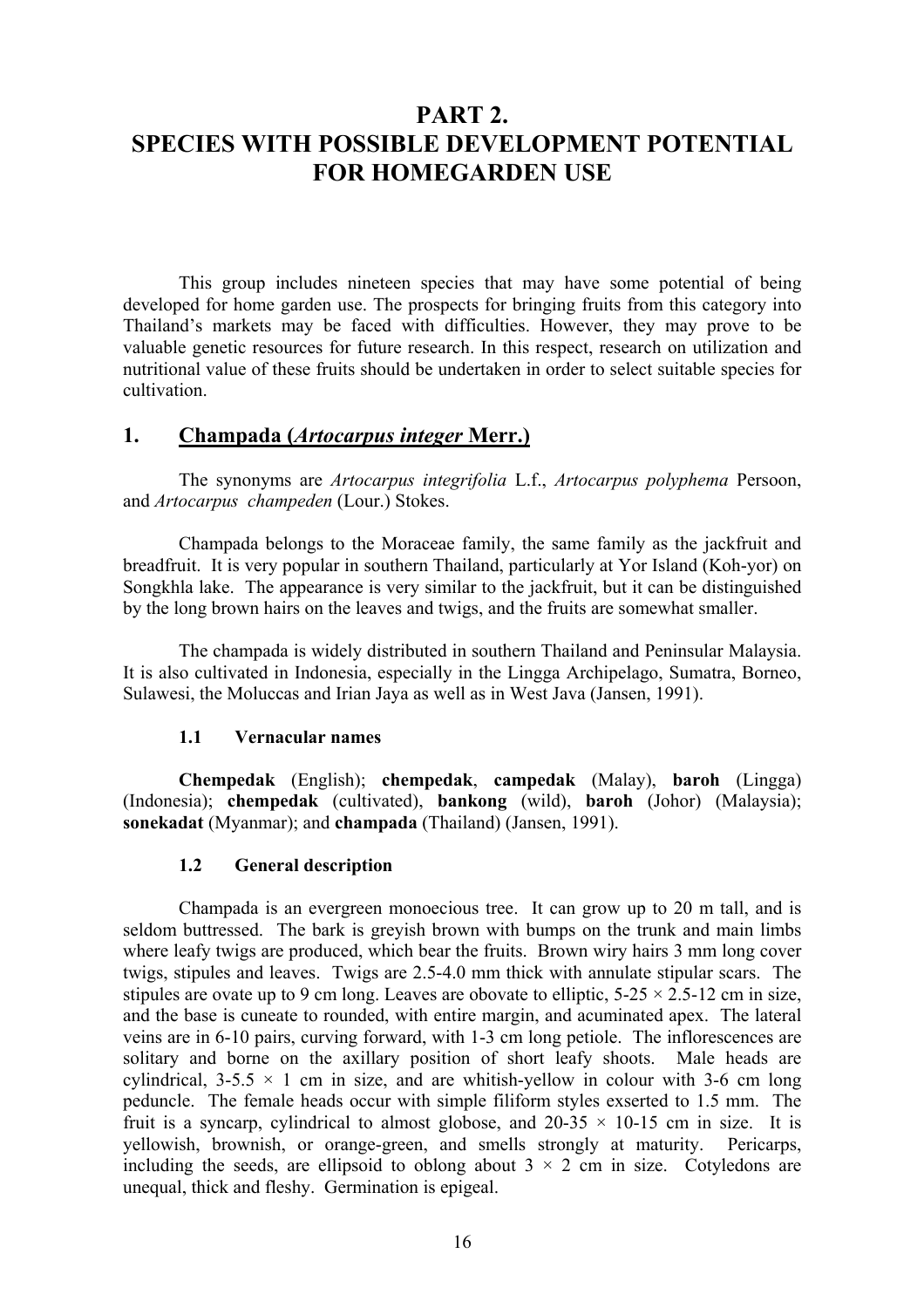## **1.3 Ecology**

Champada is a common tree in secondary forests and locally abundant in primary lowland rainforest in its area of natural occurrence. It is a long living sub-canopy tree and can grow at altitudes of up to 500 m in Thailand, often on wet hillsides. It is strictly tropical and always restricted to regions without a distinct dry season. The tree thrives on fertile well drained soils, but prefers a fairly high water table. It can survive periodic flooding even with acid swamp water.

## **1.4 Propagation**

The tree is usually grown from seed derived from nearby trees with desirable qualities. It can be propagated vegetatively by budding or suckle-grafting on seedling rootstocks of champada or other *Artocarpus* species, including jackfruit. The rootstock should be 8-11 months old at the time of budding, which may be done at any time of the year.

## **1.5 Harvesting**

Harvesting is simple because the fruits are produced on the trunk and the main branches. In southern Thailand, the fruit is often bagged on the tree or enclosed in a loose basket of bamboo. The function of this basket is not clear. It is said that the bags protect the fruit against rodents, bats and fruit flies and attract ants that keep other insects away. There are no yield records, but champada is a prolific bearer and yields may be similar to those of jackfruit trees.

## **1.6 Uses**

The fleshy perianths, which surround the seeds, are eaten fresh or cooked. The flesh, typically yellow or orange, sometimes white to pinkish, is soft and mushy with a strong and very characteristic odour. The flavour is sweet, resembling durian and mango. The seeds are eaten roasted or boiled in salty water for 30 minutes, and have a nutty flavour. Young fruits are cooked in coconut milk and eaten as a curried vegetable or in soup.

The dark yellow to brown wood is strong and durable and is used for building construction, furniture and boats. The bark can be used to make rope and the latex for the preparation of lime.

The total fruit weight varies from 600-3,500 g and is generally smaller than the jackfruit. The total edible portion (perianths  $+$  seeds) is 25-50 percent of fresh fruit weight. The total weight of all perianths of a fresh fruit varies from 100-1200 g. The composition of the flesh on dry weight basis per 100 g edible portion is approximately: protein 3.5-7.0 g, fat 0.5-2 g, carbohydrates 84-87 g, fibre 5-6 g, and ash 2-4 g. Water content (fresh weight basis) is 58-85 percent.

The composition of seeds, also based on dry weight, is approximately: protein 10- 13 percent, fat 0.5-1.5 percent, carbohydrates 77-81 percent, fibre 4-6 percent and ash 3-4 percent. Water content (fresh weight basis) is 46-78 percent. The number of seeds per fruit varies from 14 to 131. Total seed weight per fruit varies from 65-880 g, and weight per seed from 1-12 g.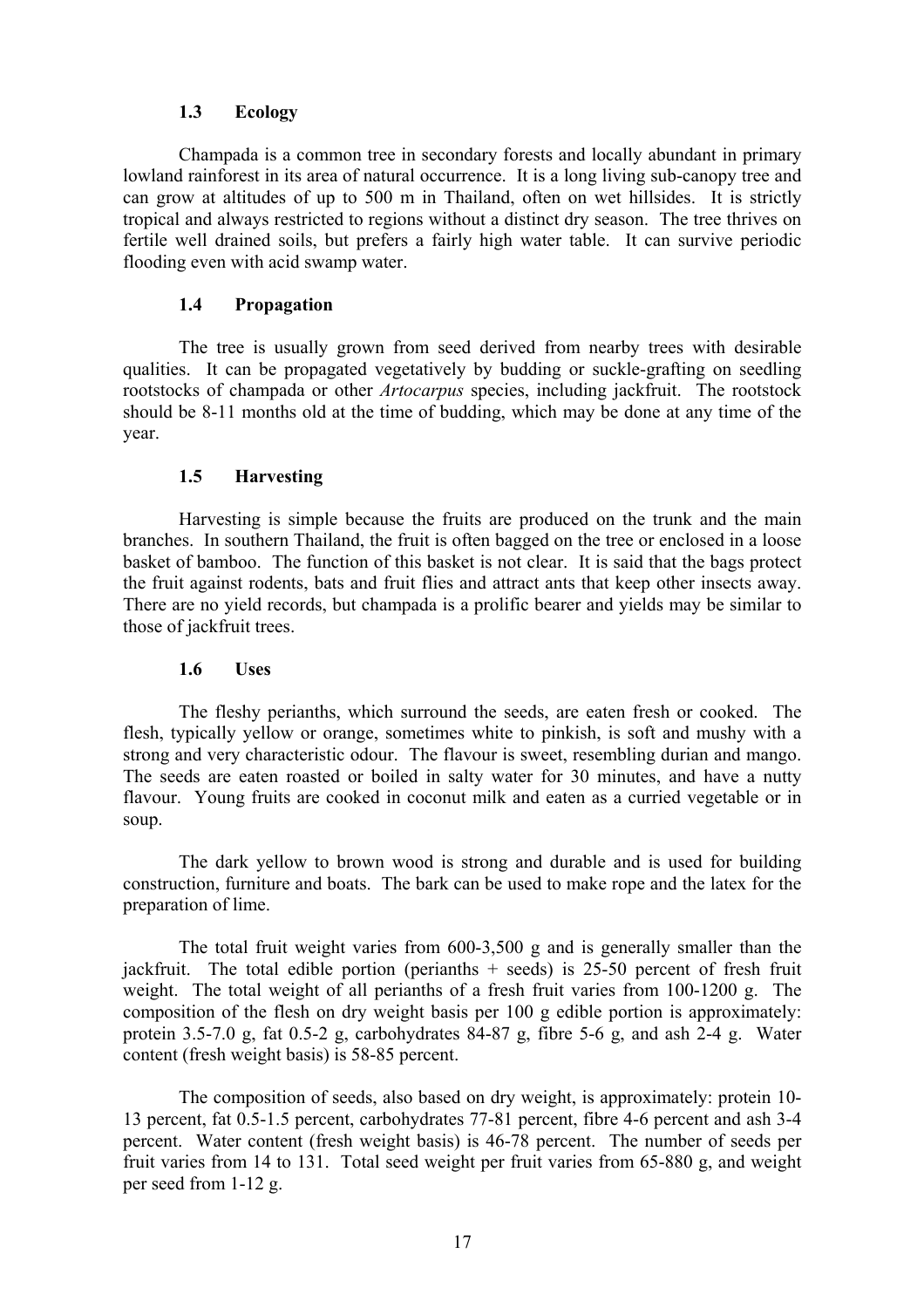## **1.7 Prospects**

Champada is one of the smelliest fruits, second only to durian. The smell and taste of the fruit are rather overwhelming and for the uninitiated it is easier to appreciate dishes made of the seeds. The crop is restricted to wet parts such as southern Thailand where it is generally more popular than the jackfruit. Thus, it is not so widespread and the demand for the fruit in the whole Thailand is still small. At present, it is regarded as a locally orientated fruit. Unless markets can be found, champada is regarded as having no potential for development at a commercial scale in Thailand.

## 2**. Chomphu-nam dok mai (***Syzygium jambos* **(L.) Alston)**

Rose apple or "Chomphu-nam dok mai" as it is known in Thailand is also in the Myrtaceae family. It is believed to have originated in Southeast Asia and Malaysia and South Thailand may be its centre of origin (van Lingen, 1991). Some literature claims that it was introduced from India (Morton, 1987) and the East Indies (Kennard and Winters, 1960). The tree has been grown throughout the tropics and has become naturalized in many tropical countries.

## **2.1 Vernacular names**

R**ose apple**, **malabar plum** (English); p**ome rose**, **jambosier** (France); **jambu air mawar**, **jambu mawar**, **jambu kraton** (Indonesia); **jambu kelampol**, **jambu mawer** (Malaysia); **tampoy** (Tagalog), **bunlaun** (Bisaya), **yambo** (Philippines); **châm-puu** (Cambodia); **chièng, kieng** (Laos); **chomphu-nam dok mai** (Central), **manom hom** (North), **yamu-panawa** (Malay-Yala) (Thailand); **lý bô dào**, **roi** (Viet Nam).

## **2.2 General description**

Chomphu–nam dok mai is an evergreen tree, which can grow up to 10 m tall with a 50 cm trunk diameter. The tree is low branching and often found as a dense crown of wide-spreading branches. The stem is twisted at the base with brown, furrowed, smooth bark. The leaves are about  $926 \times 1.5$ -6 cm in size, shiny and pink when young then fading to pale green on the upper side and lighter green and obscurely glandular punctate on the lower side. They are narrow and gradually tapered to the base with 6-13 mm long petiole. Inflorescences are short terminal or axillary corymbs, with 4-10 flowers. The flowers are large and showy, white to pale green, sweetly scented, and about 5-10 cm wide. Fruit is a drupe, globose to ovoid and about 2.5-5 cm in diameter. The fruits are crowned by persistent calyx and style. When ripe they may be greenish, or dull yellow flushed with pink. The fruit skin is dull, the flesh is whitish, firm and rose scented. The fruit ripens in about 3 months after bloom. The rose-water smell of the fruit is a distinct character of this species.

## **2.3 Propagation**

Chomphu-nam dok mai is normally propagated from seeds. The seeds have no dormancy and germinate well. A single seed often gives rise to 3-8 seedlings and most of them are true to type. Asexual propagation such as marcotting, budding and grafting can be done, but marcotting seems to be most common. Initial planting should be shaded.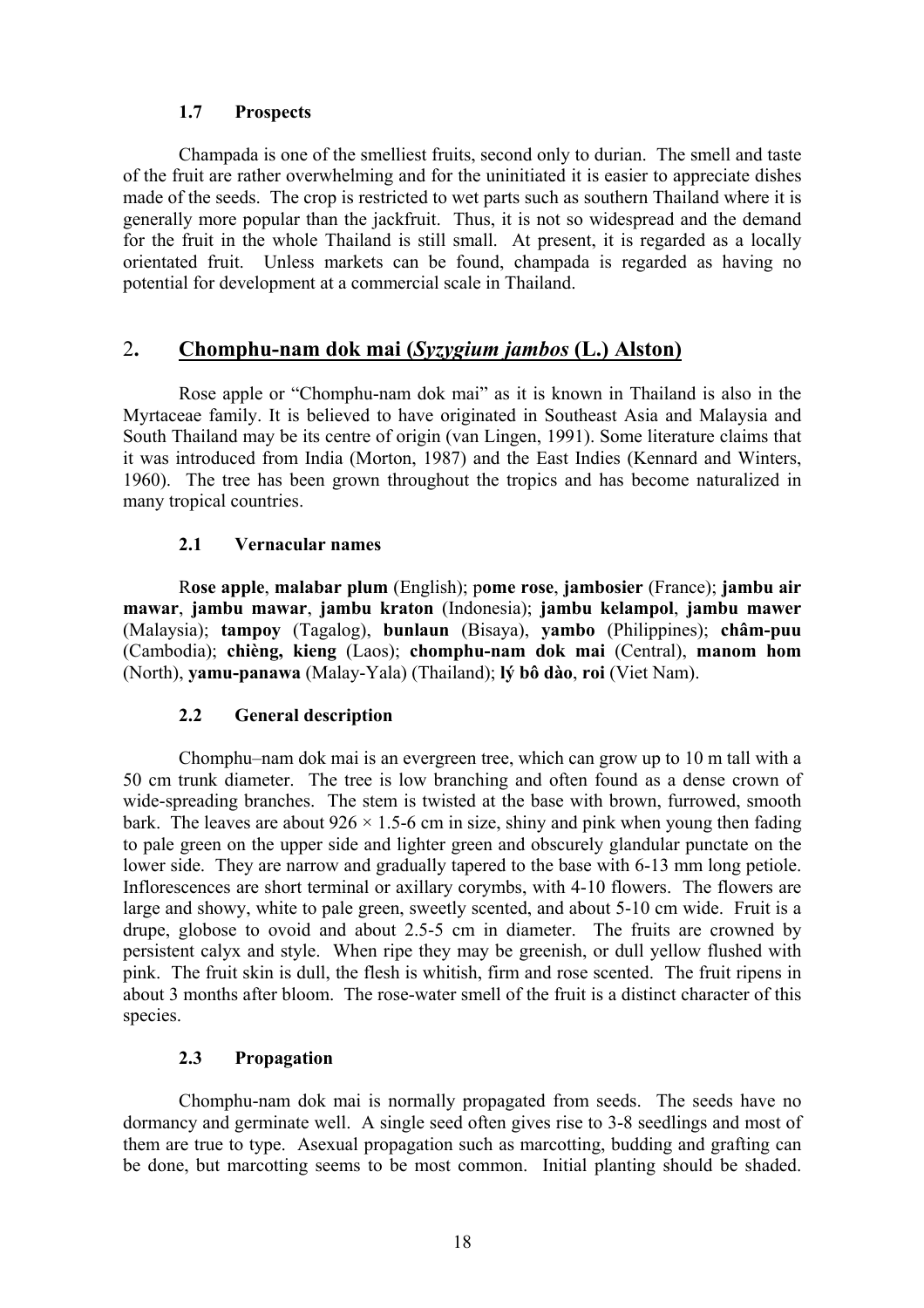The juvenile phase lasts 4-5 years, and the marcotted plants can bear fruit within 4 years. Little husbandry is required after planting.

## **2.4 Uses**

The fruits, if meant to be consumed fresh, should be handled with care after harvest and marketed as quickly as possible. The fruits bruise easily and rapidly lose their crispness. Besides fresh consumption, the fruit is also cooked or preserved in various ways for home use. It can be distilled to yield a rose-water which is said to be equal to the best obtained from rose petals. A yellow coloured essential oil, important in the perfume industry, is derived from the leaves by distillation. The heartwood is heavy and hard, and is suitable for use in construction. However, the wood is very susceptible to termite attack and not durable in the soil. The bark contains 7 percent tannin on a dry weight basis and is used by local villagers for tanning and dyeing purposes. Several parts of the tree are used medicinally as a tonic or a diuretic.

The nutritional value per 100 g edible portion of the fruit comprises: 84-89 g water, 0.5-0.8 g protein, 0.2-0.3 g fat, 9.7-14.2 g carbohydrates, 1-2 g fibre, 0.3-0.4 g ash, 123- 235 IU carotene, 0.55-1.01 mg Vitamin B complex and 3-37 vitamin C. The energy value is 234 kJ/100 g. The pulp has high pectin content and it is suitable for use as a settling agent.

## **2.5 Prospects**

The prospect of developing Chomphu-nam dok mai production at commercial scale is slim. This is mainly due to lack of market demand. Low yield, susceptible to bruising and short shelf-life are the disadvantages of the crop. Thus, at present Chomphunam dok mai is expected to remain as a home garden tree, and is appreciated for its ornamental value as much as for its fruit.

## **3. Lang khae (***Baccaurea macrophylla* **Muell. Arg.)**

The scientific name of this fruit tree is *Baccaurea macrophylla* Muell. Arg. Sometimes it is also known as *Baccaurea malayana* King. The synonym of this species is *Cheilosa malayana* (Hook. f.) Corner ex Airy Shaw.

The tree belongs to the Euphorbiaceae family. Plants in this family love a humid and high rainfall climate. Lang-khae is a native of South Thailand and Malaysia, and is found distributed in Peninsular Malaysia, Singapore, Borneo, and Sumatra. It is occasionally cultivated in these areas.

## **3.1 Vernacular names**

There is no English name recorded for this fruit tree. G**urak gatuk** (Kalimantan), **bua tampoi** (Sumatra) (Indonesia); **tampoi**, **tampul**, **tempuni** (Peninsular Malaysia); **lang-khae** (Thailand in general), however, there are other local names such as **lam-khae** (Pattani), and **luk pui** (Phang-nga).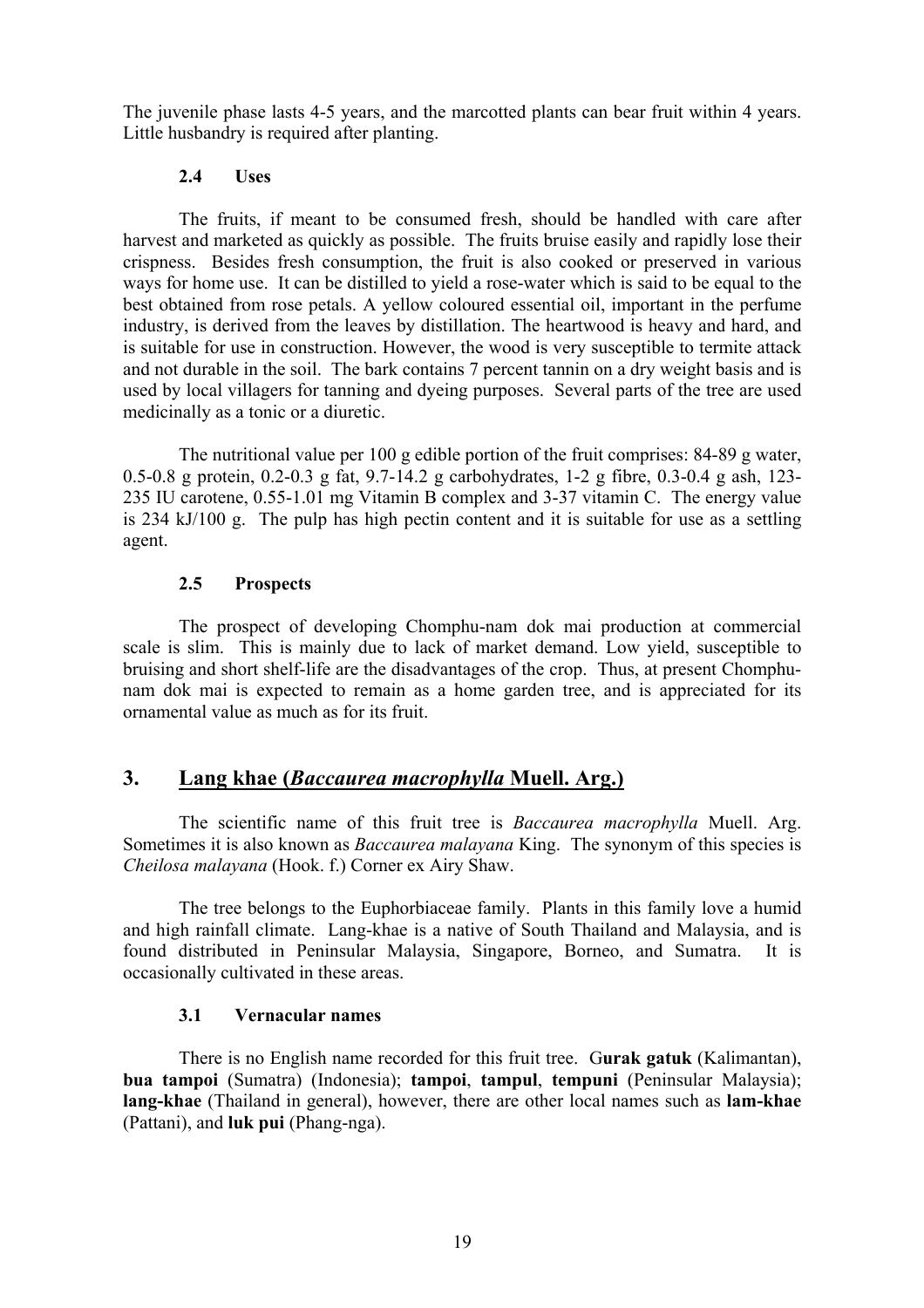## **3.2 General description**

Lang-khae is a medium sized tree that can grow up to 25 m tall. The leaves are elliptic-oblong, and about  $25 \times 10$  cm in size. Flowers are borne on the main stem and big branches. The spike-like panicles are slender and 8 cm long. They occur solitary or fascicled on the branches. The fruiting racemes are short. About 5-6 fruits occur in a panicle. The fruit is an ellipsoid capsule and is about 4-5 cm in diameter. The fruit is dehiscent, pale green when young and becomes yellowish brown when mature. The pericarp is thick covering white flesh (pulp). There are 4-6 pulps in a fruit. The flesh is sweet. In Thailand, the harvesting time of lang-khae is from June-July.

## **3.3 Propagation**

In the old days lang-khae was propagated by seeds. However, there is an increasing tendency for growers to vegetatively propagate the tree, as seedling plants gave rise to more male than the female trees. Budding and grafting of the desired scions on seedling rootstock are more preferable. The grafted tree can produce fruits within 4-5 years, which is quicker compared to that of the seedling tree.

## **3.4 Uses**

The fruit is eaten as fresh fruit. The taste of the flesh is sweet with some sourness, which can attract a wide range of consumers. During the harvesting season, one can find lang-khae fruits in supermarkets of big cities in Thailand as well as in local markets in some southern provinces such as Phang-nga, Phuket and Hat Yai (Songkhla province). It is also popular among the Chinese, Malaysians and Indonesians.

## **3.5 Prospects**

This fruit tree has a good future in Thailand. At present, it is cultivated in many orchards in southern Thailand such as in Phang-nga and Phuket provinces. There is an indication for increasing the plantation of lang-khae in the near future. One of the reasons for this is the demand for the fruit. In 1986 the price per kilogram of the fruit was only 3-4 baht, but this rose to 20-30 baht 10 years later. Another reason is its good yield. It was observed that one lang-khae tree yields up to 300 kg, and if the price of the fruit is 20 baht/kg, this means that one tree can give an income of 6,000 baht, which is quite good as the tree does not require much care in the management of pests, diseases, fertilizers etc. Therefore, lang-khae could be developed into an economic fruit tree of Thailand in the future.

## **4. Luk-nieng (***Archidendron jiringa* **Nielson)**

The synonyms are *Pithecollobium lobatum* Benth, *Abarema jiringa* Kosterm, and *Pithecellobium jiringa* Plain.

Luk-nieng is one of the common fruit trees of southern Thailand. It may be eaten raw as a vegetable or cooked as a fruit. In Malaysia and Indonesia, this plant is called **'jering'**, and it is eaten in a similar way to that of the people of South Thailand. Luknieng belongs to the Leguminoceae family, sub-family Mimosaceae. It is believed to have originated and is widely distribution in Indonesia, Malaysia and South Thailand.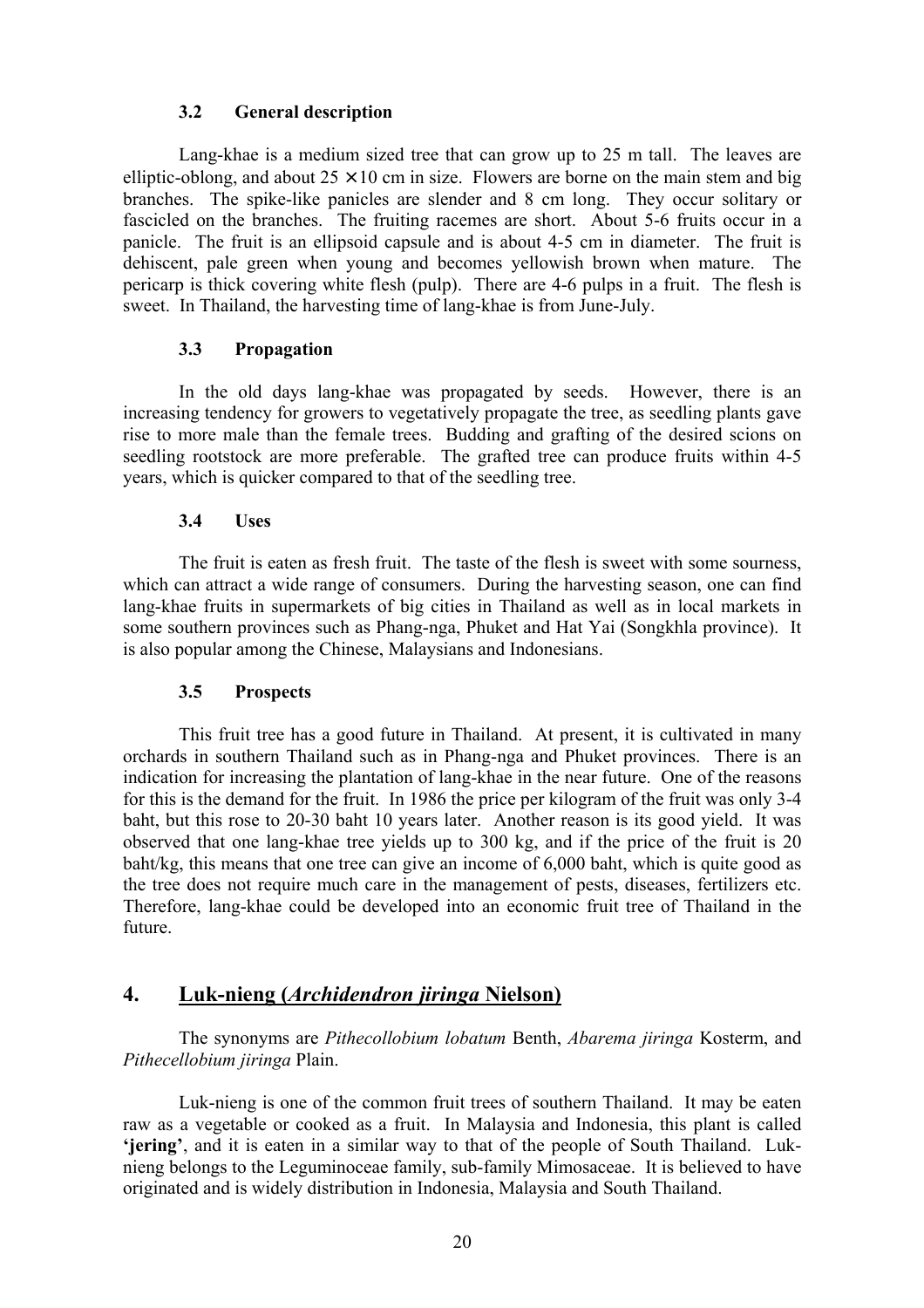#### **4.1 General description**

Luk-nieng is a tree about 18-24 m tall with a spreading crown. It has a grey stem and one pair of glabrous leaves. The leaf is oblong, stiff and papery with 3-5 flowers, which are borne in a panicle. The calyx is sessile with a white corolla. The filament tube is shorter than the corolla. The pods or fruits are 20-50 cm long, 4–5 cm wide, horseshoeshaped or twisted, deep purple, deeply lobed along the lower suture, and easily broken by hand. There are 3-6 seeds per pod. The seed is 3-5 cm across with yellow testa when young, which turns brown at maturity. The seed is edible with a strong odour (Figure 3).

The natural habitat of luk-nieng trees is in the forests of humid and mountainous areas, as well as along river banks of southern Thailand. Flowering time of luk-nieng is observed to vary with latitude. In the upper parts of southern Thailand, it is harvested during June and July, whereas in the lower parts, such as Yala and Narathiwat provinces, the fruits can be seen in the local markets during February and March (Bamroongrugsa and Yaacob, 1990). In general it takes about 5 months from flowering to fruit maturity.

#### **4.2 Uses**

In southern Thailand, luk-nieng is used either as a vegetable or as a fruit. It is always eaten with curry or with any hot food. Young seeds normally taste better than the mature ones. Some people prefer to eat germinating mature seeds. Such seeds are starchy, odourous and crispy, which satisfies many people.

It was reported that djenkolic acid, an amino acid derivative, was found in luknieng. Ingestion of this seed causes djenkolism, a symptom that could be developed by the formation of sharp needle-like crystals of djenkolic acid in the kidney or urinary tract. In severe cases, crystals of djenkolic acid have been found in urine (Hijiman and Veen, 1936). Indeed people who are suffering from djenkolism show similar symptoms to those suffering from kidney or urinary stones for which it has been frequently mistaken.

To use luk-nieng as a dessert fruit, a special method for cooking is advised. Djenkolic acid, a toxic substance, is extracted a few times in a mixture of water, wood ash, bamboo leaves and pieces of steel or nails. Local people have used this method for centuries, although it is difficult to explain the function of each substance. The maturing seeds are boiled and the extracts are discarded several times. The seeds are then free from djenkolic acid and can be eaten. The taste of luk-nieng after this extraction is similar to that of beans and it has a high nutritive value. A mixture of fresh coconut endosperm and sugar is added to the cooked luk-nieng for consumption. Cooked luk-nieng in a solution of coconut milk and sugar is also popular in southern Thailand.

It has been reported by the Thai Department of Health that 100 g of edible seed contains: moisture 76.3 g, calorie 92 units, fat 0.2 g; carbohydrate 16.9 g, fibre 1.3 g, protein 6.2 g, calcium 23 mg, phosphorous 38 mg, iron 0.7 mg, vitamin A 658 IU, vitamin  $B_1$  0.14 mg, vitamin  $B_2$  0.01 mg, niacin 0.4 mg, and vitamin C 8.0 mg.

#### **4.3 Prospects**

Luk-nieng is known and consumed only by the people of southern Thailand, thus it may not have any prospects for being developed commercially due to little demand. Also the toxic effect due to djenkolic acid makes people unfamiliar with luk-nieng reluctant to purchase the fruits. It was observed that young luk-nieng seeds contain less djenkolic acid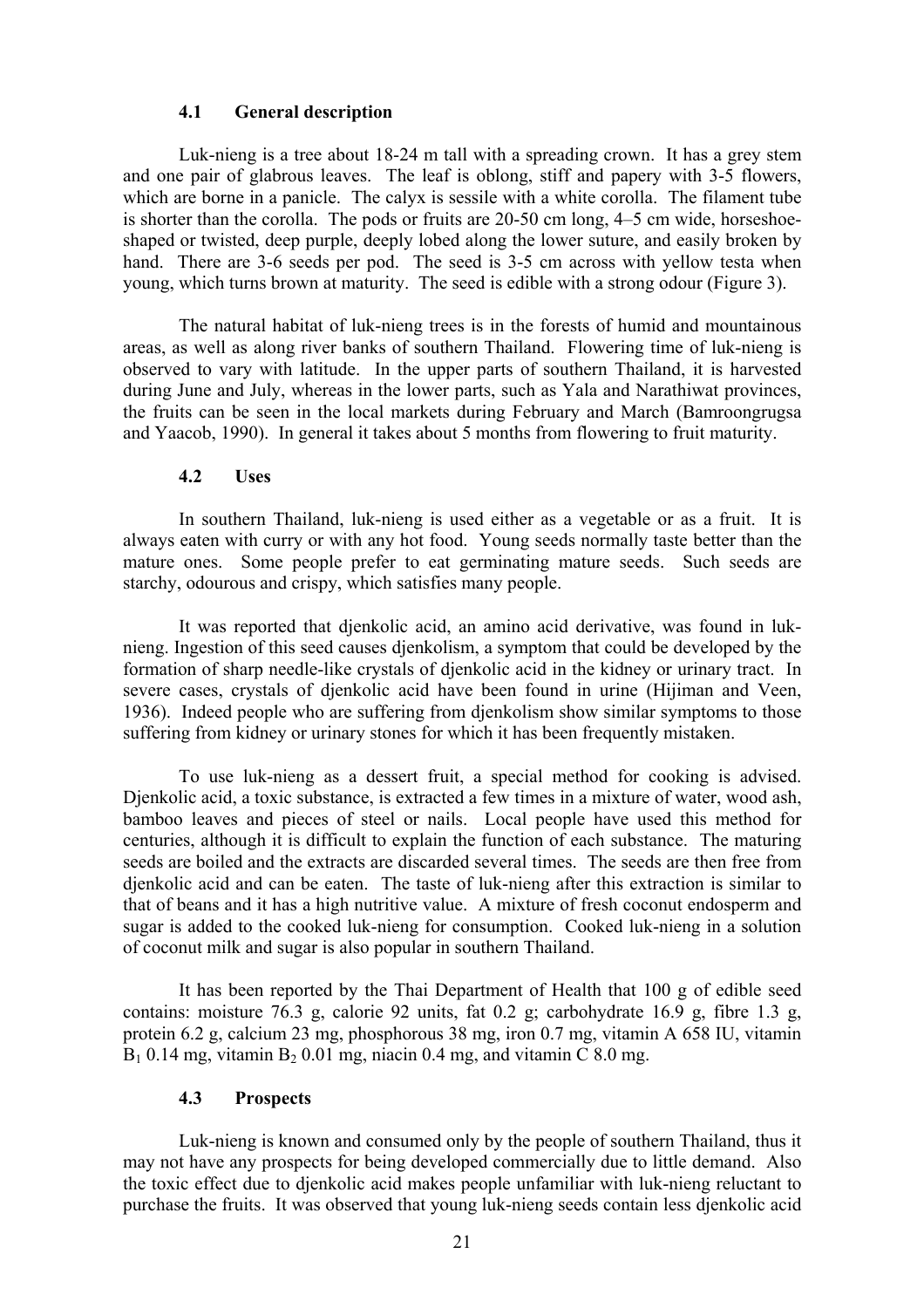than the mature ones. Thus, these seem more suitable for consumption. The toxic effects caused by luk-nieng tend to vary among individuals. Research, therefore, should look into the effects by age, sex and genetic background of the consumers. Selection of clones that have low djenkolic acid is worth investigating. At present, people in southern Thailand also use luk-nieng as a medicinal herb. They believe that it is also able to relieve the symptoms of diabetes.

## **5. Madan (***Garcinia schomburgkiana* **Pierre)**

This fruit tree belongs to the Guttiferae family, the same family as the mangosteen. The tree is small to medium in size, but can grow up to 5-10 m under its natural habitat. Madan is considered to be native to the Southeast Asian region. In Thailand it is commonly found growing wild near rivers, streams and swamps in dry evergreen forest, as the tree likes humid conditions and wet soils. It is grown for home uses and no commercial plantation has ever been recorded.

## **5.1 General description**

Dark green leaves are opposite, lanceolate shaped, 9 cm long and 2.5 cm wide. Flowers are borne in clusters. Each cluster contains of 3-6 flowers. Flowers consist of 4 pinkish petals, which are 3 mm wide and 6.5 mm long. Green fruits are ovate to oblong, 5-7 cm long, and 2-3 cm wide. Mature fruits are shiny green.

## **5.2 Propagation**

Madan is found growing wild in the lowland and swampy areas of evergreen forests in Central and Southern Thailand. Villagers in the Central Plain brought them from the forest to grow for home consumption. The trees are propagated from seeds, which are easily germinated. At present, air layering is used as a means of propagation to ensure that a female tree is produced.

## **5.3 Uses**

The young leaf is served as a vegetable accompaniment to many Thai dishes and can be eaten either raw or cooked. The fruit is rich in vitamin A and calcium and is eaten fresh, but has a very sour taste. It can also be used in a sauce of shrimp paste and chilli and eaten with vegetables and fish. When cut into small strips it is included as a side dish in various Thai salads such as salty crab salad. The fruit of madan can be processed to make preserved fruit in syrup, pickled fruit and dried fruit. The fermented fruit is stuffed with minced pork to make a soup, or it can be made into a sweet. The fruit has demulcent properties (Jacquat, 1990). The compositions of madan fruits and young leaves are shown in Table 1 below.

The traditional ethnomedicinal uses of madan's leaves, root and fruit are as an expectorant, treatment of coughs, improvement of menstrual blood quality, treatment of diabetes and as a laxative (Poomipamorn and Kumkong, 1997).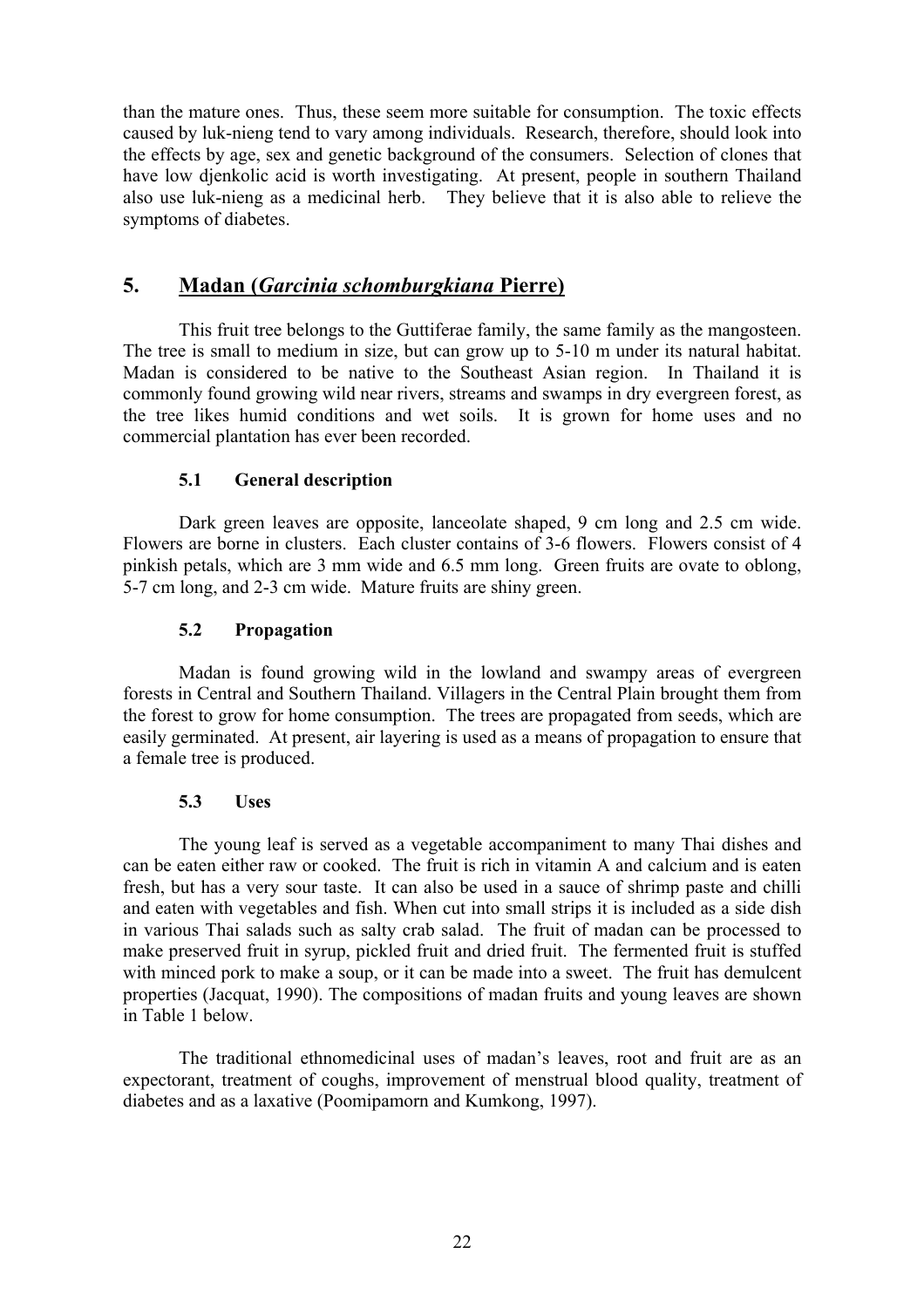| <b>Components</b>               | Fruit | <b>Young leaves</b> |
|---------------------------------|-------|---------------------|
|                                 |       |                     |
|                                 |       |                     |
| Carbohydrates (g)               | 6.5   | 7.3                 |
| Protein $(g)$                   | 0.3   | 0.3                 |
| Fat $(g)$                       | 0.1   | 0.1                 |
| Fibres $(g)$                    | 0.4   |                     |
| Calcium (mg)                    | 17    | 103                 |
| Phosphorous (mg)                | 7.0   | 8.0                 |
| Iron $(mg)$                     |       |                     |
| Vitamin A (IU) (carotene)       | 431   | 225                 |
| Vitamin B (mg) (thiamine)       |       | 0.01                |
| Vitamin $B_2$ (mg) (riboflavin) | 0.04  | 0.04                |
| Vitamin $B_5$ (mg) (niacin)     |       | 0.02                |
| Vitamin C (mg)                  | 5.0   | 16.0                |
|                                 |       |                     |

## **Table 1. Composition of madan fruits and young leaves (Poomipamorn and Kumkong, 1997) (Figures expressed per 100 g of fresh wt)**

## **5.4 Prospects**

It is difficult to develop madan as an economic fruit crop in Thailand. The fruit has limited use, as it cannot be eaten as fresh fruit due to its sourness. The value of the fruit is more as a vegetable and in cooking. Thus the consumer demand is not big enough for commercial development. However, because of its high nutritive value, attempts should be made to develop ways of processing the fruit such as healthy fruit drink to attract more consumption. At present madan is only regarded as a home garden plant even though it has nutritional and ethnomedical values.

## **6. Mafai-farang (***Baccaurea motleyana* **Muell. Arg)**

This fruit tree belongs to the Euphorbiaceae family, the same family as related fruits like lang-khae and mafai. Mafai-farang is a native of Sumatra, Borneo and Java. It is widely cultivated throughout Peninsular Malaysia, Sumatra, Borneo, Java and Bali, and has found its way to neighbouring countries like Thailand and the Philippines.

## **6.1 Vernacular names**

The English name of this fruit tree is **rambai**, which is also the local name for this fruit tree in Indonesia and Malaysia where it originated. In the Philippines, it is known as **rambi**. In Thailand, it is called **mafai-farang** (general), **ramai,** or **lam-khae** (Pattani), and **raa-maa tee-ku** (Narathiwat).

## **6.2 General description**

This is a densely leafy and heavy looking tree and can grow up to 15-25 m tall. The crown is 40 cm in diameter. The twigs, petioles and lower side of leaves are velvety. Leaves are obovate-lanceolate to elliptical shaped and  $20-35 \times 8-17$  cm in size. Petioles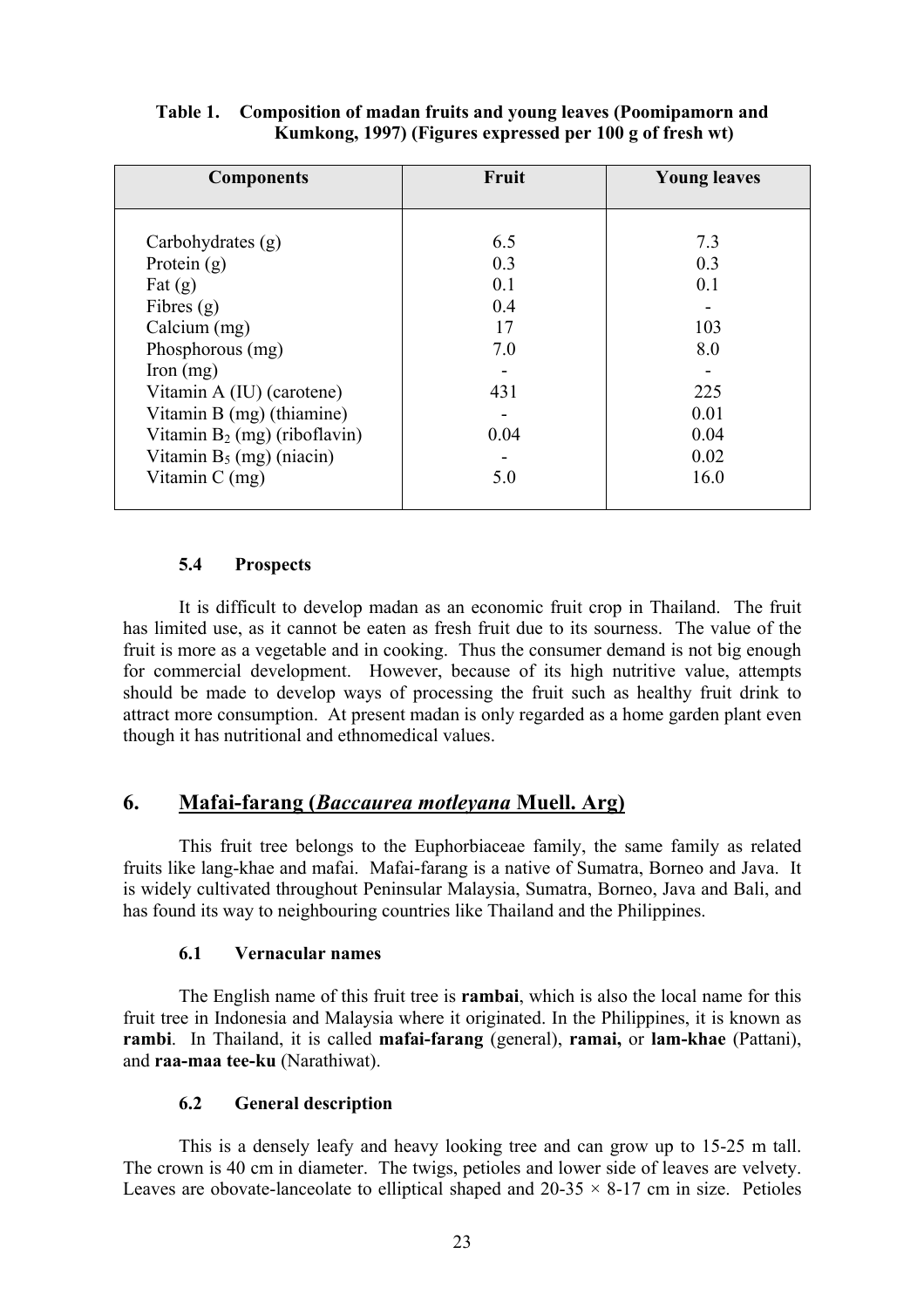are 3-10 cm long with lanceolate stipules. The inflorescences are ramiflorous, and the male racemes are 13-20 cm long. The yellow flowers contain 2-5 fascicles, 4-5 sepals, and 4-8 stamens. The female racemes are 25-60 cm long, and female flowers are often borne in clusters. The flower has 4-6 sepals. The fruit is 2-4 cm in diameter, usually slightly longer than wide, and is smooth, thinly puberulous and buff-coloured. The fruits hang in communal strings (racemes) from the twigs, main branches and, to a lesser extent, from the upper part of the trunk (Figure 4). A variable number of seeds occur within each fruit enclosed in a translucent white pulp. The pulp varies considerably in its quality, ranging from rather acid to sweet and palatable. The mafia-farang season generally occurs around July-August.

## **6.3 Propagation**

Seed propagation was generally used in the old days. However, as mafia-farang has both male and female trees, air-layering of female tree is recommended to make sure that propagated trees will bear fruit. Budding and grafting on mafia-farang rootstocks are also possible.

## **6.4 Uses**

Mafai-farang is primarily grown for its fruit. The clone that produces sweet and palatable pulp is desirable and selected for propagation. The flesh usually adheres to the seed and both the flesh and seed are often swallowed when eaten. Sweet varieties make a refreshing nibble or table fruit. The juice of any variety may be used to make drinks by sweetening and diluting according to taste and served over ice. Alternatively the fruit may be pickled to serve with curries as is done in Indonesia. The fruit has a low vitamin content of 55 mg vitamin C per 100 g edible portion, low vitamin  $B_1$  (thiamine = 0.03 mg) and vitamin  $B_2$  (riboflavin = 0.09 mg). The fruit also contains 2 mg calcium and 20 mg phosphorous (Anon, 1992). To extract the pulp, the fruit is broken open with the fingers or a small knife. It is then eaten directly after the ejecting seeds (some people often swallow them). Juice is extracted by crushing the pulp in a sieve.

## **6.5 Prospects**

There is little prospect for mafia-farang to become a major fruit tree in Thailand. Although the tree bears fruit abundantly the fresh fruit cannot be eaten in quantity, as this would upset the stomach. Unless a strong demand for the processed products can be generated, there is little chance of mafia-farang being developed commercially.

## **7. Mafai-jean (***Clausena lansium* **Skeels.)**

The synonyms are *Quinaria lansium* Lour., *Clausena wampi* (Blanco) Oliv., *Clausena punctata* (Sonn.) Rehder & Wilson, *Cookia punctata* sonn., and *Cookia wampi* Blanco.

## **7.1 Vernacular names**

**Wampee** (English); **vampi** (French); **wampi**, **wang-pei** (Malaysia); **wampi**, **huampit** (Philippines); **wampoi**, **wang-pei** (Singapore); **kantrop** (Cambodia); **somz mafai** (Laos); **mafia-jean**, **som-mafai** (Thailand); and **hoàng bi**, **giôr** (Viet Nam).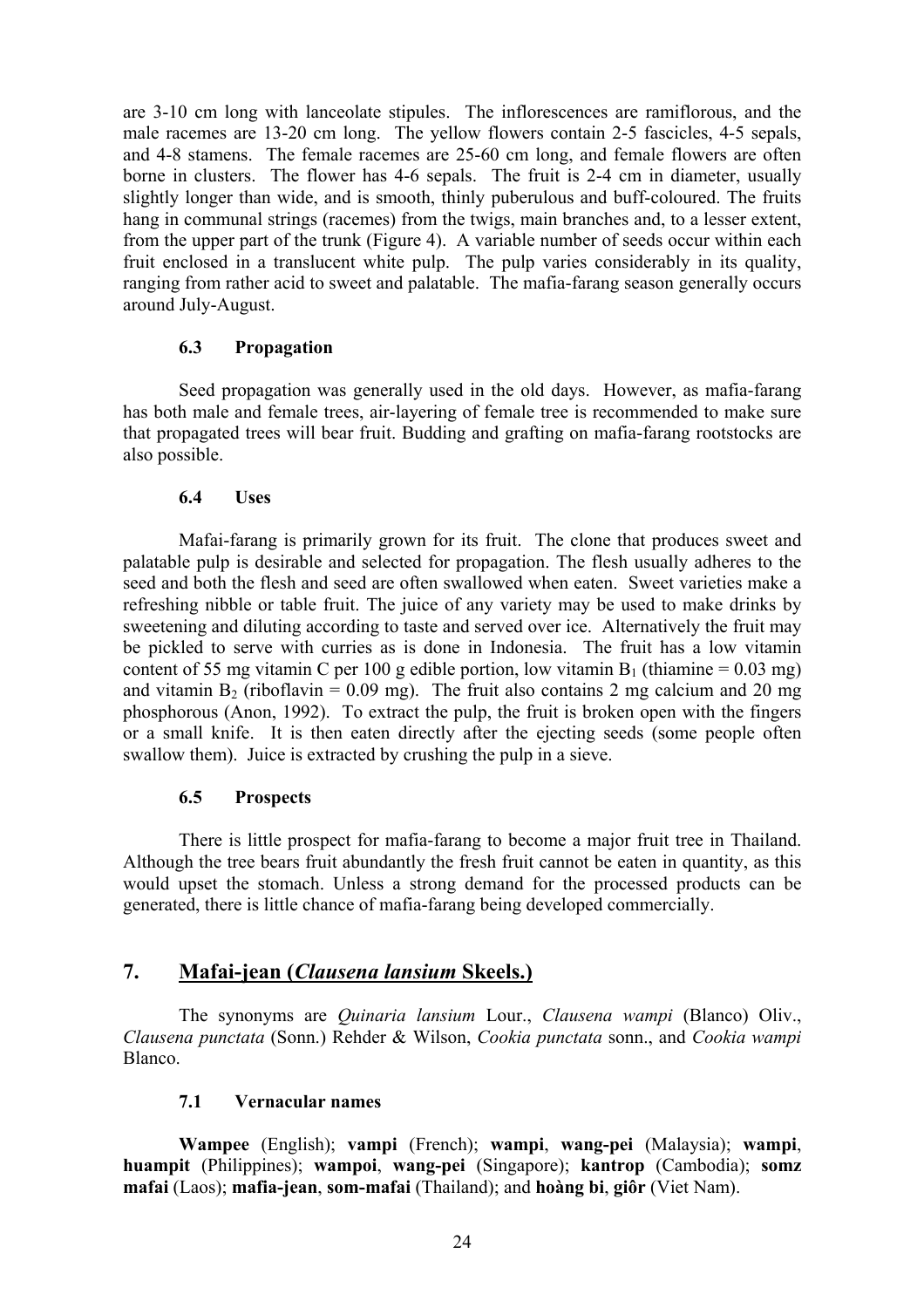## **7.2 Origin and distribution**

Mafai-jean is native and commonly cultivated in Southern China and North to Central Viet Nam. The tree has been introduced to Southeast Asia, i.e. Cambodia, Indonesia, Laos, Malaysia, the Philippines, Singapore and Thailand. Outside this region it is occasionally grown in India, Sri Lanka, Australia (Queensland), the United States (Hawaii and Florida) and in Central America (de Bruijn, 1991).

## **7.3 General description**

Mafai-jean is in the Rutaceae family. The tree is fairly fast growing. It is a quite attractive looking evergreen tree, which can grown up to 6-12 m tall. It has long, upwardslanting, flexible branches, and a grey-brown bark, which is rough to the touch. Its spirally arranged resinous leaves are 10-30 cm long, pinnate, with 7 to 15 alternate, elliptic or elliptic-ovate leaflets. The leaflets are 7-10 cm long, oblique at the base, wavy margined and with a shallowly toothed edge. They are thin, with minute hairs on the veins of the upper side and with a prominent yellow, warty midrib on the underside. The petiole is also warty and hairy. The sweet scented, whitish to yellow-green flower is subsessile, having 5 sepals about 1.25 cm wide and is borne in slender, hairy panicles 10-50 cm long. The fruit is a subglobose berry that occurs in loose clusters of several strands. It is hung in a showy stalk 0.6-1.25 cm long. The mafia-jean fruit may be round, or conical-oblong, 2.1 cm long with 5 faint, pale ridges extending a short distance down from the apex. The thin, pliable but tough rind is light brownish-yellow, minutely hairy and dotted with tiny, raised, brown oil glands. The rind is easily peeled but is too resinous to be eaten. The flesh, faintly divided into 5 segments, is yellowish-white or colourless, grapelike, mucilaginous, juicy, pleasantly sweet, and subacid or sour depending on the variety. Within a fruit, there may be 1-5 oblong, thickish seeds 1.25-1.6 cm long. The seeds are bright green with one brown tip.

## **7.4 Ecology**

Mafai-jean needs a sub-tropical to tropical climate. It survives short slight frosts (-  $2^{\circ}$ C) but trees have been killed at temperatures of -6 $^{\circ}$ C and lower (Morton, 1987). They seem to tolerate a range of soils including the deep sand and oolitic limestone derived soils, but thrive best in rich loams. It requires watering in dry periods, though good drainage is essential. In general mafia-jean requires conditions similar to those for citrus trees.

## **7.5 Propagation and cultivation**

Mafai-jean can be propagated by seed or vegetatively propagated by softwood cuttings, or air layering and can be veneer-grafted on mafia-jean seedlings. Germination occurs in a few days. Most propagation by softwood cuttings has been successful. Desirable clones can be grafted on mafia-jean seedlings at any time of the year. Grafting trials on various citrus rootstocks in Florida have shown various degrees of incompatibility and few, if any, can be said to have been really successful in the long run.

Pruning is recommended to avoid overcrowding of the branches. On limestone soils, mafia-jean is subject to chlorosis, which can be overcome by the application of manganese, zinc, manure and mulch. Well-developed mature trees can produce up to 45 kg of fruit per season.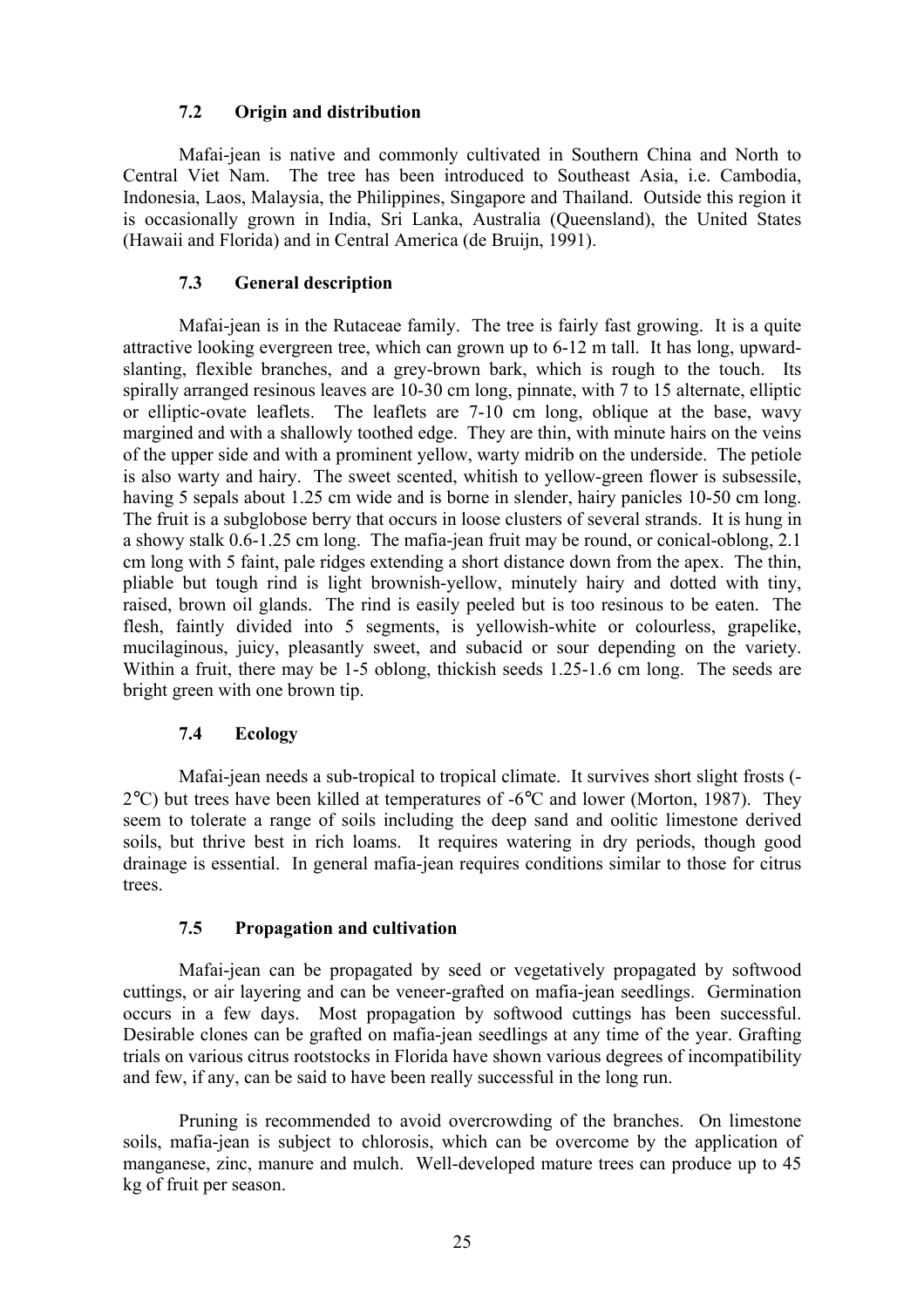In Thailand mafia-jean fruits mature from May-July, and can be only seen in some local markets.

## **7.6 Uses**

A fully ripe, peeled mafia-jean of the sweet or subacid type can be eaten fresh after discarding the large seed or seeds. The seeded pulp can be added to fruit cups, gelations or other desserts, or made into pie or jam. Jelly can only be made from the acid types when under ripe. The Chinese serve the seeded fruits with meat dishes.

In Viet Nam, fermenting the fruit with sugar and straining off the juice makes a bottled, carbonated beverage resembling champagne. The fruit is reported to contain 28.8–29.2 mg ascorbic acid per g of edible portion.

## **7.7 Traditional medicines**

The fruit is said to have stomachine and cooling effects and to act as a vermifuge. The Chinese say that if one has eaten too many lychees, eating mafia-jean will counteract the bad effects.

The halved, sun dried, immature fruit is a Viet Namese and Chinese remedy for bronchitis. Thin slices of the dried roots are sold in oriental pharmacies for the same purpose. The leaf decoction is used as a hair wash to remove dandruff and preserve the colour of the hair.

## **7.8 Prospects**

Mafai-jean is easy to propagate and grow. Few disease problems have been encountered so far and the yield is fair. It is only known and grown on a very small-scale or as home garden fruit in Nan province, northern Thailand. However, the agricultural importance and the possibilities for canning the fruits as well as the plant's pharmaceutical properties are worthy of further study.

## **8. Ma-khaam pom (***Phyllanthus emblica* **Linn.)**

The synonym of this species is *Emblica officinalis* Gaertner.

Ma-khaam pom belongs to the Euphorbiaceae family. It is indigenous to tropical Southeast Asia, including Thailand. It is commonly cultivated in home gardens in India, Malaysia, Singapore and southern China. In India, and to a lesser extent in Thailand and Malaysia, ma-khaam pom fruit is important and esteemed, fresh as well as preserved, and it is prominent in traditional medicine. Fruits are gathered for home use and for market (Figure 5).

## **8.1 Vernacular names**

**Emblic myrabolan**, **Malacca tree** and **Indian gooseberry** (English); **kan-tot**, **kam lam** or **kam lam ko** (Cambodia); **melaka**, **asam melaka** or **amlaka** (Malaysia); **mak-kham-pom** (Laos); **bong-ngot**, **chu-me** (Viet Nam); **nelli** (Philippines); **ma-khaam**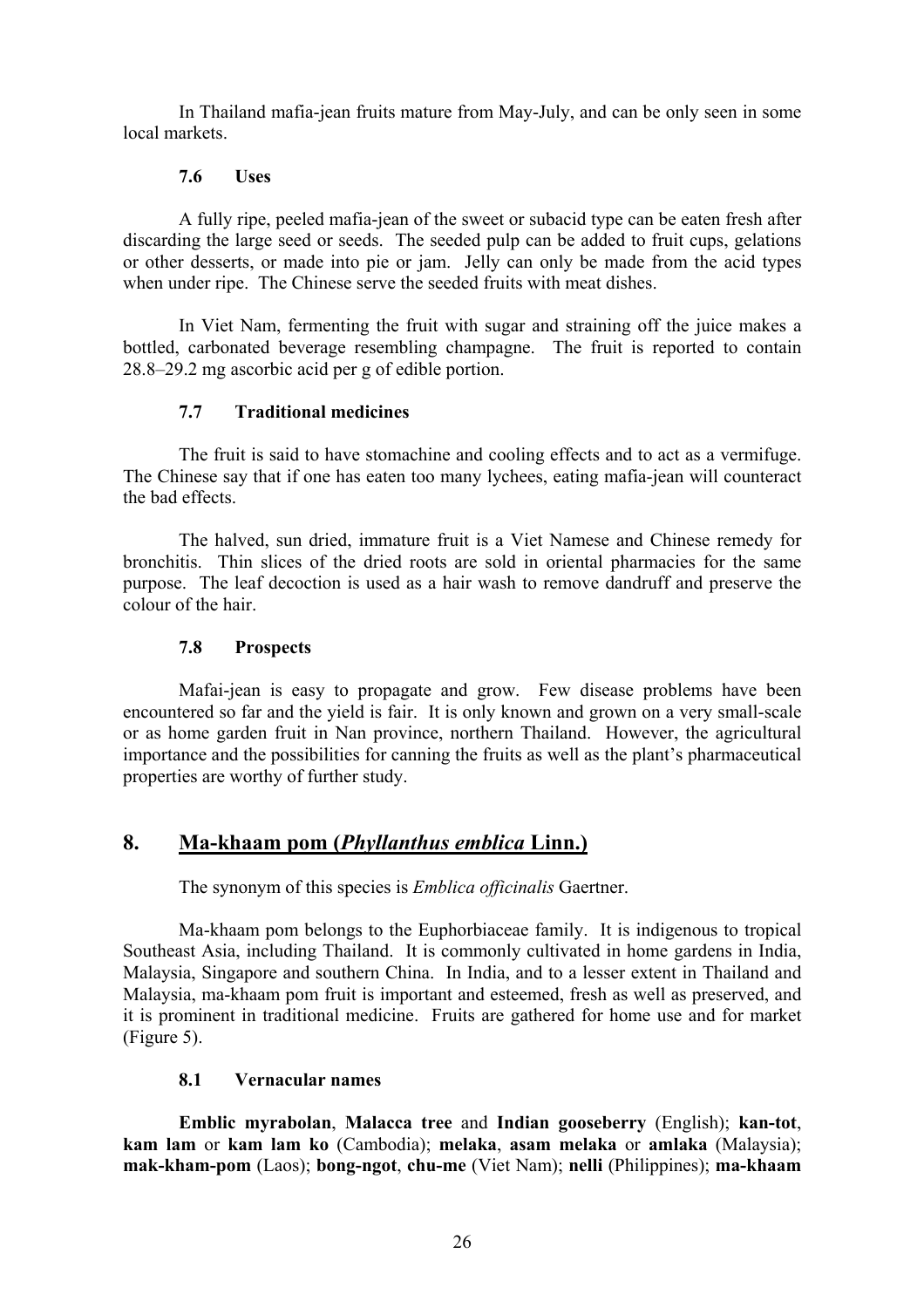**pom** (Thailand in general), **kan-tot** (Chanthaburi), **kam-thuat** (Ratchaburi), **mang-luu** and **san-yaa-saa** (Karen-Mae Hong Son).

## **8.2 General description**

The ma-khaam pom tree is hardy, normally reaching a height of 18 m, and in some instances up to 30 m. The tree is many-branched with leaves that are distichously arranged on the slender branchlets so as to resemble pinnate leaves. Its fairly smooth bark is a pale greyish–brown and peels off in thin flakes like that of the guava. While actually deciduous, shedding its branchlets as well as its leaves, it is seldom entirely bare and is therefore often cited as an evergreen. The miniature leaf is linear-oblong, about 3 mm wide and 1.25-2.0 cm long. It is distichously disposed on very slender branchlets, which gives a misleading impression of finely pinnate foliage. The yellow flower is small with a short pedicel and occurs in fascicles, which are borne from the axils of the lower end of a growing branchlet, with the female flowers above them. But occasionally the trees are dioecious. The flower consists of 5-6 sepals, 3 stamens and connated filaments. The nearly stemless fruit is round or oblate, indented at the base, and smooth, although 6 to 8 pale lines, sometimes faintly evident as ridges extending from the base to the apex, give it the appearance of being divided into segments or lobes. The fruit is light green at first and becomes whitish or a dull, greenish-yellow or, more rarely, brick-red as its matures. It is hard and unyielding to the touch. The fruit skin is thin, translucent and adherent to the very crisp, juicy, concolorous flesh. A slightly hexagonal stone containing 6 small seeds is tightly embedded in the centre of the flesh.

## **8.3 Ecology**

Ma-khaam pom can be regarded as a sub-tropical rather than a strictly tropical plant. In Thailand it flourishes from sea level up to an altitude of 1,500 m. The trees were planted at the Royal Ang Khang Station at an elevation of 1,400 m, and gave a good yield after 10 years. They showed a remarkable ability to tolerate cold winter months. Makhaam pom is also found growing wild in mixed forests in Central and South Thailand.

Ma-khamm pom seems to grow equally well under both arid and humid conditions (Morton, 1987). It is rather tolerant and can be grown in a wide range of soils, including alkaline soil. Ma-khamm pom is reported to thrive in regions too dry and on soil too poor for most other fruit crops (Morton, 1987). For maximum productivity, the tree requires deep soil ranging from sandy loam to clay, light or heavy, and slightly acidic to slightly alkaline. In a highly alkaline soil (pH 8.0) nutritional deficiencies are evident. Good drainage is essential for good growth.

## **8.4 Propagation**

Ma-khaam pom is often propagated by seeds taken from over-ripe fruits, which are sun dried to facilitate removal of the stone, or cut in half right through the stone. The extracted seeds are given the float test and 100 percent of those that sink will germinate. In 4 months, seedlings will have a stem diameter of 8 mm and can be budded or grafted. The Forkert and patch graft gave 85-100 percent success. Chip-budding, using seedlings 1½ years old as rootstock, is easier and was 60-80 percent successful (Morton, 1987). Inarching is sometimes practiced in India but survival rate may be only 25 to 30 percent after separation from the stock and further losses may occur in the field (Ghosh, 1997).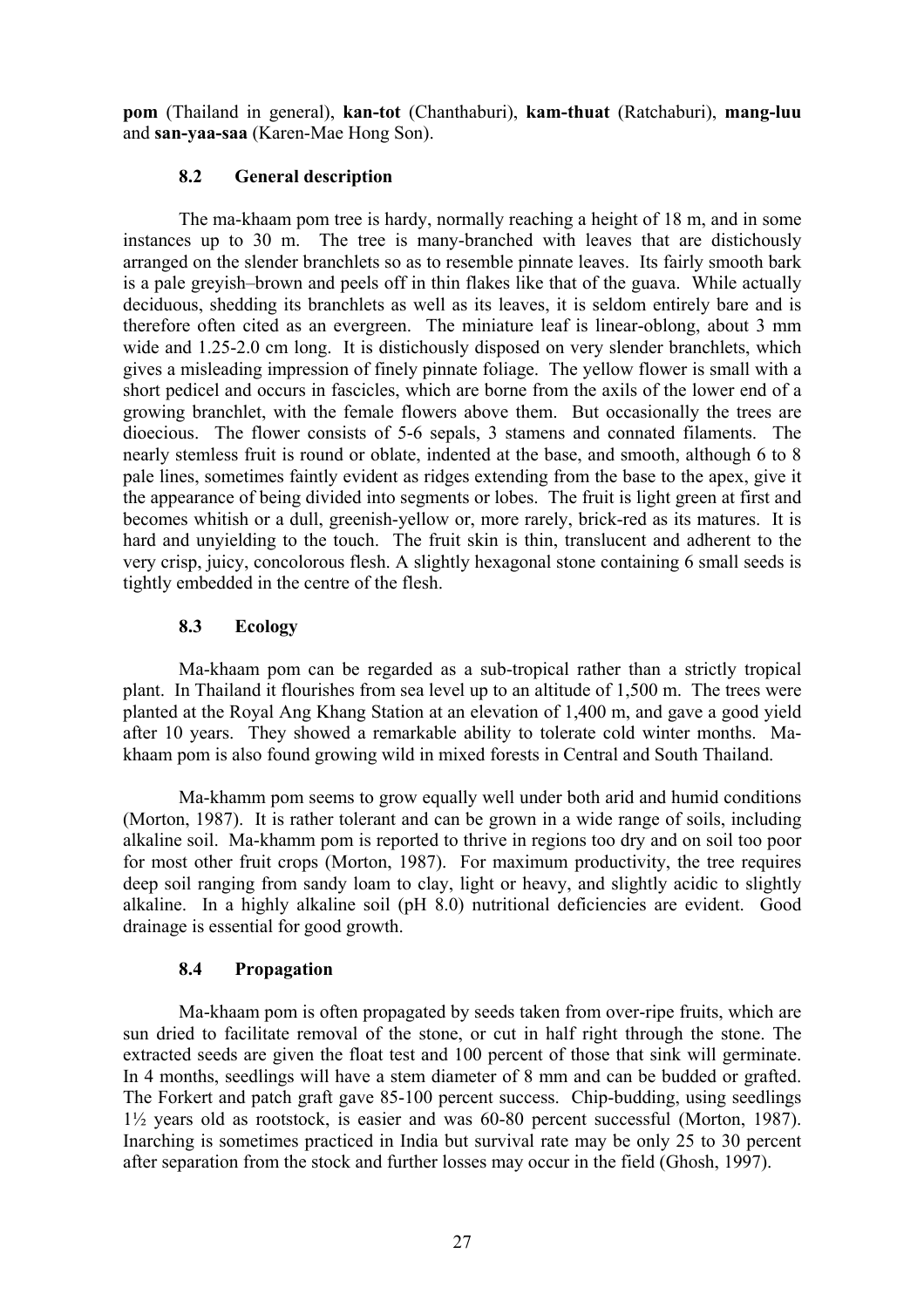Seedling trees normally take about 10 years to bearing, whereas budded and grafted plants start to bear after 6-7 years. A full grown tree of 10-15 years was reported to yield about 200 kg of fruit per year (Ghosh, 1997).

## **8.5 Cultural practices**

No research work is reported on the cultural practices of ma-khaam pom in Thailand, as the plant does not have economic value. However, a report from India recommended that the trees be spaced 9-12 m apart and planted in well-prepared holes enriched with a composted manure and soil mixture and well-watered (Morton, 1987). Thereafter, watering is done only in the dry season.

There are no standard practices for fertilizer application in ma-khaam pom, but 28- 42 g of nitrogen per tree for each year of its age up to 10 years has been suggested in India. After 10 years the nitrogen is increased and potash and superphosphate are added. Half of the fertilizer should be given after fruit set and the other half 4 months later. Makhaam pom branches are brittle and judicious pruning to develop a strong framework is advocated to avoid branch breakage from heavy loads of fruit.

Generally, harvesting is done by shaking the branches allowing the fruits that are ready to fall so that they may be gathered from the ground. The fruits stand handling well. The yield varies a great deal as many young fruits are shed throughout the period of fruit development, and there is considerable difference in the productivity of seedlings and cultivars.

#### **8.6 Uses**

i. Food uses. Ma-khaam pom fruit is one of the richest sources of natural ascorbic acid (Vitamin C). The fruit is widely used by local Thais to quench the thirst when walking in the forest. In China, phyllanthus drink prepared from fruit extract is commonly known, and wine made from fruit extract is seen in the market. Many Hindus regard ma-khaam pom as sacred and the Hindu religion prescribes that ripe fruit be eaten for 40 days after a fast in order to restore health and vitality. It is a common practice for Indian housewives to cook the fruits with sugar and saffron and give one or two to a child every morning

> Fresh fruits are baked in tarts, added to other foods as seasoning during cooking and the juice is used to flavour vinegar. Both ripe and half-ripe fruits are candied whole and also made into jam and other preserves, pickles and relishes. They are combined with other fruits in making chutney. In Indonesia, fresh ma-khaam pom is added to import acidity to many dishes, and is often used as a substitute for tamarind.

ii. Nutritional value. The food value per 100 g of edible portion of ma-khaam pom fruit as reported by the Finlay Institute Laboratory, Havana, consisted of moisture 77.1 g, protein 0.07 g, fat 0.2 g, carbohydrates 21.8 g, fibre 1.9 g, ash 0.5 g, calcium 12.5 mg, phosphorous 26.0 mg, iron 0.48 mg, carotene 0.01 mg, thiamine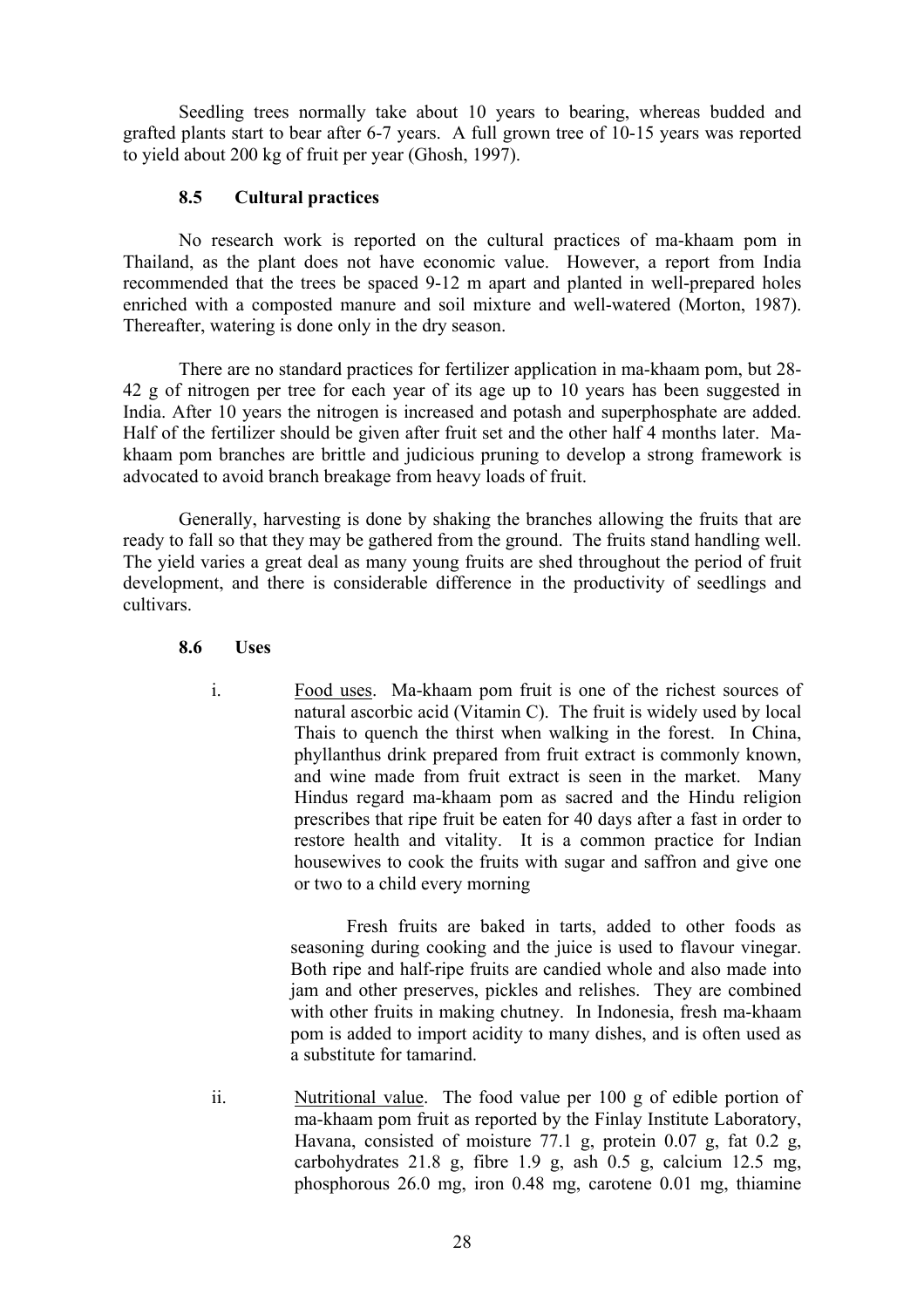0.03 mg, riboflavin 0.05 mg, niacin 0.18 mg, tryptophan 3.0 mg, methionine 2.0 mg, lysine 17.0 mg and ascorbic acid 625 mg.

The ascorbic acid in ma-khaam pom fruit is considered highly stable, apparently protected by tannins (or leucoanthocyanins), which retard oxidation. Biochemical studies at the Central Drug Research Institute, Lucknow, India, show 13 tannins plus 3 or 4 colloidal complexes. In juice extracted from fresh fruits, the ascorbic acid was found to be stable for at least a week. Fresh juice stored at 2°C loses only 14 percent ascorbic acid after 458 days. Only 30 percent was lost to evaporation over an open flame at 65°C, but the product loses 40 percent during a week in a refrigerator and 100 percent after 20 days (Morton, 1987).

iii. Other uses.

*Medicinal uses*. Ma-khaam pom is of great importance in traditional Asiatic medicine, not only as an antiscorbutic, but also in the treatment of diverse ailments, especially those associated with the digestive organs. In Thailand ma-khaam pom fruits are traditionally used as an expectorant, antipyretic, diuretic, antidiarrhoeal and antiscurvy (Saralamp, 1992).

*Wood*. The hard but flexible red wood, though highly subject to warping and splitting, is used for minor construction, furniture, implements, gunstocks, hookahs and ordinary pipes. Durable when submerged and believed to clarify water, it is utilized for crude aqueducts and inner braces for wells. Branches and chips of the wood are thrown into muddy streams for clarification and to give a pleasant flavour. The wood is also used as fuel and as a source of charcoal by villagers.

*Leaves and bark*. The foliage can be used as fodder for cattle and branches are lopped for green manure. They are said to correct excessively alkaline soils. The tannin-rich bark, as well as the fruit and leaves, are highly valued and widely employed in conjunction with other so-called myrobalans, especially fruits of various species of *Terminalia*. The twig bark is particularly esteemed for tanning leather and is often used with leaves of *Carissa spinarum* A.DC. and *Anogeissus latifolia Wall*.

#### **8.7 Prospects**

Ma-khaam pom can be utilized in many ways, yet the future prospects for this fruit tree in Thailand are not bright. No established orchard of ma-khaam pom is known nor is there any germplasm collection for good fruit characteristics. The study of this fruit tree in Thailand will only be attractive when its overseas market value is known. At present it is still regarded as a neglected fruit crop and can only be found in its natural habitat of mixed forests throughout the country.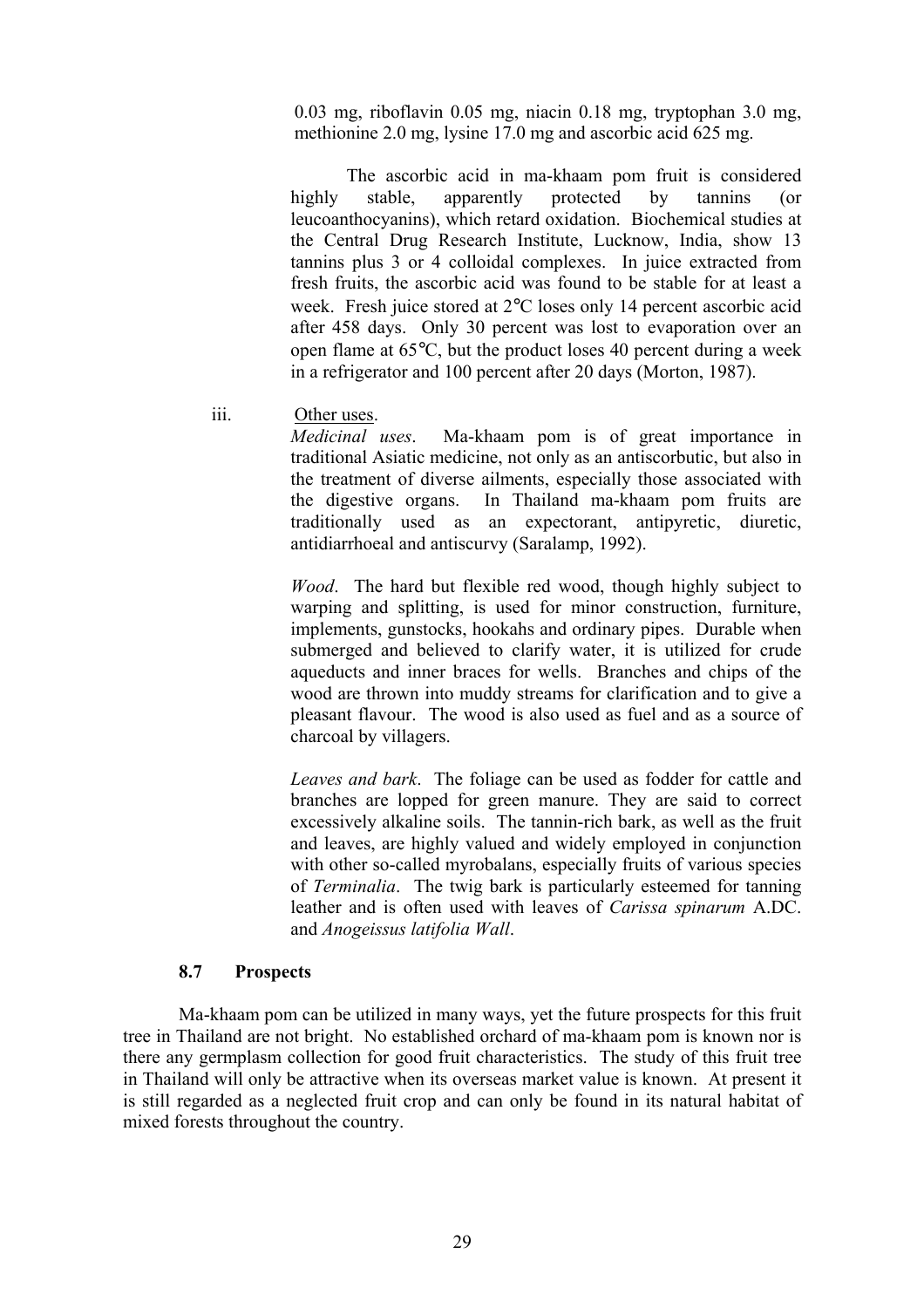## **9. Ma-kiang (***Cleistocalyx operculatus* **var. paniala)**

Ma-kiang is a perennial tree belonging to the Myrtaceae family. Its original habitat is unknown, and the tree was introduced into Thailand long time ago. At present, it is found growing in scatter locations in some villages of the northern provinces of Thailand such as Chiang Rai, Chiang Mai, Lamphun, Lampang and Mae Hong Son. The synonym is *Eugenia paniala* Roxb. (Smitinand, 1980), which was used in some old texts. However following the report of Chantaranothai (1989), ma-kiang is classified in the genus Cleistocalyx and is the only species that is cultivated in Thailand. The other two related species found in Thailand are *Cleistocalyx khaoyaiensis* and *Cleistocalyx phengklaii* (Chantaranothai and Parnel, 1990).

#### **9.1 General description**

Ma-kiang is a medium to large tree, which can attain the height of 20 m. However, the average tree is 10-15 m high, with 8-12 m canopy diameter. It has many branches, with grey or brownish grey bark. The trunk is rather smooth with a thin bark, which is easily stripped. Simple leaves are opposite, elliptic-cordate to obovate-oblong, and  $8-10 \times$ 20-25 cm in size. The upper side is shiny, and dark green in colour. The veins are clearly seen and within each leaf there are 10-13 pairs of veins. The purplish-red petiole is 2-3 cm long. The pale yellow inflorescence is a compound cyme, and is born on the lateral branch. The inflorescence is 10-13 cm long with a 8-10 cm stalk. In each inflorescence there are an average of 30-40 flowers, and the flower stalk is 3-4 cm long. The flower is perfect, having a diameter of 0.7-0.8 cm with 4 yellow petals about 4.0-4.5 mm at full bloom with 1.0-1.2 cm diameter. There are numerous stamens (about 200-250) and 1 pistil 6.0-7.5 mm long. The fruit is a fleshy berry, white fleshed and juicy, and bruises easily. It is ellipsoid, 1.5-1.8 cm long and 0.9-1.2 cm in diameter (Figure 6). The young fruit is green in colour and its flesh is sour and astringent. At ripening, the fruit skin becomes red to purplish red, is still sour, but the astringency disappears. It has a strong odour. Very ripe fruit is purplish black. The fruit weighs about 1.4-2.4 g. The seed is rather big compared to the size of the fruit. It has an oval shape of 0.7-0.8 cm diameter and is  $0.8-1.0$  cm long. The fully ripe fruit contains a seed weighing  $0.4-0.5$  g. The seed loses viability quickly, and should be germinated soon after harvesting.

In Thailand ma-kiang flowers from February-March and the fruits ripen from July-August.

#### **9.2 Uses**

Ma-kiang fruit is sour and slightly astringent with scant smell. Local Thais consume it as fresh and prickled fruit. At present there is no cultivation at orchard scale, an it is only found growing in some villages. Currently, it has value in making fruit drink, wine, jam and nectar. These products may become better known in Thai market in the future, as ma-kiang fruit is rich in vitamins and minerals necessary for health.

The nutritional value per 100 g of edible portion of ma-kiang is reported as: moisture 78-92.5 percent; protein 0.56-1.73 percent; fat 0.15-0.71 percent; fibre 2.30-8.24 percent; ash 0.33-1.15 percent; carbohydrates 4.77-14.75 percent; total sugar 0.09-7.32 percent; energy 23.7-64.5 kilocalories; calcium 22.2-135.1 mg; magnesium 4.89-25.4 mg; iron 0.16-1.11 mg; zinc 0.10-0.90 mg; vitamin  $B_1$  15.6 µg; vitamin  $B_2$  33.3 µg; vitamin C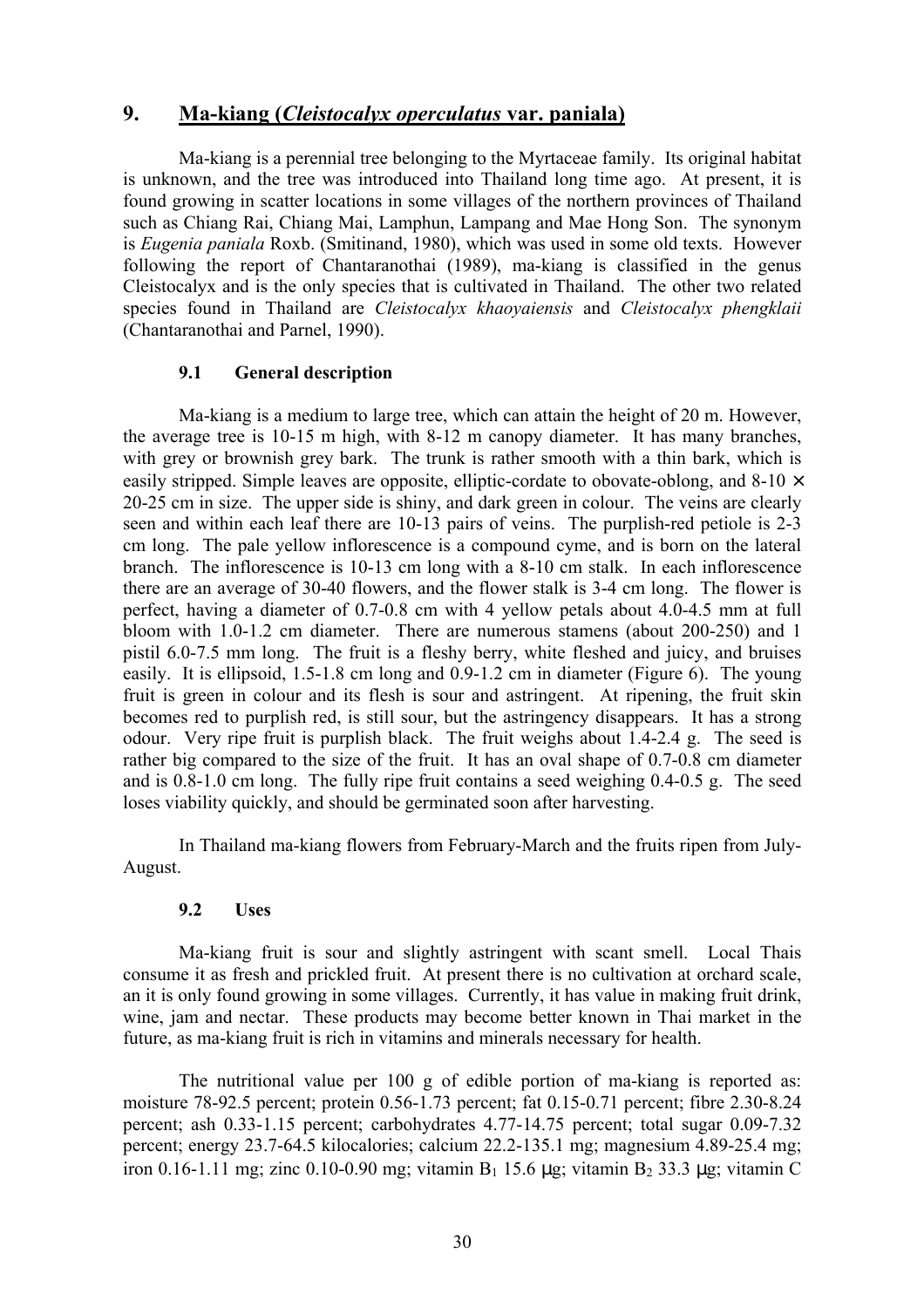14.6 mg; β-carotene 34.3-2115.1 IU. Apart from the above nutritional values, the following amino acids have been analysed from 100 g of edible flesh.

| Aspartic acid | $38.1 - 130.2$ | mg |
|---------------|----------------|----|
| Treonine      | $17.9 - 63.4$  | mg |
| Serine        | $21.9 - 76.1$  | mg |
| Glutamic acid | $46.1 - 165.0$ | mg |
| Proline       | $18.8 - 41.0$  | mg |
| Glycine       | $20.8 - 72.7$  | mg |
| Alanine       | $23.7 - 77.1$  | mg |
| Valine        | $19.0 - 68.4$  | mg |
| Cystine       | $8.1 - 31.0$   | mg |
| Methionine    | $5.1 - 17.2$   | mg |
| Isoleucine    | $13.9 - 52.5$  | mg |
| Leucine       | $30.5 - 109.0$ | mg |
| Tyrosine      | $7.7 - 28.9$   | mg |
| Phenylalanine | $28.6 - 144.9$ | mg |
| Histidine     | $9.2 - 33.9$   | mg |
| Lycine        | $27.2 - 90.5$  | mg |
| Arginine      | $14.4 - 75.1$  | mg |
| Thrytophan    | $5.9 - 14.6$   | mg |

#### **9.3 Prospects**

The prospect of cultivating ma-kiang for consumption as fresh fruit is negligible. The only chance of growing ma-kiang is for processing either as a fruit juice or for making wine. Consumer promotion of this highly nutritious fruit is needed to create demand together with research on cultivation and clonal selection. Otherwise this fruit tree will be left growing wild in remote villages as is seen at the present time.

## **10. Makok-farang (***Spondias cytherea* **Sonn.)**

Makok-farang belongs to the Anacardiaceae family, the same family as the mangoes. The plant is native throughout South and Southeast Asia and has spread throughout the tropics. Makok-farang is also an important fruit tree in some Pacific Island countries such as Samoa. It is fairly common in Thailand and found growing mainly as individual trees in rural areas and home gardens.

#### **10.1 Vernacular names**

**Great hog plum**, **otaheite apple**, **ambarella** (English); **kedondong manis** (Indonesia); **kedondong** (Malaysia); **hevi** (Philippines); **gway** (Myanmar); **mokak** (Cambodia); **kook hvaan** (Laos); **makok-farang** (Thailand); and **cóc** (Viet Nam).

#### **10.2 General description**

Makok-farang is a fast growing tree, which can grow up to a height of 10-20 m. It can bear fruit within 4 years from seed, and fruits all the year round. In the humid tropics like Thailand, the tree produces more or less continuously, following flushing and flowering of individual twigs. In a monsoon climate, flowering is concentrated in the dry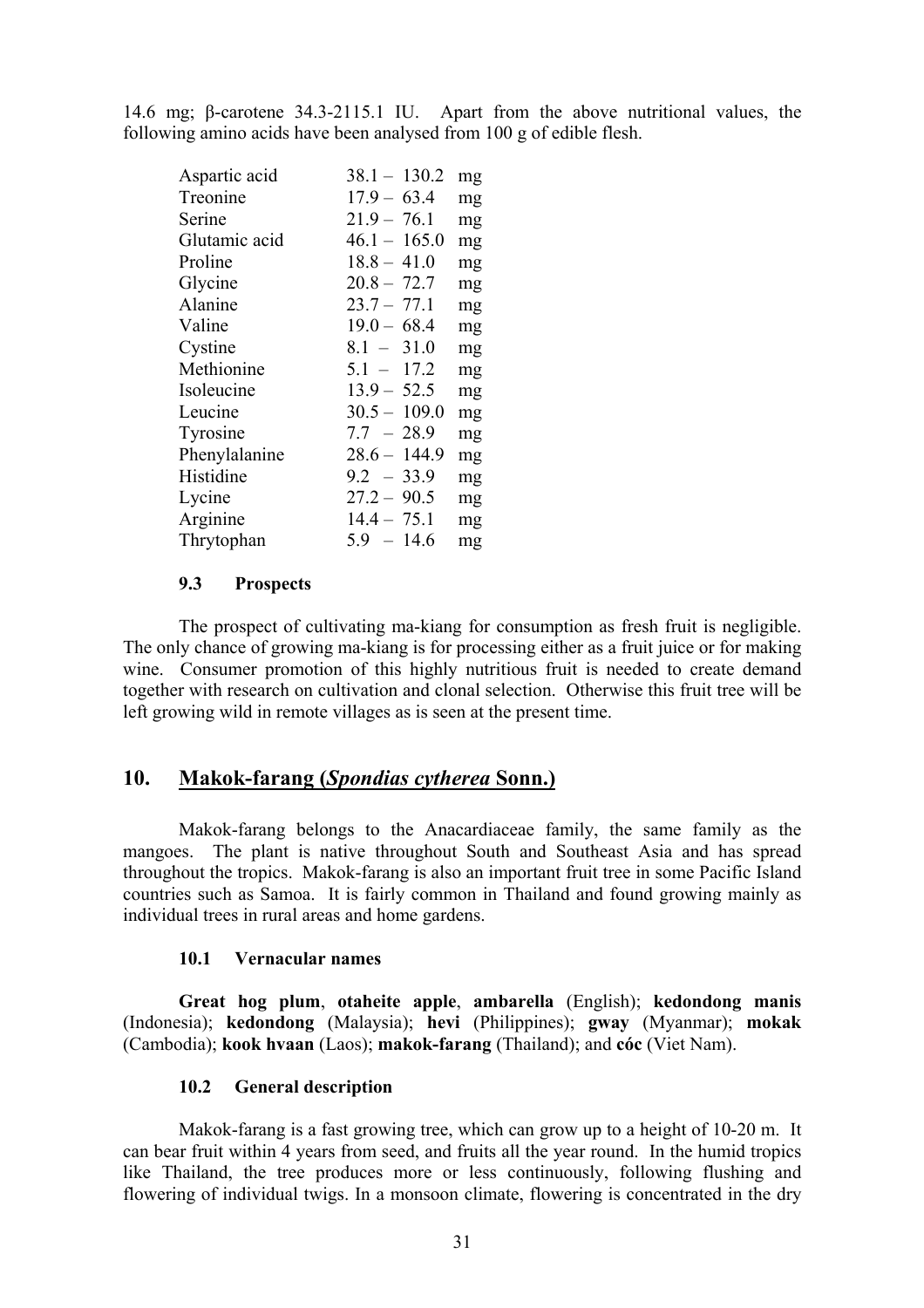season while the trees are more or less leafless. The fruit matures 6-8 months after flowering. The flowers are perfect, and are tiny and greenish white in colour. They are grouped together as a panicle. The fruits are bright green and turn yellowish with a lot of greyish brown freckles when ripe. Each fruit is about 7.5-10 cm long by 2.5-3.7 wide (Figure 7). It is eaten fresh or pickled. The flesh is white and crunchy when immature and becomes fibrous on ripening. Inside each fruit is a large fibrous seed.

Makok-farang grows well in the tropics, but it can also be grown in warm subtropical areas. The tree is slightly less hardy than the mango. In the tropics it is commonly found growing in areas from sea level up to 700 m altitude. To be productive, the tree requires much light, as shaded trees produce little or no fruits. Sheltered locations are advised as the brittle branches can break easily. The trees are drought-tolerant, and under stress they may briefly lose their leaves. Makok-farang can grow on limestone derived soils as well as on acid sands, but the soil should be well drained.

#### **10.3 Propagation**

In Thailand, makok-farang is commonly propagated from seed. The seed germinates within one month. However, clonal propagation of superior trees is beginning to gain more recognition and the method is not difficult. It is reported that large stumps are stuck in the ground to obtain live fence posts, and cuttings as well as air layers root easily. Grafting or shield budding on *Spondias* rootstocks is also possible, however seedling trees are more vigorous than budded or grafted trees.

## **10.4 Properties and uses**

Fruit of the best forms is eaten raw. When green the fruit is crisp and subacid. As the fruit ripens to a yellow colour, the flesh softens; the flavour changes and the fibres become more noticeable. The fruit flesh is a good source of vitamin C and iron. When unripe it contains about 10 percent pectin. One hundred g of fresh fruit contains 0.8 g protein, 11.1 g carbohydrate, 1.2 g or crude fibre and 0.6 g ash. The nutritional value is 20 mg calcium, 2 mg phosphorous and 1.2 g of iron as well as 1382 IU of vitamin A, 70 mg vitamin C, 0.4 mg niacin, 0.02 mg riboflavin and 0.06 mg thiamine (Anon, 1992).

Most ripe fruit is stewed and used for jams, jellies and juices. Boiled and dried fruit can be kept for several months. Young steamed leaves are eaten as a vegetable. The wood is light brown and buoyant, and has no value for timber. There are diverse medicinal uses of fruits, leaves and bark in different parts of the world. The treatment of wounds, sores and burns is reported from several countries.

## **10.5 Prospects**

In Thailand, makok-farang has a little chance of being developed on a commercial scale. This is due to very limited demand for the fruit. Being subacid in taste, the fruit does not agree with Asian taste, which prefers rather sweet and juicy fruits. Unless the other forms of processed makok-farang fruits are developed to suit the market, this fruit tree only has value as a home garden plant.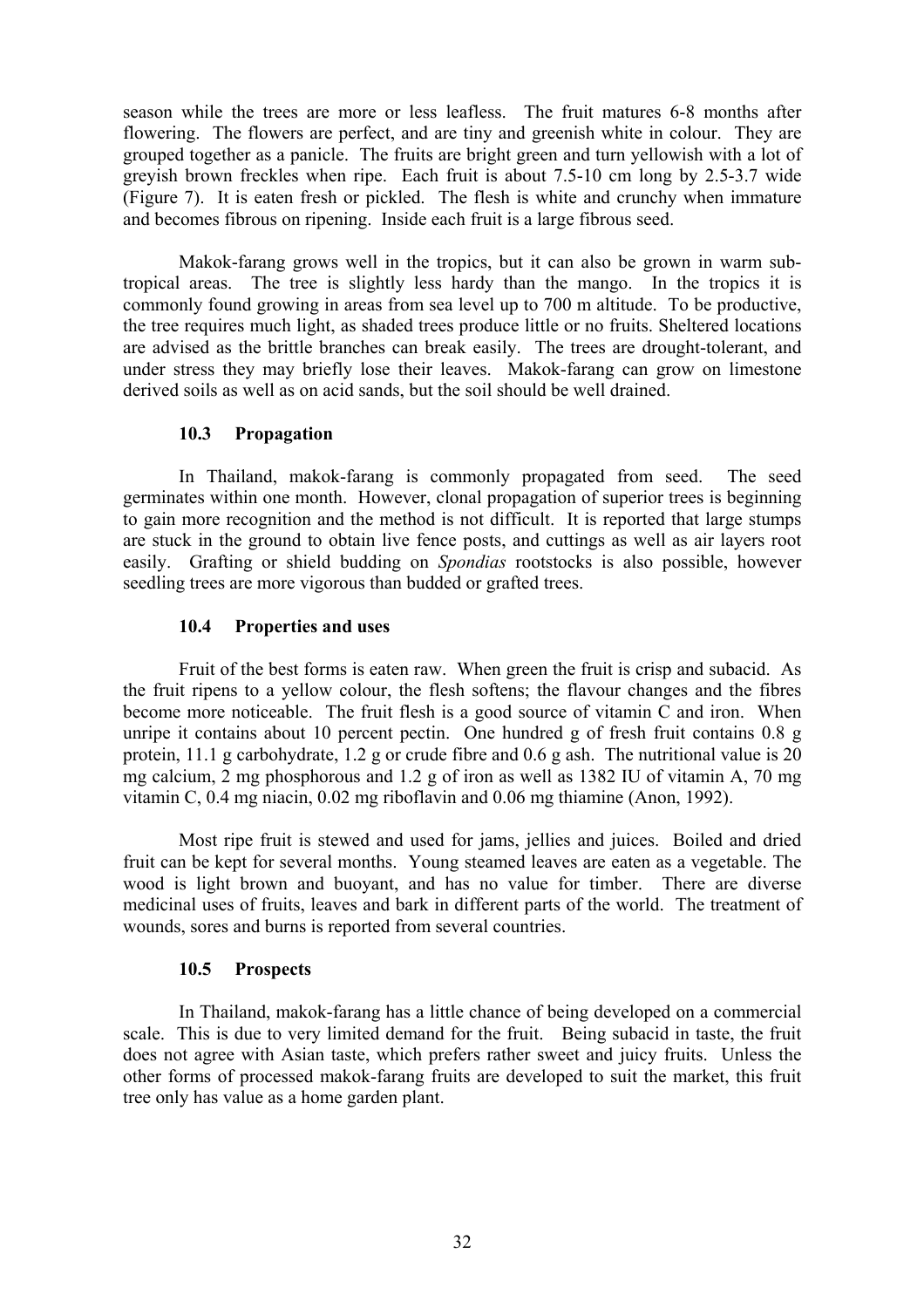## **11. Ma-kruut (***Citrus hystrix* **D.C.)**

Ma-kruut belongs to the Rutaceae family. It is very common in every Thai household as an ingredient for many Thai dishes. In fact, the famous dish "Tom Yum Kung" dish derives its strong flavour from ma-kruut leaves and peel.

The origin of ma-kruut is not known, but it is widely naturalized in Thailand, Sri Lanka and Myanmar. Interestingly, people in these countries are mainly Buddhists; hence there might be some traditional link between the uses of ma-kruut and the cultures of these people.

## **11.1 Vernacular names**

**Mauritius papeda**, **leech lime** (English); **citron combera** (French); **jeruk purut, limo purut** (Indonesia); **limau purut** (Malaysia); **kabuyau**, **kulubut** (Tagalog), **kolobot** (Bisaya), (Philippines); **shouk-pote** (Myanmar); **krauch soeuch** (Cambodia); **khi-hout** (Laos); **ma-kruut** (Thailand); and **trúc** (Viet Nam)**.**

## **11.2 General description**

Ma-kruut is a small tree about 1-2 m high, but can grow up to 12 m tall if left unattended. The tree has a crooked trunk and short stiff spines. The leaves are broadly ovate to ovate-oblong  $3-15 \times 2-6$  cm in size. The white flowers are small with good fragrance. The fruit is an ovoid to ellipsoidal berry, 5-7 cm in diameter, and is green to yellow in colour (Figure 8). The shape of the fruit is irregular and the skin is very bumpy with 10-12 segments.

## **11.3 Uses**

Ma-kruut leaves and fruit skin are used in many Thai dishes. The juice of the fruit is used for seasoning and to prepare drinks. Extracts from the skin as well as juice are used as an insecticide for washing the head and treating the feet to kill land leeches. Leaves are commonly used to season food in Thailand and other neighbouring countries.

#### **11.4 Prospects**

Ma-kruut has many roles in Thai everyday life, but its commercial plantation has not developed. At present the trees are grown in home gardens for home use. In some districts, they are found growing in mixed orchards as a minor plant. Ma-kruut is easily grown and does not seem to have any problem in production, so there are has been no research on this plant. It may take a long time for ma-kruut to be brought into orchard plantation unless processing factories are developed that use ma-kruut as raw material.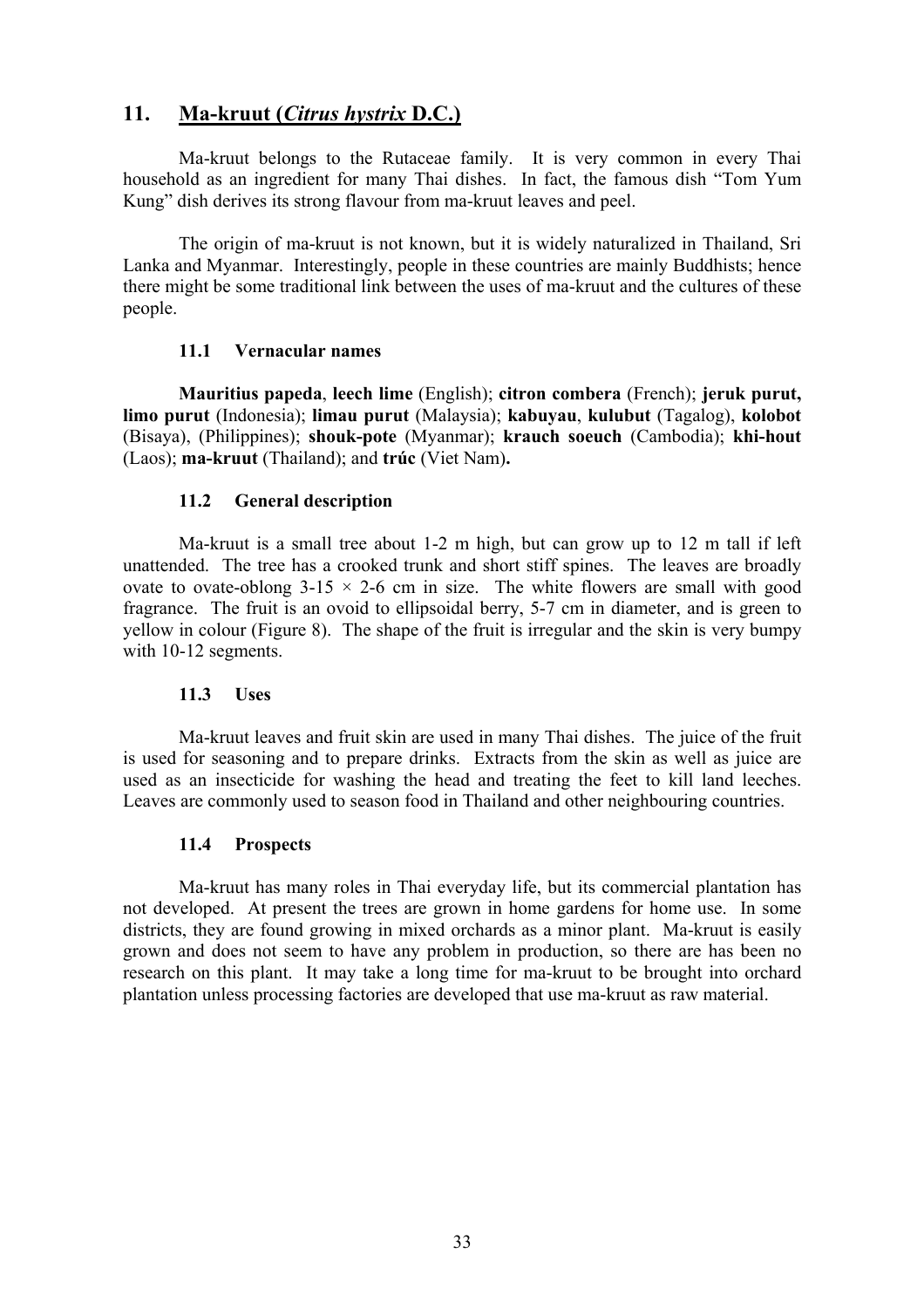## **12. Maphuut (***Garcinia dulcis* **Kurz.)**

Maphuut is in the Guttiferae family. It is believed to be a native plant of the Philippines and Indonesia (Jansen, 1991). Maphuut is also found cultivated as a home garden plant in Thailand and other Southeast Asian countries. The fruit is occasionally sold in the local markets of Thailand, but no commercial plantation is known.

## **12.1 Vernacular names**

No English name is known for this tree. M**undu** (Indonesia and Malaysia); **baniti** (Tagalog), **bagalot** (Bisaya) and **buneg** (Ilokano), (Philippines); and **maphuut** (Thailand).

## **12.2 General description**

Maphuut is a medium sized tree 5-20 m high. The tree has a short trunk and brown bark with white latex. On exposure to air the latex turns pale brown. The latex in the fruit is yellow, the same as that of mangosteen. The leaves are opposite, lanceolate shaped, 10- 30 cm long and 3-15 cm wide. The leaf is pale green when young and becomes dark green and shiny on the upper surface at maturity. The lower leaf surface is often hairy. The midrib is prominent with numerous veinlets arranged in parallel. The thick petiole is short being only 2 cm long. Flowers are borne in the axil. They are yellowish white with a sour smell. Male flowers are very small, about 6 mm. wide. They are borne in small clusters. Female flowers are larger, 12 mm wide, and with a 1.5-3.0 cm long pedicel. The stigma is 5-lobed. Fruits are globose, 5-8 cm wide with slightly pointed ends, often rather compressed and crowned by the persistent stigma. The fruit is soft with a thin skin and has a light yellow colour, which turns to orange when ripe (Figure 9). The seeds are enveloped in an edible pulp of a darker colour than the skin and have a pleasant taste. One fruit contains 1-5 brown seeds about 2.5 cm long.

## **12.3 Propagation**

Seed germination is commonly used as a propagating means at the present time. Other means of vegetative propagation may be introduced when this fruit tree becomes more economically recognized.

## **12.4 Uses**

The fruits can be eaten fresh, but they are sour and can be made into an excellent jam. The fruits contain high phosphorous and carbohydrate as shown in Table 2.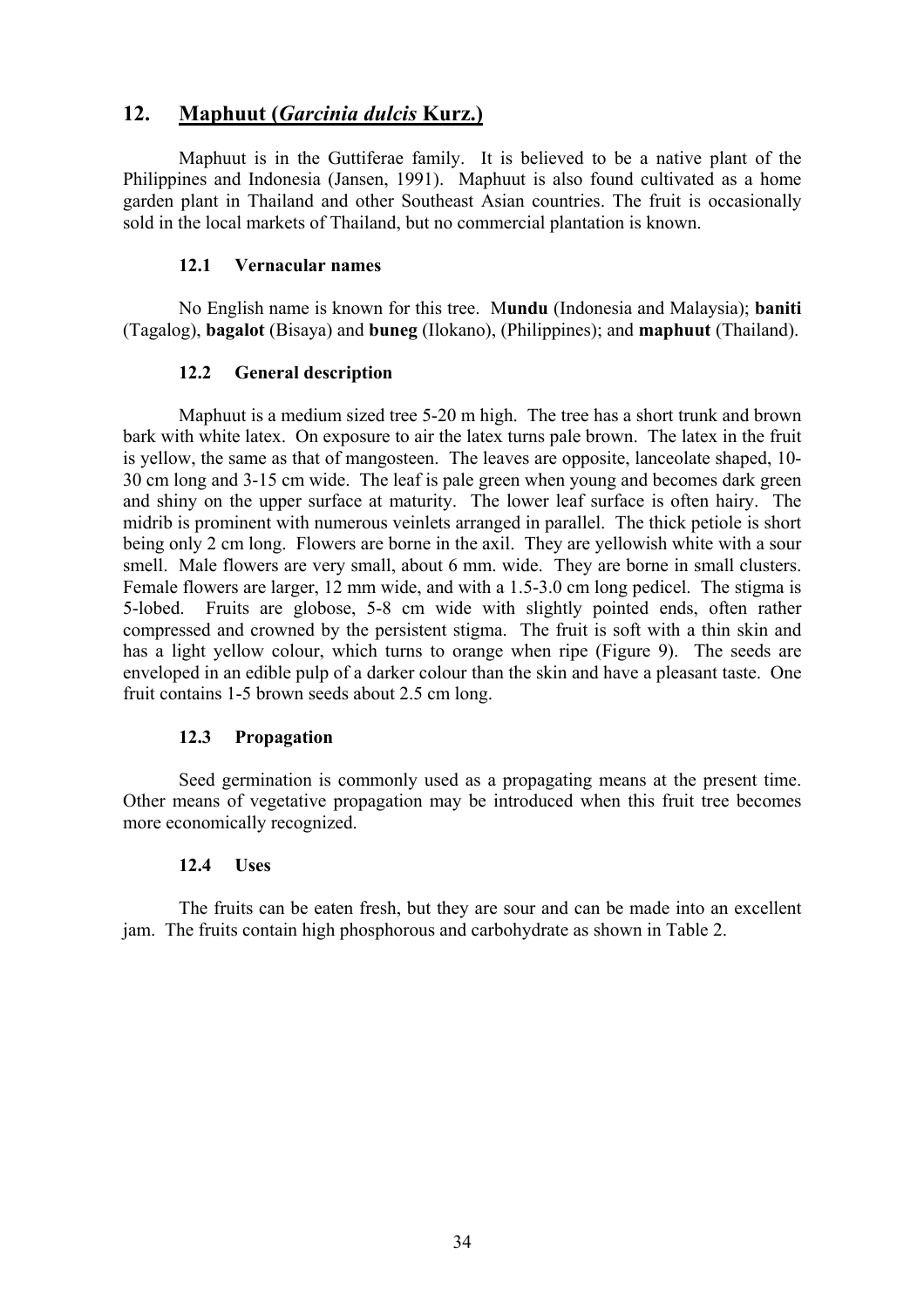## **Table 2. Composition of Maphuut fruits (data expressed per 100 g. fresh weight) (Poomipamorn and Kumkong, 1997)**

| Carbohydrates (g)               | 12.2           |
|---------------------------------|----------------|
| Protein $(g)$                   | 04             |
| Fat $(g)$                       | 0.5            |
| Fibres $(g)$                    | 1.0            |
| Calcium (mg)                    | 5.0            |
| Phosphorous (mg)                | 13.0           |
| Iron $(mg)$                     | 04             |
| Vitamin A (carotene) (IU)       | 42.0           |
| Vitamin B (thiamine) (mg)       | 0.06           |
| Vitamin $B_2$ (riboflavin) (mg) | 0.04           |
| Vitamin $B_5$ (niacin) (mg)     | 0 <sub>3</sub> |
| Vitamin C (mg)                  | 5.0            |
|                                 |                |

The traditional ethnomedical uses of maphuut in Thailand are as follows. The crushed extract of maphuut's fruit is used as a relief expectorant, for coughs, and scurvy. The crushed extract from the root is used for the relief of fever, and to reduce poisoning and detoxification. The crushed extract from the bark is used for cleaning wounds (Subchareon, 1997). In Java and Singapore pounded seeds are applied to cure swellings. In Java the bark is used to dye mats.

## **12.5 Prospects**

It is very difficult to develop maphuut for economic purposes. The fresh fruit is not delicious, and methods of processing the fruit require research. At present the only value of maphuut may be for ethnomedicinal uses.

## **13. Matoom (***Aegle marmelos* **(L.) Correa)**

Matoom belongs to the Rutaceae family. It is believed to have originated in the Indian Peninsula, Sri Lanka, Pakistan and Bangladesh (Sunarto, 1991). Matoom is a tree that is related to religion and it is particularly found in temple grounds in India. The species has spread to Indo-China and Southeast Asia, particularly Thailand and northern Malaysia. In Thailand, it is commonly found growing in many Buddhist temples as its dried, sliced fruit is boiled with water and used as a popular drink for monks.

## **13.1 Vernacular names**

The English names are **bael** or **bel fruit. Bel indien** (French); **maja**, **maja batu** (Indonesia); **bilak bila**, **bel** (Malaysia); **bael** (Philippines); **opesheet**, **okshit** (Myanmar); **bnau** (Cambodia); **toam** (Laos); **matoom**, **tom**, **ma pin** (Thailand); and **trai man** (Viet Nam).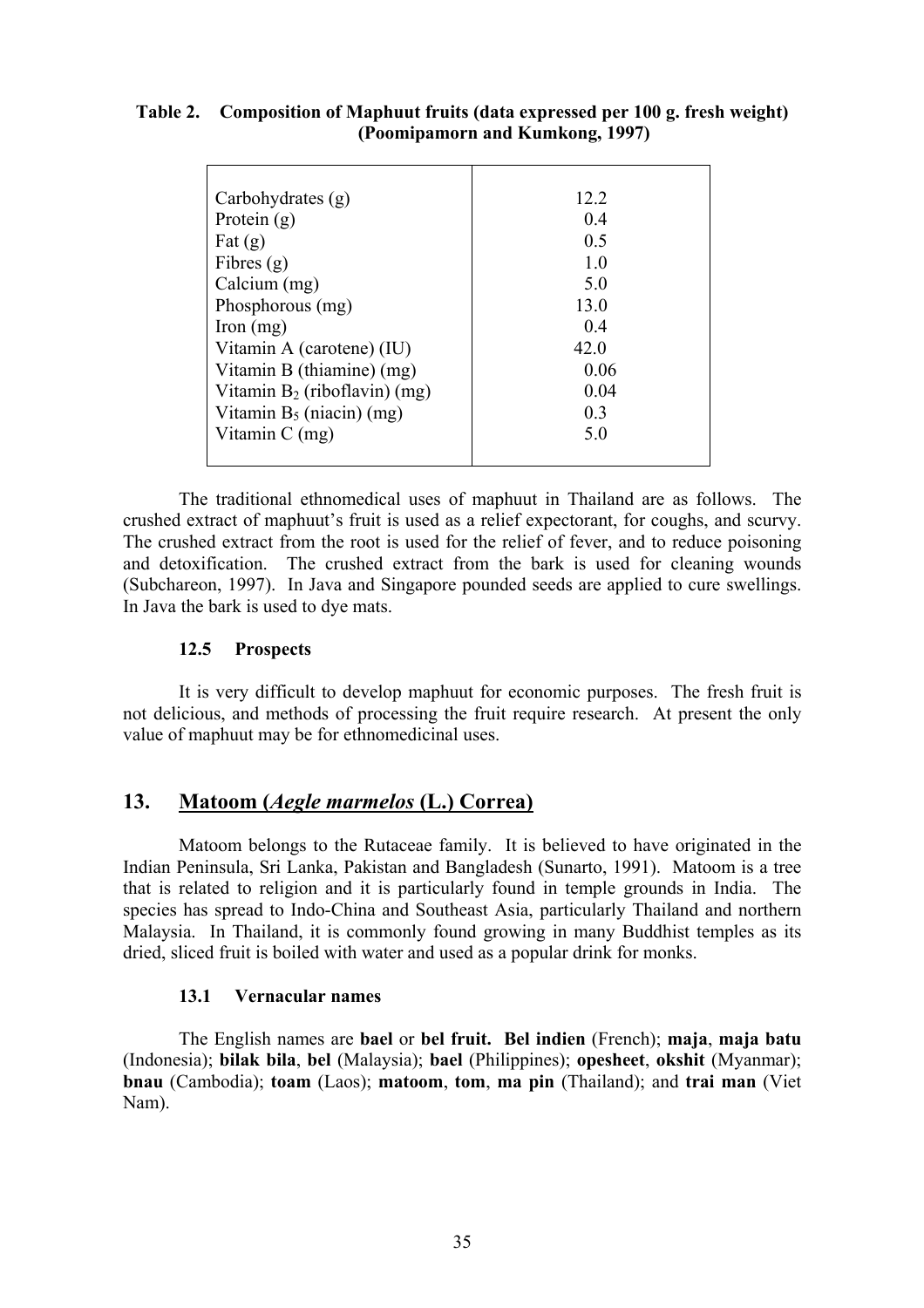#### **13.2 General description**

Matoom is a small to medium deciduous tree and can grow up to 10-15 m in height with a 25-50 cm in diameter trunk. Old branches and stems are covered with sharp spines. The spines occur in singly or in pairs and are 1-2 cm long. The bark is greyish brown. Leaves are alternately arranged in a trifoliate pattern with 2-4 cm long petioles. The lateral petioles are up to 15 mm long. The lateral leaflets are ovate to elliptic, and up to 7  $\times$  4.2 cm in size. The terminal leaflets are obovate, and up to 7.5  $\times$  4.8 cm in size. The inflorescences are 4-5 cm long, are borne on the axillary racemes, and occur in clusters. The 1.5 mm long sepals are broadly deltoid. The greenish to white petals are oblongobovate, and  $14 \times 8$  mm in size. The white stamens occur in a group of 35-45, with 4-7 mm long filaments. The ovary is  $8 \times 4$  mm in size with very short style. The fruit is a subglobose berry 5-12.5 cm in diameter with a hard woody shell. Inside the fruit, there are 8-16 (-20) segments, with 6-0 seeds in a clear, sticky, edible yellow pulp. At ripening the pulp contains scented mucilage, which has a sweet taste. The seeds are woolly-pubescent and are enclosed in a sac of adhesive mucilage, which solidifies on drying. The testa is white. In Thailand matoom trees flower from December-March.

#### **13.3 Ecology and husbandry**

Matoom is a hardy, deciduous tree of the tropics and sub-tropics. It can grow under harsh conditions, including extremes of temperature in India. In Thailand, it only flowers and fruits well where there is a prominent dry season. The tree can tolerate alkaline soil.

Matoom is usually propagated by seeds. It can be propagated vegetatively by root suckers, or through budding on seedling stocks. Vegetatively propagated plants bear fruit after 5 years and full bearing can be attained in about 15 years. The fruit ripens in the dry season when most leaves have been shed in anticipation of bloom for the next crop. Harvesting is done by picking individual fruits, which should not be allowed to drop. The fruit is packed in baskets, gunny bags or wooden boxes. Cracked fruit is rejected, as it is susceptible to fungal infection.

The matoom tree does not need special care in cultivation. No fertilizer recommendation is reported, as the tree can tolerate even poor soil. Also no serious pests and diseases have been reported.

#### **13.4 Uses**

The yellow or orange pulp is soft, very fragrant and pleasantly flavoured. The edible portion, i.e. the pulp, comprises 56-77 percent of the fruit and its composition per 100 g includes: water 61.5 g, protein 1.8 g, fat 0.39 g, carbohydrates 31.8 g, ash 1.7 g, carotene 55 mg, thiamine 0.13 mg, riboflavin 1.19 mg, niacin 1.1 mg and vitamin C 8 mg. The fruit rind is rich in tannin. Marmelosine  $(C_{13}H_{12}O_3)$ , volatile oil, limonene, alkaloids, coumarines and steroids are also present in different parts of the tree

Ripe fruit is eaten fresh and is also prepared as sherbet, syrup, marmalade and fruit nectar. The mucilage around unripe seeds is used as an adhesive and household glue. Ripe fruit extract is used against rectum inflammation. The rind of unripe fruit can be used as a yellow dye and as a tanning agent.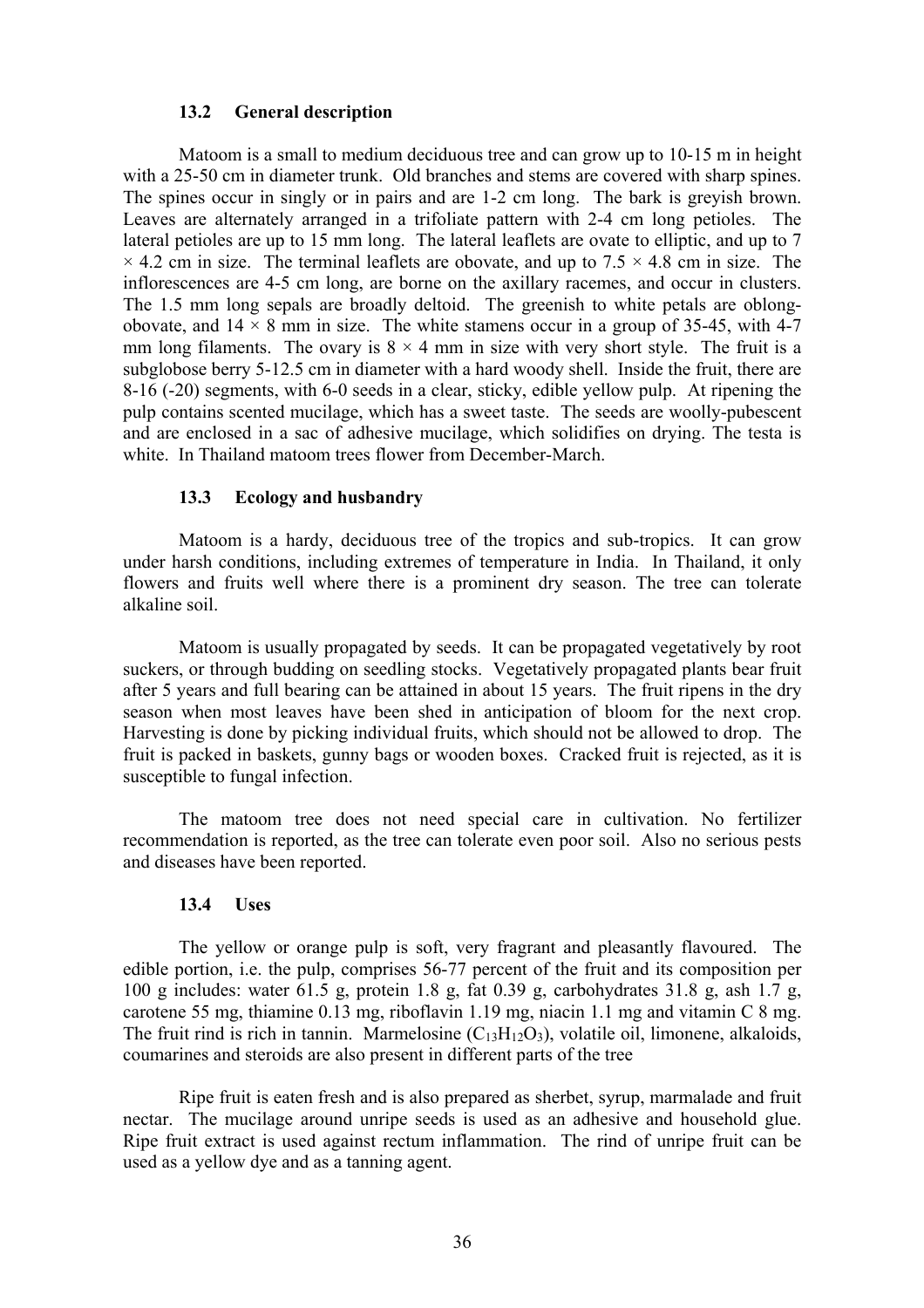## **13.5 Prospects**

The prospects of matoom are dependent on the utilization. Since the pulp from ripe fruit turns brown and develops off-putting flavours during extraction and processing, ripe can only be consumed fresh, and green fruit has to be used to make preserves. New processing techniques can preserve the quality of pulp from ripe fruits. As the soluble solids content of the pulp is 28-36 percent, about twice as high as in most other fruits, a wide range of processed products from matoom would be feasible. If the product can find a market, the expansion of cultivation and research into selection and breeding of cultivars of high yielding and good fruit quality would follow.

## **14. Mayom (***Phyllanthus acidus* **(L.) skeels)**

This fruit tree is in the Euphorbiaceae family. It is commonly seen in home gardens throughout Thailand. Its origin may have been Madagascar, but it is now naturalized and cultivated pan tropically in Thailand and some other Southeast Asian countries.

#### **14.1 Vernacular names**

The English name is **star-gooseberry**. **Ceremoi**, **cereme**, **cerme** (Indonesia); **chermai** (Malaysia); **iba** (Tagalog), **bangkiling** (Bisaya), **karmay** (Ilokano) (Philippines); **thinbozihpyoo** (Myanmar);.**kântûet** (Cambodia; **nhôm baanz** (Laos), **mayom** (Thailand); and **chùm ruôt** (Viet Nam).

## **14.2 General description**

Mayom is a small tree or shrub that can grow up to 2-9 m tall. Leaves are ovate, 2- 7 cm long, and arranged like a pinnate leaf along the branches. Flowers are borne in clusters composed of male, female or hermaphrodite flowers. The flowers have 4 to numerous rosy petals, arranged in panicles up to 12 cm long. The fruit is a globose drupe with 6-8 lobes and is 1-2.5 cm in diameter. It is yellow-white in colour (Figure 10). The fruit is very sour. There are 4-6 seeds in a fruit. Mayom can be grown in any part of Thailand, but the tree prefers growing in moist sites.

## **14.3 Propagation**

Mayom is usually propagated by seeds. The seedlings grow rapidly and bear fruits within 2-3 years. Budding and stem cutting can be used as another means of vegetative propagation.

#### **14.4 Uses**

Due to its sour taste, the fruit is mainly used for cooking, although pickled fruit with sugar and chilli is well known dish for Thais and is sold in local markets. The nutritive values of mayom fruit (per 100 g edible portion) are 28 k cal of energy, 91.7 g moisture, 0.7 g protein, 6.4 g carbohydrate, 0.6 g crude fibre, 5 mg calcium, 23 mg phosphorous, 0.4 mg iron, 0.01 mg thiamin, 0.05 mg riboflavin and 8 mg vitamin C (Anon, 1992).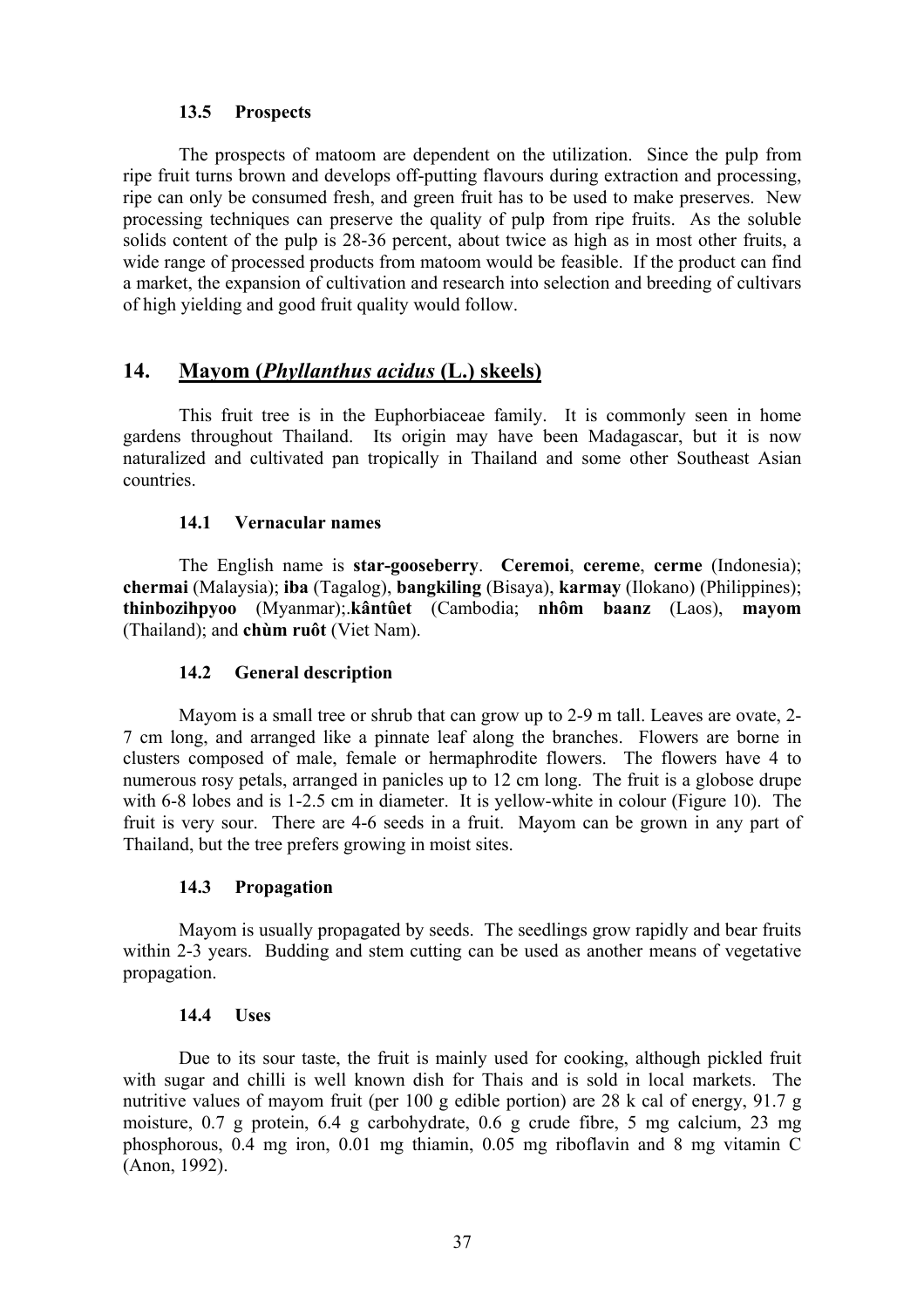The traditional ethnomedical uses of mayom are reported as using the extract from the root to cure skin diseases especially relief from itching. Leaves are used as one of the ingredients in Thai medicine to control fever.

## **14.5 Prospects**

There is very little prospect for mayom to be recognized as a commercially economic fruit of Thailand. The demand for the fruit, even in the local market, is small as many villagers in rural areas grow this fruit tree for their own use and consumption.

## **15. Ngoh khon san (***Nephelium mutabile* **Blume)**

The synonym of this species is *Nephelium ramboutan-ake* (labill.) Leenh.

## **15.1 General description**

The ngoh khon san belongs to the Sapindaceae family, the same family as rambutan, longan and lychee. It is similar to rambutan in tree form and foliage, but the main distinguishing characteristics are: the tree is smaller, 10 to 15 m high, leaflets are narrower, form (branches) is more open and there is less fruit on the panicle. In the fruit the pericarp is thicker, and is usually dull red with spines or tubercles, which are very much shorter (Figure 11). The aril is usually white and the taste is quite sweet. The aril clings to the seed and accounts for around 35 to 45 percent of total fruit weight. The fruit size range is 40 to 70 mm long and 40 to 60 mm in diameter. In Thailand, the fruiting season of ngoh khon san is from late April to May.

Ngoh khon san is a species that closely resembles rambutan (*N. lappaceum*). The spines on the fruits are usually short and stubby in ngoh khon san whereas in rambutan the spines are long filiform. In southern Thailand and Malaysia, ngoh khon san is found mostly in lowland primary forests, often on river banks but rarely in swamps, and usually on sand or clay soils.

Ngoh khon san is indigenous to Myanmar, Indonesia, Malaysia, Thailand and the Philippines and is cultivated in Malaysia. There are some ngoh khon san clones developed in Malaysia such as P6 and P26 with a few good local selections from Sabah (Van Welzen *et al.,* 1988).

## **15.2 Vernacular names**

The English name is **pulasan**. **Kapulasan** (Indonesia); **pulasan** (Peninsular), **meritam** (Sabah, Sarawak), (Malaysia); **bulala** (Philippines); and **ngoh khon san** (Thailand).

## **15.3 Uses**

The fruit of ngoh khon san is sweet and appreciated by the local people of Malaysia, Indonesia and southern Thailand. The edible sarcotesta is thinner and less sweet than the rambutan, and it often adheres tightly to the seed kernel.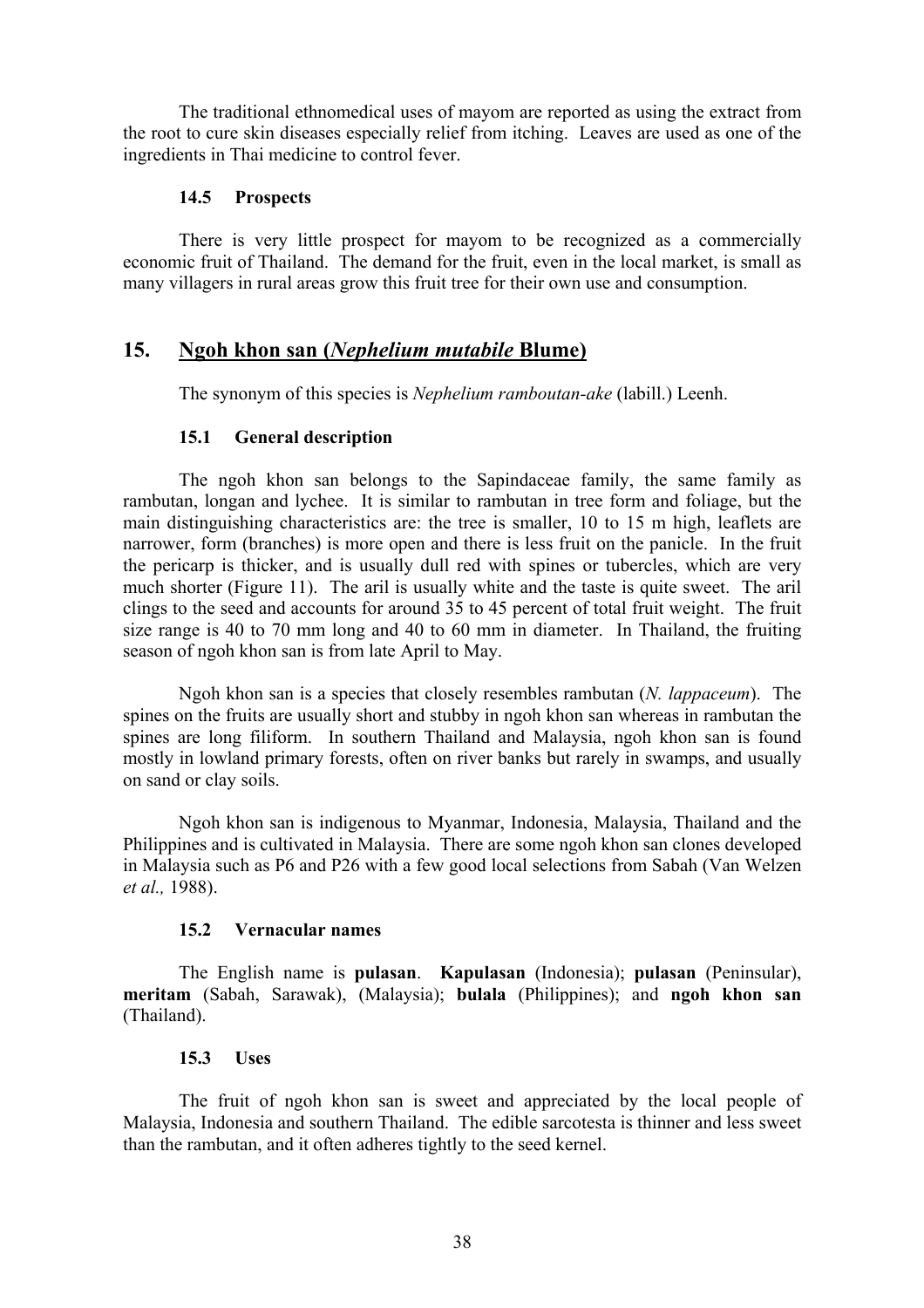The fruit of ngoh khon san contains per 100 g edible portion: water 85 g, protein 0.8 g, fat 0.6 g, carbohydrates 13 g, fibre 0.1 g and ash 0.4 g.

## **15.4 Prospects**

Being overshadow by good rambutan cultivars, ngoh khon san has little prospect of being develop for commercial plantation in Thailand. The tree stands as good genetic sources in breeding and selection within the species or crossing with its relative the rambutan. However, the possibility of using ngoh khon san as rootstock for rambutan has not been investigated.

## **16. Noi nong (***Annona reticulata* **L.)**

Noi Nong is a member of the Annonas group and belongs to the Annonaceae family. In Thailand, it is less popular than its relative, the sugar apple (*A. squamosa* L.), which is grown commercially. Noi nong is a native of the West Indies and was introduced into Asian countries many centuries ago. It is occasionally found growing in the home gardens in Thailand. It is also found growing in Malaysia and the Philippines.

## **16.1 Vernacular names**

The English names are **custard apple** and **bullock's heart**. **Coeur de boeuf** (French); **buah nona** (Malay), **kanowa** (Java), **serba rabsa** (Aceh), (Indonesia); **nona**, **nona kapri**, **lonang** (Malaysia); **sarikaya** (Philippines); **mo bat**, **mean bat** (Cambodia); **khan tua lot** (Laos); **noi nong** (Central), **noi nang** (South), **manong** (North), (Thailand); and **binh bat**, **qua nam máng cáu dai** (Viet Nam).

## **16.2 General description**

Noi nong is a medium sized tree and is slightly taller than the sugar apple. The tree can grow up to 8-10 m tall and has an erect habit with trunk diameter of 35 cm. The tree sometimes sheds its leaves and behaves like a semi-deciduous tree, especially when it is grown in dry summer areas. Flowers are produced in clusters. The mature fruit is heart shaped and sometimes oval or conical. The fruit of noi nong is slightly larger than that of the sugar apple. The weight of a fruit ranges from 0.1-1.2 kg. It takes longer to mature as compared to that of the sugar apple. The surface of the fruit is smooth with hexagonal lines appearing in a reticulated manner. The colour of the fruit skin is yellow-brown and reddish brown. The cream-white flesh, like the other Annonas, is pulpy and contains numerous brown seeds. The flesh does not taste as good as the others, lacking flavour, so it is not so popular on the local market.

## **16.3 Ecology**

Noi nong needs a tropical climate for good growth, but it can survive in subtropical conditions. It is less drought-tolerant than the sugar apple and prefers a humid atmosphere. In Thailand it has been grown as a mixed home garden plants along with big trees like mango, ma-praang, coconut etc. At present, it is normally propagated by seeds, but grafting and budding onto other Annona seedlings are known to be successful.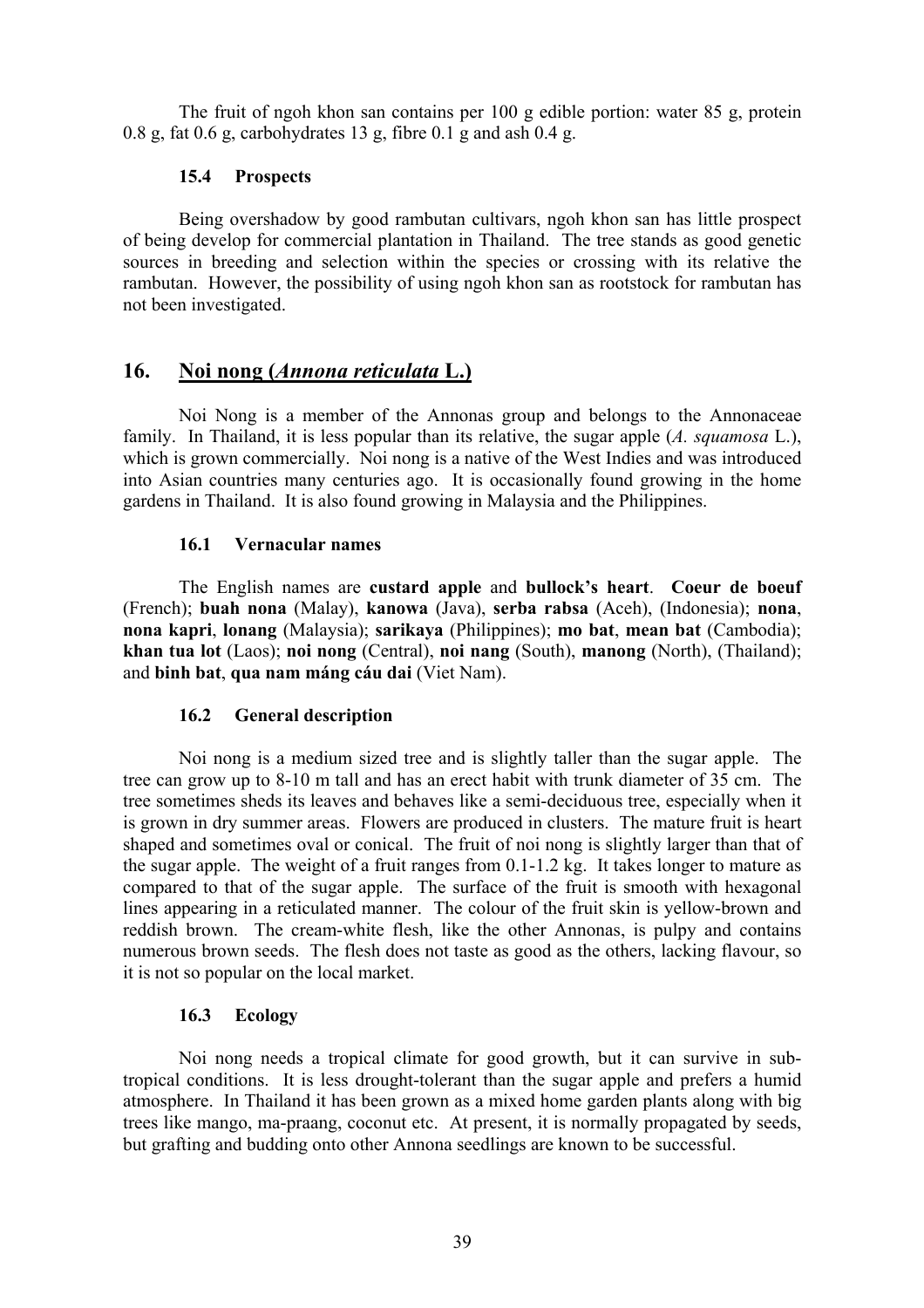#### **16.4 Uses**

The fruits are eaten fresh or prepared as juices, ice-cream, puddings etc. The leaves are employed in tanning and also yield a blue or black dye. Young twigs provide good fibre. The yellow wood is soft, fibrous but durable, and is used to make utensils. Ethnomedically, the leaves are used internally against worms, and externally to treat abscesses. Unripe fruits and the bark are used to treat diarrhoea and dysentery. The seeds, leaves and young fruits have insecticidal properties. The hard seeds are very toxic, but can be swallowed whole with no ill effects. All non-fruit parts are quite toxic.

#### **16.5 Prospects**

At present noi nong has value as a home garden plant, although it is not as popular as sugar apple. However, it may have value as rootstock for superior Annona species such as sugar apple and atemoya, especially under humid conditions. It may also be useful as a genetic resource for hybridization work on Annona species, which needs further research.

## **17. Som-khaek (***Garcinia atroviridis* **Griff.)**

Som-khaek belongs to the Guttiferae family, the same family as the well-known mangosteen. The tree is a native of Peninsular Malaysia, Thailand, Myanmar and India (Assam), where it has been cultivated as a home garden plant. It is fairly common in southern Thailand where it is found growing as individual trees in the mixed forest of high rainfall areas.

#### **17.1 Vernacular names**

There is no English name specified for this tree; but is generally known as **garcinia**. In Thailand it is known as **som-khaek**, **ma-khaam khaek**, **som-ma-won**, **sompha-ngum** and **som-khaai**. In Indonesia and Malaysia it is known as **asam gelúgor** and **gelugor**.

#### **17.2 General description**

The tree can grow up to 20 m tall, with drooping twigs and leaves. The bark is smooth, pale grey in colour and has colourless latex. The leaves are narrowly oblong and about 20-30  $\times$  6-7.5 cm in size. Young leaves are bright red and turn to dark green when mature. Several male flowers are borne together on the end of twigs. Female flowers are solitary, 4-5 cm wide, having 4 thick green sepals and 4 fleshy dark red petals with red stigma. The fruits are globose and about 7-10 cm in diameter. A mature fruit can weigh up to 2 kg. The fruit contains 12-16 grooves from top to bottom, with a fruit stalk 3-4 cm long. The bright orange-yellow fruit skin is thin and smooth. The fruit contains several seeds 1.5 cm long, which are flattened and surrounded by bright orange pulp (arillode).

#### **17.3 Propagation**

Som-khaek is commonly propagated by germinating seeds. It was observed, but not scientifically proven, that trees grown from seedlings resulted in more male than female trees. Thus, it is suggested that grafting or inarching bud wood of known sex onto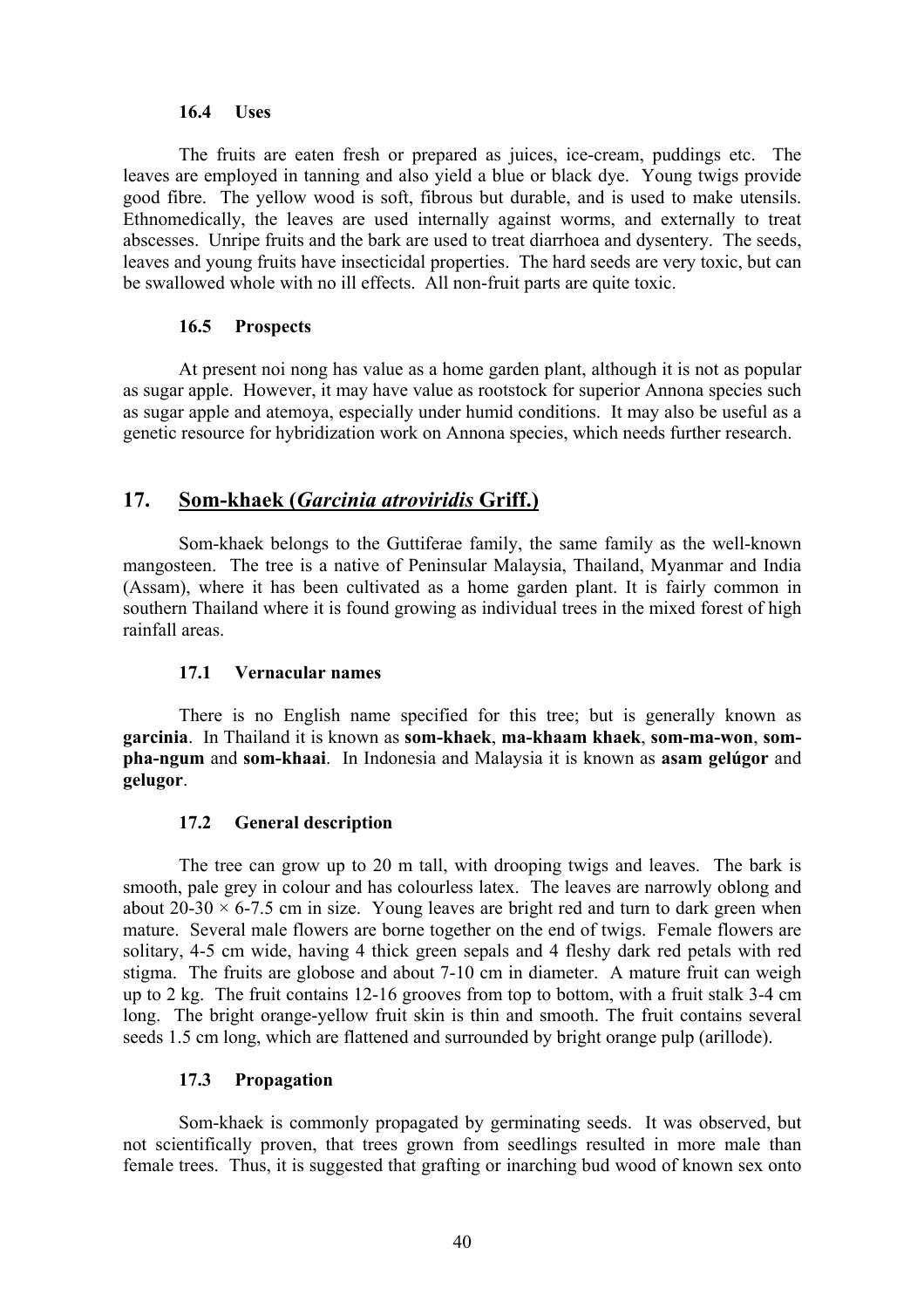seedling trees may produce plants of desired sex which can bear fruits within 4-5 years of grafting.

## **17.4 Uses**

The mature fruits are sour. The fully grown but still green fruits are sliced, dried, and used as seasoning or sour relish. In Thailand the traditional ethnomedical uses of som-khaek are as follows. The dried fruit is used for improving blood circulation, as an expectorant, treatment of coughs and as a laxative (Poomipamorn and Kumkong, 1997). Now it is believed that the fruit extract has efficacies in health promotion such as reducing cholesterol and enlarging the blood vessels, absorbing excess fat and use in diets. At present, the products of som-khaek are becoming popular as health food, and a lot of somkhaek products are sold in the markets in different forms such as som-khaek tea, somkhaek capsules and som-khaek fruit slices.

## **17.5 Prospects**

In Thailand som-khaek has some prospects for development as health food and an increase in production area can be expected. The demand for som-khaek is rather steady, but is slowly increasing. Slices of dry fruit is are sold at 200-300 baht (5-7.5 US dollars) for one kilogram throughout the year. Two kilograms of fruit yields 200 g dry weight. The average price of som-khaek fruit is 20 baht. One advantage in cultivating som-khaek is that the plant is easily grown with almost no pest and disease problems and requires very little care. Thus, it is a promising fruit for use as a health food.

## **18. Som-saa (***Citrus medica* **L. var. limetta)**

Som-saa belongs to the Rutaceae family. It has been known in Thailand for many centuries and it is believed that the tree was introduced into the country from China. In Thailand, it is known as **'som-saa'** in the Central Plain, **'ma-kun'** in the North and **'somsah'** in the Northeast.

## **18.1 General description**

Som-saa is a small to medium sized tree similar to tangerine in size. Leaves are simple, ovate-elliptic, and dark green with a smooth and shiny surface. There is an oil gland on the leaf, which has a small, narrow wing at the petiole. It has small white flowers. The fruit is about the same size as tangerine when ripe, but the rind is thicker and bumpier than that of tangerine. The juice sac is white like pummelo, with a sourish-sweet taste. In Thailand it is used in cooking.

Propagation is done by seed germination and marcotting.

#### **18.2 Uses**

Som-saa has many uses. The fruit rind or skin is chopped into small, thin pieces and placed as side-dish to many Thai dishes such as 'mee krop' and 'pa-naem' to make them smell and taste better. The skin is also used as an anti-flatulent. The juice is used to cure coughing, and leaves are used to treat skin diseases etc.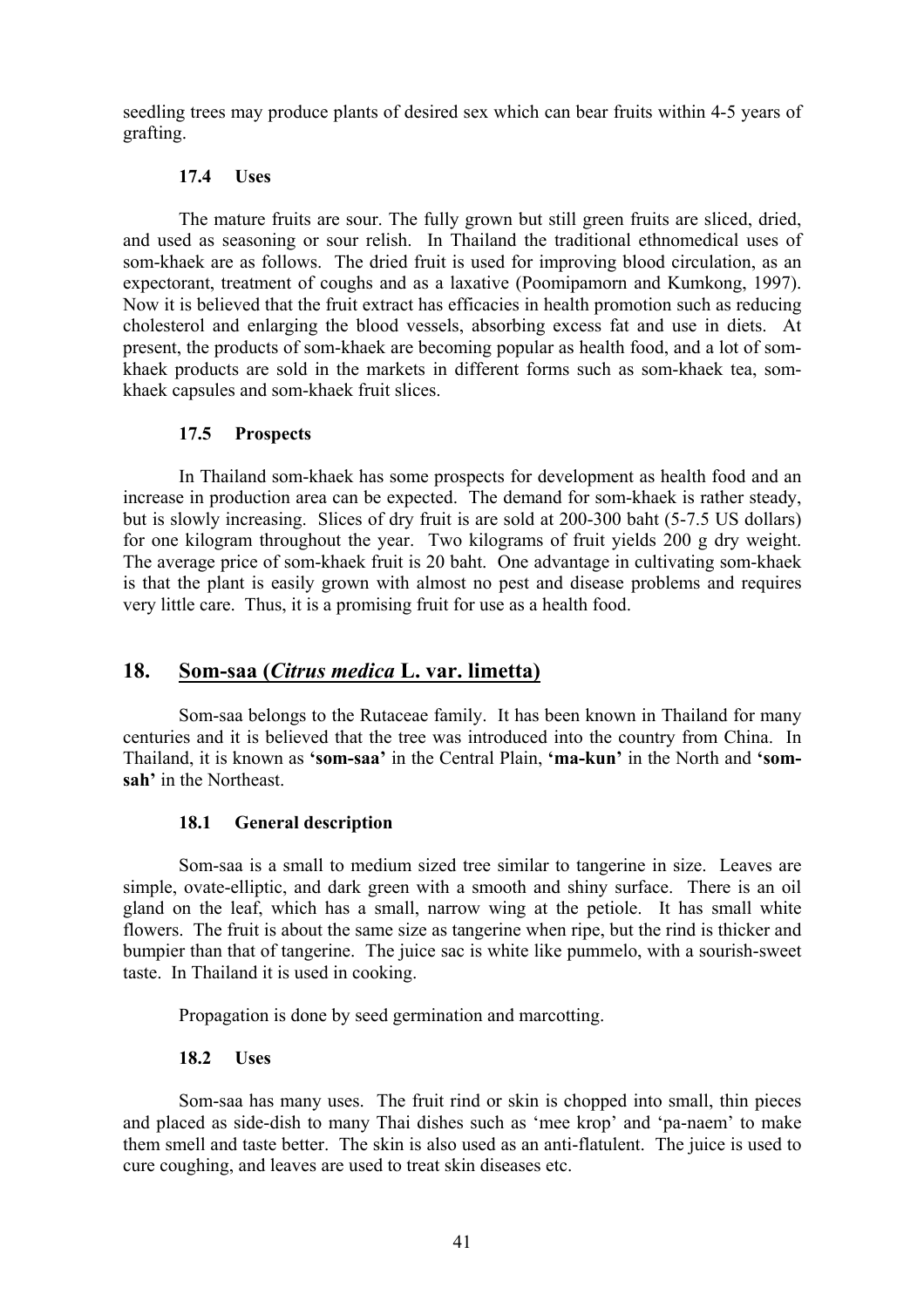#### **18.3 Prospects**

In Thailand som-saa is only grown for home consumption. It has no potential for development at a commercial scale. However, more research should be done on the use of som-saa as a genetic resource for improving citrus varieties for the future of the citrus industry in Thailand.

## **19. Taling pling (***Averrhoe bilimbi* **L.)**

#### **19.1 General description**

Taling pling (*Averrhoe bilimbi* L.) is related to the carambola (*Averrhoe carambola* L.) and both species belong to the Oxalidaceae family. Taling pling is native to the Southeast Asian region and is found growing all over the humid tropics. It is a small tree, about 5-12 m high with rusty pubescent young parts and petioles. The taling pling tree can be easily distinguished from the carambola in that it has large leaves with 10-14 leaflets which are paler green than those of the carambola. The pinnate leaves are 20-60 cm long, opposite, and have 10-17 pairs of leaflets. The leaflets are pointed at the tip, 5-10 cm. long and rather narrow. The inflorescences are borne on the trunk, large branches and on short branchlets below the leaves and are 15 cm or less in length. The crimson coloured flowers are about 1.5 cm long and somewhat fragrant, with hairy a calyx. The 5 petals are reddish purple, often marked with white, and measure 1.2-1.9 cm in length. The stamens are all anther bearing. The haploid chromosome number is 12 (Ramirez, 1959). Flowers are produced all year round, especially during the drier part of the year.

The fruits are somewhat cylindrical or slightly pentagonal in shape, vary from 5-10 cm in length and weigh about 18-19 g. They are light green, becoming greenish yellow and translucent when ripe. The ripe fruit is juicy, acidic, and contains few, flattened, nonarillate seeds.

#### **19.2 Vernacular names**

The English names of this species are **bilimbi** and **cucumber tree**. **Cornichonier** (French); **belimbing asam**, **blimbing wuluh**, **blimbing buluk** (Indonesia, Malaysia); **kamias**, **iba** (Philippines); **trâlông töng** (Cambodia); **taling pling** (Thailand); and **khê tau** (Viet Nam).

#### **19.3 Ecology**

Taling pling thrives well on any soil type provided it is well drained (Ochse *et al.,* 1961). However, for best performance, it should be grown in deep, fertile, sandy loam or clay loam soils with plenty of organic matter (Coronel, 1983). The trees are found to grow well at low altitudes from sea level up to 500 m in areas having an even distribution of rainfall throughout the year (Ochse *et al.,* 1961). They are also quite tolerant to dry periods (Manipon, 1972).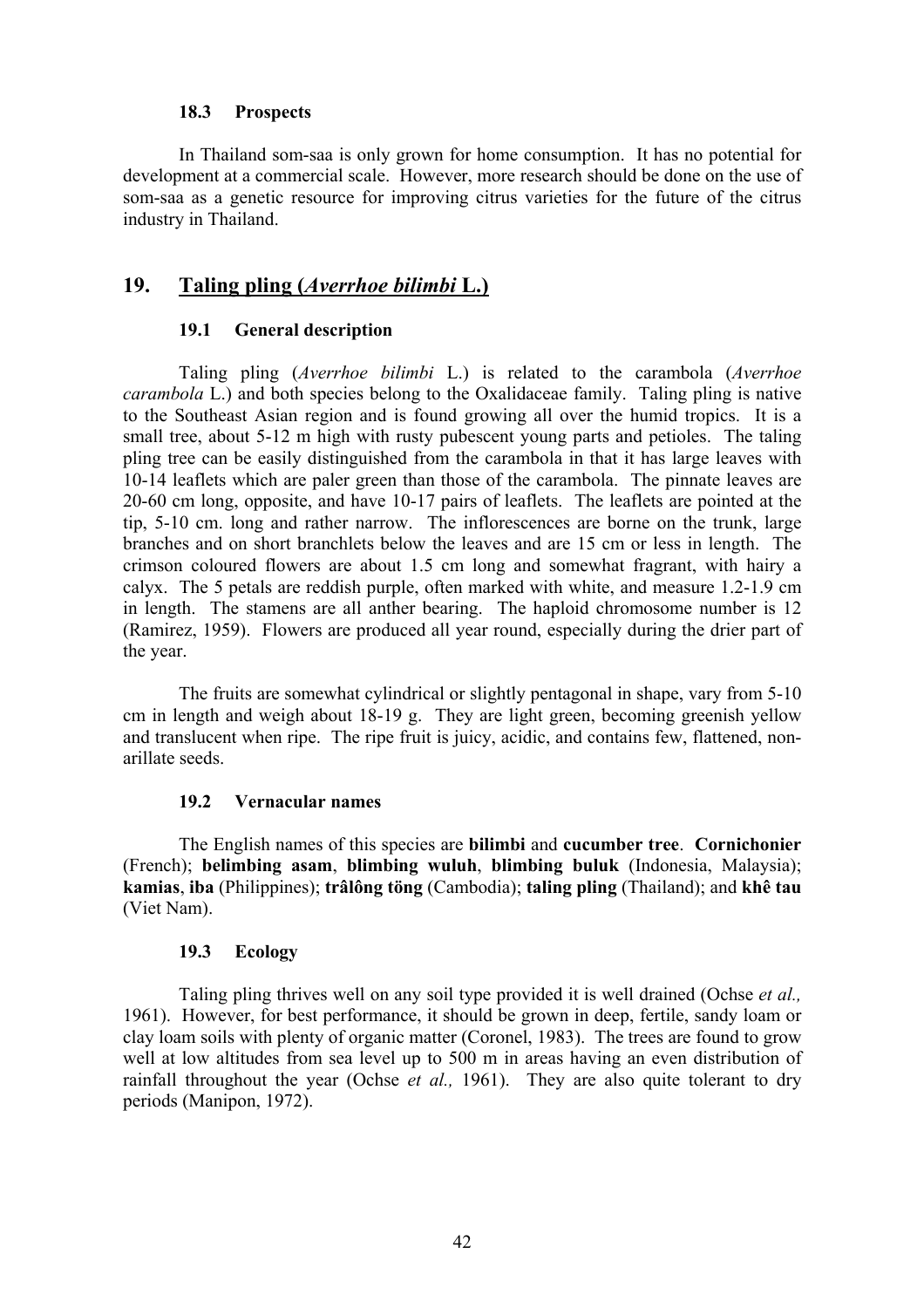## **19.4 Propagation**

Taling pling trees are usually propagated by seeds but they may also be asexually propagated by budding, grafting, marcotting and marching (Galang, 1955; Ochse *et al.,* 1961). Seed propagation is discouraged since great variation occurs among the seedling trees. Outstanding mother trees should be kept for asexual propagation. Shield budding is successfully practised in the Philippines and is recommended for large scale propagation. Marcotting can be done in taling pling trees, but this is not recommended for large scale propagation as it is a laborious and slow process and it takes a long time to root. Inarching can be done with success, but it is a slow process as it takes quite some time before inarches can be separated from the trees. There is no report on the success of stem cutting in taling pling trees. However, root cutting may be possible as it has been observed that severed roots of taling pling trees are able to produce adventitious growths that are able to establish themselves as independent plants (Wester, 1929).

#### **19.5 Uses and food values**

The composition of taling pling fruit is shown in Table 3. The fruit is rich in moisture, calcium, phosphorous, potassium and vitamin A, but low in other constituents, including ascorbic acid. The organic acids in the fruits are predominantly citric acid and oxalic acid (Table 4).

The fruit of taling pling is occasionally eaten raw with salt or sliced thin and added to salad. It is used extensively as a souring agent for many native dishes. It may also be processed into candies or made into chutneys, relishes and pickles. Its raw juice is an effective remover of stains or spots on clothes, rust stains on brassware and stubborn food particles on enamelware (Pratt and Del Rosario, 1913).

| Edible portion $(\%)$ | 100.0 |
|-----------------------|-------|
| Moisture $(g)$        | 94.1  |
| Food energy (cal)     | 21.0  |
| Protein $(g)$         | 0.7   |
| Fat $(g)$             | 0.2   |
| Carbohydrates (g)     | 4.7   |
| Fibre $(g)$           | 0.6   |
| Ash $(g)$             | 0.3   |
| Calcium (mg)          | 7.0   |
| Phosphorous (mg)      | 11.0  |
| Iron $(mg)$           | 0.4   |
| Sodium (mg)           | 4.0   |
| Potassium (mg)        | 148.0 |
| Vitamin $A$ (I.U.)    | 145.0 |
| Thiamine (mg)         | 0.01  |
| Riboflavin (mg)       | 0.03  |
| Niacin $(mg)$         | 0.3   |
| Ascorbic acid (mg)    | 9.0   |
|                       |       |

## **Table 3. Food composition of taling pling fruit, data per 100 g. edible portion (Intengan, 1968)**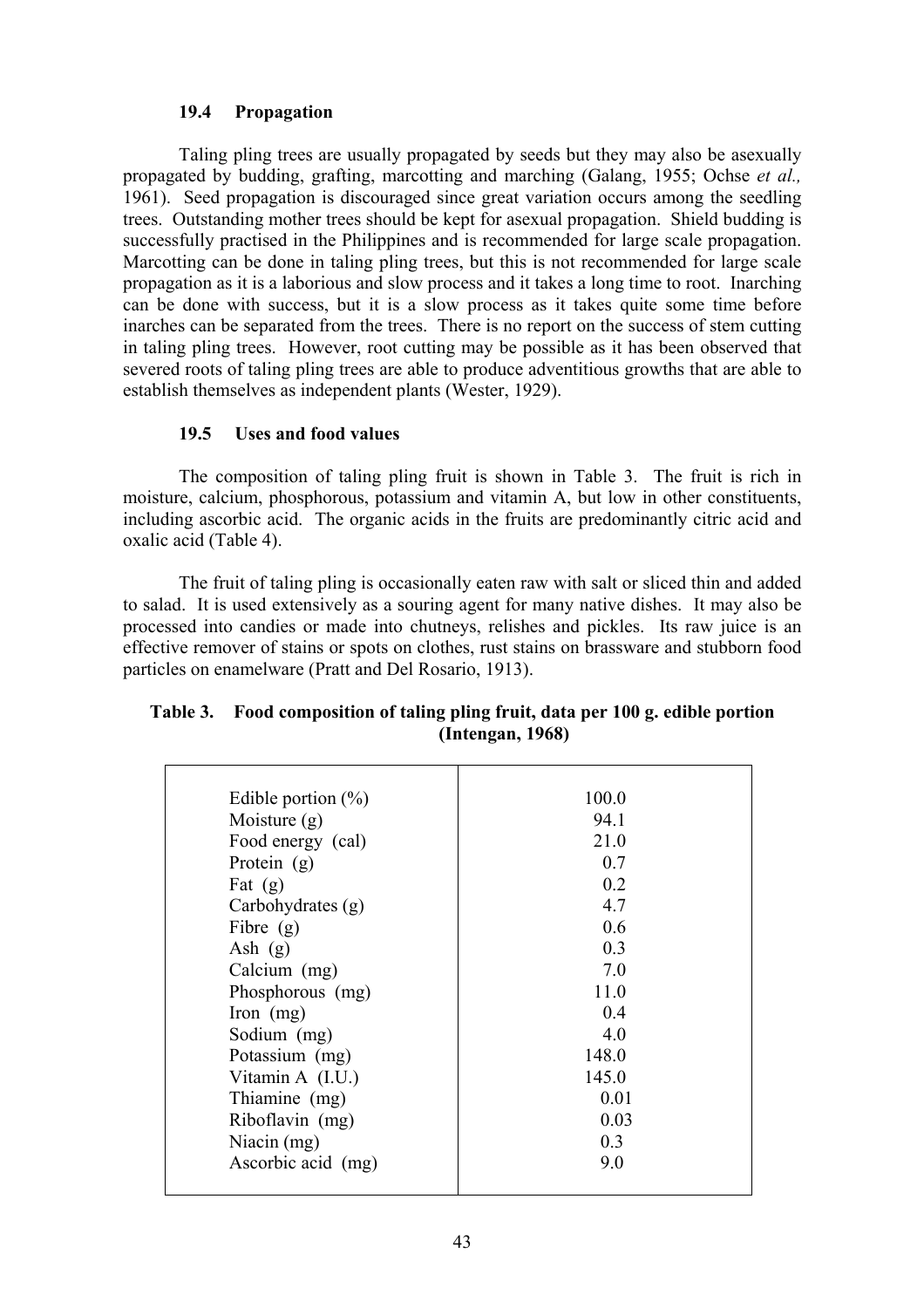## **Table 4. The organic acid contents of taling pling fruits (after Carangal** *et al.,* **1961). Data expressed in meq acid/100 g total solid**

| Acetic acid | $1.6 - 1.9$    |
|-------------|----------------|
| Citric acid | $92.6 - 133.8$ |
| Formic acid | $0.4 - 0.9$    |
| Lactic acid | $0.4 - 1.2$    |
| Malic acid  | Trace          |
| Oxalic acid | $5.5 - 8.9$    |
|             |                |

The taling pling tree also has some medicinal properties (Coloma, 1972). When applied hot externally the leaves prevent itching. They can also be used to cure syphilis when taken internally fresh or fermented. A decoction of leaves is used to cure inflammation of the rectum and the paste is applied for mumps, rheumatism and pimples. An infusion of the flowers is used for coughs. The fruit is an astringent stomachic and refrigerant and its juice is made into syrup as a cooling drink for reducing fever. It is antiscorbutic and is used in some slight cases of hemorrhage from the bowels as well as the stomach and internal hemorrhage. It is also used to cure beriberi, biliousness and coughs.

The fruits of taling pling tree can be processed in many ways. They can be dried, candied, preserved in syrup or made into jam and pickle.

#### **19.6 Prospects**

At present, it is difficult to see the development of established plantations of taling pling trees in Thailand. This is due to the lack of major market demand. Cultivation is confined only to home gardens and the fruits are only utilized for local use.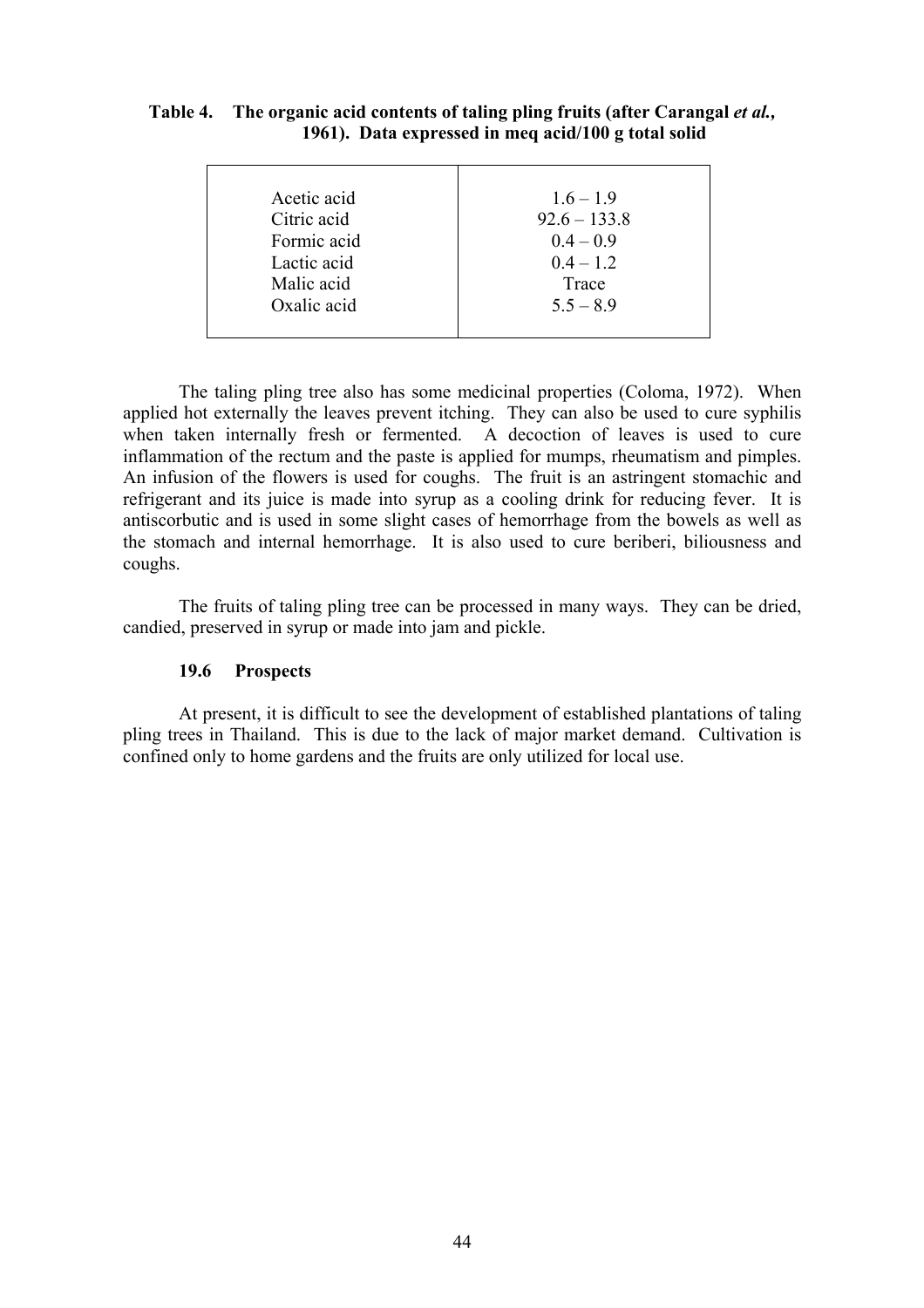# **PART 3. SPECIES WITHOUT CURRENT DEVELOPMENT POTENTIAL FOR ECONOMIC USES**

This group includes eight species that, at the present time, do not have any potential for being developed commercially. Most of these species are found growing naturally in the forests or growing unattended in wasteland. Some are found growing along roadsides. Currently, the only value of the fruit species in this group is due to their use by local villagers as traditional medicine, or for other necessities. This in itself indicates that they may have value as genetic resources for further scientific investigation.

## **1. Chammaliang (***Lepisanthes fruticosa* **Leenh)**

The synonyms of this species are *Otophora cambodiana* Pierre, *Otophora fruticosa* Blume, and *Otophora resecta Radlk*.

Chammaliang belongs to the Sapindaceae family. It is found distributed in Thailand, Myanmar and Indo-China. It is mostly found growing as a home garden plant, and is only occasionally cultivated.

#### **1.1 Vernacular names**

There is no English name for this species. **Mojowontu** (Indonesia); **setengok** (Malaysia); **linaunau** (Tagalog), **buli-buli** (Bisaya), **ara** (Ibanag), (Philippines); **kandak** (Cambodia); **kwad khaaz** (Laos); and **chammaliang, phumriang** (central), **mathao** (north), (Thailand).

#### **1.2 General description**

Chammaliang is a shrub or small tree, usually 4-7 m tall. Leaves are usually paripinnate, 1-14-jugate. The leaf is ovate and acute at the apex,  $7-21 \times 2-3$  cm in size, with a round stipule. The leaf is thick and shiny. Inflorescences 10-20 cm long are borne on branches and stems. The inflorescence contains perfect and non-perfect flowers. The flower has 5 purple sepals and petals. The petals are quite similar to the sepals, but are thinner. The flower is  $0.3\n-0.4 \times 0.5\n-0.6$  cm in size. In Thailand the chammaliang flowers around December-January. The fruit is a subglobose to ellipsoid berry up to 4 cm in diameter. At ripening, it is dark red to black. The flesh is sweet. The seeds are subglobose to semi-ellipsoid, flattened on one side, and can grow up to about 2 cm in diameter. Propagation is done by seed germination.

#### **1.3 Uses**

The fruit can be eaten fresh, as it is sweet when ripe. The seeds are eaten roasted. The root is used in a compound poultice to relieve itching and to lower temperature during fever.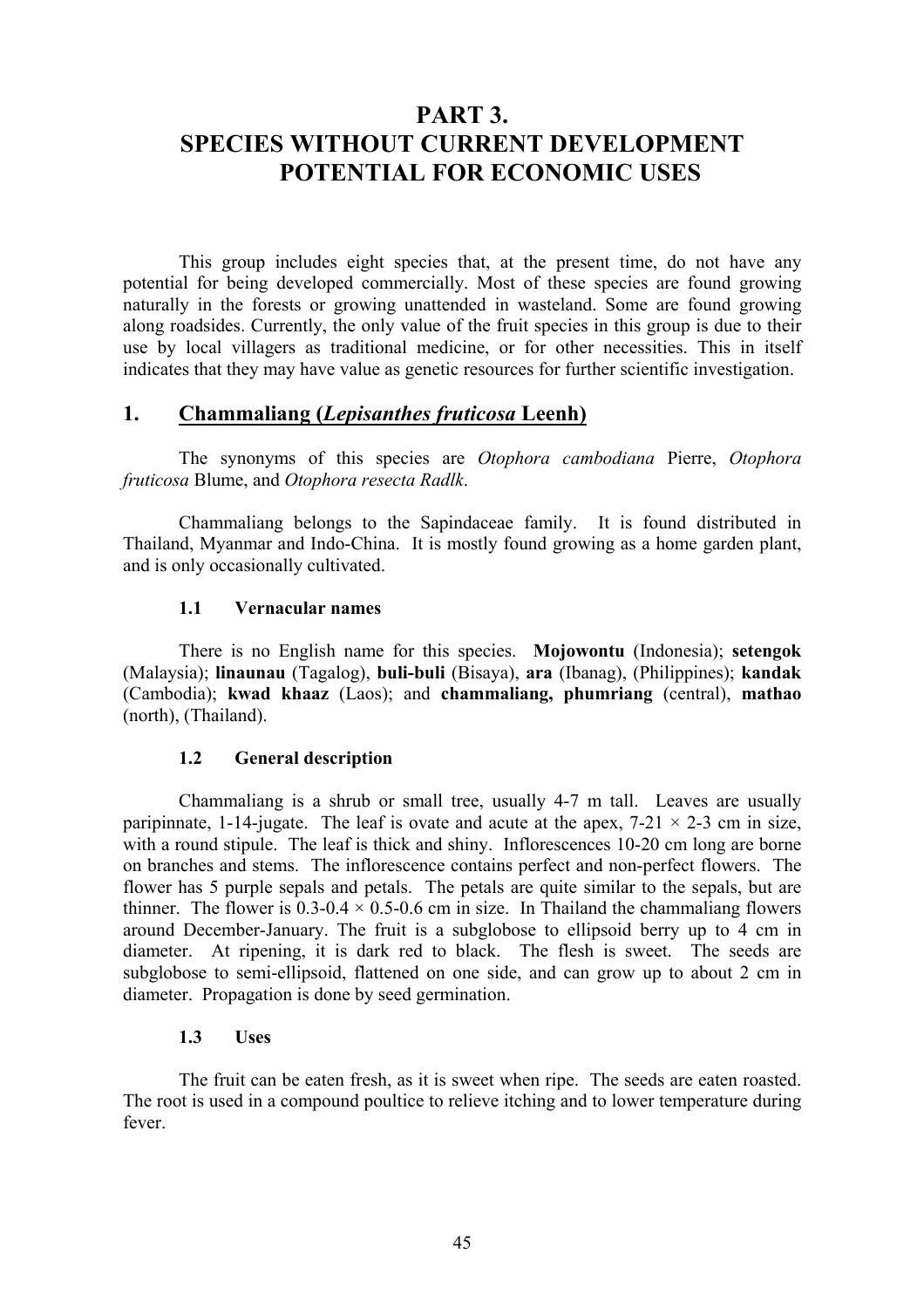## **1.4 Prospects**

There is no prospect for developing chammaliang into fruit orchards. It may be used as an ornamental plant in landscaping due to its attractive form.

## **2. Khanun sampalor (***Artocarpus odoratissimus* **Blanco)**

The synonyms of this species are *Artocarpus tarap* Becc. and *Artocarpus mutabilis* Becc.

This fruit tree belongs to the Moraceae family and its relatives are jackfruit and breadfruit. It originated in Borneo and has been introduced into neighbouring countries, including the Philippines, Malaysia and Thailand. It is now cultivated in the Philippines.

## **2.1 Vernacular names**

The English name is **marang**. **Pingan** (Iban), **pi-ien** (Bidayuh), **keiran** (Kelabit), (Indonesia); **terap** (Malaysia); **marang** (Sulu), madang (Lanao), **loloi** (Tagalog), (Philippines); and **khanun sampalor** (Thailand).

## **2.2 General description**

Khanun sampalor is rather similar to breadfruit (*Artocarpus altilis* Fosberg) in its tree shape, however, the leaves and fruit shapes are quite different. It is an evergreen tree, which can grow up to 25 m tall and has a 40 cm diameter trunk with low buttresses. Twigs are 4-10 mm thick with long, yellow to red, spreading hairs and stipule-scar rings. The stipules are hairy, 1-8 cm long and ovate in shape. The leaves are broadly elliptic to obovate,  $16-50 \times 11-28$  cm in size. They are cuneated at base to slightly decurrent, margin entire or shallowly crenate, and apex blunt or shortly acuminate. Inflorescences occur in leaf axils, solitary. Male heads are ellipsoid to clavate and  $4-11 \times 2-6$  cm in size, whereas female heads occur with pubescent peltate bracts, mostly shed and simple styles are exserted to 1.5 mm. The fruit is quite large, averaging about 16 cm in length, 13 cm in diameter and weighing about 1,000 g. It is roundish oblong, regular, and thickly studded with short, brittle, greenish yellow spines. The rind is thick and fleshy. The flesh is snowy white, very sweet when ripe, juicy, very aromatic and of excellent flavour (Coronel, 1983). The flesh is separated into segments clinging to the central core and each segment contains a seed. The seeds are many, whitish,  $8 \times 15$  mm in size, smooth surfaced and readily separated from the flesh (Galang, 1955).

## **2.3 Ecology**

Khanun sampalor is found growing naturally in Sarawak in secondary forests up to 1,000 m altitude on sandy clay soils. It is also found cultivated as well as growing wild in the Philippines. Under cultivation, it grows best in regions with abundant and equally distributed rainfall on rich loamy, well drained soils. It is also found in partially shaded locations from sea level to 800 m elevation.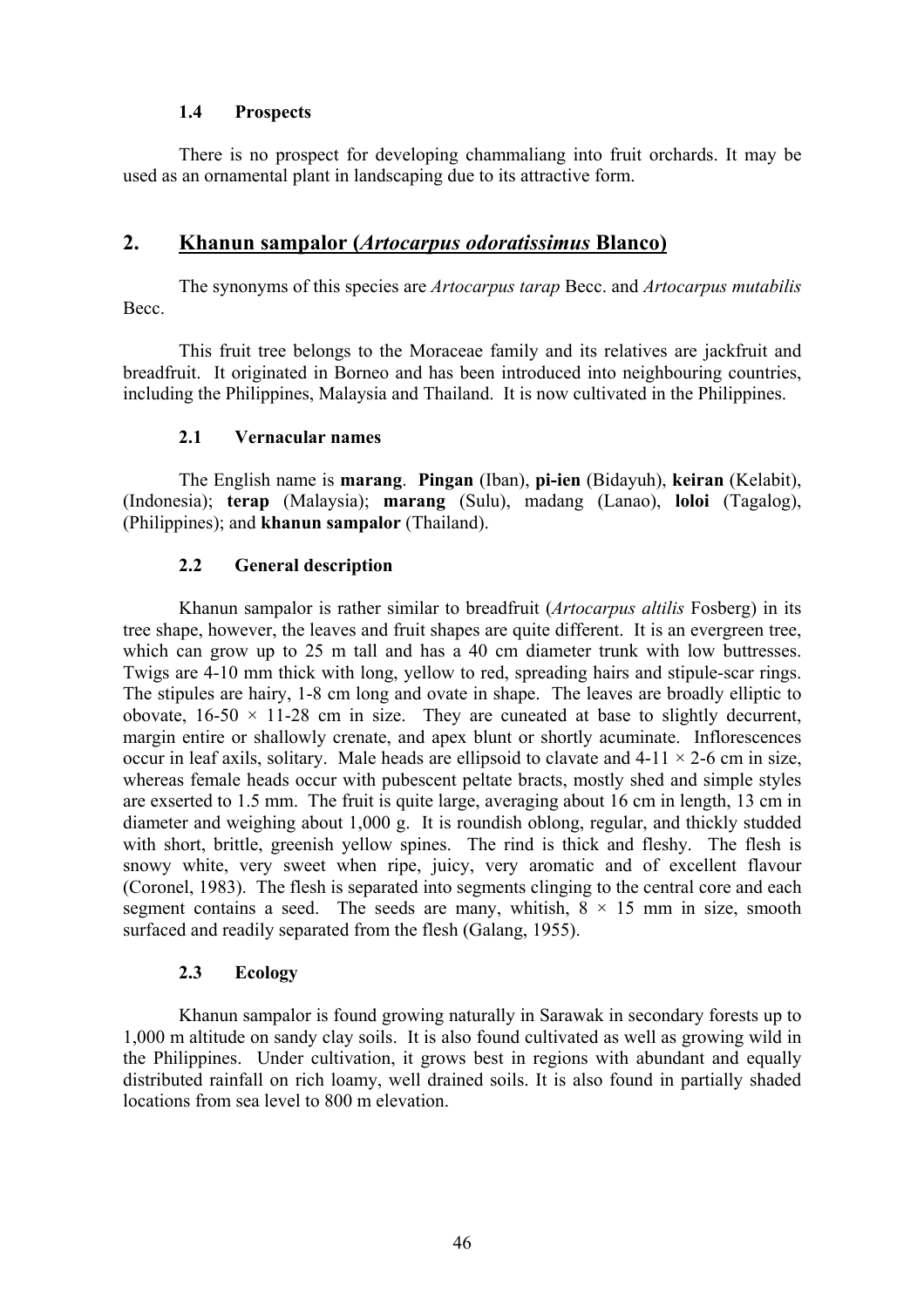### **2.4 Propagation and agronomy**

Khanun sampalor is propagated from seed. The seeds are extracted from ripe fruit, thoroughly cleaned with water and sown immediately on sandy loam soil as they lose their viability quickly. Vegetative propagation by budding, grafting and inarching also give some degrees of success.

No serious pests and diseases have been observed apart from oriental fruit fly attacking ripe fruits (de la Cruz, 1991). Mature fruits are usually harvested by hand with the help of a curved knife attached to the end of a long bamboo pole.

## **2.5 Uses**

The fruit is eaten raw and the large seeds are edible when boiled or roasted. The fruit also makes an excellent flavouring for ice–cream. It has 24-33 percent edible portion and contains, per 100 g edible portion: 65.7-84.2 percent moisture, 63-122 calories food energy, 0.8-1.5 g protein, 0.2-0.3 g fat, 32.4 g carbohydrates, 0.5-0.8 g ash, 0.6-0.8 g crude fibre, 17 mg calcium, 35 mg phosphorous, 2.1 mg iron and 30 mg ascorbic acid (Galang, 1955).

## **2.6 Prospects**

Khanun sampalor may not have any prospects in Thailand as its very sweet taste and strong smell are unfamiliar to the general Thais. It has low yield and short shelf-life as compared to jackfruit. It is grown as a home garden plant in some villages in southern Thailand. However, if the fruits can be processed, there may be some possibilities of expanding its plantation.

## **3. Lamut khamen (***Pouteria campechiana* **(Kunth) Baehn.)**

The synonym of this species is *Lucuma nervosa* A. DC.

This fruit tree belongs to the Sapotaceae family. It is a native of Mexico and has been introduced into the Philippines and later to other Southeast Asian countries including Thailand where it has been found growing as a collectors plant in home gardens in some villages in the North and Northeastern regions.

## **3.1 Vernacular names**

The English names are **canistel**, **egg-fruit**, and **yellow sapote**. **Tiesa, canistel**, (Philippines); **lamut khamen**, **khe maa**, **to maa** (Thailand).

## **3.2 General description**

Lamut khamen is a medium sized evergreen tree 12-20 m tall and with a 25-60 cm wide trunk. The dark grey bark is finely ribbed and 4-5 mm thick. It is rich in white gummy latex in every part of the tree. The branches are mainly horizontal. The leaves whorl at the tips of the branches, are obovate-elliptic,  $6-25 \times 2.5-8$  cm in size, glossy, bright green, and tapering towards both ends. The petioles are 5-25 cm long. Flowers are axillary borne in the lower leaves. They are solitary or clustered and fragrant. The pedicel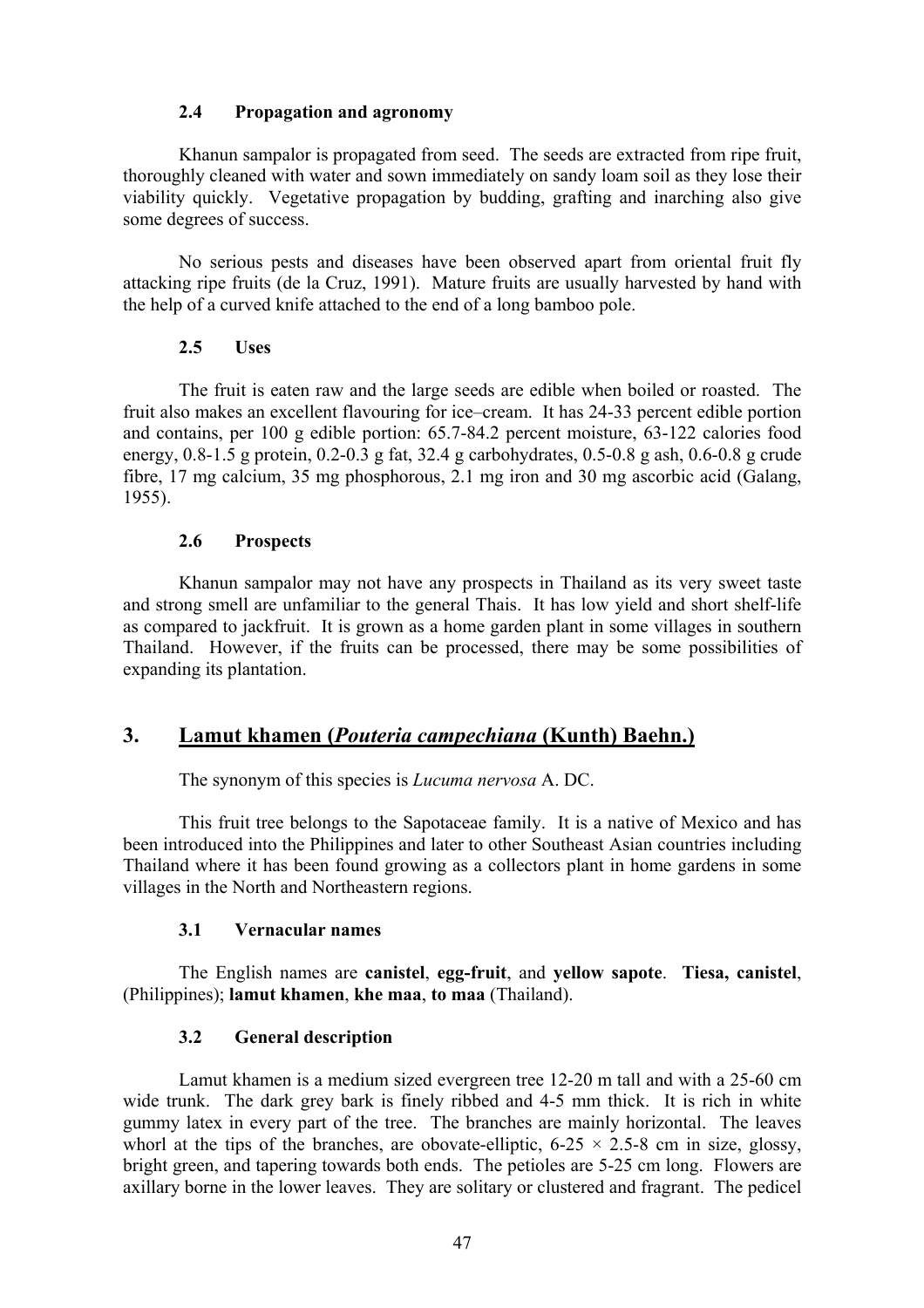is 5-12 mm long. The fruit is a spindle shaped to ovoid, obovoid or subglobose berry, often beaked at the apex with a thin, tough, waxy smooth, yellow skin. The flesh is more or less musky aromatic, moist or dryish, mealy and very sweet with 1-5 seeds. The glossy brown seeds are ovoid and  $4-5 \times 1.5-2$  cm in size.

### **3.3 Propagation and Agronomy**

Lamut khamen is usually propagated from seeds. The seeds lose viability quickly and should be germinated within a few days after removal from the fruit. Seedlings grow fast and may produce fruit in 3-4 years. Vegetative propagation such as grafting can be done and the grafted plants can produce fruit in 2-3 years. Trees tend to flower over an extended period, as the dry season progresses in the tropics. In some areas the trees may flower intermittently throughout the year. Fruit ripens 5-6 months after bloom.

## **3.4 Uses**

After removal of the skin and seeds, the fruit may be eaten as a sweet fruit, or as a vegetable with salt and pepper, lemon juice or mayonnaise. Blended with milk and nutmeg, it makes a highly nutritious cold beverage. It may be added to custards and to ice-cream before freezing. The flesh can be dehydrated, powdered and employed as a rich food additive.

The edible portion constitutes up to 70 percent of fruit weight. Chemical analyses showed that 100 g edible portion of ripe fruit contain: water 57.2-60.6 g, protein 1.7-2.5 g, fat 0.1-0.6 g, carbohydrates 36.7-39.1 g, fibre 0.1-7.5 g, ash 0.6-0.9 g, calcium 26.5-40 mg, phosphorous 30-37.3 mg, iron 0.9-1.1 mg, carotene 0.32 mg, thiamine 0.02-0.17 mg, riboflavin 0.01-0.03 mg, niacin 2.5-3.7 mg and vitamin C 43-58 mg. The energy value is 580-630 kJ/100 g (Morton, 1991). Thus, the fruit is rich in carbohydrates, carotene and niacin.

## **3.5 Prospects**

Lamut khamen is still little known in Thailand and is grown only in some villages as home garden plants. However, the high nutritional value of the fruit may attract more interest and promote its wider growth in the future. Promotion based on its high food value and research on how to use the fruits is needed for future development of lamut khamen in Thailand.

## **4. Ma-kham-thet (***Pithecellobium dulce* **(Roxb.) Benth)**

The synonyms of this species are *Mimosa dulcis* Roxb.and *Inga dulcis* (Roxb.) Willd.

Ma-kham-thet belongs to the Leguminosae family and is very common in Thailand. It is found growing in many unattended waste areas. The tree is said to have originated in Central America, but it has been naturalized throughout Southeast Asia, especially in Indonesia, Malaysia, the Philippines and Thailand.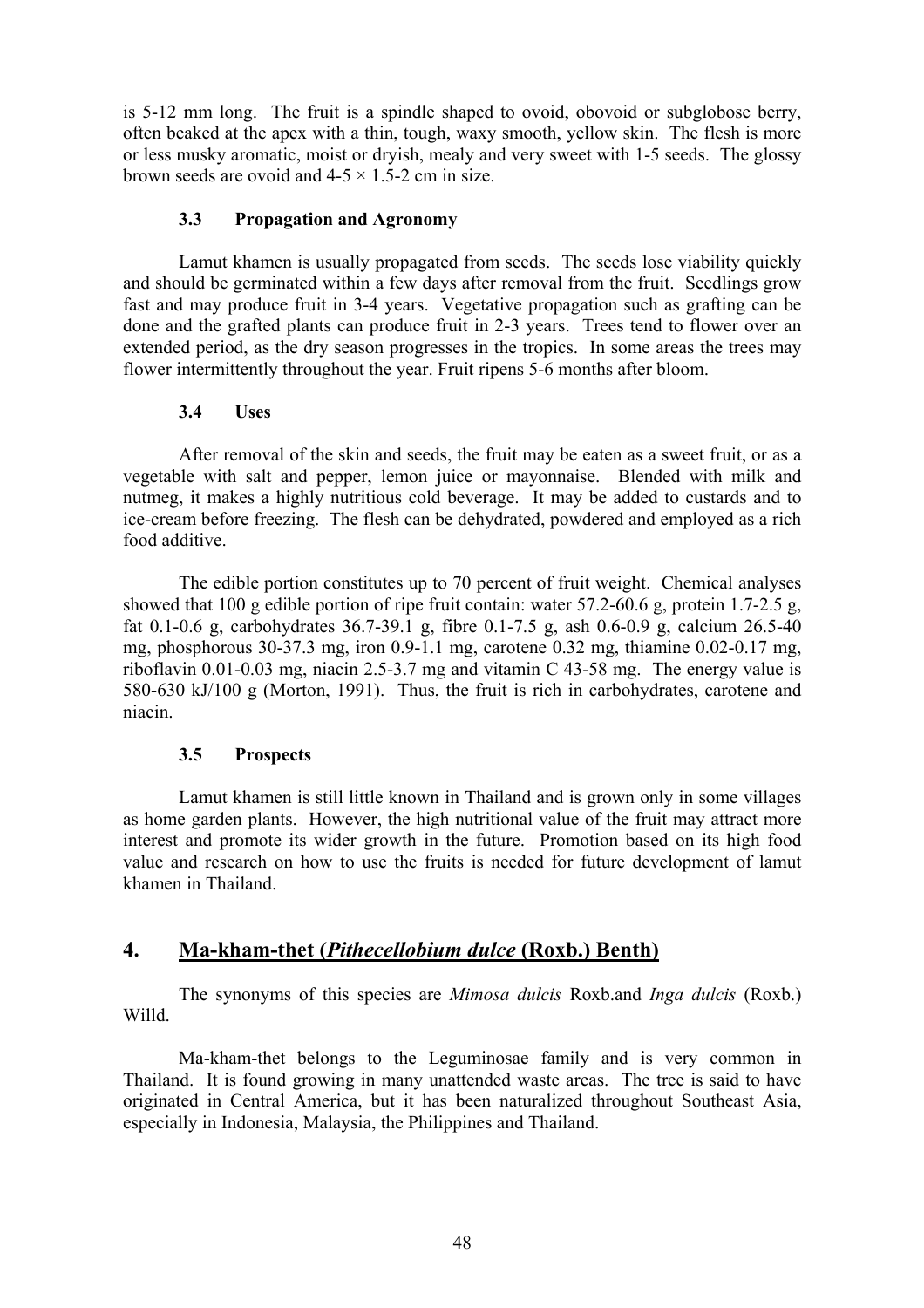#### **4.1 Vernacular names**

The English names are **guayamochil**, **Manila tamarind**, and **sweet inga**. **Asam belanda**, **asem londo**, **asam koranji** (Indonesia); **asam kranji**, **asam tjina (**Malaysia); **kamatsile**, **kamanchilis**, **damortis** (Philippines); **kway-tanyeng** (Myanmar); **âm pül tük** (Cambodia); **khaam theed** (Laos); **ma-kham-thet** (Thailand); and **me keo**, **keo tây** (Viet Nam).

#### **4.2 General description**

Ma-kham-thet is a medium sized to large tree, which can grow up to 10 m or more. The ultimate branches are often pendulous and armed with short, sharp, stipular spines at the bases of leaves. Leaves are abruptly bipinnate and 4-8 cm long. Each single pair of oblique, ovate oblong leaflets is 1-4 cm long. Inflorescences occur in terminal panicles, puberulent, up to 10 cm long. Peduncles are 1-2 cm long bearing globular heads with 15- 20 sessile white flowers. The calyx and corolla are tubular, 1.5 mm and 3.5 mm long, respectively, with white filaments. The fruit is a pod and is turgid, twisted, and often spiral, 10-18 cm long, about 1 cm wide, and weights about 10-20 g. It is dehiscent along the lower suture and the valve is red or reddish brown when ripe. The seeds are black, flat and shiny and 6-8 seeds are found per pod. The seed is surrounded by an edible, whitish, pulpy aril (Galang, 1955). The pulp is either red or white, sweet and rather dry and mealy.

#### **4.3 Planting and propagation**

Ma-kham-thet grows well at low and medium altitudes in both wet and dry areas under full sunlight. Although well drained soil is best, it also grows successfully in heavy clay soils.

Ma-kham-thet is usually propagated from seeds, which take about 2 weeks to germinate. Outstanding clones should be propagated vegetatively by marcotting, grafting or budding. Once planted in the field, the tree does not need any treatment other than occasional pruning. Pests and diseases do not seem to cause any serious problems.

### **4.4 Harvesting**

The pods are usually picked by climbing the tree or using a long bamboo pole. When mature the pods split open at the lower suture exposing the edible pulp. For this reason the fruit does not keep long and has to be consumed within a few days.

#### **4.5 Uses**

The pulp of the ripe fruit is edible when raw. Fresh pods contain 50.3 percent pulp, 25.3 percent seeds and 24.4 percent peel (Gam and Cruz, 1957). The pulp per 100 g edible portion contains: 75.8-77.8 g. water, 2.3-3 g protein, 0.4-0.5 g fat, 1.1-1.2 g crude fibre, 0.6-0.7 g ash, 18.2-19.6 g carbohydrates, 79 calories food energy, 13 mg calcium, 42 mg phosphorous, 0.5 mg iron, 19 mg sodium, 20.2 mg potassium, 25 IU vitamin A, 0.24 mg thiamine, 0.1 mg riboflavin, 0.6 mg niacin and 133 mg ascorbic acid (Gamo and Cruz, 1957).

The seed contains 70.6 percent kernel, 21.7-56.4 percent water, 10.5-29.9 percent protein, 8.0-17.7 percent fat, 3.9 percent crude fibre, 1.6-2.3 percent ash, and 19.6-28.4 percent carbohydrates (Padilla and Soliven, 1933). The seed oil contains 51.1 percent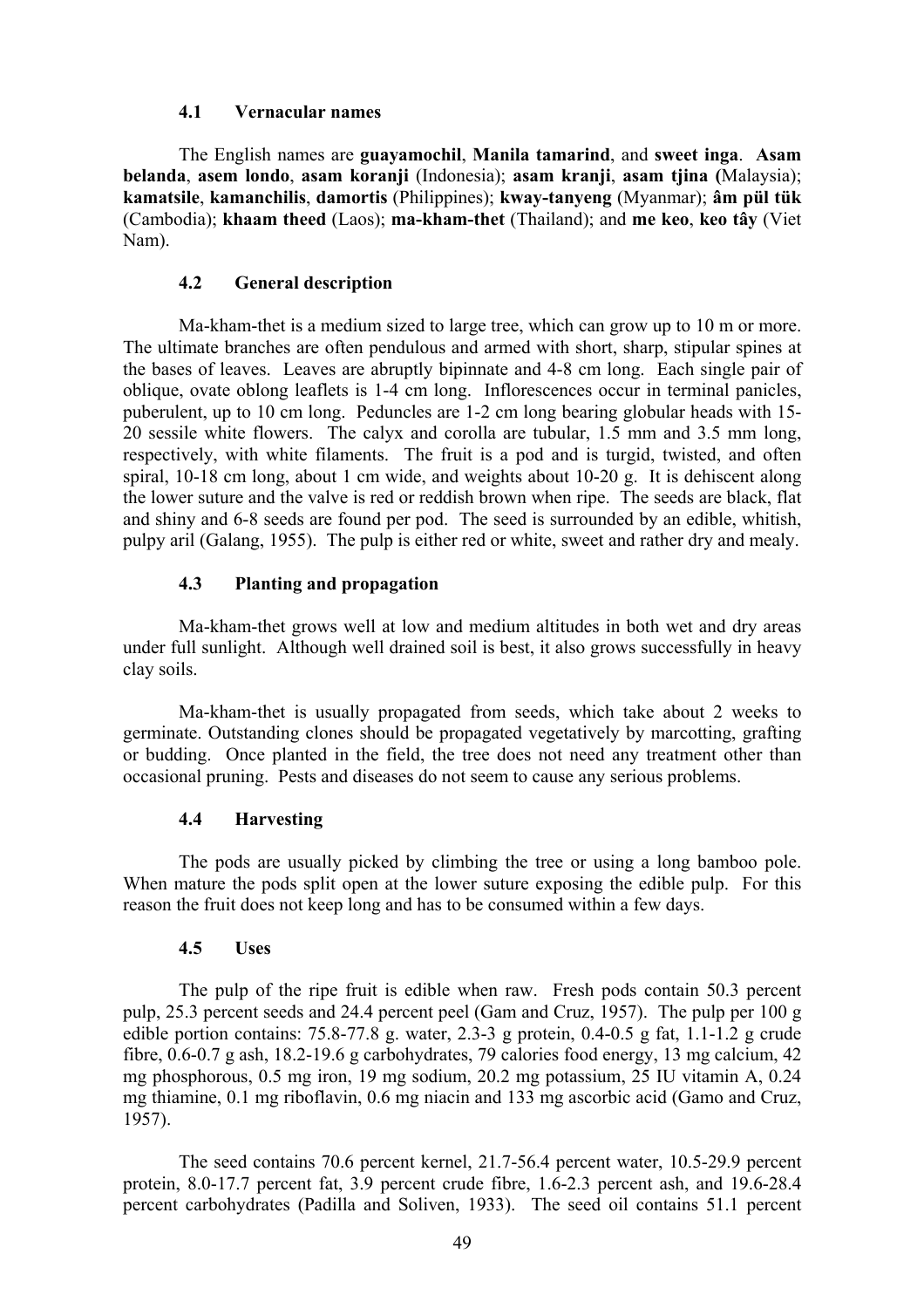oleic acid, 24.0 percent linolic acid and 24.3 percent saturated acids while the seed meal (after oil extraction) contains 27.6 percent protein, 2.2 percent fat, 8.5 percent crude fibre, 3.6 percent ash and 49.1 percent carbohydrates (Gamo and Cruz, 1957). The oil is edible and is used for the manufacture of soap and other purposes for which peanut oil may be used. Due to its high protein content, the seed meal may be used for animal feed.

## **4.6 Ethnomedical uses**

Ma-kham-thet leaves can be used as a plaster to allay pain even from venereal sores, and can relieve convulsions. The leaves together with salt can cure indigestion and also induce abortion. The bark of the root is good for dysentery. The bark of stem is used for tanning (De Padua *et al.,* 1978) and produces dull, but light coloured leather, which reddens on exposure to light. It is also used for dyeing fish nets (Galang, 1955). The bark, however, contains irritating substances, which can cause eye infection (Coronel, 1983).

## **4.7 Prospects**

In Thailand Ma-kham-thet is mainly grown as a hardy, easy to manage roadside tree. Now some growers in the Central Plain select the clones with large pods containing small seeds and sweet pulp. These clones may be cultivated in home gardens and there are possibilities for commercial development in the future.

## **5. Naam daeng (***Carissa carandas* **L.)**

Naam daeng (*Carissa carandas* Linn. or its synonyms *Carissa congesta* Wight.) belongs to the Apocyanaceae family. The tree is a native of India, Sri Lanka, Myanmar, Thailand and Peninsular Malaysia. It has also been introduced and naturalized in Indonesia and the Philippines. At present, naam daeng is widely cultivated in Thailand, Indo-China and East Africa.

## **5.1 Vernacular names**

There are many English names such as **natal plum**, **bengal currant**, **karandang** and **karaunda**. **Karandan** (Java), **senggaritan** (Timor), (Indonesia); **kerenda**, **kerandang**, **berenda** (Malaysia); **karanda**, **caramba perunkila** (Philippines); **naam daeng** (Bangkok), **manaao ho** (southern peninsula), **naam khee haet** (Chiang Mai), (Thailand); and **cây sirô** (Viet Nam).

## **5.2 General description**

Naam daeng is a small tree usually 3-5 m tall. The stem is rich in white latex and the branches contain sharp spines. Flowers are small, measuring 3-5 cm in diameter, with white colour. The fruit is a berry, which is formed in clusters of 3-10 fruits. The fruit is globose to broad ovoid in shape and about 1.0-2.5 cm long. Young fruits are pinkish white and become red to dark purple when mature.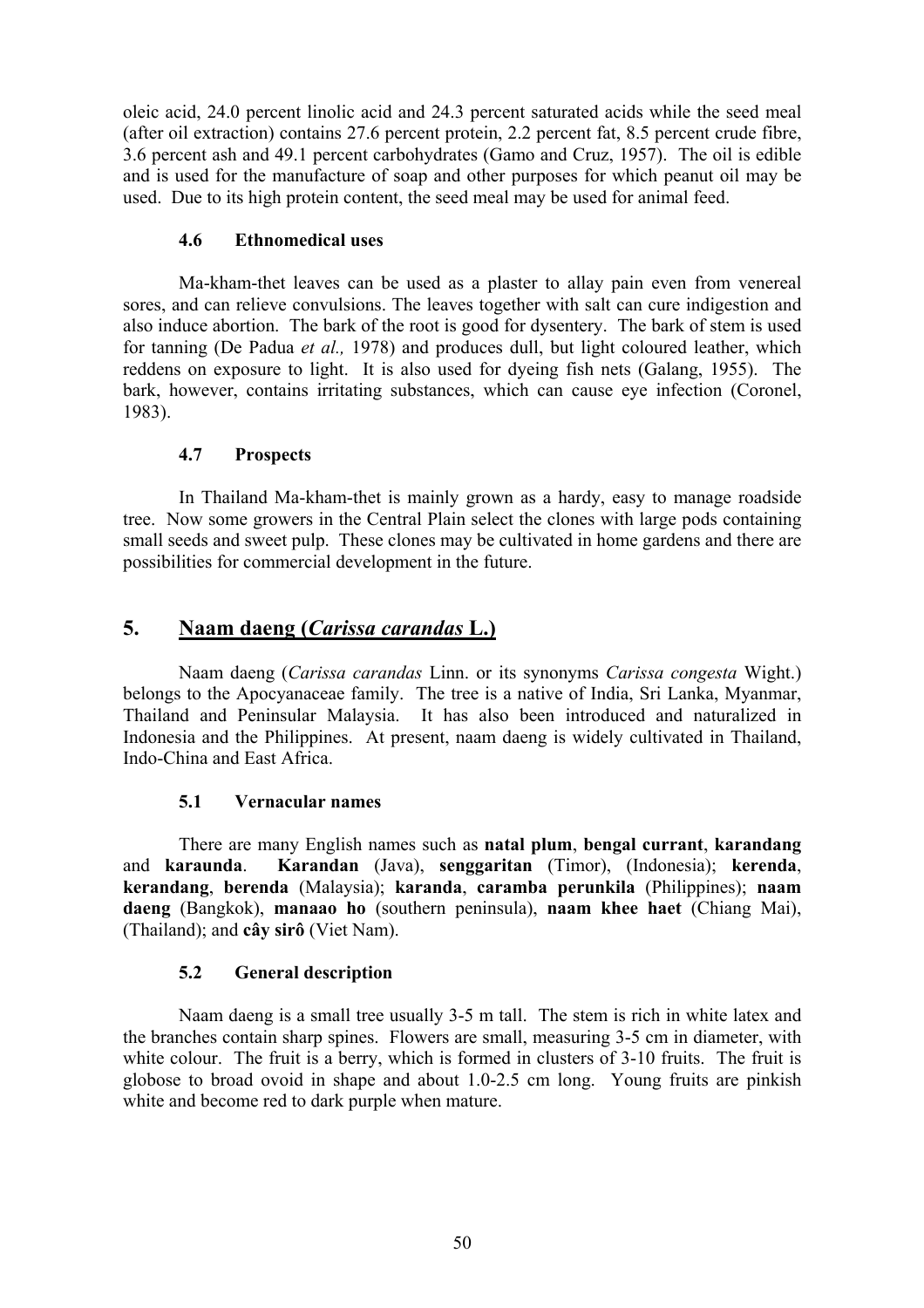## **5.3 Propagation**

Naam daeng is usually propagated by seeds. Vegetative propagation is not yet known.

## **5.4 Uses**

The fruit is very sour at maturity but it is sourish sweet when ripe. It can be eaten raw or stewed with sugar. In Thailand it is mainly used as pickles, however, it can also be made into jam, jellies and puddings. Furthermore, the fruit is also used to make beverages, curries and tarts. Naam daeng trees are suitable for hedging in the home garden and are sometimes grown as an ornamental plant due to its beautiful cherry-like fruits.

Ethnomedically the fruits are used as an astringent, antiscorbutic and as a remedy for biliousness. A leaf decoction is used against fever, diarrhoea, and earache. The roots serve as a stomachic, vermifuge, remedy for itches and insect repellent. The wood is hard and is used to make small utensils.

## **5.5 Prospects**

Naam daeng has no future for development as a well known fruit tree. It has a place growing as a home garden tree with the fruit being processed as home made jam or pickles, mainly for home consumption.

## **6. Star apple (***Chrysophyllum cainito* **L.)**

The synonym of this species is *Achras caimito* Ruiz & Pavon.

Star apple is in the Sapotaceae family, the same family as sapodilla (*Manilkara zapota* L.). The tree is indigenous to the West Indies and spread over tropical America in the early days. At present it is found growing throughout the tropics, and is found as a home garden plant in Thailand, the Philippines and Viet Nam.

## **6.1 Vernacular names**

It is known as **star apple** and **caimito** in English. **Caimite**, **caimitier** (French); **caimito**, **estrella** (Spanish); **cainito**, **ajara** (Portuguese); **sawo ÿo** (Indonesia - Java); **caimito** (Philippines); **chicle durian** (Singapore); and **star apple** (Thailand).

## **6.2 General description**

The star apple is an evergreen tree. It is erect, 8-30 m tall, and has a short trunk up to 1 m thick with a dense, broad crown, brown hairy branchlets, and white gummy latex. The alternate leaves are elliptic or oblong-elliptic, 5-15 cm long, slightly leathery, rich green and glossy on the upper surface, and coated with silky, golden-brown pubescence beneath when mature, although they are silvery when young. Petioles are 0.6-1.7 cm long. Inflorescences are borne axillary on the current season's shoots. The small, inconspicuous flowers are greenish yellow, yellow, or purplish-white with tubular, 5-lobed corolla and 5 sepals. The fruit is round, oblate, ellipsoid or somewhat pear-shaped and 5-10 cm in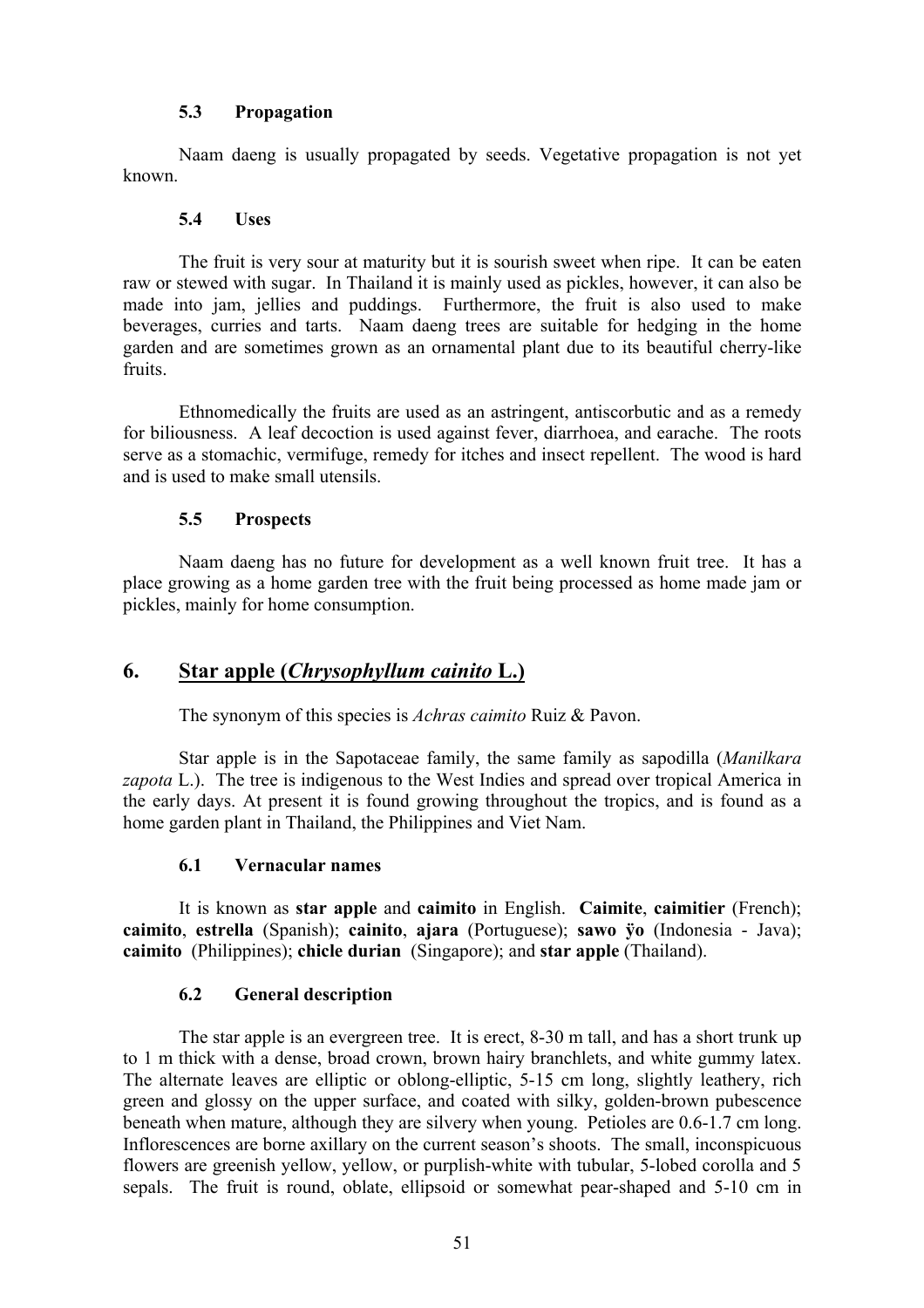diameter. The mature fruit may be reddish purple, dark purple or pale green. The glossy, smooth, thin, leathery skin adheres tightly to the inner rind. In purple fruits, the flesh is dark purple; in green fruits, it is white. Both purple and white flesh have soft, white, milky, sweet pulp surrounding 6 to 11 gelatinous, somewhat rubbery, seed cells in the centre. When cut through transversely, they are seen to radiate from the central core like an asterisk or many-pointed star, giving the fruit its common name. The fruit may have up to 10 flattened, nearly oval, pointed, hard seeds 2 cm long, nearly 1.25 cm wide and up to 6 mm thick. Usually, several cells are not occupied and the normal fruits have as few as 3 seeds. The seeds appear black at first with a light area on the ventral side, and become light brown upon drying.

## **6.3 Climatic requirements**

Star apple grows successfully on almost all types of soil and in a range of tropical or near tropical areas. Throughout Southeast Asia it thrives in the lowlands (up to 400 m elevation) and in areas with a distinct dry season. If the dry period is most pronounced, undue loss of leaves and less juicy or even shriveled fruit are evident, which indicates that the drought is too severe and irrigation is needed. Fertile, well drained and slightly acid soils are ideal for good growth.

## **6.4 Propagation**

Star apple trees are widely grown from seeds, which retain viability for several months. The seedlings bear fruits in 5-10 years. Vegetative propagation hastens production and should be more commonly practiced. The cuttings taken from mature stems root well (Morton, 1987). Air-layers can be produced in 4 to 7 months and bear early. Budded or grafted trees have been known to fruit one year after being set in the ground.

Asexual propagation is recommended to multiply healthy, good quality trees. Cleft grafting is the most common propagation method and gives a high percentage take. *C. oliviforme* is a compatible rootstock, but most grafts are made on star apple seedlings (de la Cruz Jr., 1991). In the field, planting space is usually set at  $10 \times 12$  m. In Thailand planting is done at the onset of the rainy season.

## **6.5 Harvesting**

Fruits should be harvested when fully ripe, which can be seen by shiny light green or yellowish-brown skin for the green type and pale to dark purple for the purple type. Harvesting is done on individual fruits as all fruits on a tree do not ripen at the same time. Fruits are harvested by cutting the stalk with a pair of clippers or by using a long bamboo pole with a net. After harvest, the protruding stalk is clipped off and the unblemished fruit is packed in bamboo baskets lined with banana leaves and transported to the market. Ripe fruit keeps only for a few weeks if stored under refrigeration.

#### **6.6 Uses**

Star apple fruit is usually consumed fresh, but it must not be bitten into. The skin and rind are not edible. When opening a star apple fruit, one should not allow any of the bitter latex of the skin to contact the edible fresh. The ripe fruit, preferably chilled, is cut in half and the flesh spooned out, leaving the seed cells and core. A better way of serving the fruit is to cut around the middle completely through the rind and then, holding the fruit stem-end down, twisting the top gently back and forth. As this is done, the flesh will be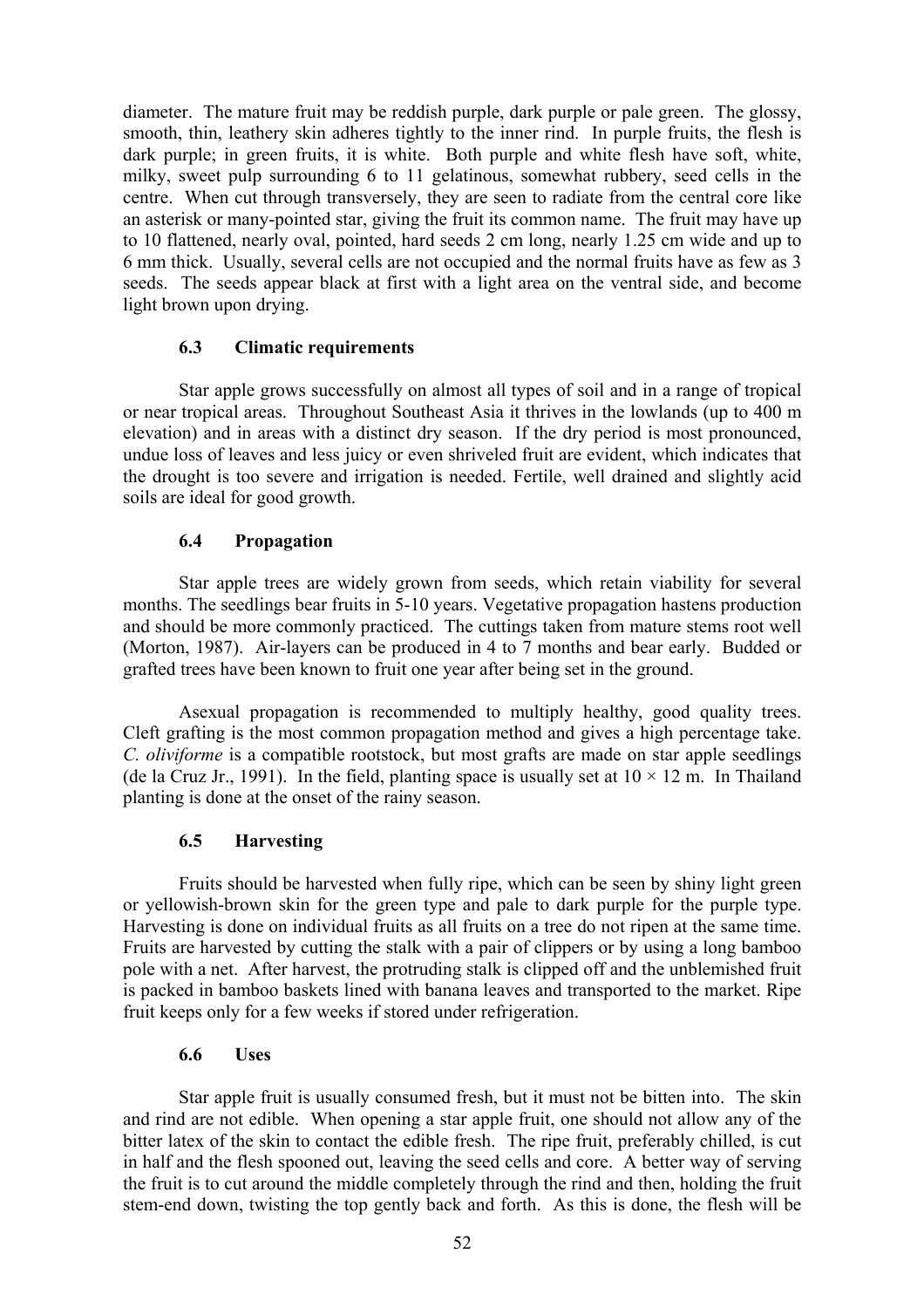felt to free itself from the downward half of the rind, and the latter will pull away, taking with it the greater part of the core.

Besides being consumed fresh, the fruit may be used as an ingredient of ice–cream, and sherbet. The nutritional values per 100 g edible portion are: water 80.5-82.6 g, protein 0.7-1.3 g, fat 0.6-1.1 g, carbohydrates 15.3-17.4 g, fibre trace-0.7 g, ash 0.2-0.3 g, calcium 14-17 mg, phosphorous 9-13 mg, iron 0.2-0.4 mg vitamin A trace-10 IU, thiamine 0.01-  $0.02$  mg, riboflavin  $0.01$ - $0.02$  mg, niacin  $0.8$ - $0.9$  mg, and vitamin C  $6$ - $7$  mg. The energy value is 280-300 kJ per 100 g.

## **6.7 Ethnomedical properties**

The ripe fruit is eaten to sooth inflammation in laryngitis and pneumonia. It is given as a treatment for diabetes mellitus, and as a decoction is gargled to relieve angina. A decoction of the rind, or of the leaves, is taken as a pectoral. A decoction of the tanninrich, astringent bark is drunk as a tonic and stimulant, and is taken to halt diarrhea, dysentery and hemorrhages, and as a treatment for gonorrhea and "catarrh of the bladder". The bitter, pulverized seed is taken as a tonic, diuretic and febrifuge. The latex of the tree is applied on abscesses and, when dried and powdered, it is given as a potent vermifuge. It is also taken as a diuretic, febrifuge and remedy for dysentery.

## **6.8 Prospects**

In Thailand star apple has little chance of being developed into an economic crop. It will remain as a garden tree for the relatively dry lowland areas where irrigation is not available. Unless the people are educated in the eating and utilization as well as the nutritional values of this fruit, the chance of its development is still uncertain due to the lack of market demand.

## **7. Takhop farang (***Muntingia calabura* **L.)**

Takhop farang (*Muntingia calabura* L.) belongs to the Elaeocarpaceae family. It is a small to medium sized evergreen tree commonly found in Southeast Asia as it has an incredible property for very quick establishment. The tree is a typical pioneer species and found colonizing disturbed sites in tropical lowlands, which can sustain continuous growth. It is one of the most common roadside trees in Southeast Asia.

## **7.1 Vernacular names**

The English names are **capulin**, **Jamaica cherry**, and **Panama berry**. **Cerri**, **kersen**, **talok** (Indonesia); **kerukup siam** (Malaysia); **datiles** (Philippines); **krâkhôb barang** (Cambodia); **khoom sômz**, **takhôb** (Laos); **takhop farang** (Thailand); and **trúng cá**, **mât sâm** (Viet Nam).

## **7.2 General description**

Takhop farang is a small to medium sized evergreen tree 3-12 m tall, with spreading, or fan-like branches. The branches are horizontal and pendent towards the tip, which is soft and hairy. The leaves are simple, alternate, ovate-lanceolate, long-pointed at the apex and oblique at the base. They are 4-14 cm long and 1-4 cm wide. The leaves are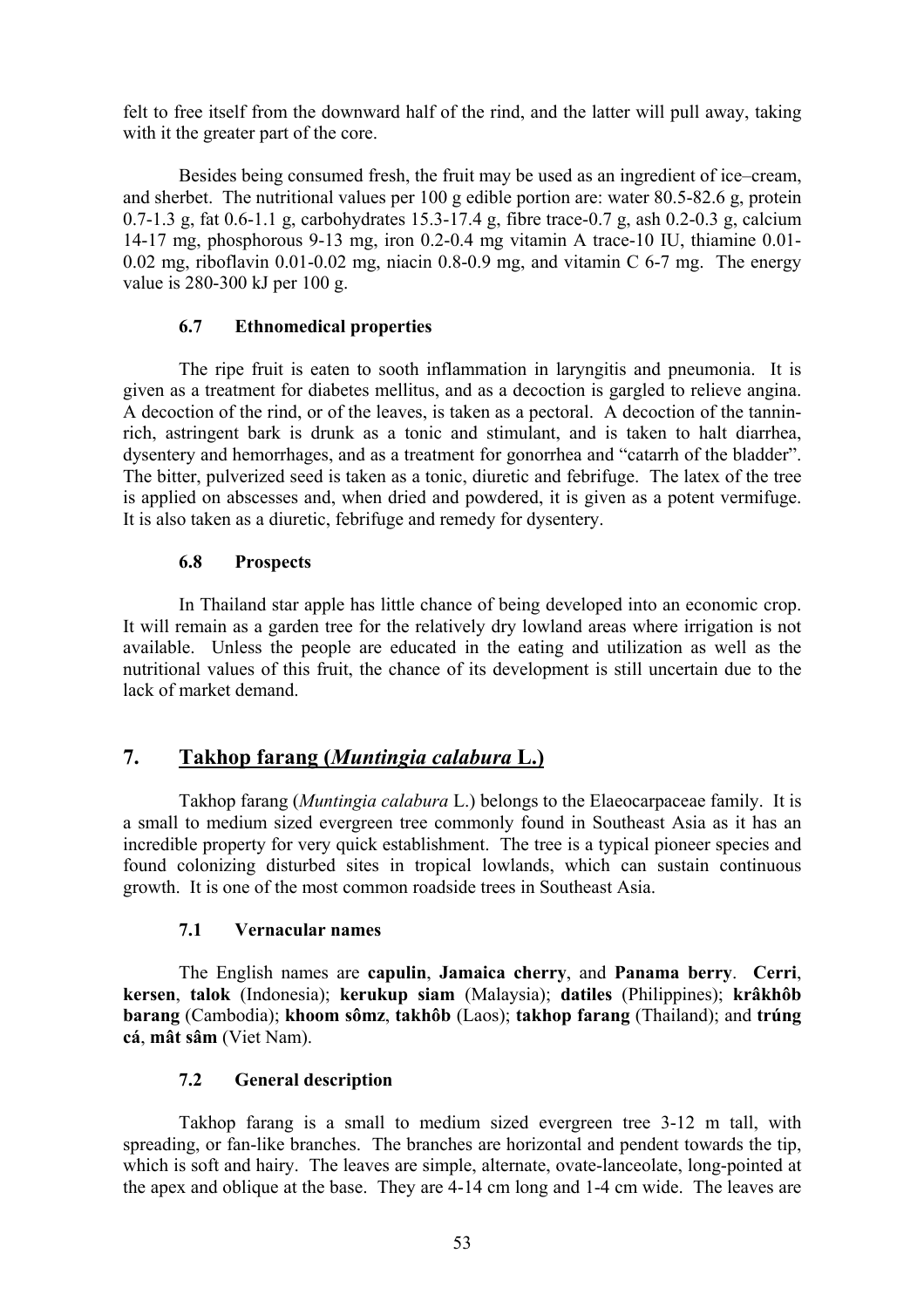dark green and minutely hairy on the upper surface, and greyish pubescent on the lower surface, with serrated leaf margin. The flowers are borne singly or 2-3 in leaf axils. They are 1.25-2 cm wide, hermaphrodite, with 5 green sepals and 5 white petals with many prominent yellow stamens. The fruits are abundant, round and 1-1.25 cm in size. The fruit is red or sometimes yellow with smooth, thin and tender skin. Within a fruit, there is a light brown, soft and juicy pulp with a very sweet taste and a musky somewhat fig-like flavour, filled with exceedingly minute, yellowish seeds too fine to be noticed when eating.

## **7.3 Phenological characters**

Takhop farang is a typical pioneer species. It can colonize disturbed sites in tropical lowlands that can sustain continuous growth. The growth and development of this tree are neatly structured at the shoot level, in a system that allows continuous growth extension and fruit production (Verheij, 1991). The flowers open just before dawn and only last for one day. Bees are the main pollinators. The species is self-compatible and intensive pollination is needed to reach the normal number of several thousand seeds per fruit. The flowers in a fascicle open sequentially at intervals ranging from 4-9 days. Within 2 weeks from the opening of the last flowers, the first flower of the following fascicle may already have reached bloom. A series of remarkable pedicel movements lifts each flower bud above the plane of the plagiotropic shoot just before anthesis and turns the flowers to a pendent position within 2 days from fruit set. Thus the flowers are conspicuous to pollinators and segregated from the concealed fruit. This favours bats and birds as the main dispersers of the seed and reduces the likelihood of them damaging the flowers. The fruit ripens in 6-8 weeks from anthesis and the life span of the mature leaf is only slightly longer.

## **7.4 Propagation**

Fresh seed germination is enhanced by passage through the digestive tract of bats and birds. The seed is well represented in the seed banks of forest soils and requires high temperature and light conditions for germination. The seedlings do not tolerate shade.

Planters use fresh seeds mixed with the sweet juice of the fruit to sow directly into the field. To prepare seeds for planting, water is added repeatedly to the squeezed-out seeds and juice, and as the seeds sink to the bottom of the container, the water is poured off several times until the seeds are clean enough. They are then dried in the shade.

## **7.5 Cultural practices**

Takhop farang is not normally cultivated in Thailand as the tree spreads spontaneously. Seedlings flower within two years due to their fast growth. Air-layer plants fruit straight away. The tree has the reputation of thriving with no care in poor soils and it does well in both acid and alkaline soils and even on old tin tailings in South Thailand and Malaysia. It is drought resistant, but not salt-tolerant.

## **7.6 Uses**

The fruit is widely eaten by children as it is sweet. They usually climb up the tree and pick the fruits by hand, or sometimes shake the tree and wait for the fruits to drop. The fruit is also cooked in tarts and made into jam. The leaf infusion is drunk as a tea-like beverage.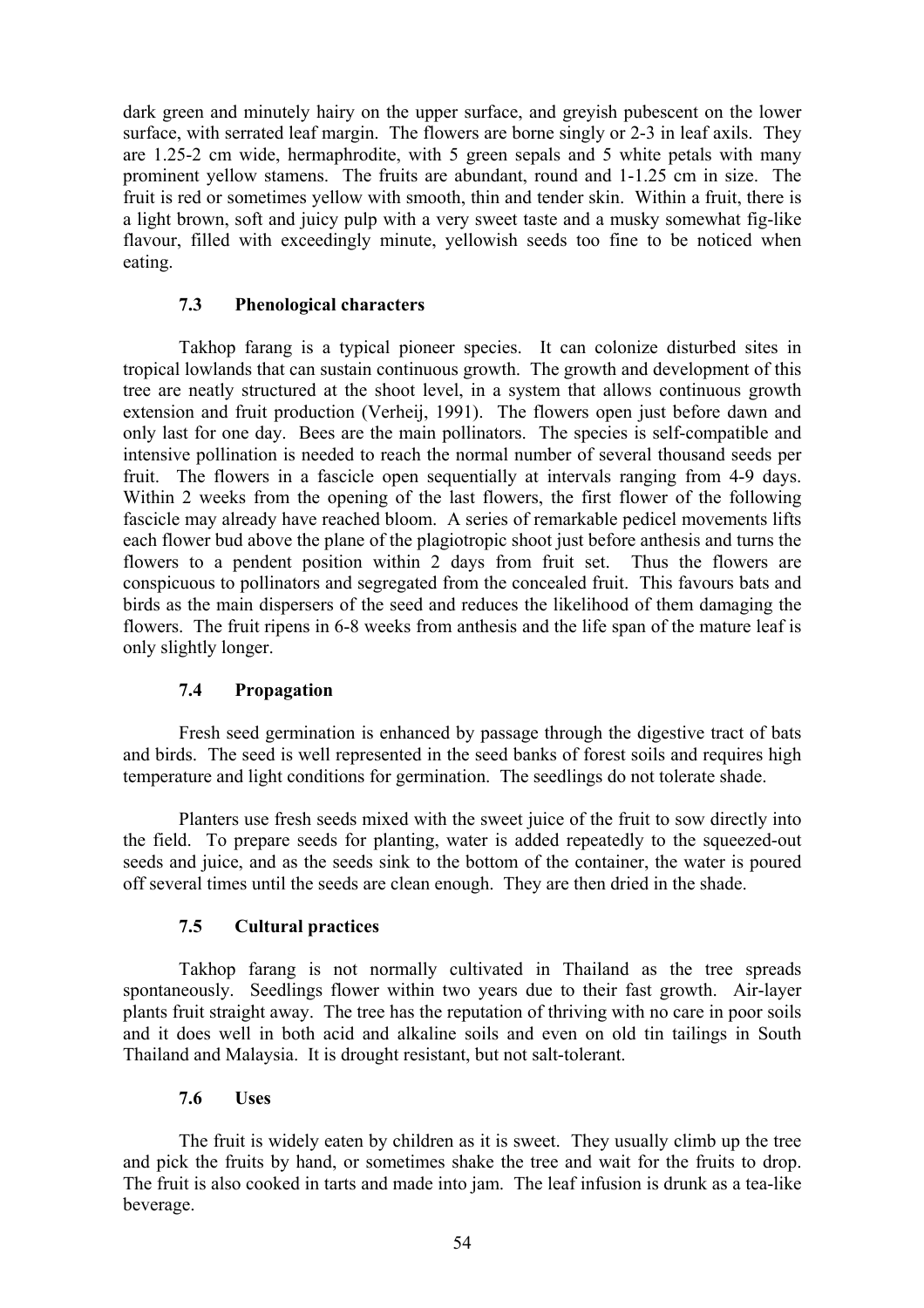The nutritional value per 100 g of edible portion of the fruit contain approximately: moisture 77.8 g, protein  $0.32$  g, fat  $1.56$  g, fibre 4.6 g, ash  $1.14$  g, calcium 124 mg, phosphorous 84 mg, iron 1.18 mg, carotene 0.019 mg, thiamine 0.065 mg, riboflavin 0.037 mg, niacin 0.554 mg, and ascorbic acid 80.5 mg. The energy value is 380 kJ/100 g (Morton, 1987).

The flowers are said to possess antiseptic properties. An infusion of the flowers is valued as an antispasmodic. It is taken to relieve headache and the first symptoms of a cold (Morton, 1987).

The sapwood is yellowish and the heartwood is reddish brown, firm, compact, fine grained, moderately strong, light in weight, durable indoors and easily worked. It is useful for interior sheathing, making small boxes, casks and general carpentry. The wood is valued mostly as fuel as it ignites quickly, burns with intense heat and gives off very little smoke. It is also used as wood for cooking and is valued in Brazil as a source of paper pulp.

## **7.7 Prospects**

Takhop farang is very common in Thailand, but has hardly been studied. Although it is commonly seen growing in wasteland, it has received very little attention by scientists. This may be due to the fruits having little market demands, so it does not appear worthwhile developing takhop farang for cultivation.

## **8. Takhop-thai (***Flacourtia rukam* **Zoll & Moritzi)**

The synonym of this species is *Flacourtia euphlebia* Merr.

Takhop-thai belongs to the Flacourtiaceae family. It is found widely distributed but scattered, both cultivated and wild, all over Malaysia. It is said to be a native of Indo-China, India and Thailand.

#### **8.1 Vernacular names**

The English name is **rukam**. **Prunier de chine**, **prunier café** (French); **ganda rukem**, **rukam** (Java), **Klang tatah kutang** (Borneo) (Indonesia); **rukam manis**, **rukam gajah** (Malaysia); **amaiit** (Tagalog), **aganas** (Bisaya), **kalominga** (Igorot), (Philippines); **kén** (Laos); **takhop-thai** (Central), **khrop-dong** (Pattani), (Thailand); and **mung guan ru'ng** (Viet Nam) (Hendro Sunarjono, 1991).

#### **8.2 General description**

Takhop-thai is a many-branched, crooked tree 15-20 m tall. Usually it is heavily armed with forked, woody spines on the trunk and old branches. The leaves are evergreen, spiralled, red when young, elliptic-oblong, 7.5-15 cm long and 3.2-6.25 cm wide, coarsely toothed and slightly shiny. Flowers occur in small clusters and are borne in the leaf axils. Male and female flowers are usually borne on separate trees; although occasionally both are found occurring on the same plant. There are no petals and the male have many stamens. The fruits are borne on old branches or on the trunk. They are nearly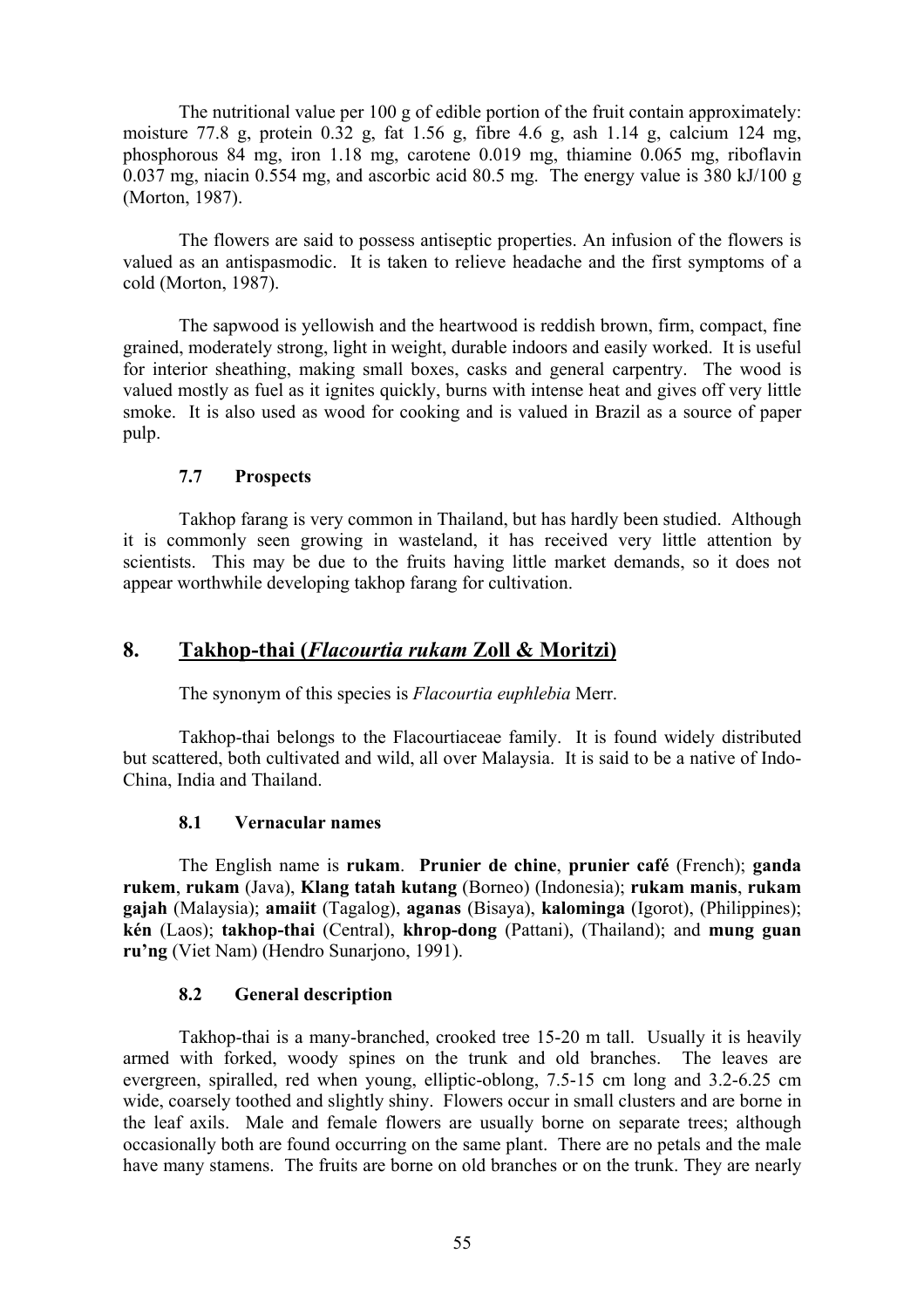round, slightly flattened at the apex, 1.25-2.5 cm wide. The dark purple-red fruits have a smooth skin with whitish, juicy, acid flesh. There are 4-7 flat seeds in a fruit.

## **8.3 Ecology**

Takhop-thai grows under humid tropical conditions up to 1,500 m above sea level. Its natural habitat is primary or secondary forest; often along rivers and the trees grow in the shade as well as in full sunlight. The tree appears to be fairly adaptable to a range of temperatures, rainfall and soil conditions.

## **8.4 Propagation**

Takhop-thai is usually grown from seed, but the tree produces root suckers which can be used for vegetative propagation, e.g. of spineless trees. Budding or grafting on its own rootstock or on other *Flacourtia* species is also possible.

## **8.5 Uses**

The ripe fruit can be eaten raw by rubbing between the palms of the hand because bruising the flesh eliminates astringency. It is also served as a fruit salad with spicy sauce, and pickled or sweetened with sugar to make jam or confectionaries. The young leaves are eaten raw in side dishes. Immature fruit is used to prepare traditional medicine against diarrhoea and dysentery. The juice of the leaves is applied to inflamed eye-lids. The wood is hard and strong and is used to make household utensils such as pestles and furniture.

The dark purple-red fruit has white flesh. Analyses of the edible portion in the Philippines show the following composition per 100 g edible part as: water 77 g, protein 1.7 g, fat 1.3 g, carbohydrates 15 g, fibre 3.7 g, ash 0.8 g. The energy value is 345 kJ (Hendro Sunarjono, 1991).

## **8.6 Prospects**

Takhop-thai has very little prospect of being developed for large scale plantation. This is due to the lack of market demand, especially in Thailand where many high quality fruits are available. The pattern of growth, flowering and fruiting through the year needs to be understood to strengthen the basis for selection of superior trees. This could widen the perspectives for the fruit, including production for processing.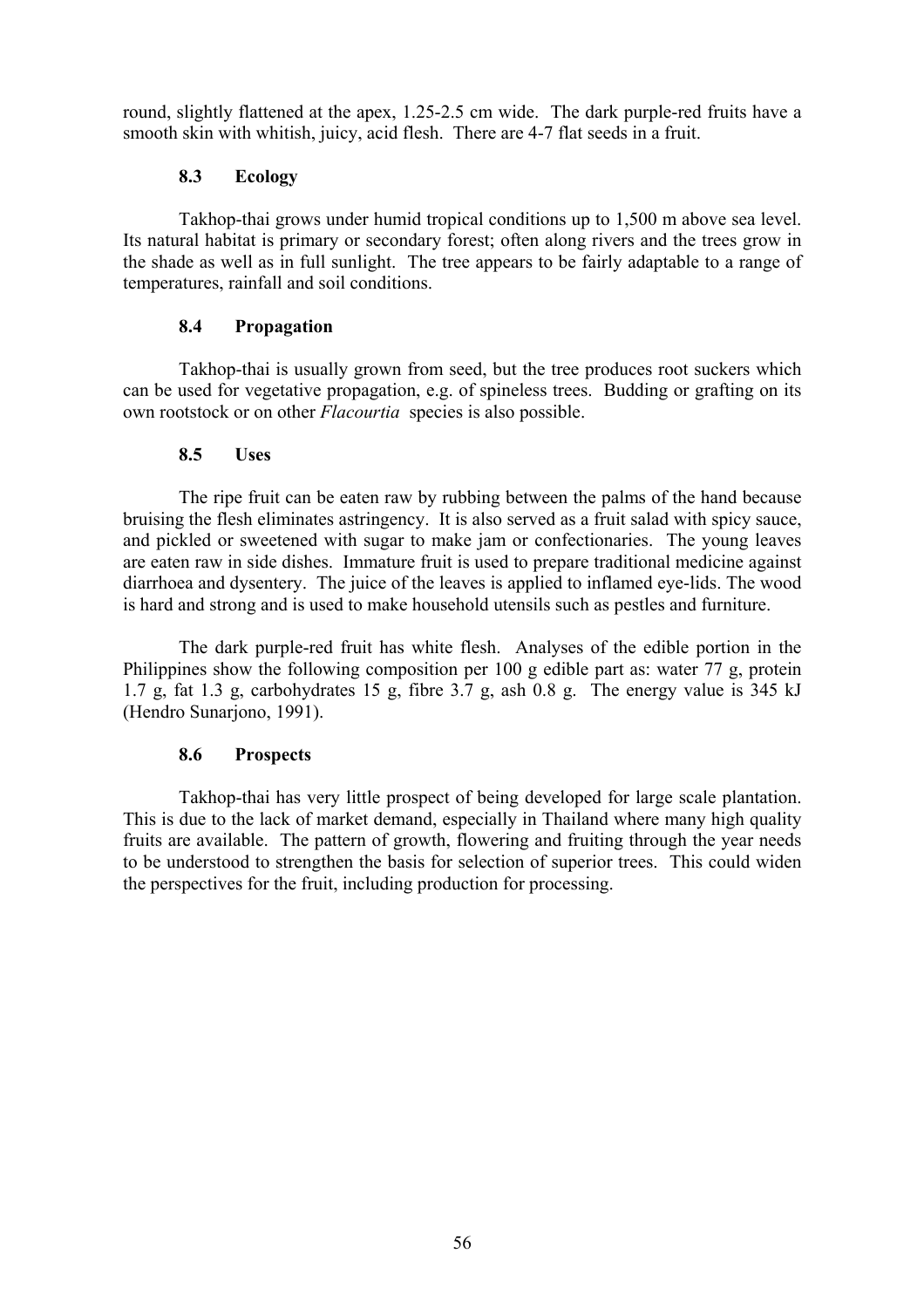## **REFERENCES**

- Anon 1992. Nutritive Values of Thai Foods. Nutrition Division, Department of Health, Ministry of Public Health, Thailand ( in Thai ).
- Bamroongrugsa, N. and Yaacob, O. 1990. Production of economic fruits in southern Thailand and northern Malaysia. Prince of Songkhla University, Pattani Campus Publ. 96 pp.
- Carangal, A.R., Gonzalez, L.G. and Daguman, I.L. 1961. The acid constituents of some Philippines fruits. Philip. Agri. 44 (10): 519-519.
- Chantaranothai, P. 1989. The taxonomy of Eugenia L. sensu lato Myrtaceae. Ph.D. Thesis. University of Dublin, Trinity College.
- Chantaranothai, P. and J. Parnel. 1990. New Taxa and combination in Cleistocalyx and Syzygium (Myrtaceae) in Thailand. Kew Bulletin 48 (3): 589-610.
- Coloma, G.R. 1972. Kamias (*Averrhoe bilimbi* L.) Oxalidaceae). *In*. Cultural directions for Philippines agricultural crops. Vol. 1 (Fruits): 142-145 Publ. Aff. Off. Pressm Bur. Plant Indus., Manila.
- Coronel, R.E. 1983. Promising Fruits of the Philippines. College of Agriculture, Univ. Philippines at Los Banôs, Laguna, 508 p.
- De Bruijn, J. 1991. *Clausena lansium* (Lour.) skeels. pp. 141-143. *In*. Plant Resources of South–East Asia. 2. Edible Fruits and Nuts. E.W.M. Verheij and R.E. Coronel (eds.). PROSEA, Pudoc, Wageningen.
- De la Cruz, Jr., F.S. 1991. *Chrysophyllum cainito* L. and *Artocarpus odoratissimus Blanco*. p. 115-117 and 94-96. *In*. Plant Resources of South-East Asia. 2. Edible Fruits and Nuts. E.W.M. Verheij and R.E. Coronel (eds.). PROSEA, Pudoc, Wageningen.
- De Padua, L.S., G.C. Lugod and J.V. Pancho. 1978. Handbook on Philippines medicinal plants. Vol. II UP. Los Banôs Tech. Bull. 111 (3). College Laguna.
- Galang, F.G. 1955. Fruit and nut growing in the Philippines. AIA Printing Press, Malabon, Rizal.
- Gamo, L.G. and A.O. Cruz. 1957. Composition of the pulp and seed oil of kamachile (*Pithecolobium dulce*). Philip. J. Sci. 86 (2): 131-134.
- Ghosh, S.P. 1997. Underutilized tropical fruit in India. pp. 17-23. *In*. Underutilized Tropical Fruits in Asia Network. Kenneth Anthony and Nazmul Haq (eds.). Proceedings of UTFANET, Colorline Printers, Dhaka.
- Hendro Sunarjono, H. 1991. *Flacourtia rukam* Zoll. & Moritzi p. 168-169. *In.* Plant Resources of South-East Asia 2. Edible Fruits and Nuts. E.W.M. Verheij and R.E. Coronel (eds.). PROSEA, Pudoc, Wageningen.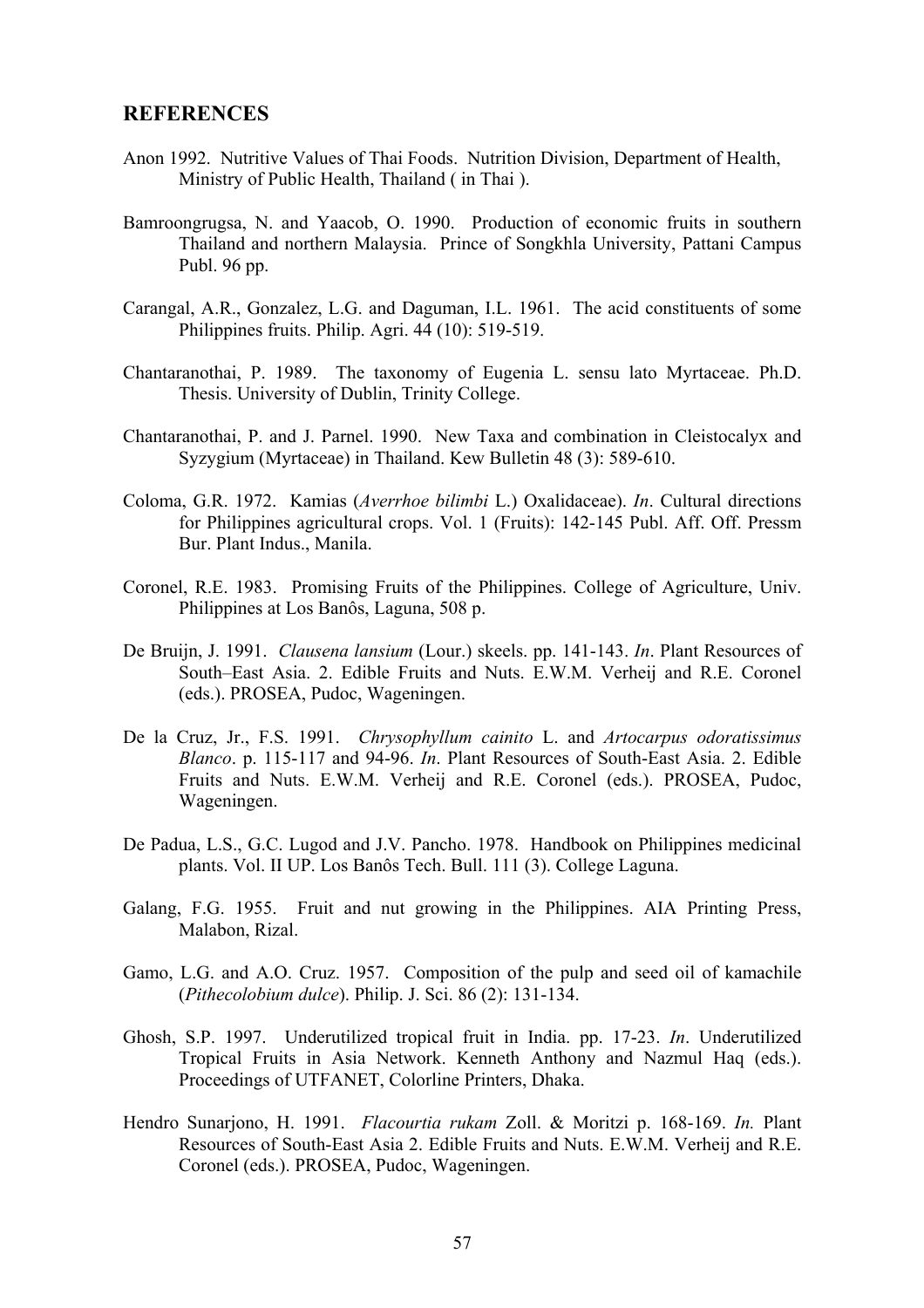- Hijman, A.J. and A.G. van Veen. 1936. Djenkolic acid, a new sulfur-containing amino acid. Geneeskund. Tijdchr. Netherland. Indie. 76: 840-859.
- Intengan, C.L. 1968. Food composition table recommended for use in the Philippines. Food Nut. Res. Inst. Handb. 1. Nat. Sci. Dev. Board, Manila.
- Jacquat, C. 1990. Plants from the market of Thailand. Duang Kamol Publ., Bangkok. 251 pp.
- Jansen, P.C.M. 1991. *Artocarpus integer* (Thunb.) Merr. pp. 91-94. *In*. Plant Resources of South-East Asia. 2. Edible Fruits and Nuts. E.W.M. Verheij and R.E. Coronel (eds.). PROSEA, Pudoc, Wageningen.
- Jansen, P.C.M. 1991. *Garcinia* L. p. 175-177. *In*. Plant Resources of South-East Asia 2. Edible fruits and nuts. E.W.M. Verheij and R.E. Coronel (eds.). PROSEA, Pudoc, Wageningen.
- Limpaladisai, J. 1971. Sator is an interesting plant. Kasikorn 44 (4): 295-305. (in Thai).
- Manipon, S.T. 1972. Balimbing (*Averrhoa carambola* Linn., Oxalidaceae). *In*. Cultural Directions for Philippine Agricultural Crops Vol. 1. (Fruits): 43-46. Publ. Off. Press. Bur. Plant Indus., Manila.
- Morton, J.F. 1987. Fruits of warm Climates. Creative Resource Systems Inc., Winterville, USA.
- Morton, J.F. 1991. *Pouteria campechiana* (Kunth) Baehni pp. 258-259. In. Plant Resources of South-East Asia 2. Edible Fruits and Nuts. E.W.M. Verheij and R.E. Coronel (eds.). PROSEA, Pudoc, Wageningen.
- Ochse, J.J., Soule, Jr., M.J., Dijkman, M.J. and Wehlburg, C. 1961. Tropical and subtropical agriculture. MacMillan Co., New York.
- Padilla, S.P. and F.A. Soliven. 1933. Chemical analysis for possible sources of oils of forty-five species of oil-bearing seeds. Philip. Agric. 22: 408-415.
- Panggabean, G. 1991. *Syzygium aqueum* (Burm.f.) Alston, *Syzgium malaccense* (L.) Merr. & Perry, *Syzygium samarangense* (Blume) Merr. & Perry pp. 292-294. *In*. Plant Resources of South-East Asia. 2. Edible Fruits and Nuts. E.W.M. Verheij and R.E. Coronel (eds.). PROSEA, Pudoc, Wageningen.
- Poomopamorn, S. and Kumkong, A. 1997. Edible multipurpose tree species. Faung Fa Printing. Bangkok. 486 pp. (in Thai).
- Pratt, D.S. and Del Rosario, J.I. 1913. Philippine fruits : their composition and characteristics. Philip. J. Sci. A8 : 59-80.
- Ramirez, D.A. 1959. Note : cytology of Philippine plants 1. *Averrhoe bilimbi* Linn. Philip. Agric. 43: 314-316.
- Saralamp. P. 1992. Thai medicinal plants. pp. 28-211. *In*. Medicinal Plants in Siri Ruckhachati Garden. Amarin Printing Group Co., Ltd., Bangkok (in Thai).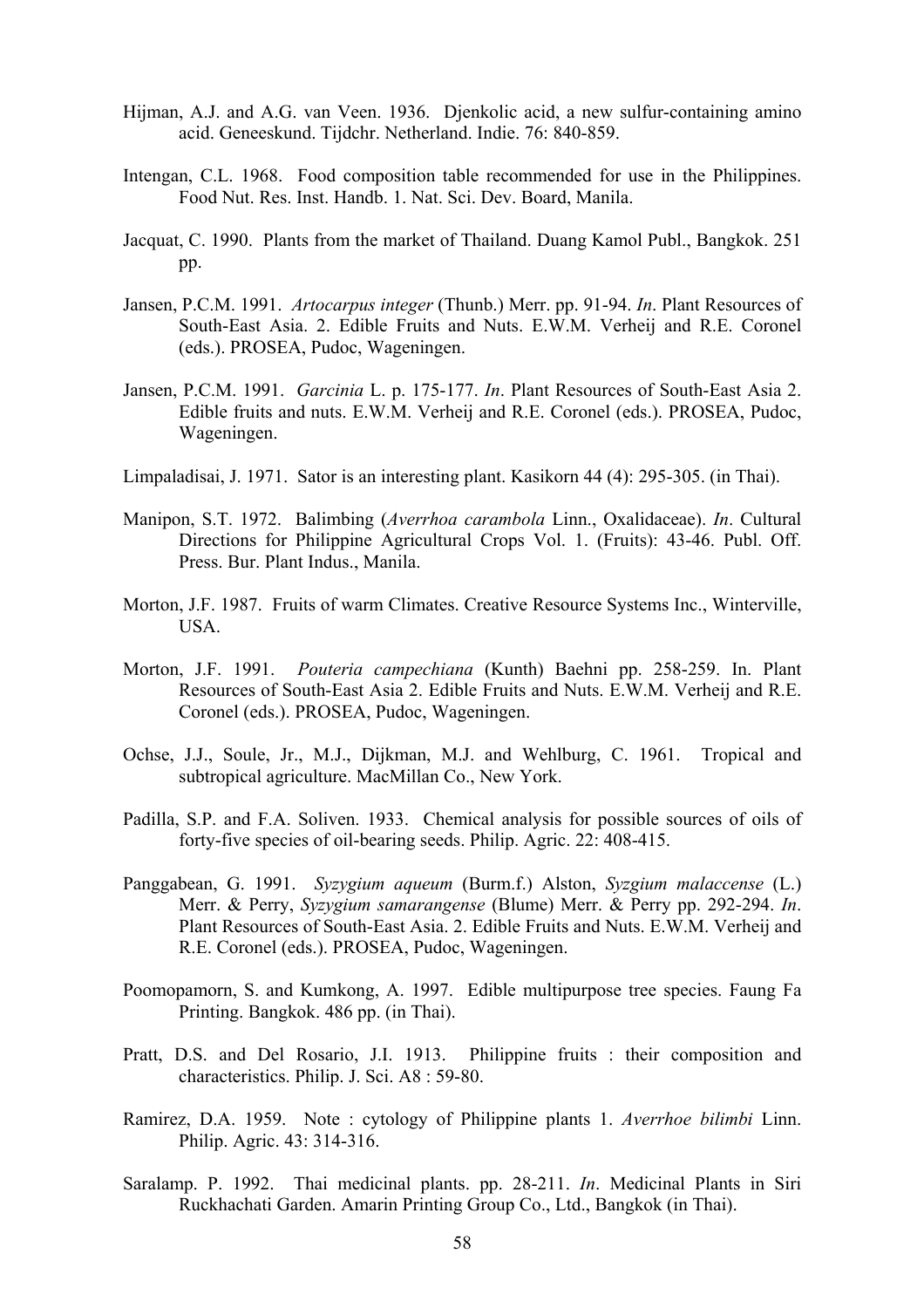- Smitinand, T. 1980. Thai Plant Names (Botanical names-vernacular names). Royal Forestry Department, Thailand).
- Sunarto, A.T. 1991. *Aegle marmelos* (L.). Correa pp. 59-60. *In*. Plant Resources of South-East Asia 2. Edible Fruits and Nuts. E.W.M. Verheij and R.E. Coronel (eds.). PROSEA, Pudoc, Wageningen.
- Van Lingen, T.G. 1991. *Syzygium jambos* (L.). Alston. pp. 296-298. In Plant Resources of South-East Asia 2. Edible Fruits and Nuts. E.W.M. Verheij and R.E. Coronel (eds.). PROSEA, Pudoc, Wageningen.
- Van Welzen, P.C., Lamb, A. and Wong, W.W.W. 1988. 'Edible Sapindaceae in Sabah', Nature Malaysiana 13 (1): 10-25.
- Verheij, E.W.M. 1991. *Muntingia calabura* L. pp. 223-225. *In*. Plant Resources of South-East Asia 2. Edible Fruits and Nuts. E.W.M. Verheij and R.E. Coronel (eds.). PROSEA, Pudoc, Wageningen.
- Wester, P.J. 1929. Observations on agriculture in the Philippines. Phil. Agric. Rev. 22 (3): 205-233.
- Yaacob, O. and Subhadrabandhu, S. 1995. The Production of Economic Fruits in South-East Asia. Oxford University Press, Kuala Lumpur, 419 pp.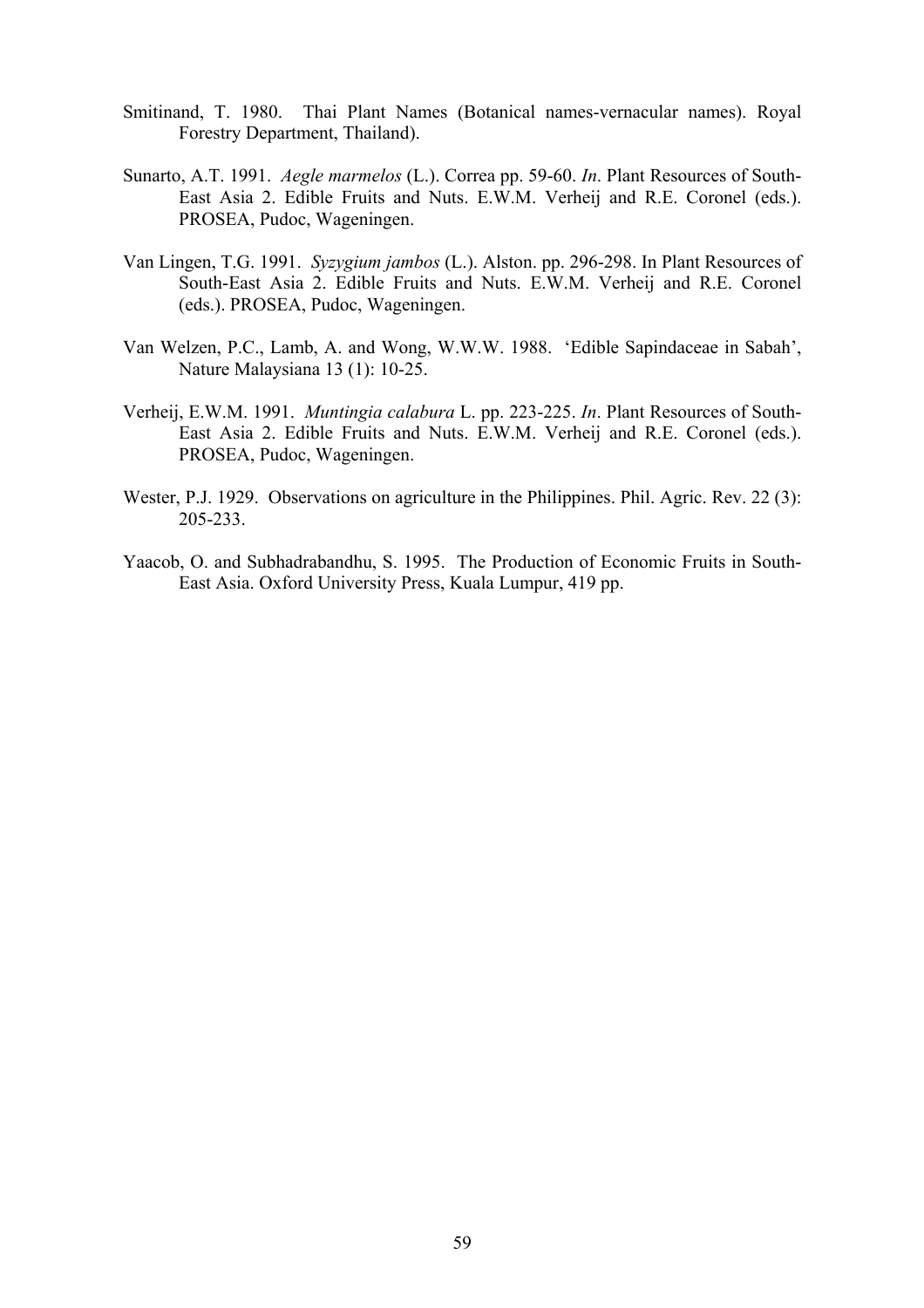

**Figure 1**. Mafai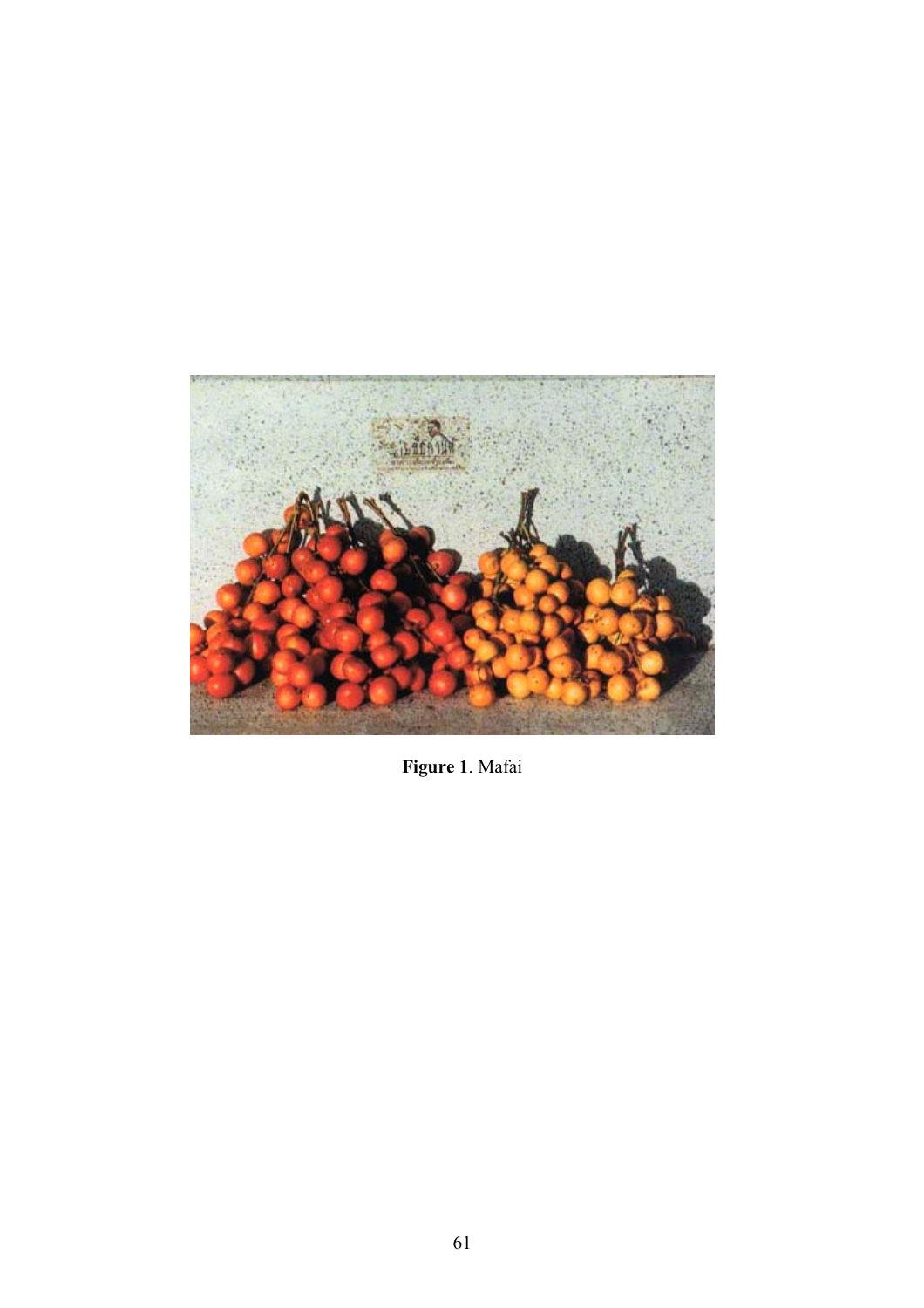

**Figure 2.** Sator



**Figure 3.** Luk-nieng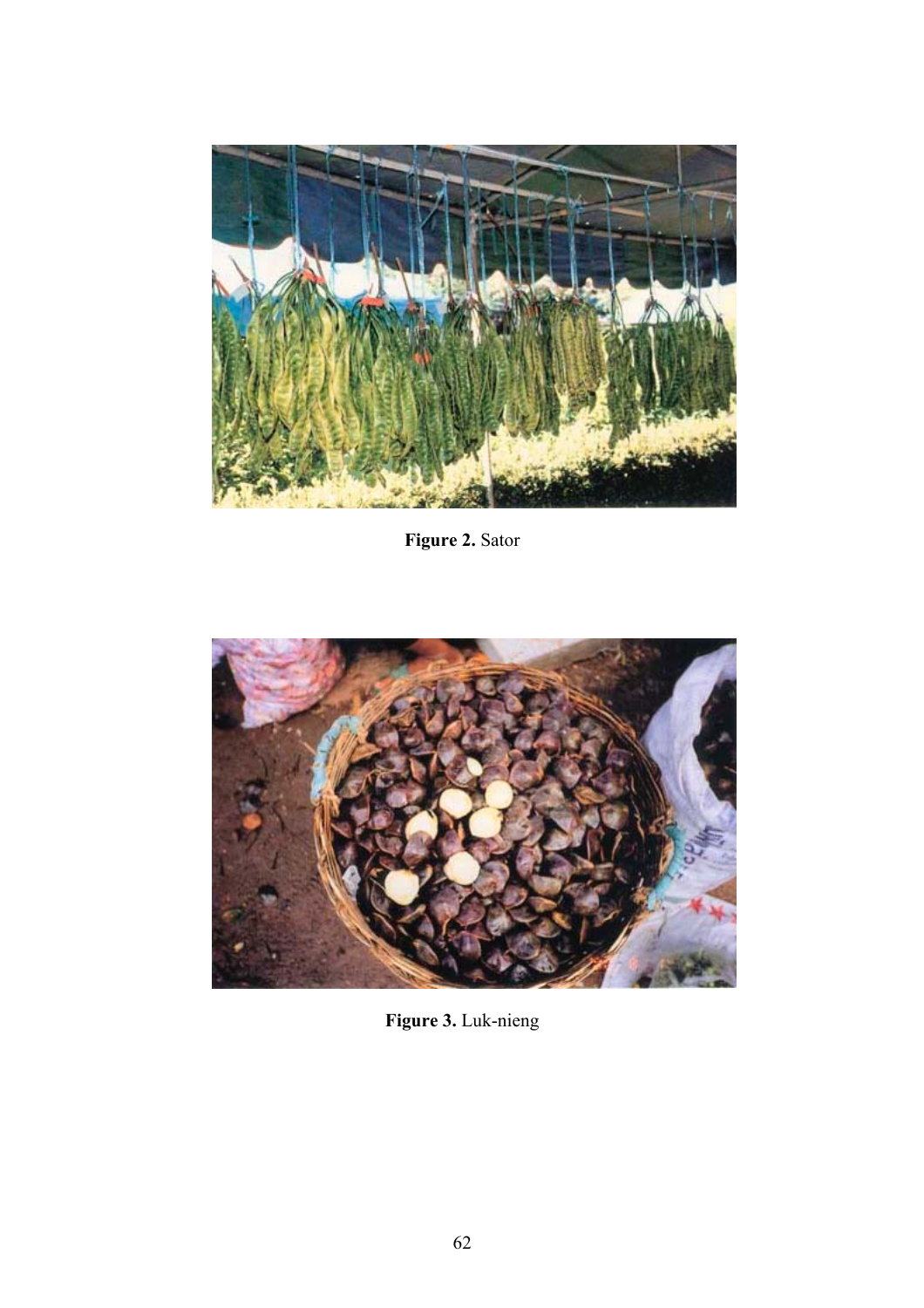

**Figure 4**. Mafai-farang or Bambai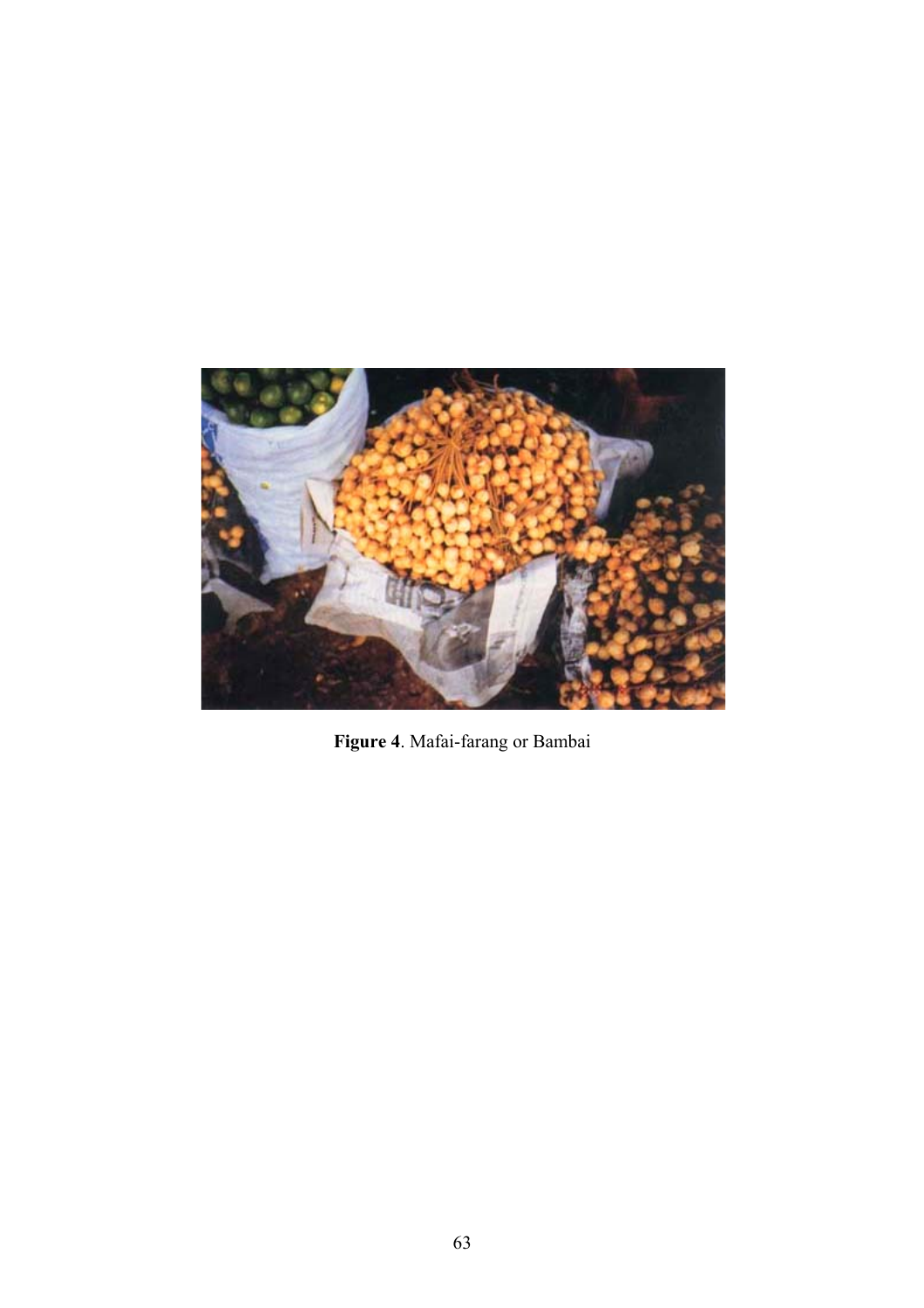

Figure 5. Ma-khaam Pom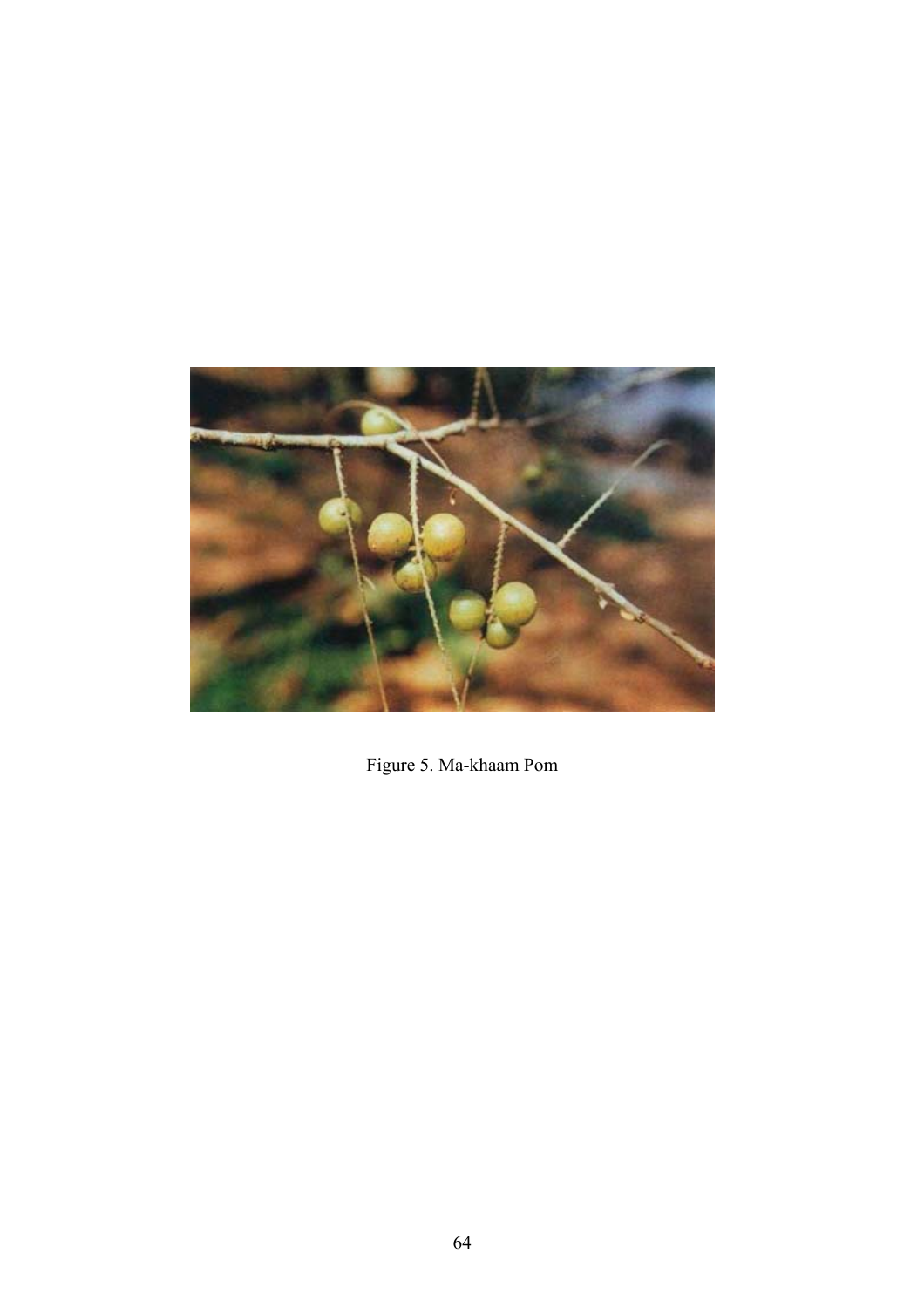

**Figure 6**. ma-Kiang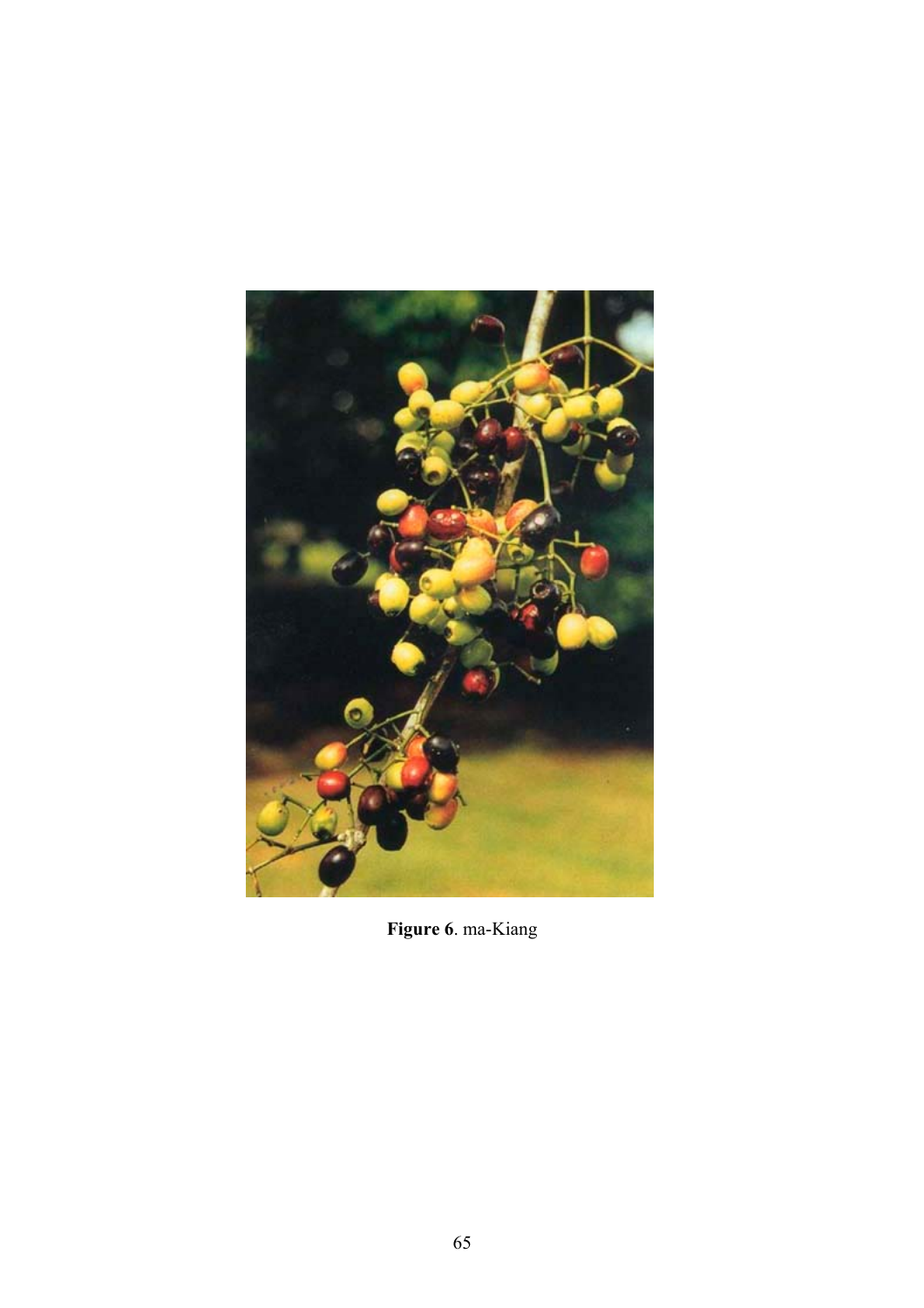

**Figure 7**. Makok Farang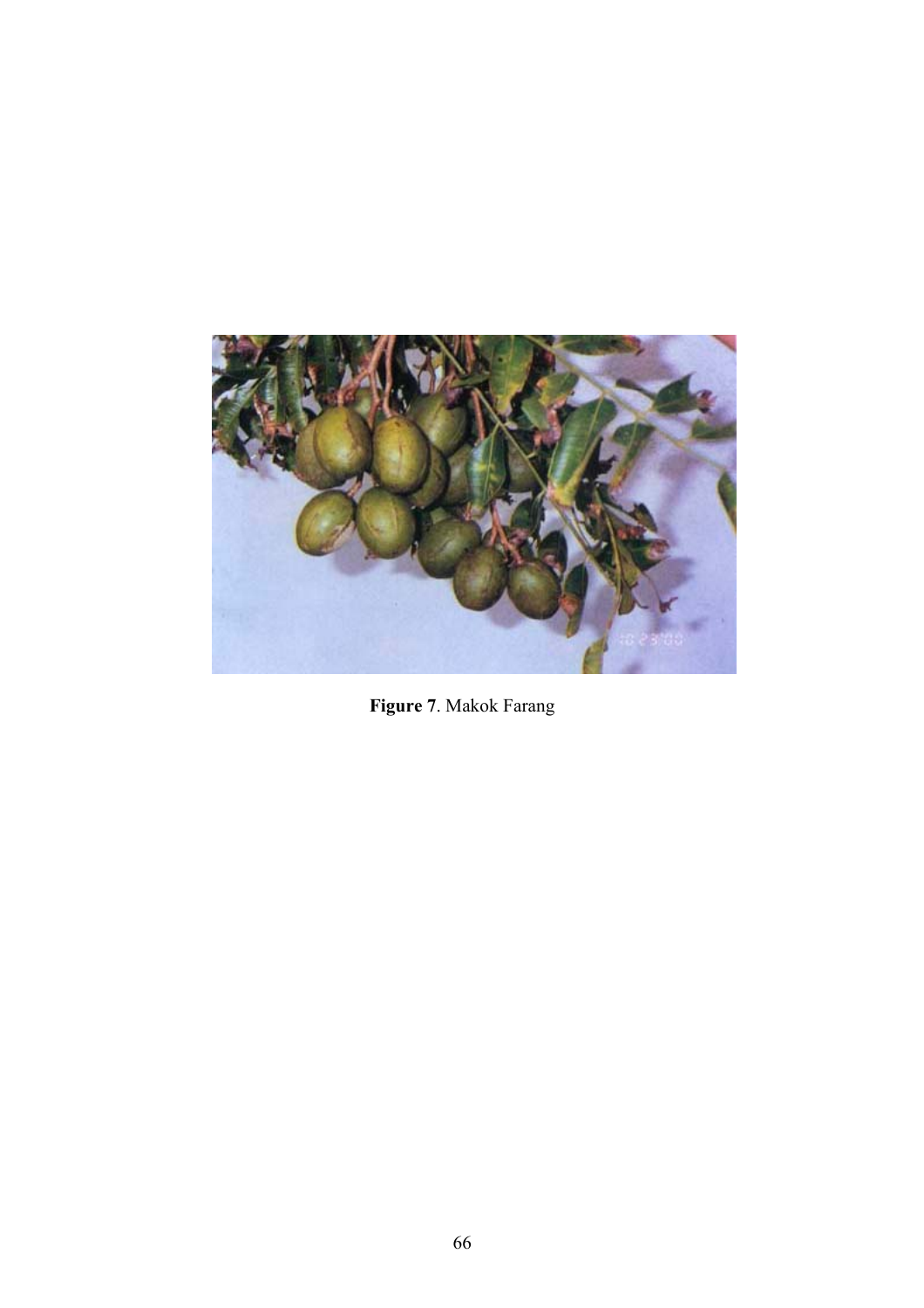

Figure 8. Ma-kruut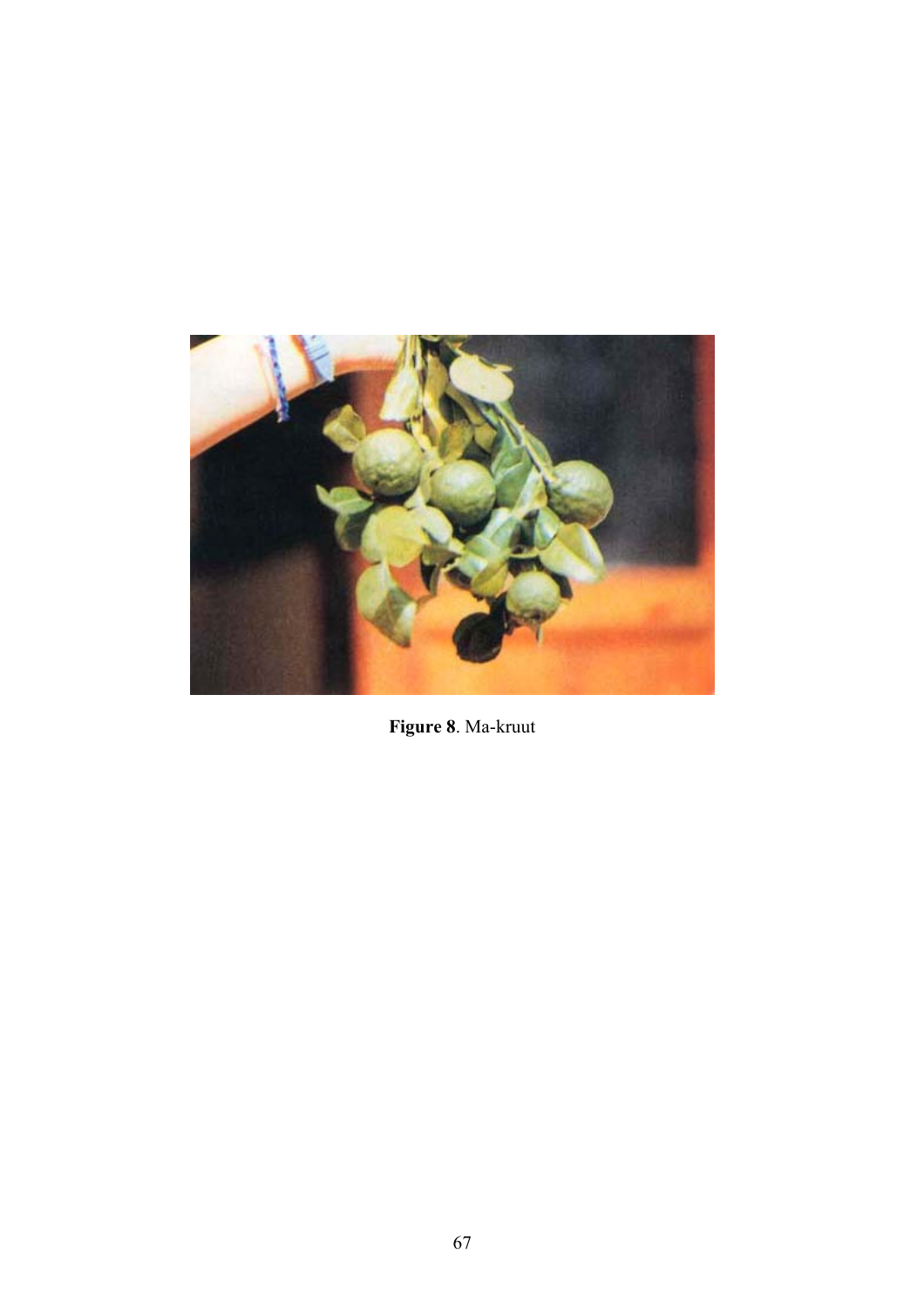

Figure 9. Maphuut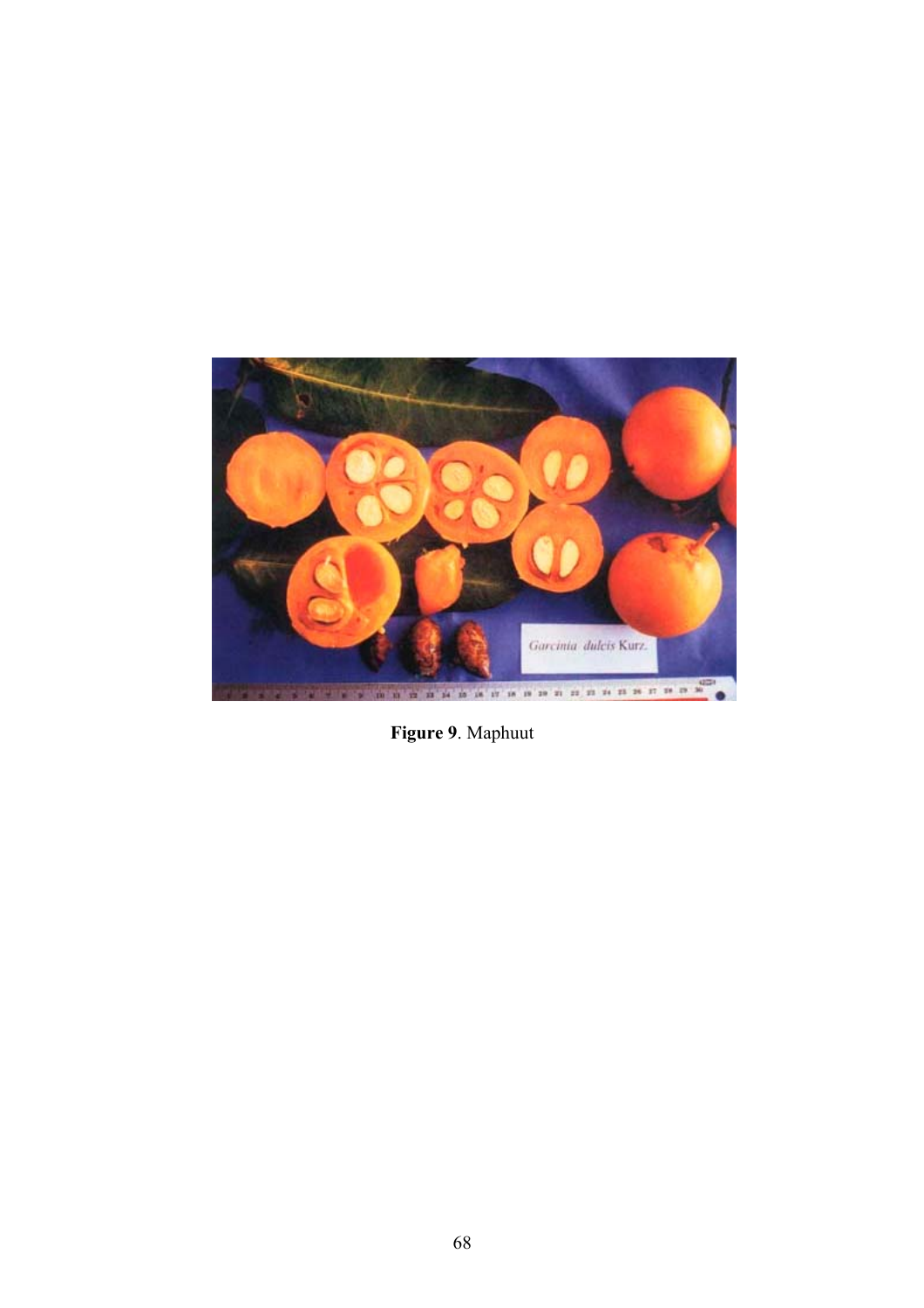

Figure 10. Mayom